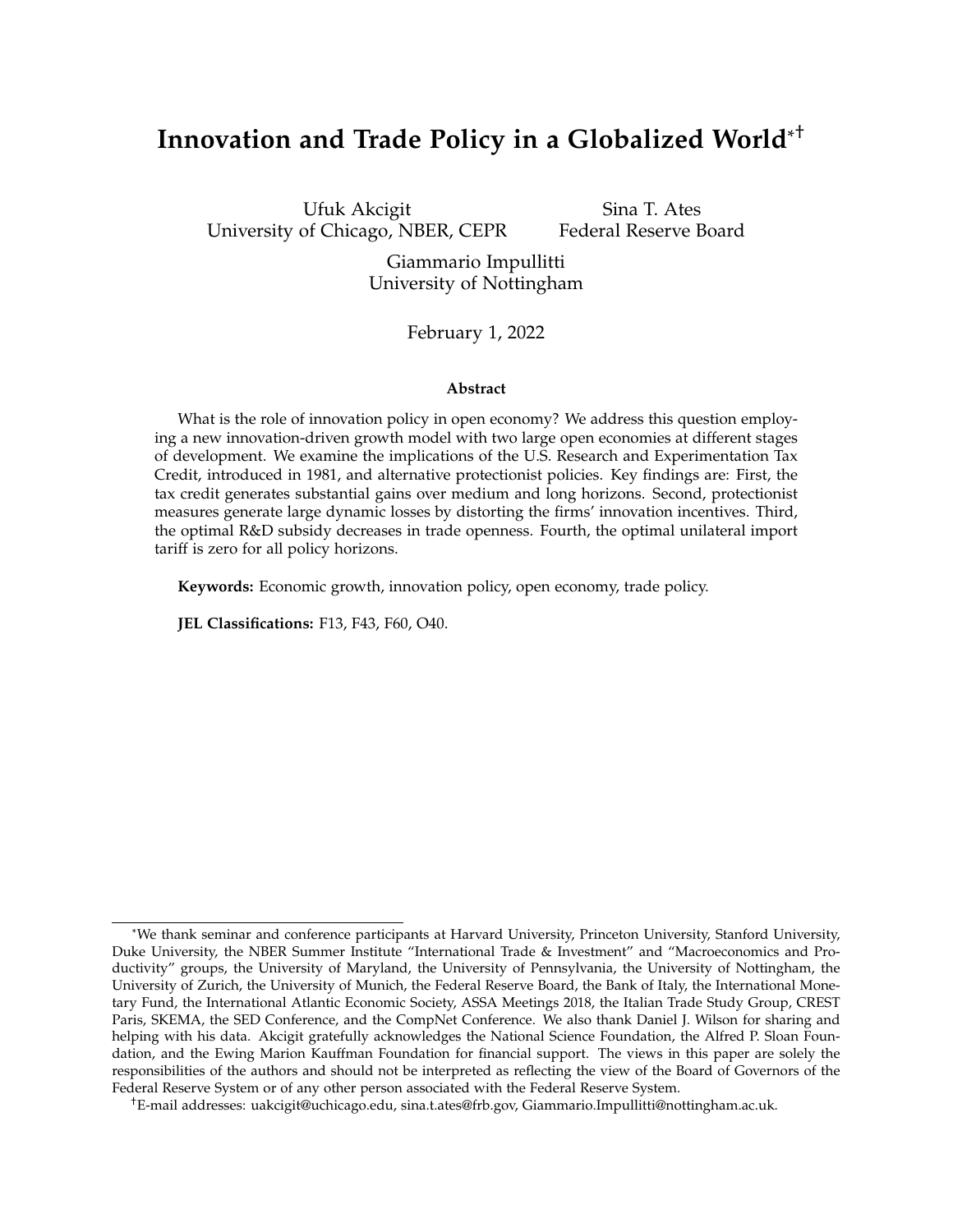# **1 Introduction**

During the past presidential term in the United States, a heated debate centered on the position of the United States in its trade relationships. President Donald J. Trump's speeches focused, among other issues, on the United States losing its security and competitiveness to other major economic players in the world. A favored, and widely discussed, policy suggestion was raising barriers to international trade. Finally, on March 9, 2018, the United States imposed tariffs on certain imports. Only three weeks after the implementation of U.S. tariffs, on April 2, China retaliated by imposing tariffs on various U.S. products.

Similar concerns were raised three decades ago, during the 1970s and early 1980s, following the U.S. exposure to a remarkable convergence by advanced countries such as Japan, Germany, and France, in terms of technology and productivity (see Figure [1\)](#page-2-0). This generated extreme concern in U.S. policy circles, most notably the Ronald Reagan administration. As opposed to the recent focus on protectionist measures, the policy mix adopted by the Reagan government introduced a research and development (R&D) tax credit scheme in 1981 for the first time in U.S. history.<sup>[1](#page-1-0)</sup> Part of a broader set of industrial policies aimed at improving the competitiveness and innovativeness of U.S. firms in a more challenging global economy, these subsidies lasted for the full length of Reagan's administration and beyond [\(Mowery and Rosenberg,](#page-47-0) [1993\)](#page-47-0).<sup>[2](#page-1-1)</sup>

Why should countries respond to increasing foreign competition? What is the scope for domestic innovation policy? To shed light on these questions at the center of recurring political and academic debates, this paper presents a new open-economy endogenous growth model and employs it to perform policy analysis. The key theoretical goal is to analyze the impact of globalization, both as foreign technological catching up and an increase in trade openness, on the scope for domestic innovation policy. The analysis unveils new links between globalization and the key market distortions motivating policy intervention in support of innovation. The framework is then used for an evaluation of the Research and Experimentation Tax Credit introduced in 1981. A counterfactual protectionist scenario is also considered to present a comparison of *trade* and *innovation* policies as alternative responses to stronger foreign competition.

We begin providing a new set of empirical facts that motivate our analysis and guide the model construction. As illustrated in Figure [1,](#page-2-0) the United States performed poorly relative to its main competitors in terms of labor productivity and innovation in the second half of the 1970s. The average growth in output-per-hours-worked in manufacturing was the lowest in the

<span id="page-1-0"></span><sup>&</sup>lt;sup>1</sup>In his first term, Ronald Reagan also passed some protectionist measures in the face of a severe recession, a significant appreciation of the dollar, and increasing foreign competition from Japanese and European firms (e.g., an emblematic 49% duty on Japanese motorcycles). But at the same time, Reagan implemented policies to open borders, and in his second term, his trade policy agenda had shifted drastically away from protectionism [\(Irwin,](#page-47-1) [2017\)](#page-47-1).

<span id="page-1-1"></span><sup>&</sup>lt;sup>2</sup>Similar measures included the reinforcement of the protection of intellectual property rights, the promotion of the transfer of military technologies to commercial applications, and the extension of procurement contracts by agencies from NASA to the Department of Defense, aimed at creating markets of an appropriate size to encourage firms to make risky investments in innovation.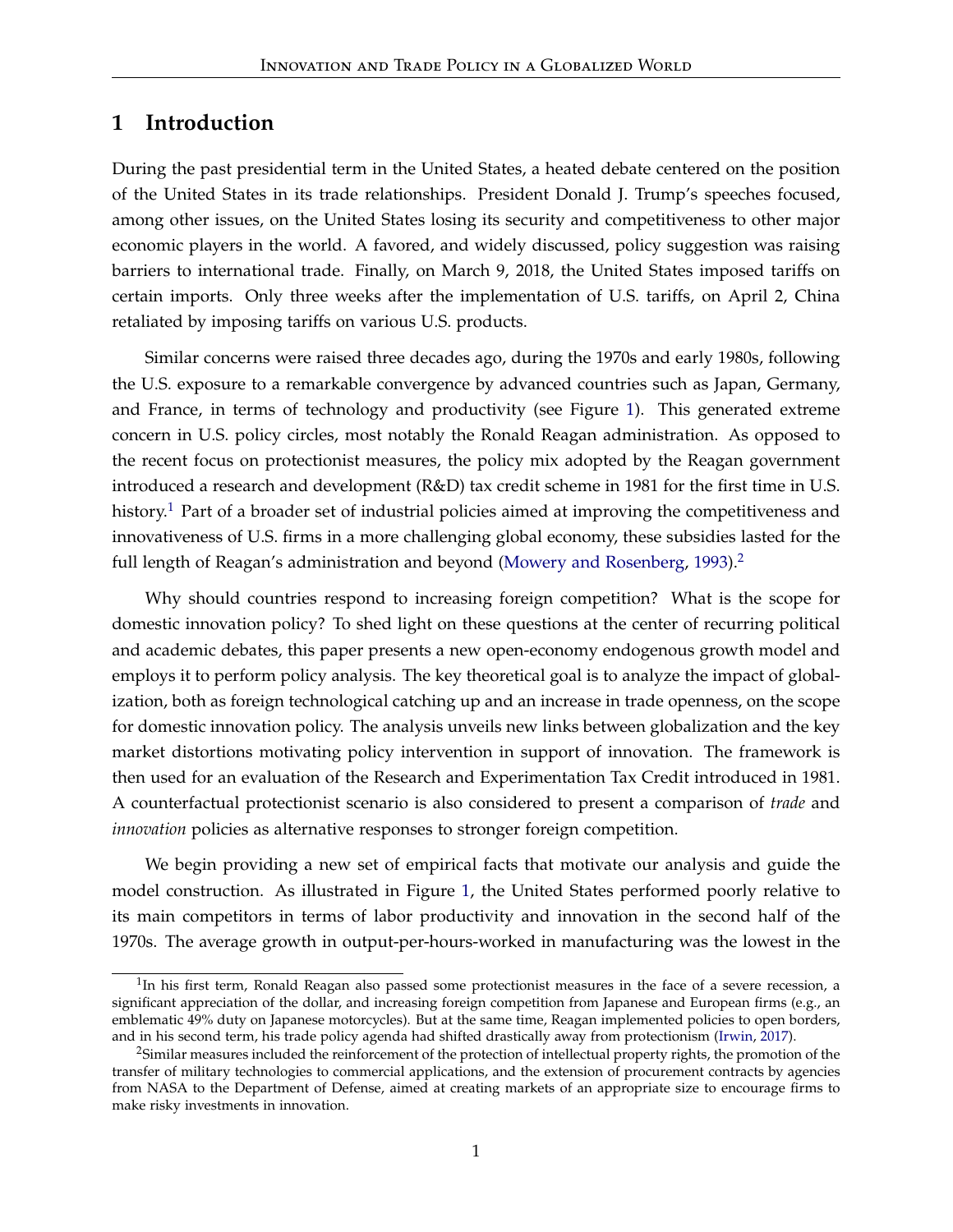<span id="page-2-0"></span>

Figure 1: Convergence between the United States and its peers

*Notes:* The figure shows the relationship between growth of average labor productivity in the manufacturing sector and growth in the number of patent applications for the United States and its major trading partners between 1976 and 1980. We obtain data on patent applications in the United States from the USPTO and on international productivity comparisons from [Capdevielle and](#page-46-0) [Alvarez](#page-46-0) [\(1981\)](#page-46-0).

United States. Moreover, foreign innovation, proxied by new patent applications registered in the United States by the residents of these foreign countries, expanded substantially except for the United Kingdom. The figure also reveals that the largest growth rates in patent applications have been recorded by those countries whose labor productivity growth in manufacturing most outpaced the United States. Strikingly, patent applications by U.S. residents actually declined in absolute terms during the same period. United States Patent and Trademark Office (USPTO) data reveal that the ratio of foreign patents to total patents doubled between 1975 and 1985.<sup>[3](#page-2-1)</sup> While the United States held 70 percent of the patent applications in 1975, ten later years this share declined to around 55 percent. $4$ 

Concerns over U.S. competitiveness in those years led to the introduction of a set of demandand supply-side policies explicitly targeting incentives for innovation. One of those was the introduction of the R&D tax credits at the federal level in 1981. Starting in 1982 with Minnesota, several states followed suit by introducing state-level R&D tax credits (Figure [2a\)](#page-3-0). Upon these policy changes, aggregate R&D intensity of U.S. public firms showed a dramatic increase, indi-cated by the blue line in Figure [2a.](#page-3-0)<sup>[5](#page-2-3)</sup> With an expected delay, the annual share of patents registered by U.S. residents in total patent applications increased as well, as denoted by the orange line in the same figure. By contrast, there was no significant action in R&D policies for the other major countries (Figure [2b\)](#page-3-1).

<span id="page-2-1"></span> $3$ See Figure [A.1](#page-49-0) in Appendix [A.1.](#page-49-1) This section gives a further account of the empirical findings on international technological competition and the relevant policies during the period of interest.

<span id="page-2-2"></span><sup>&</sup>lt;sup>4</sup>Similar trends are found in countries' share of global R&D at the sectoral level (see [Impullitti,](#page-47-2) [2010\)](#page-47-2). For a historical account of the dynamics of the U.S. technological leadership and the Japanese and European convergence, see [Nelson](#page-47-3) [\(1990\)](#page-47-3).

<span id="page-2-3"></span><sup>&</sup>lt;sup>5</sup>Information on sales and R&D expenditures of U.S. public firms are obtained from the Compustat database.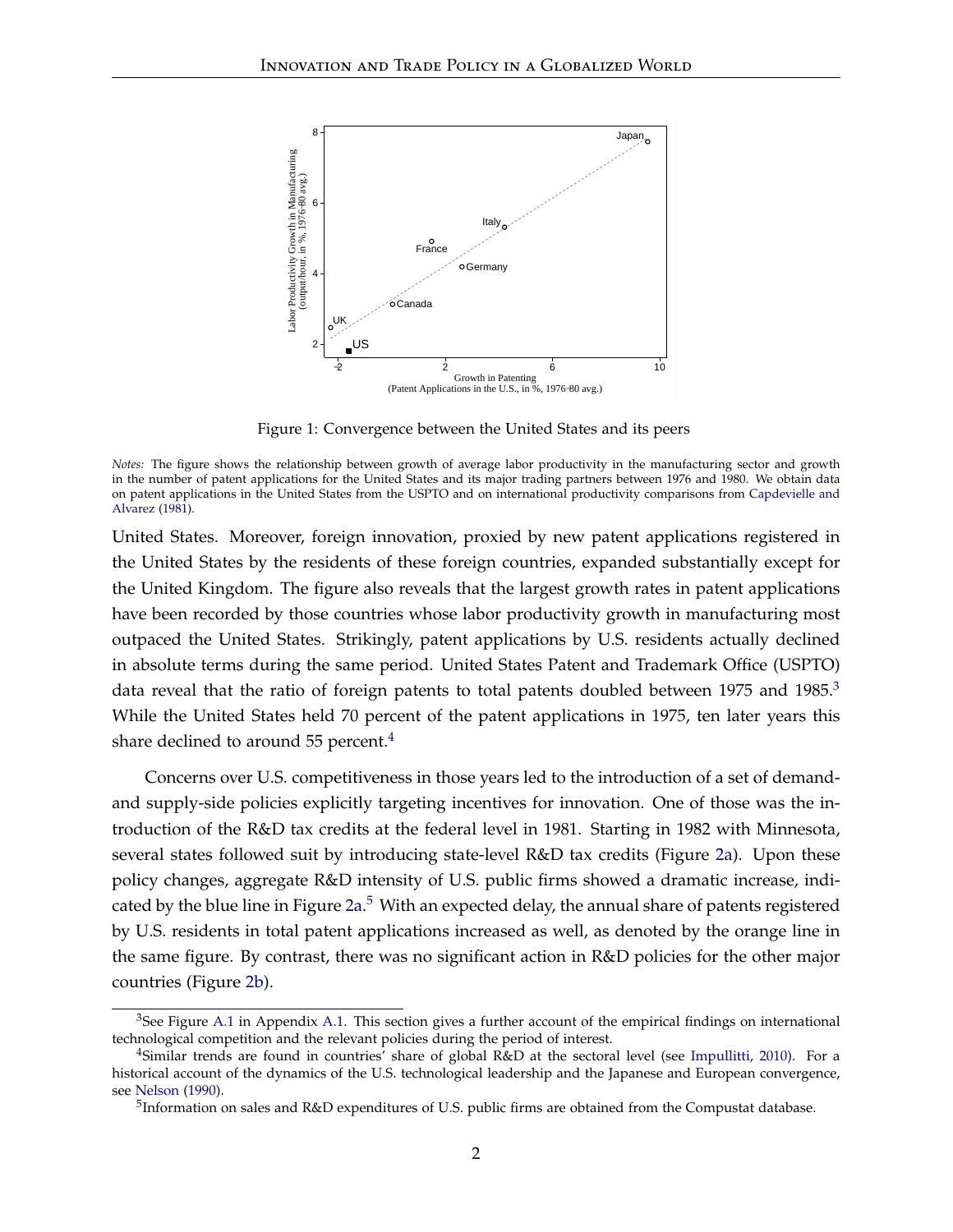

<span id="page-3-0"></span>a) R&D and innovation intensity of the U.S. firms

<span id="page-3-1"></span>b) Effective R&D tax credit rates across countries

Figure 2: Tax Credits in the U.S. and Other Major Economies

*Notes:* Panel A shows the evolution of aggregate R&D intensity (defined as the ratio of total R&D spending over total sales) of the public U.S. firms listed in the Compustat database, and the share of patents registered by U.S. residents in total patents registered in the USPTO database from 1975 to 1995. The ratios are calculated annually. The bars show the total number of U.S. states with a provision of R&D tax credits, along with their names, for every year since the first adoption of such a measure in 1982. Panel B depicts effective R&D subsidy rates in the United States and its major trading partners from 1979 to 1995 (unavailable for Canada). Following [Impullitti](#page-47-2) [\(2010\)](#page-47-2), R&D subsidies are calculated using corporate tax data from [Bloom et al.](#page-45-0) [\(2002\)](#page-45-0), who take into account different tax and credit systems. The subsidies reflect key features of the tax system aimed at reducing the cost of R&D, particularly depreciation allowances and tax credits for R&D expenditures. This structure is responsible for the positive value of our subsidy measure initially. For more details, see [Impullitti](#page-47-2) [\(2010\)](#page-47-2).

A sensible quantitative analysis of the economic processes presented above necessitates an open-economy framework where economic growth is shaped by the interplay of innovation and technological convergence. Accordingly, we build a two-country framework featuring innovation-driven growth and technological convergence. Our framework builds on the *step-bystep* innovation models of Schumpeterian creative destruction, which allow for strategic interaction among competitors. In both countries, final-good firms produce output by combining a fixed factor and a set of intermediate goods, sourced from domestic and foreign producers. In each intermediate sector, a home and a foreign firm compete for global market shares and invest in R&D to improve the quality of their product. Endogenous entry by a fringe of domestic and foreign firms creates an additional source of competitive pressure on both leaders and followers in each product line.

The open-economy dimension of our model redefines firms' incentives to innovate that are typical of the standard step-by-step models. The key driver of innovation in the closed-economy step-by-step framework is the *escape-competition effect*, in which the leader firm has an incentive to move away from the follower in order to escape competition. One of the novel implications of our open-economy model is that two such effects arise in a similar spirit. In each product line, product qualities of the two competitors from both countries by an endogenous and heterogeneous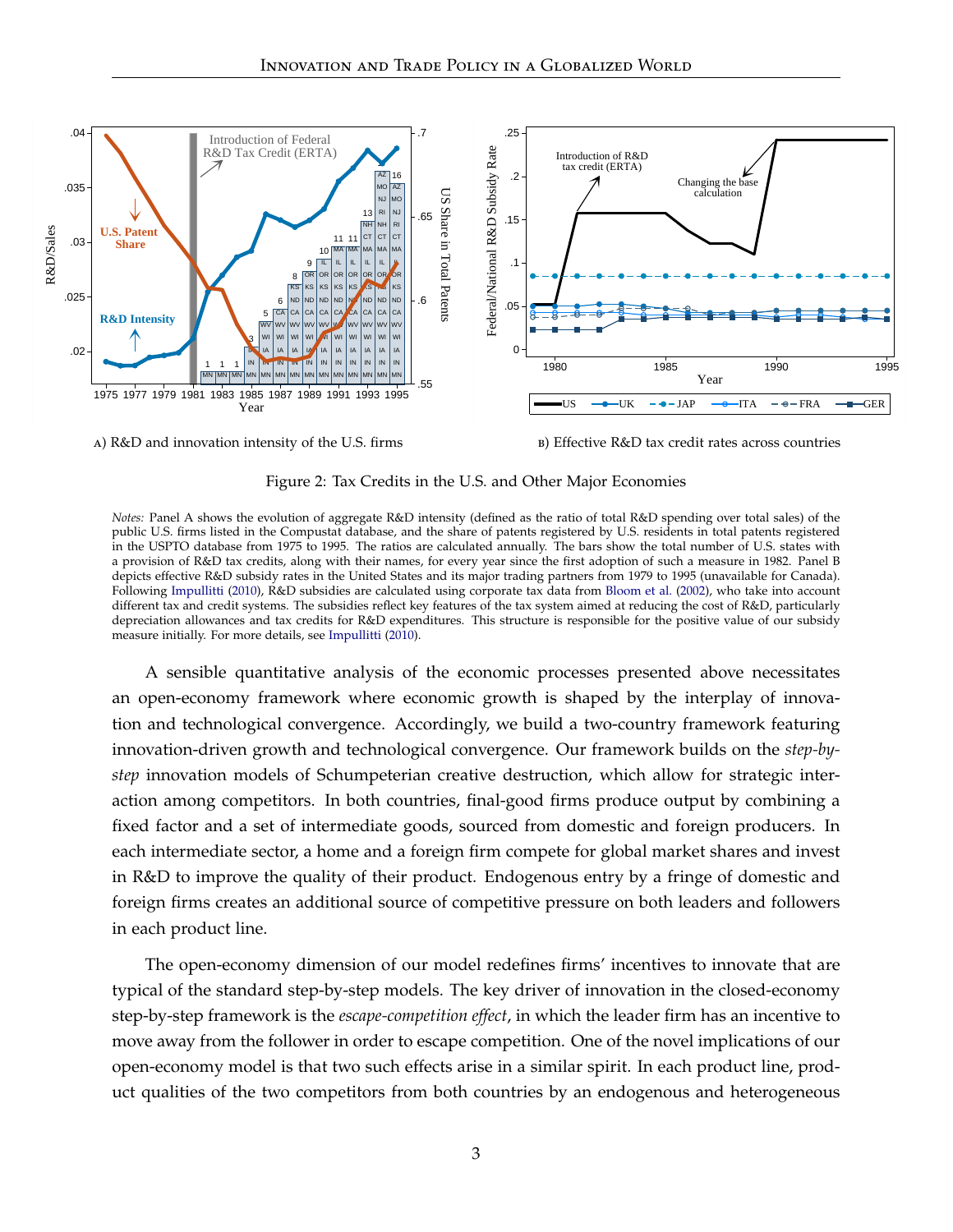magnitude, and this magnitude evolves based on firms' innovation decisions. Consequently, innovation generates a ranking of the product lines based on the quality difference between the home firm and the foreign firm. Trade costs generate quality cutoffs that partition the product space into exporting and non-exporting firms, and export status is regulated by firms' productivity *relative* to their foreign competitors. When the (cost-adjusted) quality of domestic intermediate goods in country *c* is too inferior relative to its foreign counterpart, final-good producers in country *c* decide to source their intermediate goods from abroad, which determines country *c*'s *import cutoff.* Likewise, if the relative quality of the domestic producer in country  $c$  is above a certain threshold, the foreign final-good producers decide to import from the intermediate-good producer in country *c*, which specifies the *export cutoff* on the relative quality for country *c*. Notably, these cutoffs reshape the innovation incentives in interesting ways vis-à-vis the standard stepby-step innovation framework. In addition, as in the standard Ricardian model, the presence of variable trade costs (iceberg and tariffs) regulates the set of non-traded goods between the two cutoffs. But different from the standard framework, comparative advantage is endogenous and driven by quality-improving innovation.

The key feature of the two cutoffs is that innovation efforts intensify around them due to increased competition. Just below the import cutoff, domestic firms exert additional effort to gain their leadership in the home market; hence, we name it the *defensive R&D* effort. Likewise, when a domestic firm is just below the export cutoff, it exerts additional effort to improve its lead and conquer the foreign market. We call this effort the *expansionary R&D* effort. These two new effects generate a double-peaked R&D effort distribution over the relative quality space that, remarkably, is also supported in the USPTO patent data. From a policy point of view, the distinction between defensive and expansionary R&D is crucial, as they generate different responses to alternative industrial policies.

In our setting, countries are structurally similar, except for policy choices, and for historical reasons there is an initial technology gap which skews the distribution of technology and market leadership in favor of a country. Decreasing returns to R&D drive cross–country convergence in leadership along the transition to the steady state. Countries' incentives to subsidize or tax R&D depend on the typical distortions present in Schumpeterian growth models. The presence of *intertemporal knowledge spillovers* implies that the current innovators do not internalize the benefit of their success for future innovators, causing an underinvestment in innovation, and thus provide a motive for subsidies. Unlike in the standard closed-economy model, though, *business-stealing effect* does not necessarily cause an overinvestment in innovation: domestic firms steal from foreign firms, not domestic competitors. These motives and the effect of policies on innovation incentives of domestic firms shape the optimal policy implications of our analysis.

We parameterize the model to match key trade, innovation, and growth facts in the late 1970s and reproduce the evolution of global leadership in those years, with the United States initially representing the technological frontier in most sectors, while a set of European countries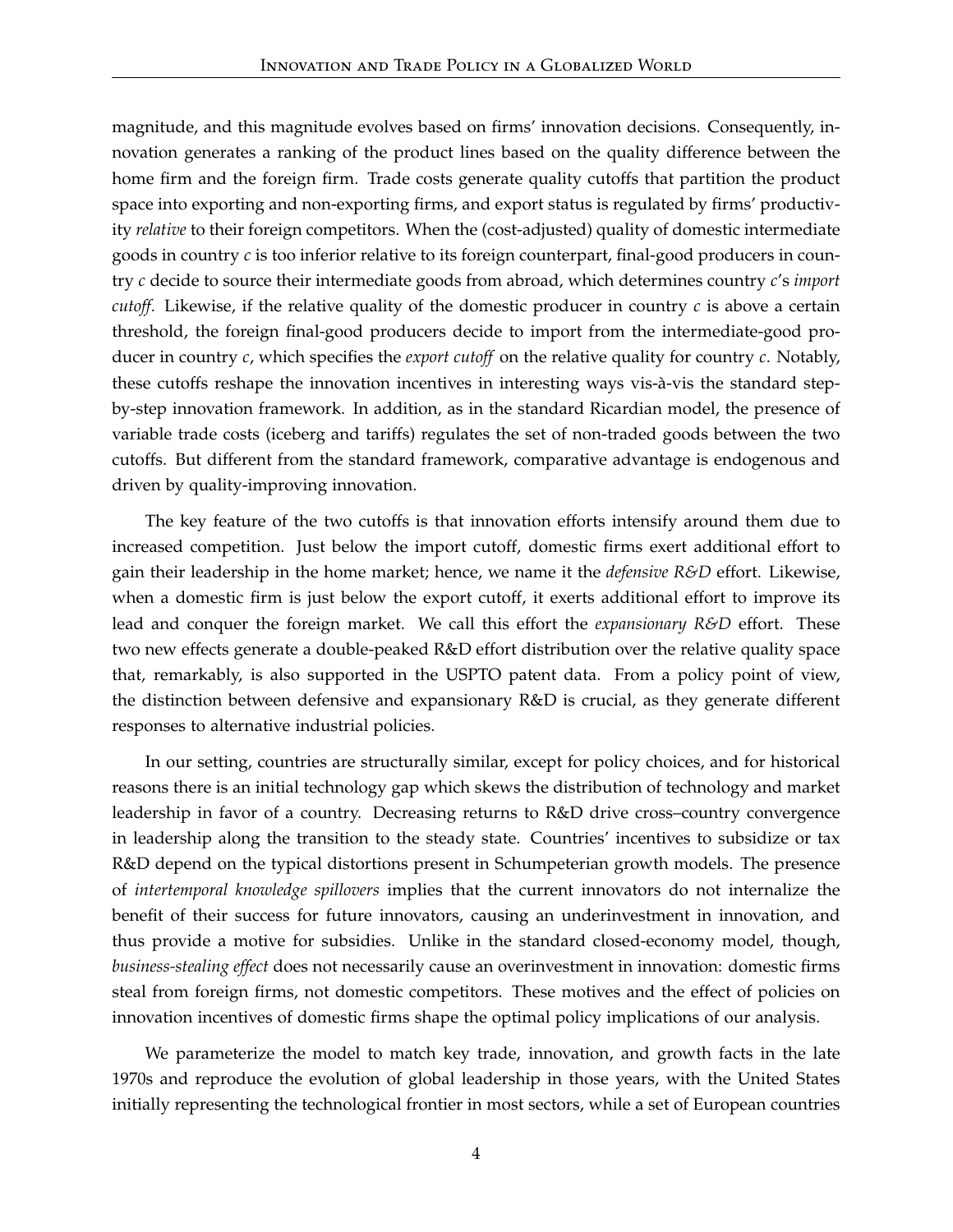plus Japan lag behind. The transitional dynamics of the model reproduces the convergence in technological leadership observed in the patent data during the 1970s and early 1980s. We validate our model's mechanism with a rich set out-of-sample tests. Simulating the model beyond the calibration period, we examine the dynamics of foreign technological convergence—a mode of globalization not widely explored in the literature—in the absence of policy interventions. In particular, we demonstrate the significant deterioration in the positions of U.S. firms in international technological competition that would have arisen in the absence of any policy intervention. With loss in technological leadership comes loss in profits that shift from U.S. to foreign firms.

In regards to policy evaluation, we first feed the model the increase in R&D subsidies observed in the U.S. in the early 1980s and assess its welfare properties over a period of intensifying foreign competition. The average effective U.S. R&D subsidy increases from about 5 percent in the 1970s to approximately 19 percent in the post-1981 period. This subsidy increase generates small losses in the short to medium run and substantial gains in the long run. The losses are due to the cost of the subsidy and the positive effect on wages which worsens firms' competitiveness along that margin. The gains stem from the reduced cost of R&D for U.S. firms stimulating their innovation and thereby accelerating productivity growth. In addition, the resulting acceleration of U.S. firms' product quality improvements boosts their competitiveness, helping them recoup global leadership and thereby shifting profits back home. Over the three decades following the subsidy increase, there is 0.4 percent consumption equivalent welfare gain per year, driven by profit shifting and especially by innovation-induced productivity growth.

Next, we consider a counterfactual scenario where in the period of growing foreign competition the U.S. raises import tariffs instead of introducing the subsidy to R&D. A rise in tariffs has the benefit of taming the profit shifting caused by foreign catching-up. This benefit is overturned by mainly two counteracting forces. First, there is the negative effect on aggregate productivity of replacing better-quality imported goods with inferior domestic counterparts. Second, protective measures reduce incentives for domestic firms in import-competing sectors to innovate, as lower foreign competition makes survival on their own market easier. As time goes by, this force becomes more dominant and leads to substantial drops in welfare in the long run.

Further qualitative and quantitative results emerge from our analysis of the optimal innovation and trade policy. To begin, the optimal R&D subsidy is increasing with the horizon of the policy maker. The main reason for this result is that the benefits of R&D subsidies in terms of higher product quality levels materialize over time. Firms do not internalize the intertemporal spillovers that their innovations create: future domestic innovation builds on the quality level improved by current innovations, which determines both the aggregate productivity and the competitiveness of domestic firms in the future. Since the gains from R&D subsidies, which stimulate innovation and correct for the underinvestment, materialize and cumulate as time passes, the optimal level of R&D subsidies rises as the horizon of the policy maker lengthens. Indeed, we find that the optimal subsidy rate is substantially higher than the observed change if the horizon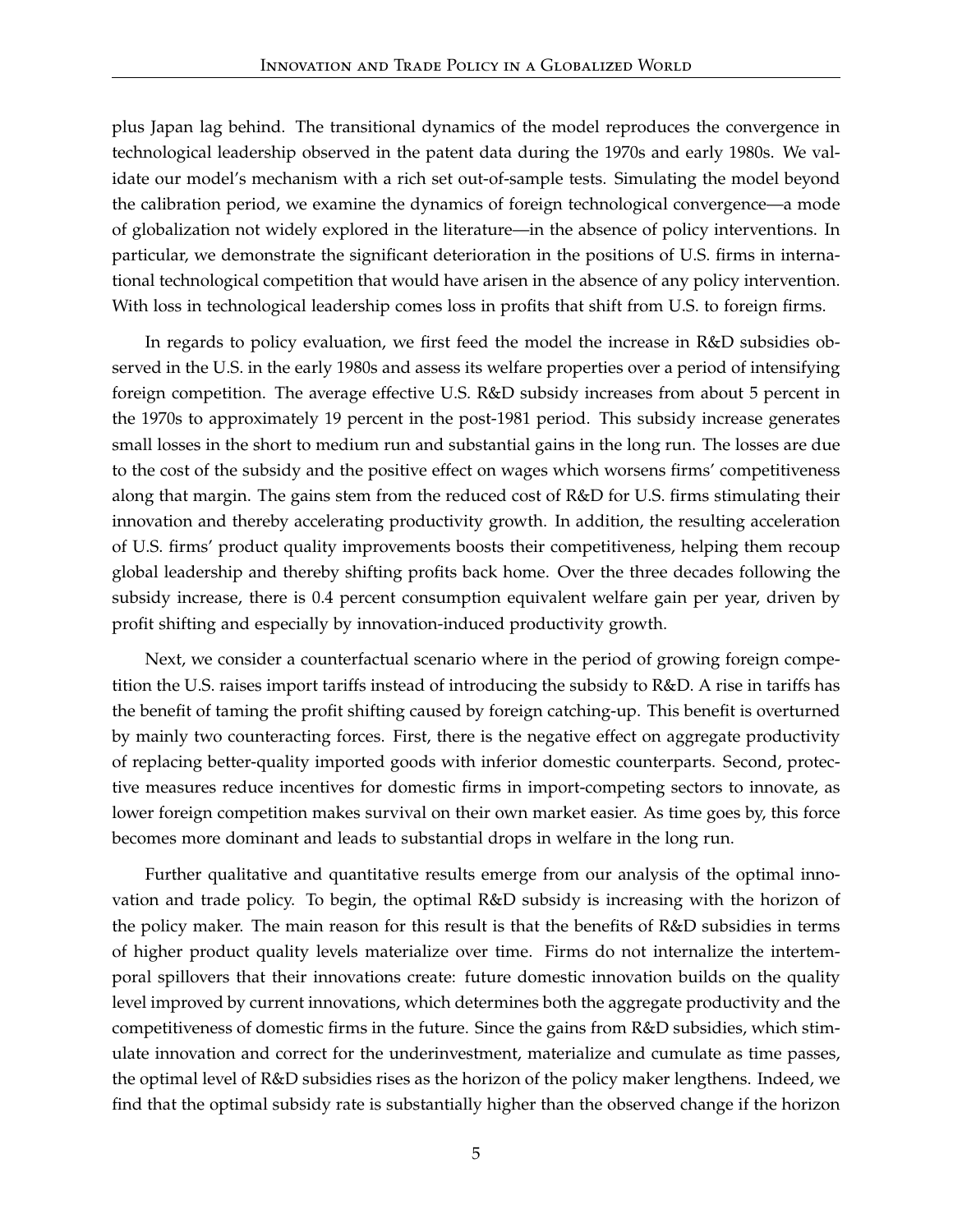in consideration is about three decades.

A salient finding is that the optimal R&D subsidy is decreasing in trade openness, measured by a multilateral reduction in import tariffs. In our model, foreign competition induces firms to increase their innovation, in order to either protect their turf (defensive) or expand into export markets (expansionary). Around the domestic and export cutoff the private incentive to innovate is stronger. Away from these cutoffs, conquering a market is harder, keeping it is easier; thus, innovation is discouraged and the need for public support is stronger. Trade liberalization decreases the distance between these cutoffs, making a larger set of domestic firms subject to stiffer foreign competition and incentivizing them to innovate. If the mass of these firms around the new cutoffs is large enough, trade liberalization has a strong effect on aggregate innovation thereby improving the alignment between private and public incentives to R&D and reducing the need for aggressive subsidies.<sup>[6](#page-6-0)</sup> That said, while the effect of trade on innovation and growth is positive in our benchmark calibration, counterfactual analysis provides examples of the nonmonotonicity of this relationship.

Finally, the optimal unilateral tariff is zero in both the short and the long run. As discussed above, trade protection slows productivity growth weakening the incentives to innovate. The dynamic welfare losses produced by lower growth more than offset the potential gains via terms of trade manipulation, relocation, and profit-shifting, which motivate unilateral tariff protection in static trade models. We also show that the joint optimal U.S. trade and innovation policy requires positive R&D subsidies, increasing in the policy horizon, and zero tariff at any horizon.

#### **Literature Review**

The endogenous technical change framework that we use as the backbone of our economy is a model of growth through step-by-step innovation as in [Aghion et al.](#page-44-0) [\(2001,](#page-44-0) [2005\)](#page-44-1) and the latest developments by [Acemoglu and Akcigit](#page-44-2) [\(2012\)](#page-44-2). Because of the strategic interaction among firms, this framework proves particularly useful to study the nexus of competition and innovation. Yet the extant applications are analyzed in steady state, also abstracting from free entry. We propose the first open-economy version, introduce free entry, solve for its transition path, and perform policy analysis.

The paper is closely related to the literature on innovation policy and R&D subsidies in particular. [Bloom et al.](#page-45-1) [\(2019\)](#page-45-1) provide a recent survey of the empirical work in this literature. The

<span id="page-6-0"></span><sup>&</sup>lt;sup>6</sup>This result connects our paper to another recent policy event. After the Brexit vote, the UK government has launched a new "industrial strategy" aimed at boosting productivity via investment in innovation and skilled workforce [UK-Government](#page-48-0) [\(2017\)](#page-48-0). Our finding provides an economic rationale for this decision to complement the increased trade barriers that any Brexit deal will entail with an industrial policy to prop up innovation and productivity growth. However, replacing the innovation incentive that is produced by market openness with tax cuts and other subsidies has important implications for the public finances. Trade openness has a small impact on the budget of the government, as the remaining trade barriers are mostly non-tariff, while tax cuts and subsidies can be very costly and less affordable for economies facing larger debt burdens.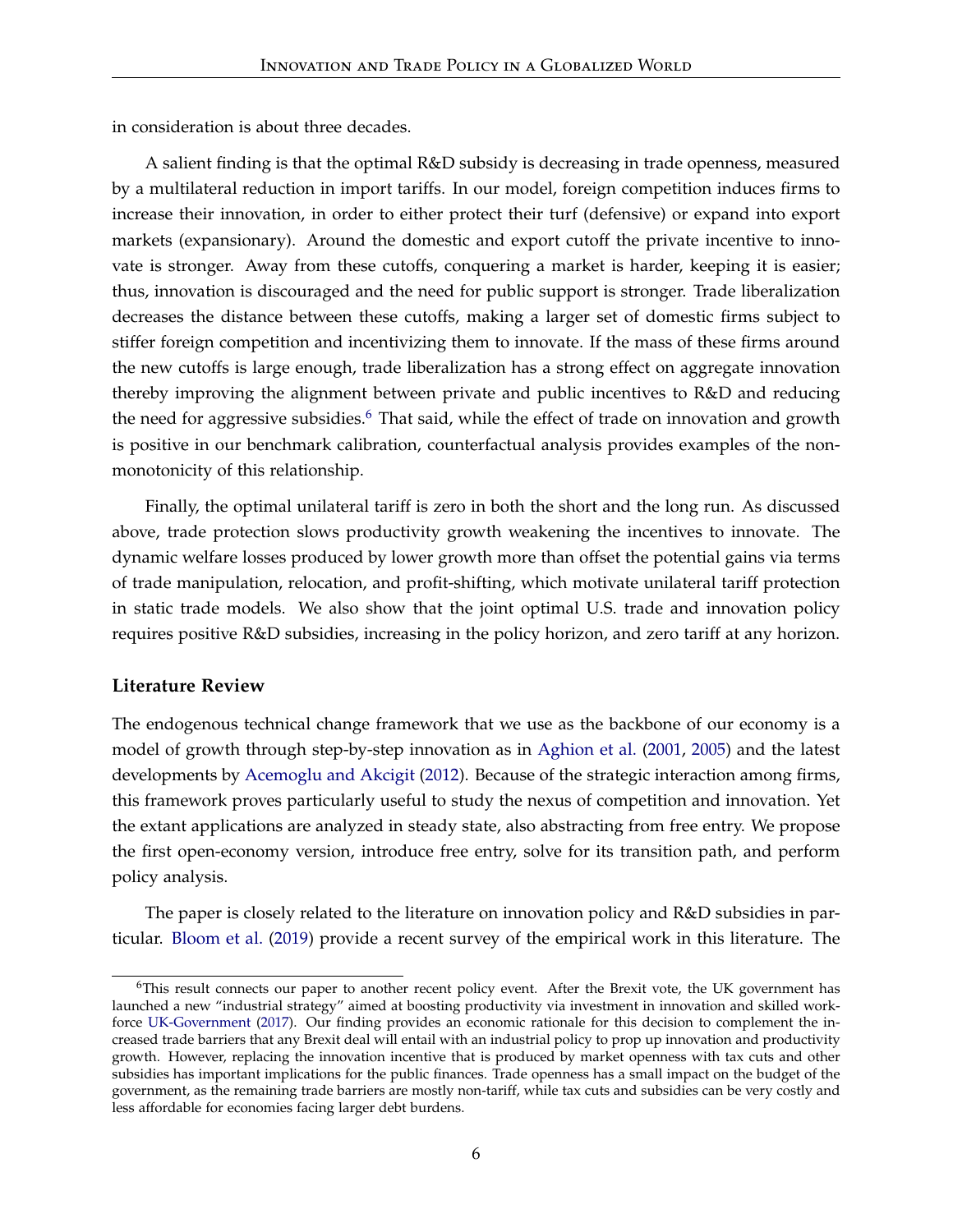econometric estimates reviewed uncover large positive gaps between social and private returns to R&D, motivating government intervention to correct the relevant market failures. [Segerstrom](#page-48-1) [\(1998\)](#page-48-1) and [Jones and Williams](#page-47-4) [\(2000\)](#page-47-4) isolate the key distortions leading to sub-optimal innovation in endogenous growth models: non-appropriability of knowledge, (intertemporal) knowledge spillovers, business stealing (or creative destruction), and congestion externalities. [Jones](#page-47-4) [and Williams](#page-47-4) [\(2000\)](#page-47-4) show that intertemporal knowledge spillovers dominate quantitatively, suggesting that it is optimal to subsidize R&D. [Bloom et al.](#page-45-2) [\(2013\)](#page-45-2), using a panel of U.S. firms, estimate the business stealing and the knowledge spillover externalities showing that the latter quantitatively dominates, so that the gross social returns to R&D are at least twice as high as the private returns.

The recent quantitative analysis of innovation policy in a closed economy is also a relevant reference for our work. [Acemoglu et al.](#page-44-3) [\(2018\)](#page-44-3) study the effect of taxes and R&D subsidies in a version of the [Klette and Kortum](#page-47-5) [\(2004\)](#page-47-5) model where firms have heterogeneous innovation efficiency. [Akcigit et al.](#page-45-3) [\(2016a\)](#page-45-3) analyze optimal subsidies to basic and applied research in this class of models. [Akcigit et al.](#page-45-4) [\(2016b\)](#page-45-4) study the optimal design of corporate taxation and R&D subsidies when firms' heterogeneous R&D productivity is private information. [Atkeson and Burstein](#page-45-5) [\(2019\)](#page-45-5) analyze aggregate implications of innovation policy in a general model of endogenous growth that nests earlier canonical frameworks. In a closed economy version of step-by-step models, whose broader applications receive attention more recently, [Akcigit and Ates](#page-45-6) [\(2019\)](#page-45-6) analyze the effects of R&D subsidies along with other factors on business dynamism and market power. We contribute to this line of work analyzing the impact of globalization, both as foreign technological catching up and increase in trade openness, on the effectiveness and optimality of innovation subsidies.

We make contact with theoretical literature on trade and growth. Our paper is particularly related to the work on endogenous comparative advantage. [Grossman and Helpman](#page-46-1) [\(1990\)](#page-46-1) show that in an open economy version of [Romer](#page-48-2) [\(1990\)](#page-48-2), trade liberalization increases growth if it promotes innovation in the country with comparative advantage in R&D. If knowledge spillovers are stronger domestically, comparative advantage can be acquired and there is scope for R&D policy intervention.<sup>[7](#page-7-0)</sup> [Eaton and Kortum](#page-46-2) [\(2001\)](#page-46-2) nest the Ricardian trade model of [Eaton and](#page-46-3) [Kortum](#page-47-6) [\(2002\)](#page-46-3) into the semi-endogenous growth model of Kortum [\(1997\)](#page-47-6). $8$  In this particular model, innovation is efficient and trade leaves both the growth rate and the innovation level unaffected. In a multi-sector version of this class of models and replacing random research with research directed to a particular sector, [Somale](#page-48-3) [\(2021\)](#page-48-3) obtains level effects of trade on innovation which generate a positive, albeit small, welfare contribution to the gains from trade. In [Cai et al.](#page-46-4) [\(2022\)](#page-46-4), trade increases long-run growth via technology diffusion (as in [Eaton and Kortum,](#page-46-5) [1999\)](#page-46-5),

<span id="page-7-0"></span> $^{7}$ In a related framework, [Sampson](#page-48-4) [\(2020\)](#page-48-4) analyzes the role of cross-country differences in R&D efficiency and cross-sectoral difference in knowledge spillovers in shaping global income inequality.

<span id="page-7-1"></span><sup>&</sup>lt;sup>8</sup>Semi-endogenous refers to a class of models where long-run growth is exogenous and shocks and policies can only have level effects in the long run. See [Jones](#page-47-7) [\(2005\)](#page-47-7) for a recent review of this literature.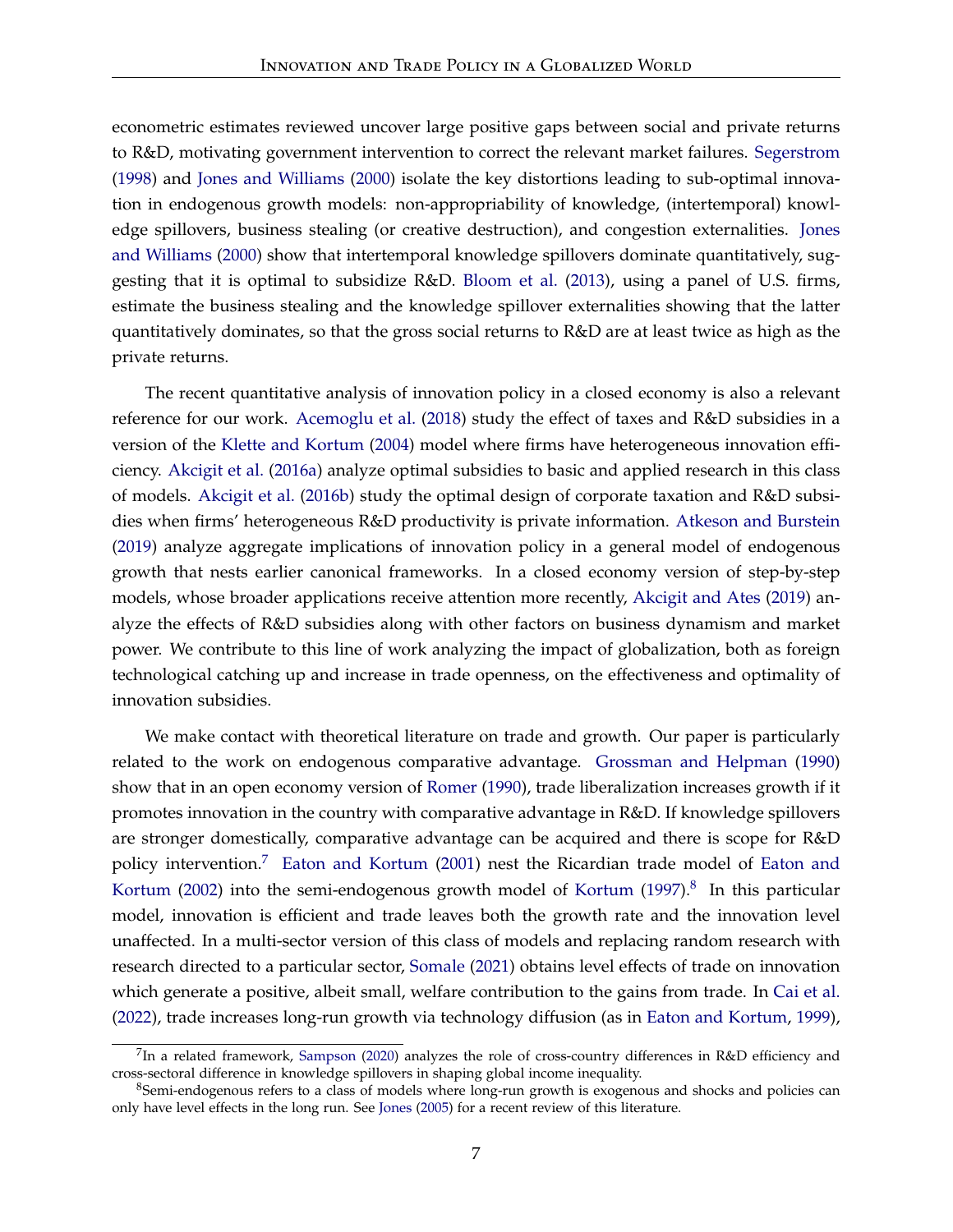producing substantial dynamic welfare gains.<sup>[9](#page-8-0)</sup>

Our first contribution to this literature is to consider the transitional dynamics, which allow for a rigorous computation of the welfare effects of policies and the analysis of optimal policies across different horizons of the policy maker.<sup>[10](#page-8-1)</sup> Second, unlike these models, in our step-by-step framework, the effect of trade on innovation and growth can be non-monotonic. As such, our framework provides a more flexible ground for the quantitative analysis of changes in foreign competition, with both the sign and the size of the effect of trade on growth being disciplined by the data. Using sector-level UK data, [Aghion et al.](#page-44-1) [\(2005\)](#page-44-1) find an inverted-U relationship between competition and innovation.<sup>[11](#page-8-2)</sup> [Bloom et al.](#page-45-7) [\(2016\)](#page-45-7) find a positive effect of Chinese import penetration on innovation and technical change in 12 European countries. [Autor et al.](#page-45-8) [\(2020\)](#page-45-8) show that Chinese import penetration has a negative impact on U.S. firms' patenting, especially for less profitable firms. [Aghion et al.](#page-44-4) [\(2017\)](#page-44-4) instead analyze the effect of an export shock on French firms patenting decisions and find on average a positive impact of export on innovation. Building on the step-by-step models of innovation, our framework encompasses the nexus of competition, innovation, and trade openness reflected by this broad set of empirical findings.

Despite the tight link between trade and growth, little research has been devoted to analyze innovation policies in open economy. Here lies the key contribution of our paper. [Grossman and](#page-46-1) [Helpman](#page-46-1) [\(1990\)](#page-46-1) show that R&D subsidies are more effective if used in countries with comparative advantage in innovation. But when knowledge spillovers are partially local, R&D subsidies can be used to generate comparative advantage in R&D. [Grossman and Helpman](#page-46-6) [\(1991a\)](#page-46-6) use a similar framework to characterize the optimal R&D subsidy for a small open economy, as well as analyzing the growth and welfare effects of trade policy. We contribute to this literature analyzing the *interaction* between changes in trade openness and optimal innovation policy.<sup>[12](#page-8-3)</sup>

Finally, our counterfactual analysis of the import tariffs contributes to the optimal trade policy literature. In standard trade models, the typical motives for a country to unilaterally

<span id="page-8-0"></span> $9$ Technology diffusion is also the main driver of the dynamic gains from trade in the exogenous growth model of [Buera and Oberfield](#page-45-9) [\(2020\)](#page-45-9). [Perla et al.](#page-47-8) [\(2021\)](#page-47-8) and [Sampson](#page-48-5) [\(2016\)](#page-48-5) find large dynamic gains from trade due to the effect of openness on technology adoption and domestic knowledge diffusion, respectively. Innovation, instead, is the main driver of substantial dynamic gains from trade in [Impullitti and Licandro](#page-47-9) [\(2018\)](#page-47-9).

<span id="page-8-1"></span> $10$ Most of the extant literature focuses on the steady state, as the state space in multi-country, multi-sector models is very large making the transitional dynamics computationally challenging. A rare recent exception is [Perla et al.](#page-47-8) [\(2021\)](#page-47-8), who analyze transitional dynamics in a one-sector, symmetric-country, model.

<span id="page-8-2"></span> $11A$  similar analysis for the U.S. reports a negative relationship [\(Hashmi,](#page-46-7) [2013\)](#page-46-7). Other firm-level analyses confirm the inverted U-shape relationship for large firms in France [\(Askenazy et al.,](#page-45-10) [2013\)](#page-45-10), while a positive relationship is found in Spanish data [\(Beneito et al.,](#page-45-11) [2015\)](#page-45-11). [Aghion et al.](#page-45-12) [\(2009\)](#page-45-12) suggest that foreign entry encourages innovation for firms in technological advanced industries and discourages it for firms in laggard sectors.

<span id="page-8-3"></span> $12$ [Impullitti](#page-47-2) [\(2010\)](#page-47-2) analyzes the link between foreign technological competition and optimal R&D subsidies in the steady state of a two-country quality ladder model without trade costs. In a New Economic Geography model, [Baldwin and Krugman](#page-45-13) [\(2004\)](#page-45-13) show that as trade costs fall agglomeration forces become stronger thus making tax competition to attract firms/capital less fierce. In our model, the key force shaping the interaction between trade integration and public policy is not agglomeration but knowledge spillovers.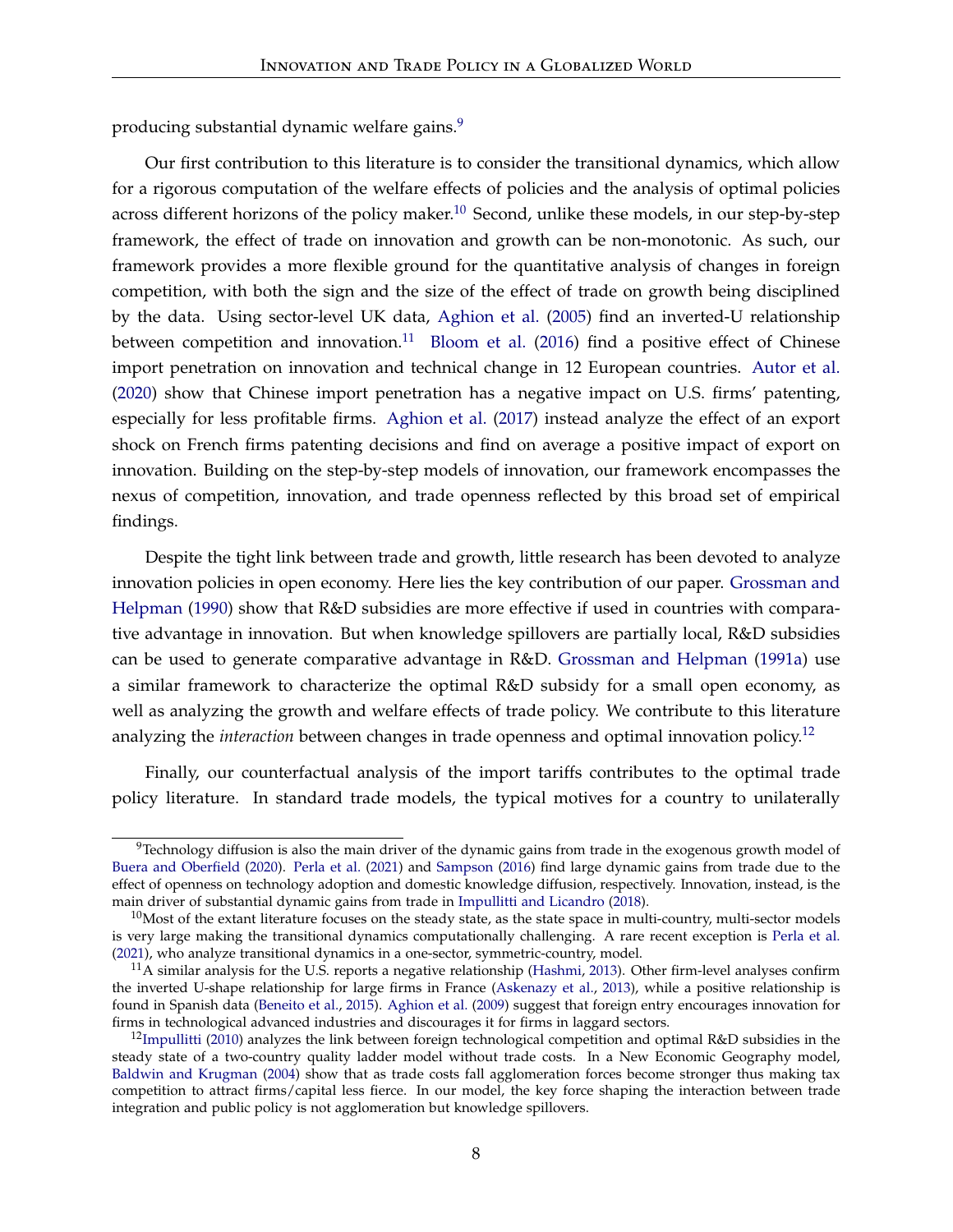impose an import tariff are: terms of trade manipulation (e.g. [Gross,](#page-46-8) [1987\)](#page-46-8), relocation effects (e.g. [Ossa,](#page-47-10) [2011\)](#page-47-10), and profit shifting (e.g. [Ossa,](#page-47-11) [2012\)](#page-47-11). In our model, all these distortions justifying a positive optimal tariff are present, but a key additional dynamic distortion drives this result. Tariff protection produces large welfare losses via its discouraging effects on innovation and productivity growth. The growth channel dominates all the standard static channels, leading to a zero optimal unilateral tariff. To the best of our knowledge, this is the first paper studying optimal trade policy in an endogenous growth framework.

The rest of the paper is organized as follows. Section [2](#page-9-0) introduces the theoretical framework. Section [3](#page-22-0) outlines the calibration procedure and provides out-of-sample tests. Section [4](#page-32-0) discusses policy implications and optimal policies and previews the results of sensitivity and robustness analyses. Section [5](#page-42-0) presents the model's implications in regard to import competition and domestic innovation. Section [6](#page-43-0) concludes.

# <span id="page-9-0"></span>**2 Model**

We present a model of international technological competition in which firms from two countries, indexed by  $c \in \{A, B\}$ , compete over the ownership of intermediate-good production. Each country has access to the same final-good production technology. There is a continuum of intermediate goods indexed by  $j \in [0,1]$  used in final-good production. The final good is used for consumption and innovation. There is no trade in assets, which rules out international borrowing and lending and enables the two countries to grow at different rates during the transition.

In each production line of intermediate goods there are two active firms—one from each country—engaging in price competition to obtain a monopoly of production. In this competition, Ricardian forces of comparative advantage are at play, as intermediate-good firms produce using labor, and relative wages influence their competitiveness. Moreover, trade of intermediate goods is costly due to a combination of iceberg costs and tariffs. The firm that produces the variety of better quality after adjusting for trade and relative production costs holds a price advantage. Firms innovate by investing resources to improve the quality of their product in the spirit of step-by-step models. If the quality difference between the products of two firms is large enough, then the firm with the leading technology can cover the trade cost and export to the foreign country. Because innovation success is random, the global economy features a distribution of firms supplying products of heterogeneous quality. In addition to incumbents, there is an outside pool of entrant firms. These firms engage in research activity to obtain a successful innovation that enables them to replace the domestic incumbent in a particular product line. Introducing the entry margin allows the model to distinguish the effects of domestic and foreign competition.

Finally, our main goal is to investigate the quantitative policy implications of our model. For interested readers, we provide a theoretical discussion of a simplified version of the model and present analytical expressions and results of the main static and dynamic forces in Appendix [C.](#page-58-0)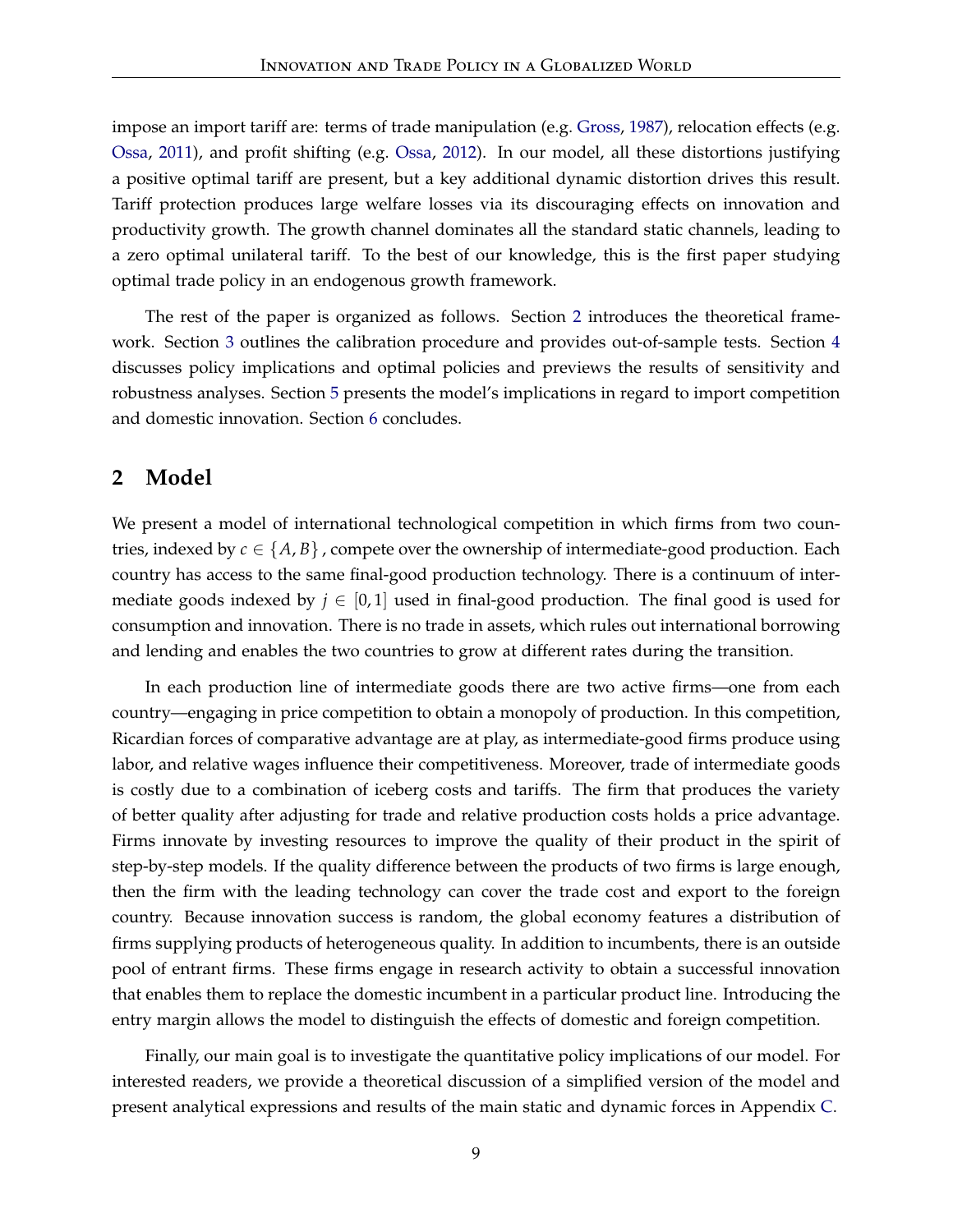#### **2.1 Preferences**

Consider the following economy in continuous time. Both countries admit a representative household with the following CRRA utility:

$$
U_t = \int_t^{\infty} \exp(-\rho (s-t)) \frac{C_{cs}^{1-\psi} - 1}{1-\psi} ds,
$$
\n(1)

where  $C_{ct}$  represents consumption at time *t* in country *c*,  $\psi$  is the curvature parameter of the utility function, and  $\rho > 0$  is the discount rate. The budget constraint of a representative household in country *c* at time *t* is

<span id="page-10-3"></span>
$$
r_{ct}A_{ct} + L_c w_{ct} + F_c f_{ct} = P_{ct}C_{ct} + \dot{A}_{ct} + G_{ct},
$$
\n(2)

where *L<sup>c</sup>* is labor that is supplied inelastically for intermediate-good production, *F<sup>c</sup>* is the fixed factor (e.g., land) in country  $c$ , and  $G_{ct}$  is the lump-sum taxes/transfers.<sup>[13](#page-10-0)</sup> The associated prices are *rct*, the return to asset holdings of the household, *wct*, the wage level, *fct*, the fixed factor income, and *Pct*, the price of the consumption good in country *c*. Households in country *c* own all the firms in the country; therefore, the asset market clearing condition requires that the asset holdings have to be equal to the sum of firm values

$$
A_{ct} = \int_0^1 \tilde{V}_{cjt} + V_{cjt}dj,
$$

where tilde "˜" denotes values pertaining to entrant firms. We assume full *home bias* in asset holding, which is robustly supported by the empirical evidence in the 1980s and 1990s.<sup>[14](#page-10-1)</sup>

#### **2.2 Technology and Market Structure**

#### **2.2.1 Final Good**

The final good, which is to be used for consumption and R&D expenditure is produced in perfectly competitive markets in both countries according to the following technology:

<span id="page-10-2"></span>
$$
Y_{ct} = \frac{F_c^{\beta}}{1 - \beta} \int_0^1 \left( q_{Ajt}^{\frac{\beta}{1 - \beta}} k_{Ajt} + q_{Bjt}^{\frac{\beta}{1 - \beta}} k_{Bjt} \right)^{1 - \beta} dj. \tag{3}
$$

Here,  $k_j$  refers to the intermediate good  $j \in [0,1]$ ,  $q_j$  is the quality of  $k_j$ , and  $\beta$  is the share of fixed factor in total output. Intermediate goods can be obtained from any country, whereas the fixed factor *F<sup>c</sup>* is assumed to be immobile across countries. We normalize the supply of the fixed factor

<span id="page-10-1"></span><span id="page-10-0"></span> $^{13}F_c$  pins down the scale of the economy and ensures constant returns to scale in the final–good production.

 $14$ In 1989, 92 percent of the U.S. stock market was held by U.S. residents. Japan, the U.K., France, and Germany show similar patterns, at 96 percent, 92 percent 89 percent, and 79 percent, respectively. A similar picture can be observed until the early 2000s, when the home bias started to decline (see, for example, [Coeurdacier and Rey,](#page-46-9) [2013\)](#page-46-9).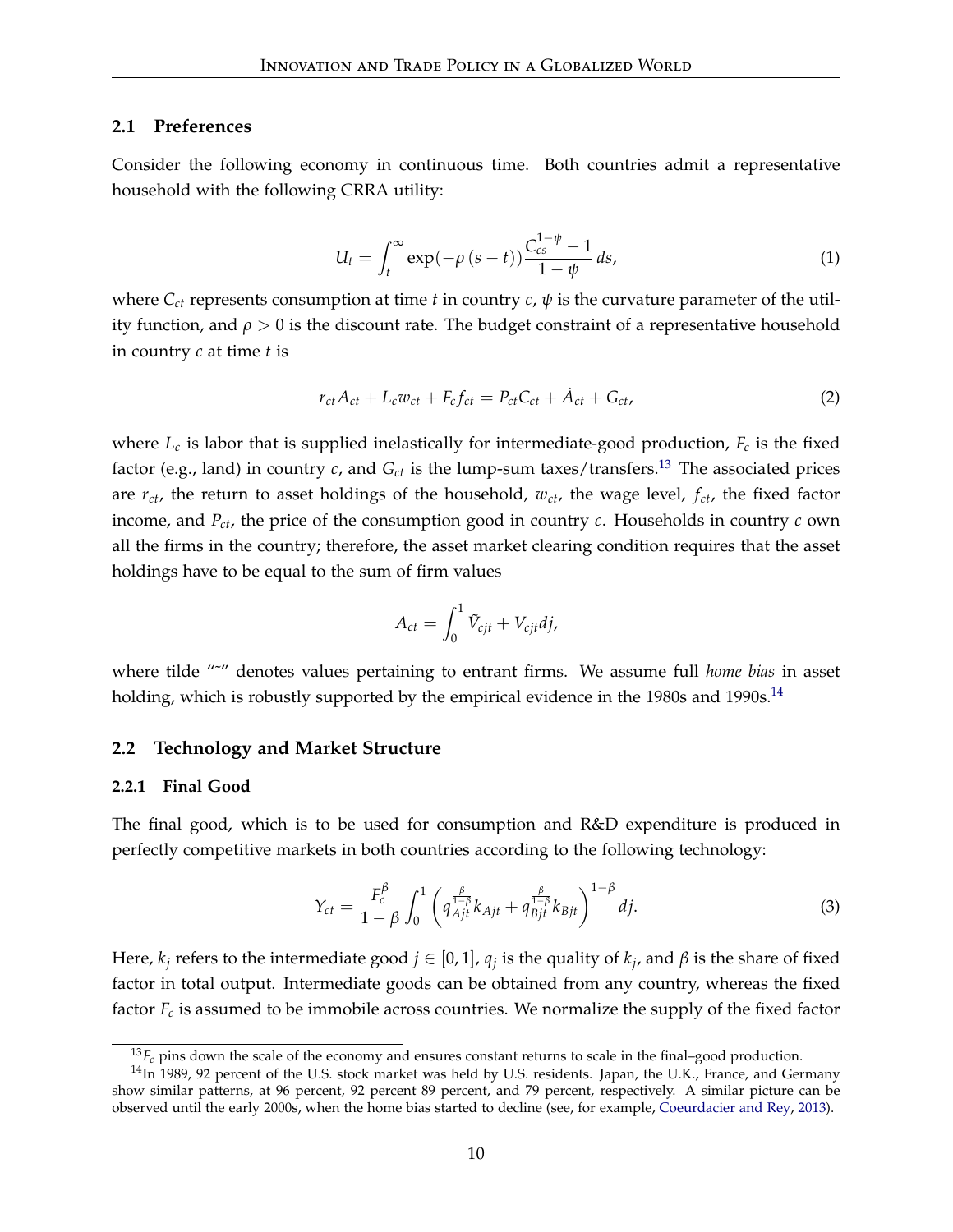$F_c = 1$  in both countries.

Firms in both countries may potentially produce each variety *j*. In the absence of trade frictions they are perfect substitutes in the final-good production, once adjusted for their qualities. As a result, final-good producers will choose to buy their inputs from the firm that offers a higher quality of the same variety (after adjusting for relative prices).<sup>[15](#page-11-0)</sup> When trade costs exist, final-good producers buy the intermediate good of higher quality, once the prices are adjusted to reflect the trade costs. Final good producers in both countries have access to the same technology, which will allow us to focus on the heterogeneity of the intermediate-good sector. Both countries produce the same identical final good, which under the maintained assumption of frictionless trade in final goods, implies that the price of the final output in both countries will be the same.<sup>[16](#page-11-1)</sup> We normalize that price to be the numeraire without any loss of generality.

#### **2.2.2 Intermediate Goods and Innovation**

**Incumbents.** In each product line *j*, two incumbent firms—one from each country—compete for the market leadership à la Bertrand. These firms produce differentiated varieties of the same intermediate good using domestic labor. As such, firms differ in two aspects: (i) the quality of their output, denoted by *qcj*, and (ii) their marginal costs of production because of differences in productivity and aggregate wages. We first describe the former margin and discuss the latter when formulating the equilibrium.

We say that country *A* is *the technological leader* in industry *j* if *qAjt* > *qBjt* and *the technological follower* if  $q_{Ajt} < q_{Bjt}$ . Firms are in a *neck-and-neck* position when  $q_{Ajt} = q_{Bjt}$ . The quality  $q_{Ajt}$ improves through successive innovations in *A* or spillovers from *B* (detailed later). When there is an improvement in country *c* specific to product line *j* during an interval of time ∆*t*, the quality increases proportionally such that  $q_{cj(t + \Delta t)} = \lambda^{n_t} q_{cjt}$ , where  $\lambda > 1$  and  $n_t \in \mathbb{N}$  is a random variable, which will be specified below. We assume that initially  $q_{ci0} = 1$ ,  $\forall j \in [0, 1]$ .

Let us denote by  $N_t = \int_0^t n_s ds$  the number of quality jumps up to time *t*. Hence, the quality of a firm at time *t* is  $q_{cjt} = \lambda^{N_{cjt}}$ . The relative state of a firm with respect to its foreign competitor is called the technology gap between two countries (in the particular product line) and can be summarized by a single integer  $m_{Ajt} \in \mathbb{N}$  such that

$$
\frac{q_{Ajt}}{q_{Bjt}} = \frac{\lambda^{N_{Ajt}}}{\lambda^{N_{Bjt}}} = \lambda^{N_{Ajt} - N_{Bjt}} \equiv \lambda^{m_{Ajt}}.
$$

<span id="page-11-0"></span><sup>&</sup>lt;sup>15</sup>Even in the absence of trade frictions, the prices of intermediate goods from different countries may differ reflecting relative labor costs.

<span id="page-11-1"></span><sup>&</sup>lt;sup>16</sup>Frictionless trade in final good serves only the purpose of equilibrating the trade balance in both countries. Consequently, there is no trade in final good in autarky—i.e., when there is no trade in intermediate goods (if, e.g, tariffs are prohibitively high). Alternatively, one could assume no trade in final good with the additional equilibrium condition that aggregate trade is balanced, which would determine the relative prices of final goods. However, that would bring an additional level of complexity without much further insight for the core of our analysis, which focuses on the link between the endogenous growth of an economy and its trade openness.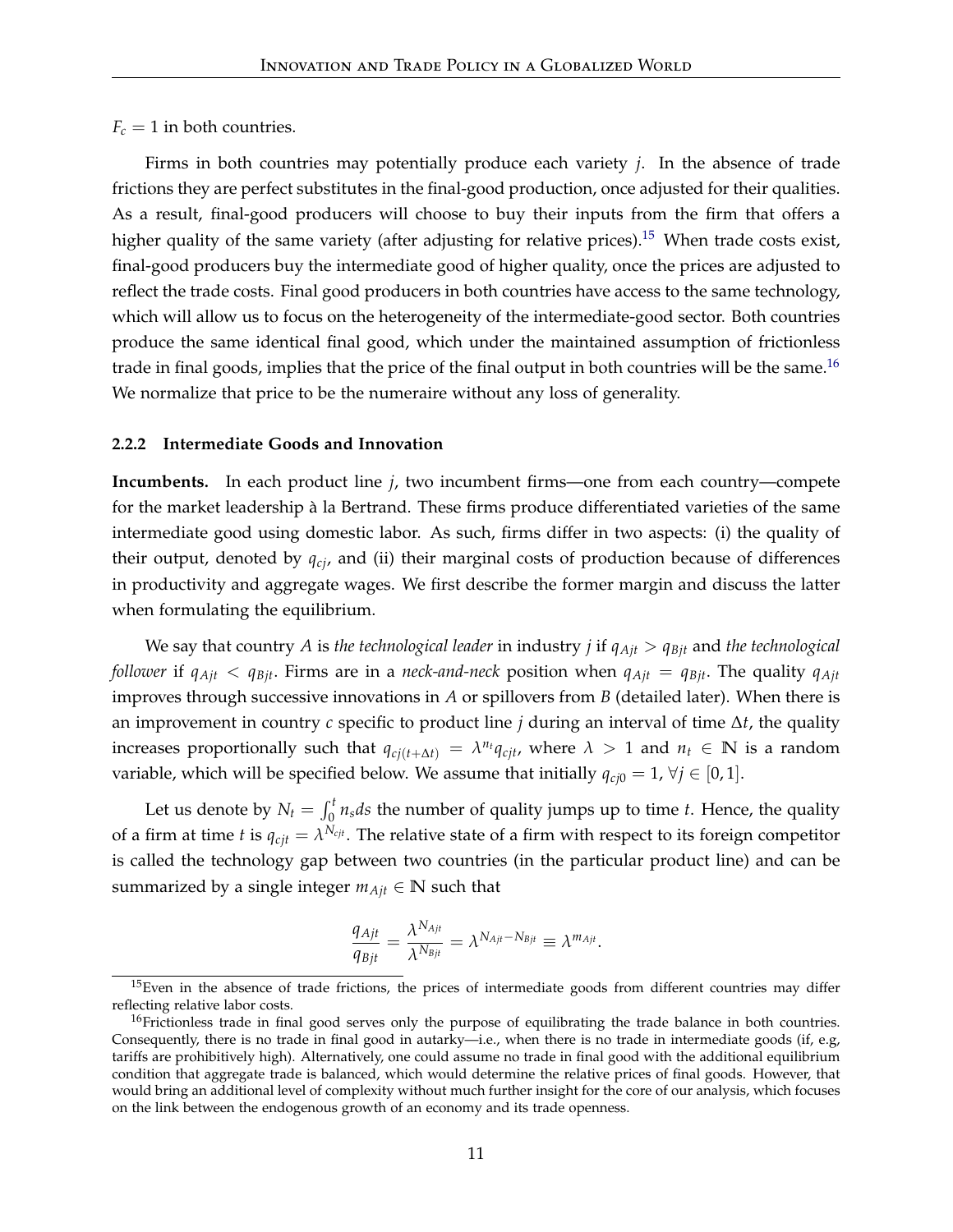As we shall see, *mcjt* is a sufficient statistic for describing line-specific values, and we will therefore drop the subscript *j* when a line-specific value is denoted by *m*. We assume that there is a sufficiently large but exogenously given limit in the technology gap,  $\bar{m}$ , such that the gap between two firms is  $m_{ct} \in \{-\bar{m}, ..., 0, ..., \bar{m}\}$ .<sup>[17](#page-12-0)</sup>

Firms invest in R&D in order to obtain market leadership through improving the quality of their products. Let  $R_{cj}^d$  and  $x_{cj}$  denote the amount of R&D investment and the resulting Poisson arrival rate of innovation by country *c* in *j*, respectively. The production function of innovations takes the following form:  $x_{cjt} = \left( \right)$  $\gamma_c \frac{R_{cjt}^d}{\alpha_c q_c}$  $\frac{R_{cjt}^d}{\alpha_c q_{cjt}}\bigg)^{\frac{1}{\gamma_c}}$ . Note that  $q_{cjt}$  in the denominator captures the fact that a quality is more costly to improve if it is more advanced. This production function implies the following convex cost for generating an arrival rate *xcjt* :

<span id="page-12-2"></span>
$$
R^{d}\left(x_{cjt}, q_{cjt}\right) = q_{cjt} \frac{\alpha_{c}}{\gamma_{c}} x_{cjt}^{\gamma_{c}}.
$$
\n(4)

**Entrants.** Every period, a new entrepreneur in each product line and from each country invests in innovation to enter the market. If an entrepreneur succeeds in her attempt, the entrant firm replaces the domestic incumbent; otherwise, the firm disappears. The innovation technology for entrants is  $\tilde{x}_{cjt} = \left(\tilde{\gamma}_c \frac{\tilde{R}_{cjt}^d}{\tilde{\alpha}_c a_c}\right)$  $\frac{\tilde{R}_{cjt}^{d}}{\tilde{\alpha}_{c}q_{cjt}}$ <sup> $\frac{1}{\tilde{\alpha}_{c}}$ , which implies the following convex cost function:</sup>

<span id="page-12-3"></span>
$$
\tilde{R}^d\left(\tilde{x}_{cjt}, q_{cjt}\right) = q_{cjt} \frac{\tilde{\alpha}_c}{\tilde{\gamma}_c} x_{cjt}^{\tilde{\gamma}_c}.
$$
\n(5)

We demonstrate the evolution of leadership in intermediate product lines as a result of incumbent innovation, entry, and exit in Appendix [B.1](#page-51-0) (see Figure [A.4\)](#page-52-0).

**Innovations and Step Size.** Each innovation improves the relative position of the firm in the technological competition. Conditional on innovation, the new position at which the firm will end up is determined randomly by a certain probability mass distribution  $\mathbb{F}_m$   $(\cdot)$ .<sup>[18](#page-12-1)</sup> Because the maximum number of gaps is capped by  $\bar{m}$ , there is a different number of potential gaps that each firm may reach depending on its current position in the technological competition. For instance, if a firm is leading by ten gaps, with a single innovation it can potentially open up the advantage to  $\{11, ..., m\}$ , whereas for a neck-and-neck firm, an innovation can help it reach  $\{1, ..., m\}$ . Hence, the probability mass function that determines the new position,  $\mathbb{F}_m(\cdot)$ , is a function of *m*.

In order to keep the model parsimonious, we assume there exists a fixed given distribution  $\mathbb{F}(\cdot)$ , and we derive  $\mathbb{F}_m(\cdot)$  from this distribution in the following way. First, we define the

<span id="page-12-0"></span><sup>&</sup>lt;sup>17</sup>In the baseline calibration, we set  $\bar{m} = 16$ . In Appendix [H,](#page-72-0) we test the sensitivity of our results to a lower  $\bar{m}$  and show that our baseline results remain almost unchanged.

<span id="page-12-1"></span><sup>&</sup>lt;sup>18</sup>Conversely, each innovation comes with an associated step size that is randomly generated by some probability mass function.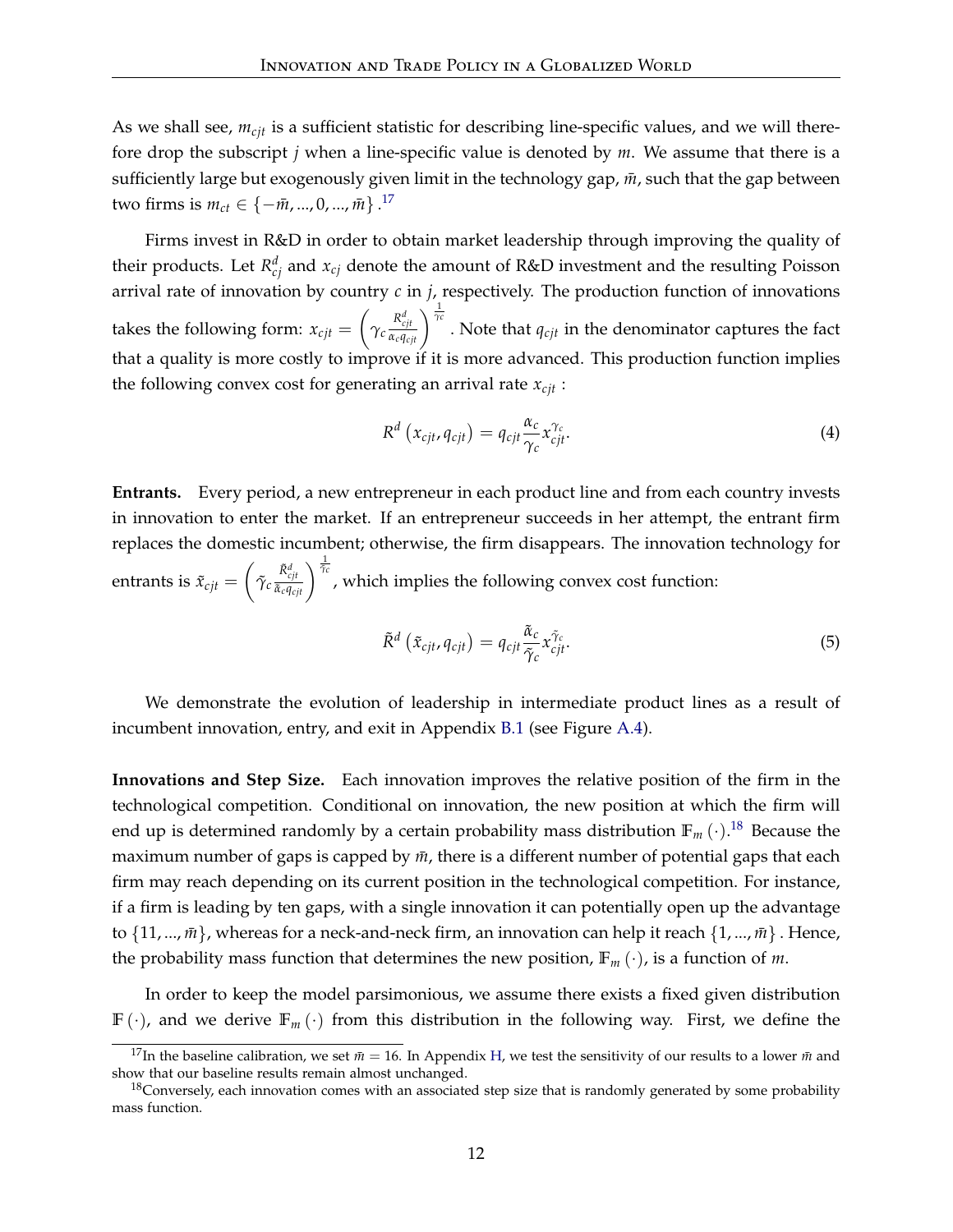benchmark distribution over positions larger than  $-\bar{m}$ , the most laggard position, as depicted in Figure [3a.](#page-13-0) We assume that it has the following functional form:

<span id="page-13-1"></span>
$$
\mathbb{F}(n) \equiv c_0 (n + \bar{m})^{-\phi} \quad \forall \; n \in \{-\bar{m} + 1, ..., \bar{m}\} \; . \tag{6}
$$

This parametric structure is defined by only two parameters: a curvature parameter  $\phi > 0$ , and a shifter  $c_0$  that ensures  $\sum_n \mathbb{F}(n) = 1$ . It implies a decaying probability in the new position *n*. As such, the probability that an innovation generates larger technological jumps is lower.



<span id="page-13-2"></span>Figure 3: Probability mass function for new position

<span id="page-13-0"></span>*Notes:* Panel A illustrates the function  $\mathbb{F}(\cdot)$ , defined in equation [\(6\)](#page-13-1), which we use to generate the position-dependent distributions of innovation size. Thus, it describes also the probability distribution over potential positions, where an innovation can take the most laggard incumbent, denoted by  $\mathbb{F}_{m}(\cdot)$ . Similarly, Panel B illustrates  $\mathbb{F}_{m}(\cdot)$  for a generic position *m*.

The highest gap size a firm can reach is  $m$ . Therefore, the step size distribution specific to the firm's position,  $\mathbb{F}_m(\cdot)$ , is defined over positions  $n \in \{m+1, ..., m\}$  and is derived as follows:

$$
\mathbb{F}_{m}(n) = \begin{cases} \mathbb{F}(m+1) + \mathcal{A}(m) & \text{for } n = m+1 \\ \mathbb{F}(s) & \text{for } n \in \{m+2, ..., m\} \end{cases}
$$
 (7)

As demonstrated in Figure [3b,](#page-13-2)  $\mathcal{A}(m) \equiv \sum_{s=-\bar{m}+1}^{m} \mathbb{F}(s)$  is an additional probability of improving the current quality only one more step, on top of what  $\mathbb{F}(\cdot)$  would imply for that event, which is given by  $\mathbb{F}(m+1)$ . This specification for position-specific distributions implies that as firms become technologically more advanced relative to their competitors, it is relatively harder to open up the gap more than one step at a time. Moreover, their derivation comes at no additional cost in terms of parameters thanks to the additive nature of A. Finally, notice that  $\mathbb{F}_{-\bar{m}}(n) = \mathbb{F}(n)$ .<sup>[19](#page-13-3)</sup>

<span id="page-13-3"></span> $19$ Reflecting "the advantage of backwardness" [\(Gerschenkron,](#page-46-10) [1962\)](#page-46-10), this building block introduces a flexible structure that helps the model mimic the technological convergence between the United States and its competitors observed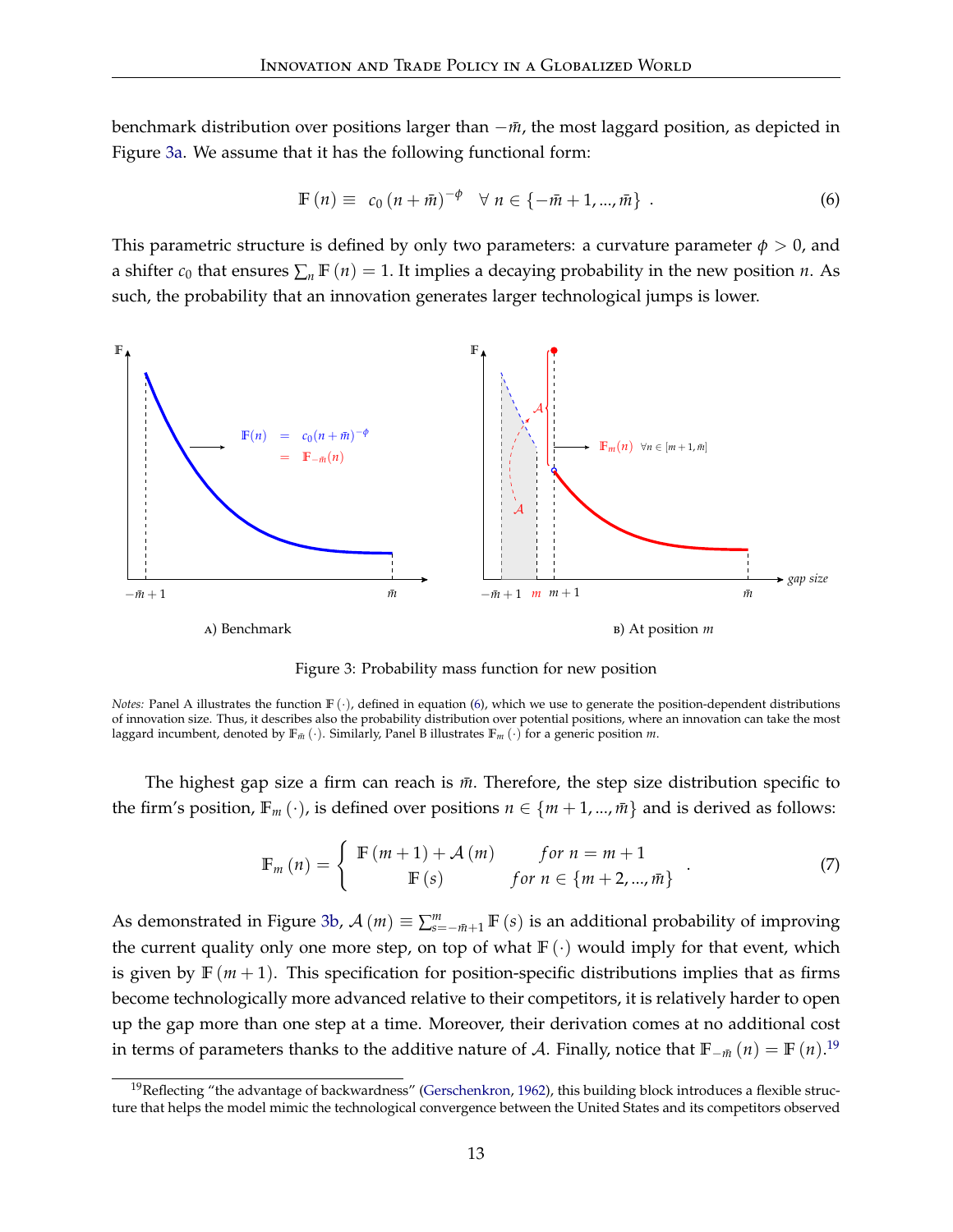During a small time interval ∆*t* → 0, the resulting law of motion for the quality level of an incumbent from *A* that operates in product line *j* can be summarized as follows. For  $m > -\bar{m}$ the law of motion becomes

$$
q_{Aj(t+\Delta t)} = \begin{cases} \lambda^{n} q_{Ajt} \text{ with probability } (x_{Ajt} + \tilde{x}_{Ajt}) \mathbb{F}_{m}(n) \Delta t + o(\Delta t) & \text{for } n \in \{m+1, ..., \bar{m}\} \\ q_{Ajt} \text{ with probability } 1 - (x_{Ajt} + \tilde{x}_{Ajt}) \mathbb{F}_{m}(n) \Delta t + o(\Delta t) \end{cases}
$$

,

,

and for  $m = -\bar{m}$  the law of motion follows

$$
q_{Aj(t+\Delta t)} = \begin{cases} \lambda^n q_{Ajt} & \text{with probability } (x_{Ajt} + \tilde{x}_{Ajt}) \mathbb{F}_{-\bar{m}}(n) \Delta t + o(\Delta t) & \text{for } n \in \{-\bar{m}+1,...,2\bar{m}\} \\ q_{Ajt} & \text{with probability } 1 - (x_{Ajt} + \tilde{x}_{Ajt}) \mathbb{F}_{-\bar{m}}(n) \Delta t + o(\Delta t) \\ \lambda q_{Ajt} & \text{with probability } (x_{Bjt} + \tilde{x}_{Bjt}) \mathbb{F}_m(n) \Delta t + o(\Delta t) \end{cases}
$$

where  $o(\Delta t)$  denotes the second-order terms. In a product line where the incumbent from A is in position *m*, the quality improves when either the domestic incumbent or entrant innovates. Moreover, the quality in a product line where the firm from *A* is at the highest possible lag −*m*<sup> $\overline{m}$ </sup> improves not only with innovations by the domestic incumbent and entrant, but also with those by the foreign incumbent or entrant. In other words, when the leader at gap  $\bar{m}$  innovates, the technology at gap  $-\bar{m}$  + 1 becomes freely available to the follower in this product line.

#### **2.3 Equilibrium**

In this section, we solve for the Markov Perfect Equilibrium of the model where the strategies are functions of the payoff relevant state variable *m*. We start with the static equilibrium. Then we build up the value functions for the intermediate producers and entrants and derive their closed form solutions along with the R&D decisions. These variables help us characterize the evolution of the world economy over time. Henceforth, we will drop the time index *t* unless it causes confusion and denote export-related variables by an asterisk.

#### **2.3.1 Households**

We start with the maximization problem of the household. The Euler equation of the household problem determines the interest rate in the economy as:  $r_{ct} = g_{ct}\psi + \rho$ .

#### **2.3.2 Final and Intermediate Good Production**

Next, we turn to the maximization problem of the final good producer in country  $c \in \{A, B\}$ . Using the production function ([3](#page-10-2)), the final-good producers generate the following demand for

in the data. For a detailed theoretical discussion of this feature, see Appendix [B.2.](#page-52-1)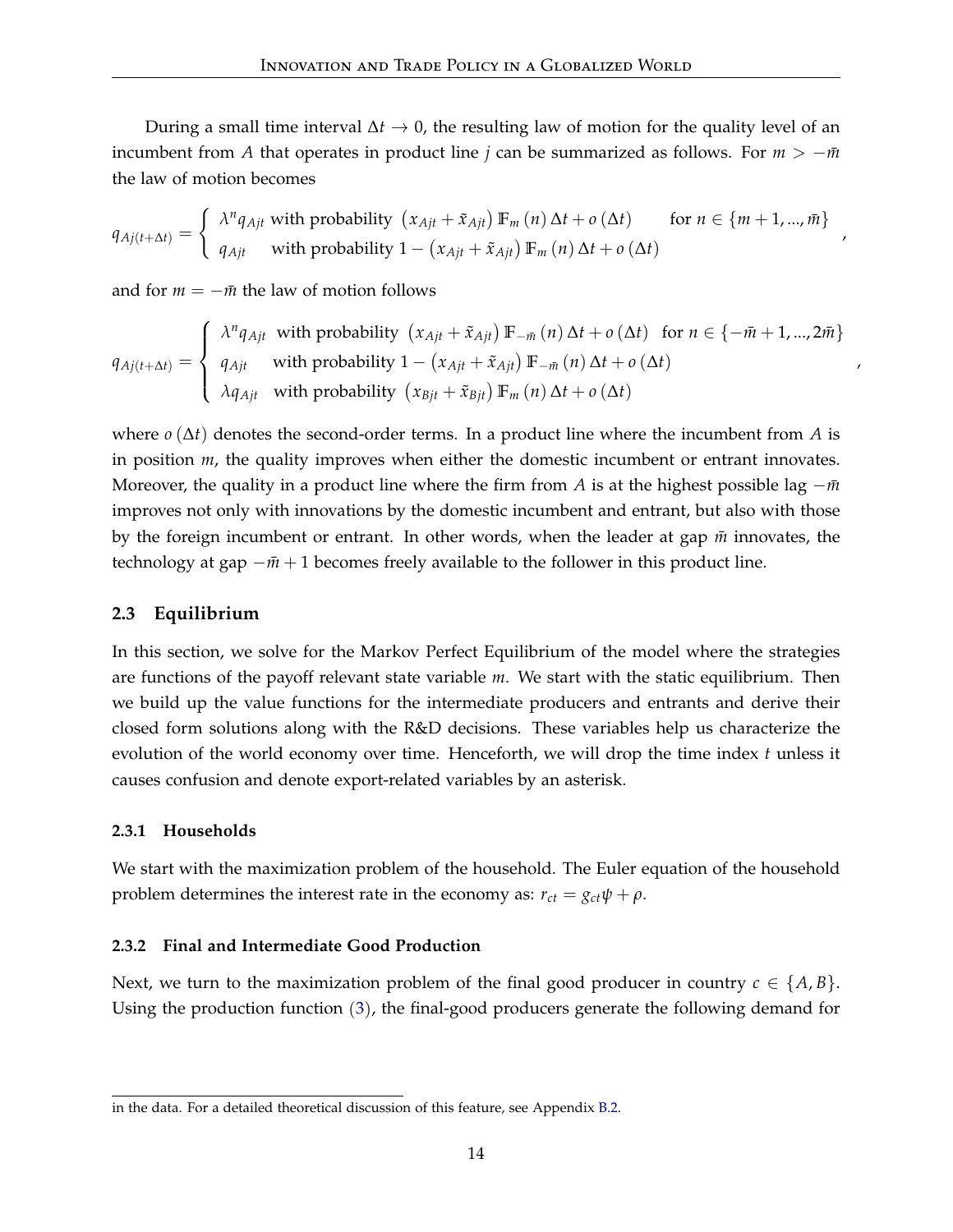the fixed factor  $F_c$  and intermediate good  $j \in [0,1]$ :

$$
f_{ct} = \frac{\beta}{1 - \beta} F_c^{\beta - 1} \left( q_{Ajt}^{\frac{\beta}{1 - \beta}} k_{Ajt} + q_{Bjt}^{\frac{\beta}{1 - \beta}} k_{Bjt} \right)^{1 - \beta}
$$
(8)

$$
p_{cjt} = F_c^{\beta} q_{cjt}^{\frac{\beta}{1-\beta}} \left( q_{Ajt}^{\frac{\beta}{1-\beta}} k_{Ajt} + q_{Bjt}^{\frac{\beta}{1-\beta}} k_{Bjt} \right)^{-\beta}.
$$
\n(9)

Now we consider the intermediate-good producers' problem. In our open-economy setting, producers can sell their goods both domestically and internationally. However, as trade is subject to iceberg costs, the producer faces different demand schedules on domestically sold and exported goods. Therefore, the producer earns different levels of profits on these goods depending on the destination country. Let us start with the case of domestic business. Intermediate firms produce using labor under the following production function:

<span id="page-15-2"></span><span id="page-15-1"></span>
$$
k_{cjt} = \frac{\bar{q}_{ct}}{\eta} l_{cjt},\tag{10}
$$

where  $\bar{q}_{ct}$  denotes the economy-wide productivity level (defined below) and  $\eta$  is a constant. Then, the profit maximization problem of the monopolist in product line  $j$  becomes<sup>[20](#page-15-0)</sup>

$$
\pi\left(q_{jt}\right) = \max_{k_{jt} \geq 0} \left\{ F_c^{\beta} q_{jt}^{\beta} k_{jt}^{1-\beta} - \frac{\eta}{\bar{q}_{ct}} w_{ct} k_{jt} \right\} \ \forall j \in [0,1].
$$

We will denote the wage rate relative to the productivity level as  $\bar{w}_{ct} = \frac{w_{ct}}{\bar{g}_{ct}}$  $\frac{w_{ct}}{\bar{q}_{ct}}$ , which will be an important object in determining prices, quantities, and terms of trade. The optimal quantity and price for intermediate variety *j* follow from the first order conditions:

$$
k_{jt} = \left[\frac{1-\beta}{\eta}\bar{w}_{ct}^{-1}\right]^{\frac{1}{\beta}}q_{jt} \quad \text{and} \quad p_j = \frac{\eta}{1-\beta}\bar{w}_{ct}, \tag{11}
$$

with *F<sup>c</sup>* set to 1. The realized price is a time-varying markup over the marginal cost and is independent of the individual product quality. Thus, the profit earned by selling an intermediate good domestically is

$$
\pi_{ct}\left(q_{jt}\right)=\pi\bar{w}_{ct}^{\frac{\beta-1}{\beta}}q_{jt},
$$

where  $\pi \equiv \eta^{\frac{\beta-1}{\beta}}(1-\beta)^{\frac{1-\beta}{\beta}}\beta$ . Notice that in deriving profits, we assumed that the monopolist is able to charge the unconstrained monopoly price. Assumption [1](#page-16-0) specified below ensures that the leaders are able to act as unconstrained monopolists.

The problem when selling abroad is different due to trade costs. In line with the trade

<span id="page-15-0"></span> $20$ The monopolist's maximization problem assumes the equilibrium property that a final-good producer buys an intermediate input from one firm only. Therefore, the monopolist producer's demand  $k_j$  is given by equation [\(9\)](#page-15-1) with the amount supplied by the other firm *k*−*<sup>j</sup>* set to zero (see Assumption [1\)](#page-16-0).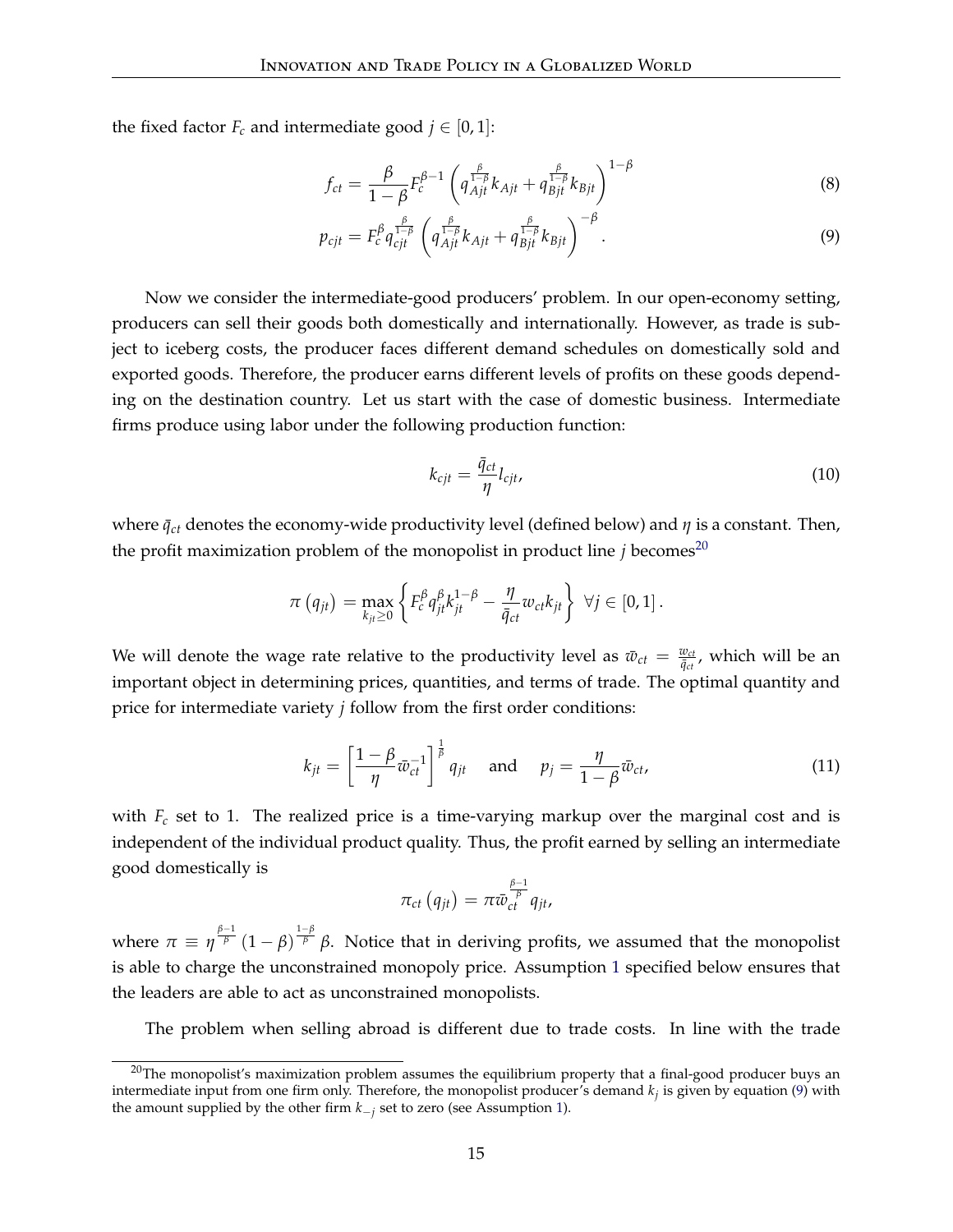literature, we assume that in order to export one unit of an intermediate good, the exporting firm needs to ship  $1 + \kappa$  units of that good ( $\kappa \ge 0$ ). Moreover, a firm in country *A* exporting to country *B* pays import tariffs at rate  $τ<sup>B</sup>$ , which we model as a cost-shifter à la Costinot and Rodriguez-Clare (2014). This means that when the firm considers meeting the foreign demand, it will take into account that its marginal cost will be  $(1 + \kappa) (1 + \tau^B) \eta$ . Given the trade costs, only the firm with the higher cost-adjusted quality will find it profitable to sell in the other country. Hence, the firm from country *A* exports intermediate good *j* to country *B* if and only if

$$
\frac{q_{Ajt}}{\left[\left(1+\kappa\right)\left(1+\tau^{B}\right)\omega_{At}\right]^{\frac{1-\beta}{\beta}}}\geq q_{Bjt},
$$

where  $\omega_{At} = \frac{\bar{w}_{At}}{\bar{w}_{Bt}}$  $\frac{w_{At}}{\bar{w}_{Bt}}$  denotes the relative productivity-adjusted wage levels in both countries. This condition implies that iceberg costs, the foreign country's tariff rate, and a relatively higher level of productivity-adjusted wage rate at home affect the home country's terms of trade adversely, making it harder for its firms to export. As such, the model features Ricardian comparative advantage, whereby a country that is laggard in most product lines and thus exhibits a low wage rate obtains a relative price advantage.

In this Bertrand competition setting, the existence of a competitor with inferior quality—by definition, located in the foreign country—could potentially push the leader to limit pricing. To simplify the analysis we make the following assumption:

<span id="page-16-0"></span>**Assumption 1** *In every product line, incumbents enter a two-stage game where each incumbent pays an arbitrarily small fee ε* > 0 *in the first stage in order to bid prices in the second stage.*

Assumption [1](#page-16-0) ensures that only the incumbent with the highest cost-adjusted quality pays the fee and is therefore able to set the monopoly price in the second stage. Under this assumption, similar derivations as in the case of domestic sales lead to the following optimal quantity of exports and associated profits:

<span id="page-16-2"></span>
$$
k_{cjt}^* = \left[\frac{1-\beta}{\left(1+\kappa\right)\left(1+\tau^{c'}\right)\eta}\bar{w}_{ct}^{-1}\right]^{\frac{1}{\beta}} F_{c'}q_{cjt} \quad \text{and} \quad p_{cj}^* = \frac{\left(1+\kappa\right)\left(1+\tau^{c'}\right)\eta}{1-\beta}\bar{w}_{ct} \Rightarrow \pi_{ct}^*\left(q_{jt}\right) = \pi_c^* \bar{w}_{ct}^{\frac{\beta-1}{\beta}} F_{c'}q_{cjt},
$$
\n
$$
\text{with } c \in \{A, B\} \quad c \neq c' \text{ and } \pi^* = \left[\left(1+\kappa\right)\left(1+\tau^{c'}\right)\eta\right]^{\frac{\beta-1}{\beta}} \left(1-\beta\right)^{\frac{1-\beta}{\beta}}\beta
$$
\n
$$
(12)
$$

 $\text{with } c \in \{A, B\}, c \neq c', \text{and } \pi_c^* = \left[\left(1 + \kappa\right)\left(1 + \tau^{c'}\right)\eta\right]^{\frac{\beta - 1}{\beta}}(1 - \beta)^{\frac{1 - \beta}{\beta}}\beta.$ 

We denote by  $m_c^X$  the smallest gap by which a leader from country  $c \in \{A, B\}$  needs to lead its follower in order to be able to export its good.<sup>[21](#page-16-1)</sup> Due to trade costs and differences in production costs, it is possible that an intermediate-good producer has a higherquality product compared to its foreign competitor (e.g.,  $q_c > q_{c'}$ ), but in cost-adjusted terms the quality of its good is lower than the foreign counterpart such that the firm cannot export

<span id="page-16-1"></span> $21$  Appendix [B.3](#page-53-0) discusses how positive trade costs determine which goods are traded, and thus, shape the technology frontier of two competing countries.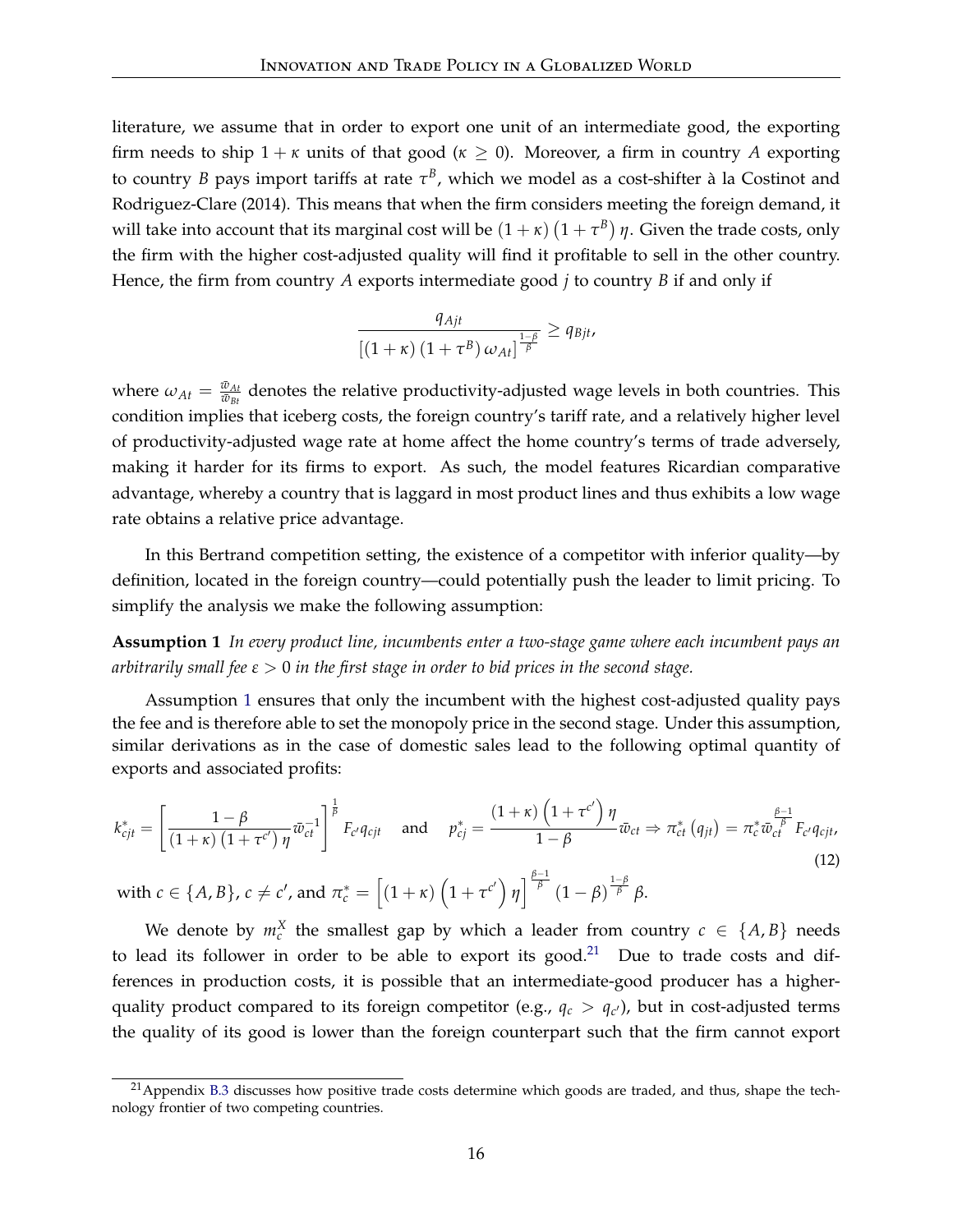$\sqrt{ }$  $q_c/q_{c'} < [(1+\kappa) (1+\tau^{c'}) \omega_{ct}]^{\frac{1-\beta}{\beta}}$ . To secure a quality advantage even after trade costs are accounted for, the technology gap between a leader and its follower has to reach the threshold

<span id="page-17-0"></span>
$$
m_{ct}^X \equiv \arg\min_m \left\{ m \in [0,\bar{m}] : \lambda^m \ge \left[ (1+\kappa) \left( 1 + \tau^{c'} \right) \omega_{ct} \right]^{\frac{1-\beta}{\beta}} \right\}.
$$
 (13)

It is worth emphasizing that this cutoff depends on  $\omega_{ct}$ . Therefore, the relative (productivityadjusted) wage levels of both countries affects the cutoff for exports, capturing the role of comparative advantage. As the relative wage ratio varies over time, so does the cutoff. Reciprocally, the cutoff for imports—conversely, the export cutoff for the foreign country firms—is defined as

$$
m_{ct}^M \equiv \arg \max_{m} \left\{ m \in [-\bar{m}, 0] : \lambda^m < \left[ (1+\kappa) (1+\tau^c) \, \omega_{ct}^{-1} \right]^{\frac{1-\beta}{\beta}} \right\}.
$$
 (14)

The cutoffs for exports and imports are almost always asymmetric—i.e.,  $m_{ct}^X \neq |m_{ct}^M|$  almost always holds.

Now we define the quality index of sectors where firms from country *c* are in state *m*. Denote the measure of product lines where firms from *c* are *m*-steps ahead by *µcm*. Then the aggregate quality across these product lines is given by

<span id="page-17-1"></span>
$$
Q_{cmt} \equiv \int q_{cjt} \mathbb{I}_{\{j \in \mu_{cm}\}} dj,
$$

with the domestic technology frontier—i.e., the average quality of goods that can be produced domestically—being defined as

$$
Q_{ct} \equiv \int_0^1 q_{cjt} df = \sum_{-\bar{m}}^{\bar{m}} Q_{cmt}.
$$
 (15)

Using the equilibrium conditions derived previously, total output is given as

$$
Y_{ct} = \sum_{m=m_{ct}^{M}+1}^{\bar{m}} \left[ \frac{1-\beta}{\eta} \bar{w}_{ct}^{-1} \right]^{\frac{1-\beta}{\beta}} \frac{Q_{cmt}}{1-\beta} + \sum_{m=-\bar{m}}^{m_{ct}^{M}} \left[ \frac{1-\beta}{\left(1+\kappa\right)\left(1+\tau^{c}\right)\eta} \bar{w}_{c't}^{-1} \right]^{\frac{1-\beta}{\beta}} \frac{Q_{c'mt}}{1-\beta}.
$$
 (16)

The first sum denotes the contribution of domestic intermediate goods. The second sum, which is across product lines where foreign exporters lead domestic firms by at least  $|m_{ct}^M|$  gaps, denotes the contribution of imported goods. Equation [\(8\)](#page-15-2) implies that the fixed factor price is  $f_{ct} = \beta Y_{ct}$ .

Finally, we assume that the domestic technology frontier determines the aggregate labor productivity in intermediate good production, such that  $\bar{q}_{ct} = Q_{ct}$ . With that, the labor market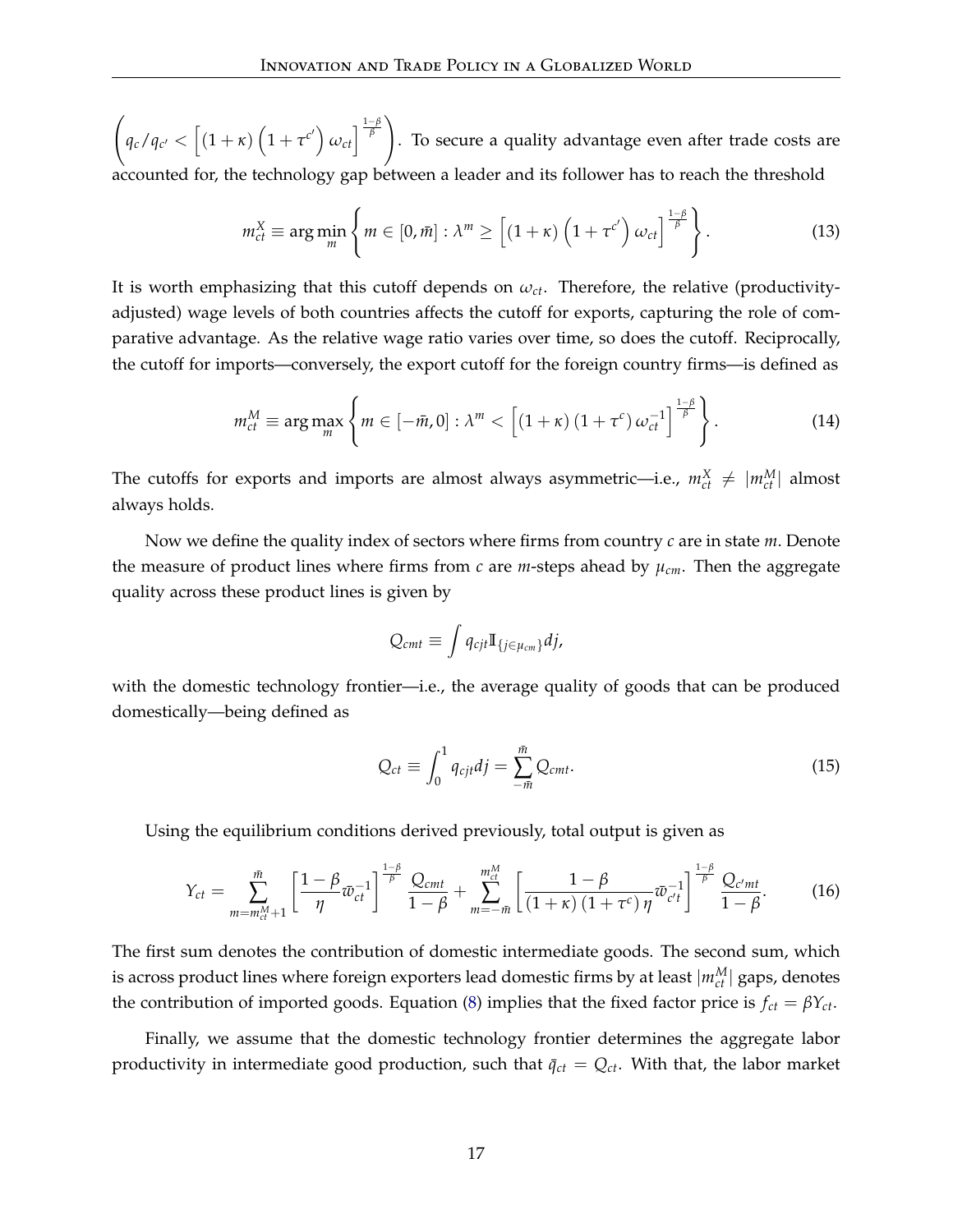condition implies the following wage rate:

$$
1 = \frac{\eta}{\bar{q}_{ct}} \left[ \int \mathbb{I} \left\{ m > m_{ct}^{M} \right\} k_{cjt} dj + \int \mathbb{I} \left\{ m > m_{ct}^{X} \right\} (1 + \kappa) k_{cjt}^{*} dj \right] \Rightarrow
$$
  

$$
\bar{w}_{ct}^{\frac{1}{\beta}} = \frac{\eta}{\bar{q}_{ct}} \left[ \frac{1 - \beta}{\eta} \right]^{\frac{1}{\beta}} \underbrace{\left[ \sum_{m_{ct}^{M}}^{\bar{m}} Q_{cmt} + \frac{(1 + \kappa)}{[(1 + \kappa) (1 + \tau^{c'})]^{\frac{1}{\beta}} \sum_{m_{ct}^{X}}^{\bar{m}} Q_{cmt} \right]}_{\text{denote } Q_{ct}} \Rightarrow \bar{w}_{ct} = \frac{1 - \beta}{\eta} \eta^{\beta} \left[ \frac{Q_{ct}}{Q_{ct}} \right]^{\beta}.
$$
 (17)

We complete the description of equilibrium properties of goods' production with their implications for trade flows. The final good is freely traded and it absorbs possible imbalances in intermediate-goods trade. Hence, trade in this economy is balanced, and the changes in the relative prices  $w_{At}/w_{Bt}$  and  $f_{At}/f_{Bt}$  drive the adjustment.

#### **2.3.3 Firm Values and Innovation**

We can write the value function for country  $A$ 's incumbents in the following way:<sup>[22](#page-18-0)</sup>

$$
r_{At}V_{Amt}(q_{t}) - \dot{V}_{Amt}(q_{t}) = \max_{x_{Amt}} \left\{ \Pi_{t} \left( m; \tau^{A}, \tau^{B} \right) \bar{w}_{ct}^{\frac{\beta-1}{\beta}} q_{t} - \left( 1 - s^{A} \right) \alpha_{A} \frac{(x_{Amt})^{\gamma_{A}}}{\gamma_{A}} q_{t} \right.+ x_{Amt} \sum_{n_{t}=m+1}^{\bar{m}} \mathbb{F}_{m} \left( n_{t} \right) \left[ V_{Ant} \left( \lambda^{(n_{t}-m)} q_{t} \right) - V_{Amt}(q_{t}) \right] + \tilde{x}_{Amt} \left[ 0 - V_{Amt}(q_{t}) \right] \right.+ \left( x_{B(-m)t} + \tilde{x}_{B(-m)t} \right) \sum_{n_{t}=-m+1}^{\bar{m}} \mathbb{F}_{-m} \left( n_{t} \right) \left[ V_{A(-nt)} \left( q_{t} \right) - V_{Amt}(q_{t}) \right] \right\}, \quad (18)
$$

where  $\Pi(m; \tau^A, \tau^B)$  is defined as

<span id="page-18-1"></span>
$$
\Pi_t\left(m;\tau^A,\tau^B\right) = \begin{cases} \pi F_A + \pi^* F_B & \text{if } m \ge m_{At}^X \\ \pi F_A & \text{if } m_{At}^X > m > m_{At}^M \\ 0 & \text{if } m \le m_{At}^M \end{cases}.
$$

Note that the profit level depends on foreign tariffs because profits from exports, derived in equation [\(12\)](#page-16-2), are affected by it. Also, domestic tariffs affect profits protecting some firms.

The first line on the right-hand side of equation [\(18\)](#page-18-1) denotes the operating profits net of R&D costs, where  $s^A$  is the R&D subsidy. Profits are linear in product quality, creating an incentive for innovation even for firms at the largest lead. As is evident from the definition of  $\Pi_{t}$   $(m; \tau^{A}, \tau^{B})$ , capturing the domestic market or expanding into foreign markets adds to profits, thereby intensifying the incentives to innovate. Expansion of markets through exports reflects the *market-size effect*. The second line denotes the expected gains from innovation. This expectation is

<span id="page-18-0"></span> $^{22}$ In equilibrium, *m* is a sufficient statistic for firm value. Lemma [1](#page-19-0) at the end of this subsection verifies this result. Accordingly, we replace subscript *j* with *m* unless otherwise necessary. The problem for incumbent firms from country *B* is defined reciprocally.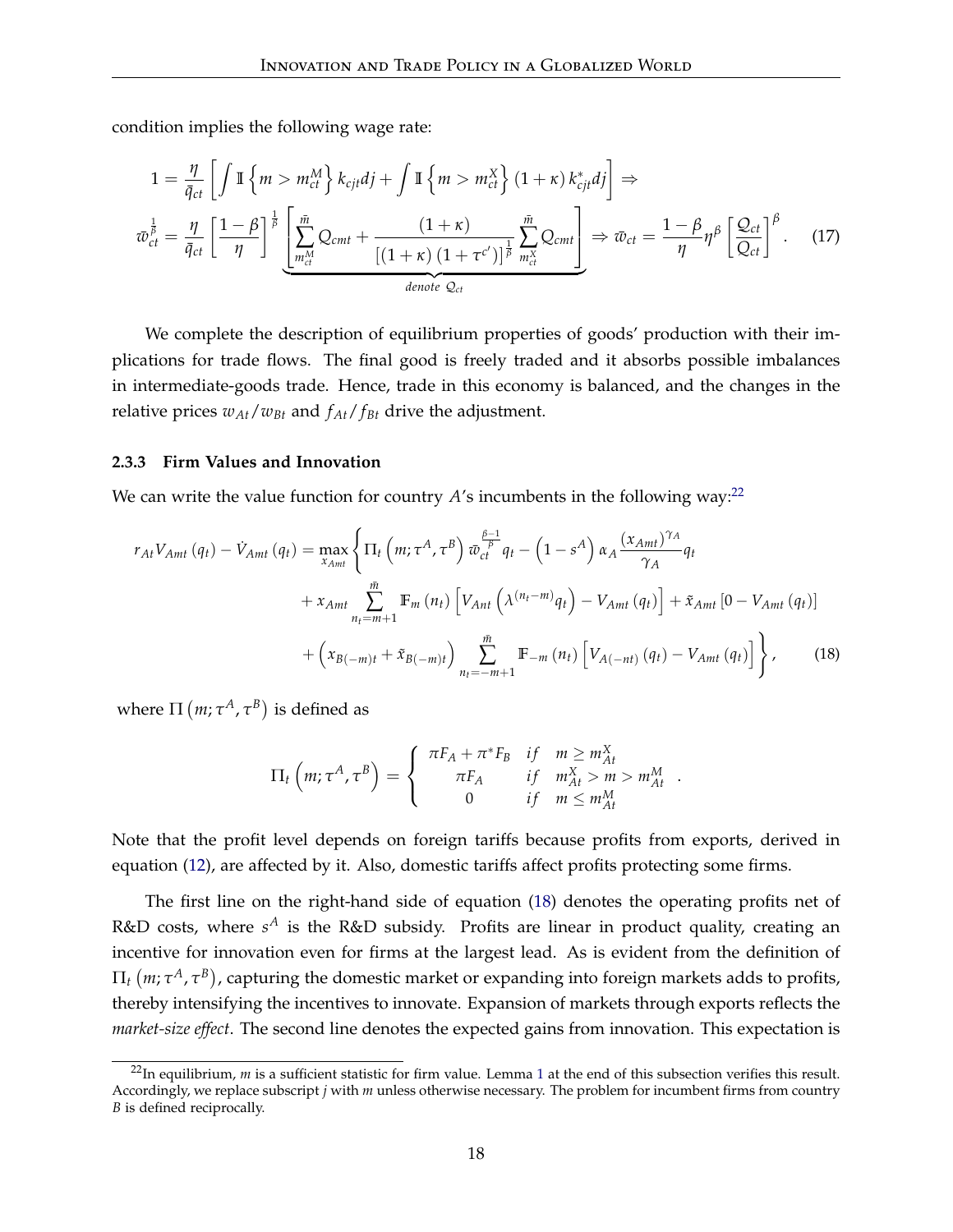over potential new positions. The exact position is determined probabilistically by the step size of innovation. For firms that are close to their rivals and, thus, feel the competition at its most intense, the innovation effort reflects a dominant incentive for taking over the competitor in order to gain market power. This is an *escape-competition effect* typical of step-by-step innovation models. A distinguishing feature of our model, however, is that this force emerges at two distinct positions instead of a single one as is typical of closed-economy versions. The first case is when a laggard firm is one-step behind short of beating the foreign exporter and gaining access to domestic production. This leads to an intense innovation activity by the laggard firm, which we label as *defensive R&D*. Second, a similar intensification happens when a domestic producer is one step short of gaining access to export markets, in which case *expansionary R&D* is observed. We further discuss this extension of the *escape-competition* effect across multiple stages of competition—in particular, over domestic and foreign markets—in Section [3.2](#page-29-0) by confronting the model with the data.

The remaining components capture the creative destruction by domestic and foreign competitors. The second part of the second line reveals that entry by domestic firms forces the incumbent to exit with probability one, as by construction every product line is forced to have one firm from each country. This domestic *business-stealing effect* reduces the value of an incumbent firm and therefore its incentive to innovate. Moreover, in an open economy, there is an additional channel through business stealing. The last line explains the changes as a result of innovation in the foreign country. Any innovation there, regardless of the source being an entrant or an incumbent, deteriorates the position and the value of the domestic incumbent; and the size of the deterioration is again determined probabilistically by **F**−*<sup>m</sup>* (·). [23](#page-19-1) We label this additional channel as the *international business-stealing effect*. [24](#page-19-2)

The firms' problems are characterized by an infinite-dimensional space of intermediate-good qualities. The following lemma renders the firm environment independent of the current quality of their products, reducing the state space to finite dimensions.

<span id="page-19-0"></span>**Lemma 1** *The value functions are linear in quality such that*  $V_{cm}(q) = qv_{cm}$  *for*  $m \in \{-\bar{m},...,\bar{m}\}$ *. This ensures that the innovation decision of the firm is independent of j once controlled for m*.

**Proof.** See Appendix [B.4](#page-54-0) for the derivation and the definition of *vcm*.

The first order conditions of the problems defined above yield the following equilibrium

<span id="page-19-1"></span><sup>23</sup>The distribution function is labeled with the subscript <sup>−</sup>*<sup>m</sup>* because it is associated with the competitor's position. Note that there is no threat of exit posed by the foreign entrant, as that entrant replaces the incumbent of its own country.

<span id="page-19-2"></span><sup>&</sup>lt;sup>24</sup>We define the value functions for the two boundary cases where the incumbent is  $\bar{m}$ -steps ahead (behind) in Appendix [B.5.](#page-55-0) As discussed there, the *international knowledge spillover* manifests itself in the value function of  $\bar{m}$ -stepbehind incumbent.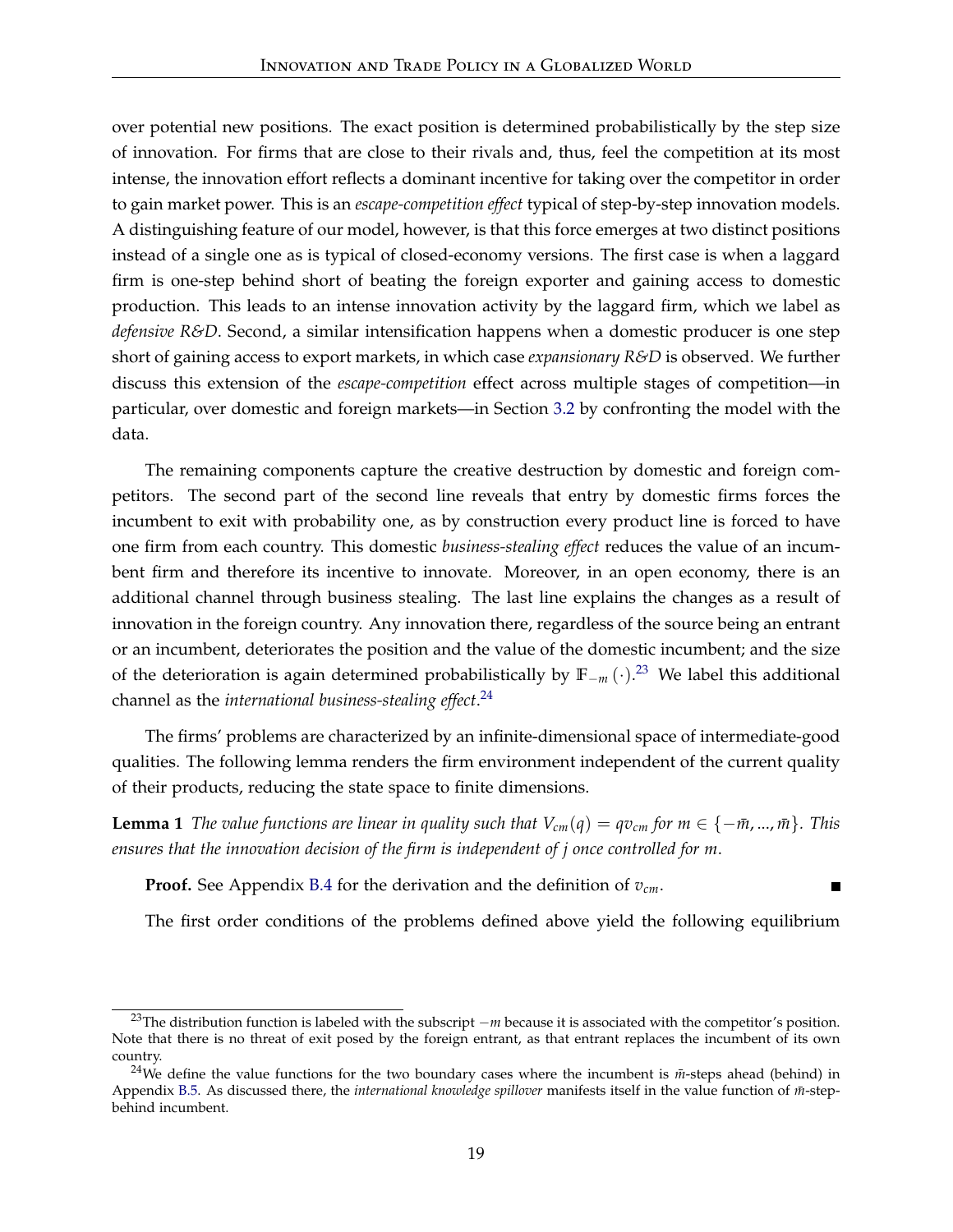R&D decisions for an incumbent in state *m*:

<span id="page-20-1"></span>
$$
x_{cmt} = \begin{cases} \max \left\{ \left[ \frac{1}{\alpha_c (1 - s^c)} \sum_{n = m + 1}^{m} \mathbb{F}_m(n) \left\{ \lambda^{(n_t - m)} v_{cnt} - v_{cmt} \right\} \right]^{\frac{1}{\gamma_c - 1}}, 0 \right\} & \text{if } m < \bar{m} \\ \max \left\{ \left[ \frac{1}{\alpha_c (1 - s^c)} (\lambda - 1) v_{c\bar{m}t} \right]^{\frac{1}{\gamma_c - 1}}, 0 \right\} & \text{if } m = \bar{m} \end{cases} \tag{19}
$$

Similarly, the equilibrium innovation rates for entrants become<sup>[25](#page-20-0)</sup>

<span id="page-20-2"></span>
$$
\tilde{x}_{cmt} = \begin{cases}\n\max\left\{ \left[ \lambda v_{c\bar{m}t} \cdot \tilde{\alpha}_c^{-1} \right]^{\frac{1}{\bar{\gamma}_c - 1}}, 0 \right\} & \text{if } m = \bar{m} \\
\max\left\{ \left[ \tilde{\alpha}_c^{-1} \sum_{m=m+1}^{\bar{m}} \mathbb{F}_m(n) \lambda^{(n_t - m)} v_{cnt} \right]^{\frac{1}{\bar{\gamma}_c - 1}}, 0 \right\} & \text{if } m < \bar{m}\n\end{cases}
$$
\n(20)

Closing the model, aggregate consumption is derived from the budget constraint in equation [\(2\)](#page-10-3). Aggregate R&D spending *Rct* is derived combining equations [\(4\)](#page-12-2), [\(5\)](#page-12-3), [\(19\)](#page-20-1), and [\(20\)](#page-20-2):

$$
R_{ct} = \sum_{m=-i\bar{n}}^{\bar{m}} \left( \alpha_c x_{cnt}^{\gamma_c} + \tilde{\alpha}_c \tilde{x}_{cnt}^{\tilde{\gamma}_c} \right) Q_{cnt}.
$$
 (21)

The net government spending reads as

$$
G_{ct} = s^{c} \sum_{m=-\bar{m}}^{\bar{m}} \alpha_{c} x_{cmt}^{\gamma_{c}} Q_{cmt} - \tau^{c} \sum_{m=-\bar{m}}^{m_{ct}^{M}} \left[ \frac{1-\beta}{(1+\kappa)(1+\tau^{c})\eta} \bar{w}_{c't}^{-1} \right]^{1-\beta} \frac{Q_{c'mt}}{1-\beta},
$$
(22)

where the first part accounts for the bill of R&D subsidies, and the second part accounts for the revenue from tariffs.

Finally, we present the law of motions that summarize the endogenous evolution of the gap distribution. The change in  $\mu_{Amt}$ , the share of product lines where the firm from country *A* is at position *m*, is given by

$$
\tilde{\mu}_{Amt} = \tilde{\mu}_{B(-m)t} = \sum_{s=-m+1}^{\bar{m}} \mathbb{F}_{-s}(-m) \left( x_{B(-s)t} + \tilde{x}_{B(-s)t} \right) \mu_{Ast} \n- \left[ x_{Amt} + x_{B(-m)t} + \tilde{x}_{Amt} + \tilde{x}_{B(-m)t} \right] \mu_{Amt}
$$
\n(23)

Notice that the change in  $\mu_{Amt}$  also defines reciprocally the change in  $\mu_{B(-m)t}$ . The measure *µAmt* grows when the gap difference in some product lines reach *m*, and it shrinks when existing lines with difference *m* reach another position. The first line on the right-hand side refers to the increase in *µAmt* due to innovations by foreign firms in lines where the gap difference is larger than *m*, which bring the gap difference in those lines to *m*. The second line refers to the increase

<span id="page-20-0"></span><sup>&</sup>lt;sup>25</sup>See Appendix [B.6](#page-55-1) for the derivation of entrant firm values.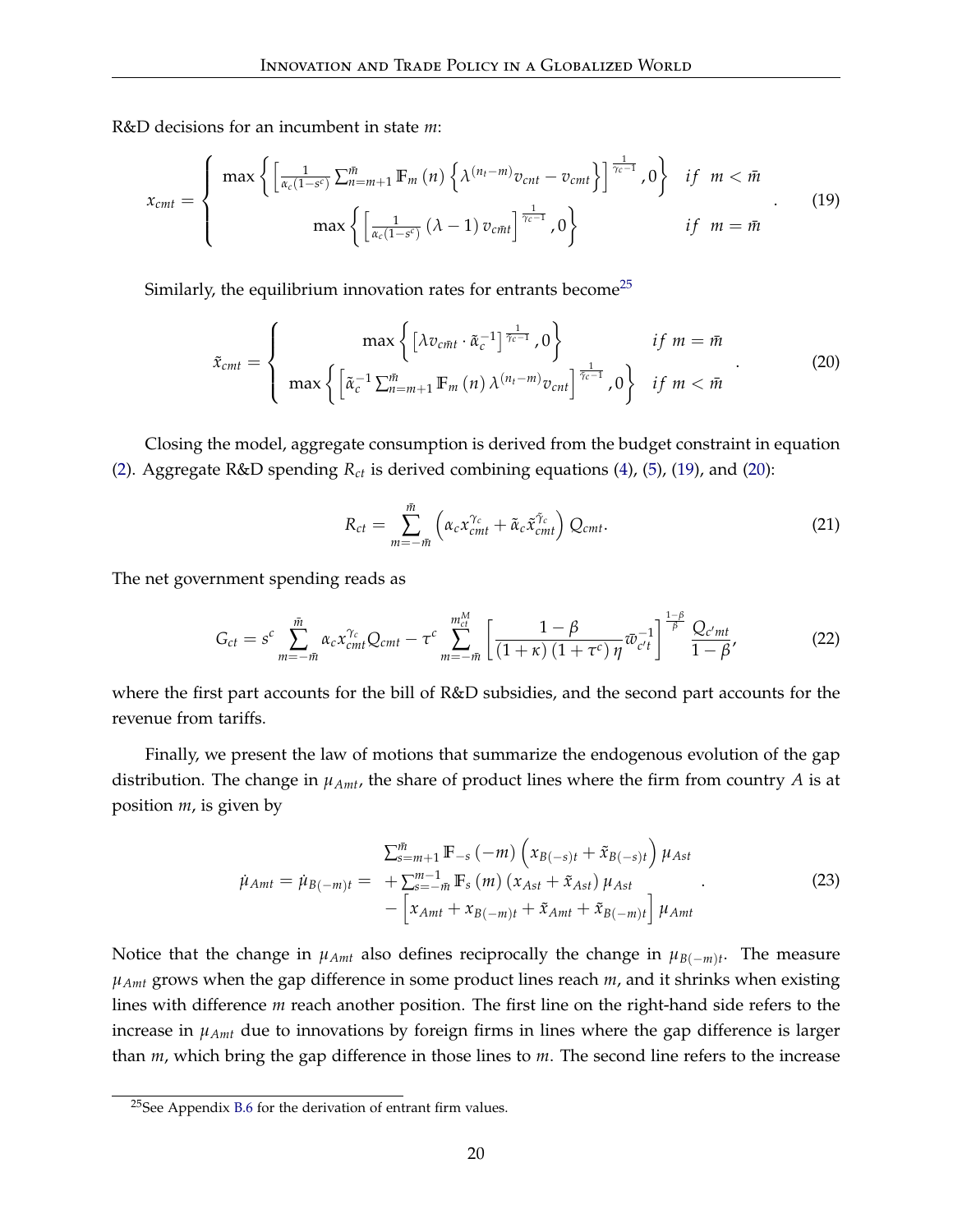in *µAmt* due to domestic innovations in lines where the gap difference is smaller than *m*. The last line refers to the decrease in *µAmt* due to any innovation in those lines with gap difference in *m*. We leave further details and the discussion of the evolution of *Qcmt* to Appendix [B.7.](#page-56-0) Finally, we provide the formal equilibrium definition in Appendix [B.8.](#page-57-0)

#### **2.4 Welfare**

Aggregate welfare in economy  $c$  over horizon  $T$  calculated at time  $t_0$  is given by

$$
\mathbb{W}_{t_0}^c = \int_{t_0}^{t_0+T} \exp(-\rho (s-t)) \frac{C_{cs}^{1-\psi}-1}{1-\psi} \, ds.
$$

In the quantitative section, we will report the welfare differences between a counterfactual and the baseline economy in consumption equivalent terms using the following relationship:

$$
\int_{t_0}^{t_0+T} \exp(-\rho (s-t_0)) \frac{(C_{cs}^{new})^{1-\psi}-1}{1-\psi} ds = \int_{t_0}^{t_0+T} \exp(-\rho (s-t_0)) \frac{((1+\varsigma) C_{cs}^{base})^{1-\psi}-1}{1-\psi} ds.
$$

If a policy change at time  $t_0$  yields a new income sequence  $C_{ct}^{new}$  between  $t_0$  and  $t_0 + T$  satisfying the above relationship, we say that the policy change results in *ς*% variation in consumptionequivalent welfare over horizon *T*. This means that the representative consumer in the baseline economy would need to receive *ς*% additional income at each point in time between  $t_0$  and  $t_0 + T$ in order to obtain the level of welfare it would have in the counterfactual scenario.

#### **2.5 Taking Stock**

Before completing this section, we think that a brief discussion on some central features of our model is worthwhile.

#### **Analytical Results: Static and Dynamic Forces**

While deriving analytical results in the full-fledged model is exceedingly difficult, we are able to provide a theoretical characterization of important forces in our model in Appendix [C](#page-58-0) by making use of a simplified environment. In particular, we characterize the static and dynamic forces that shape the main mechanisms in our analysis. First, we show that relative to the autarky, opening to trade benefits the home country statically by raising the fixed factor income making better-quality foreign intermediates available for domestic final-good production. However, the attendant loss in profit income of domestic firms renders the total static effect ambiguous. Next, we discuss the dynamic forces. We show that as foreign competition intensifies, foreign firms respond by increasing their innovation effort. In our model, the competition between firms has an international aspect, and the intensification of competition arises in two regions across technology gaps between firms owing to trade costs. Consequently, firms' innovation effort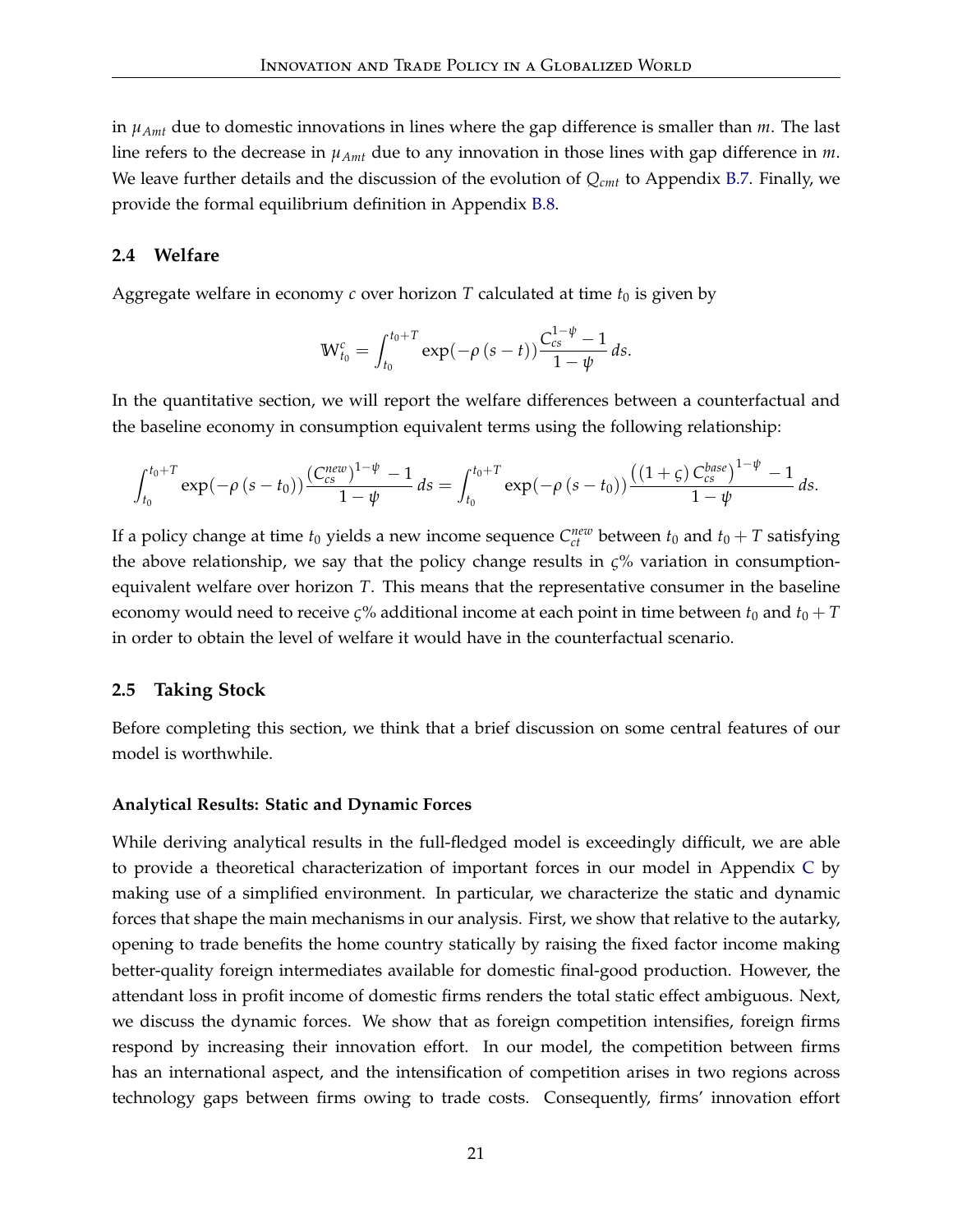intensifies for similar but distinct motives, both of which relate to a market size effect: defensive R&D to capture domestic profits and expansionary R&D to capture export markets. We refer the interested reader to Appendix [C](#page-58-0) for a detailed discussion of these theoretical results.

# **Discussion on Domestic Competition**

Our model has an oligopolistic competition between a domestic and a foreign firm. A potential extension of the framework would be the addition of domestic competition among incumbent firms. This new feature would generate another competitive force, intensifying firms' innovation efforts at the technological neck-and-neck state (i.e., when  $m = 0$ ). As a result, the innovation effort profile (see Figure [6a](#page-30-0) below) would reflect an intensification based on three forces—defensive R&D, expansionary R&D, and domestic escape-competition—resulting in three innovation effort peaks instead of two. Because the competitive force exerted by other domestic incumbents would be a supplement to rather than a replacement of the current forces, our policy results on international competition should remain largely intact. However, this addition would generate substantial technical complexity, expanding the state space of firms to include both the domestic and foreign technology gaps. To the best of our knowledge, our paper is the first to solve these duopoly models with strategic interaction in an open economy setting, while also computing the transition, and we believe that the tools that we provide in our analysis will be useful for further extensions such as the addition of strategic interaction among domestic competitors.

# <span id="page-22-0"></span>**3 Quantitative Analysis**

In this section, we study the quantitative implications of our theoretical framework. After calibrating the model, we first discuss its performance in terms of out-of-sample predictions. Then, we focus on the implications of R&D subsidies and tariff policies for technological competition. We evaluate alternative scenarios including the simultaneous use of both policy measures and tariff retaliation by trade partners in terms of their welfare consequences. We start our exploration with the calibration of our model.

# **3.1 Calibration**

When mapping our two-country model to the data, we envision a world that consists of the United States and a foreign country, which is a weighted combination of the six countries em-ployed in the empirical section: Canada, France, Germany, Italy, Japan, and the U.K.<sup>[26](#page-22-1)</sup> The weights associated with each country, listed in Table [1,](#page-23-0) reflect the count of patents registered in the United States by the residents of a specific country in the initial year of the sample (1975) as

<span id="page-22-1"></span><sup>&</sup>lt;sup>26</sup>These are the most innovation-intensive countries competing with the United States, measured by their share of patent applications in the USPTO patent data.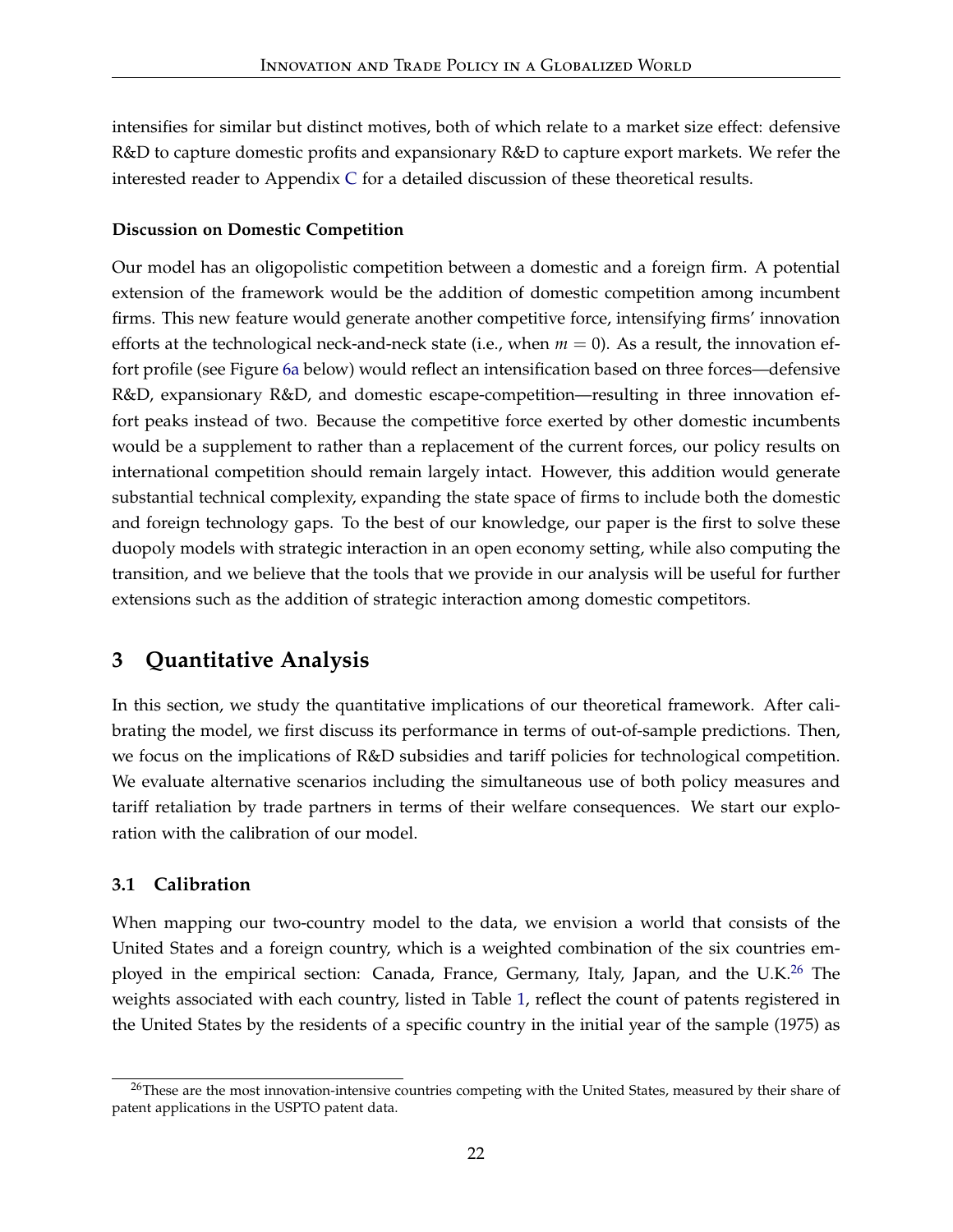<span id="page-23-0"></span>a fraction of all foreign patents registered in the United States in that year.<sup>[27](#page-23-1)</sup> In the remainder of this section, country *A* will represent the United States and country *B* the foreign country.

|  | Canada France Germany Italy Japan U.K.              |  |  |
|--|-----------------------------------------------------|--|--|
|  | $6.2\%$ $11.7\%$ $30.0\%$ $3.8\%$ $33.1\%$ $14.6\%$ |  |  |

Table 1: Patent weights of countries

As Figure [2b](#page-3-1) shows, there is a significant break in the R&D policy before and after 1981. Moreover, there is a strong convergence in the relative shares of domestic and foreign patents registered in the United States prior to 1981, which also holds true for the share of sectors led by domestic and foreign firms (see Figure [A.1](#page-49-0) in Appendix [A.1\)](#page-49-1). A key objective of our calibration strategy is to reproduce this convergence in order to conduct our policy evaluation exercises in an environment that mimics the intensification of the foreign technological competition faced by U.S. firms in those years. Therefore, we match the model to a set of moments that we obtain from the data that span 1975 to 1981. Then, we impose the changes in R&D policy observed in the data to the calibrated model and analyze their implications for the post-1981 period (1981 to 2016).

In the calibrated model, we try to keep the least amount of heterogeneity across countries, other than subsidy levels, in order to focus solely on the effect of policy differences. The two large open economies share symmetric technologies except the scale parameters of R&D cost functions and the imposed R&D subsidies. These assumptions leave us with the following 16 structural parameters to be determined:

$$
\theta \equiv \left\{ \alpha_A, \alpha_B, \tilde{\alpha}_A, \tilde{\alpha}_B, \gamma, \tilde{\gamma}, \rho, \psi, \beta, \kappa, \eta, \lambda, \phi, \tau_{75-81}, s_{75-81}^A, s_{75-81}^B \right\}.
$$

Some of these parameters are calibrated externally and the remaining are calibrated internally. We start with the external calibration.

#### **3.1.1 External Calibration**

We take the CRRA parameter of the utility function  $\psi = 2$ , a standard value in the macroeconomics literature. We set the time discount parameter  $\rho = 1\%$ . These preference parameters imply a 3.11 percent interest rate in the balanced growth path and an average rate of 2.46 percent between 1975 and 1981 for the United States. We set  $\beta = 0.5$ , which leads to a roughly 75 percent share of fixed factor and wage income in U.S. GDP in the balanced growth path, with *η* set equal to  $1 - \beta^{28}$  $1 - \beta^{28}$  $1 - \beta^{28}$  We assume R&D cost functions to have a quadratic shape such that  $\gamma = \tilde{\gamma} = 2$ , which is the common estimate in the empirical R&D literature (see [Acemoglu et al.](#page-44-5) [\(2017\)](#page-44-5) for a

<span id="page-23-1"></span><sup>&</sup>lt;sup>27</sup>Weights may not sum to 1 because of rounding.

<span id="page-23-2"></span><sup>&</sup>lt;sup>28</sup>By income approach, GDP is equal to the sum of profits, wages, and fixed factor income earned.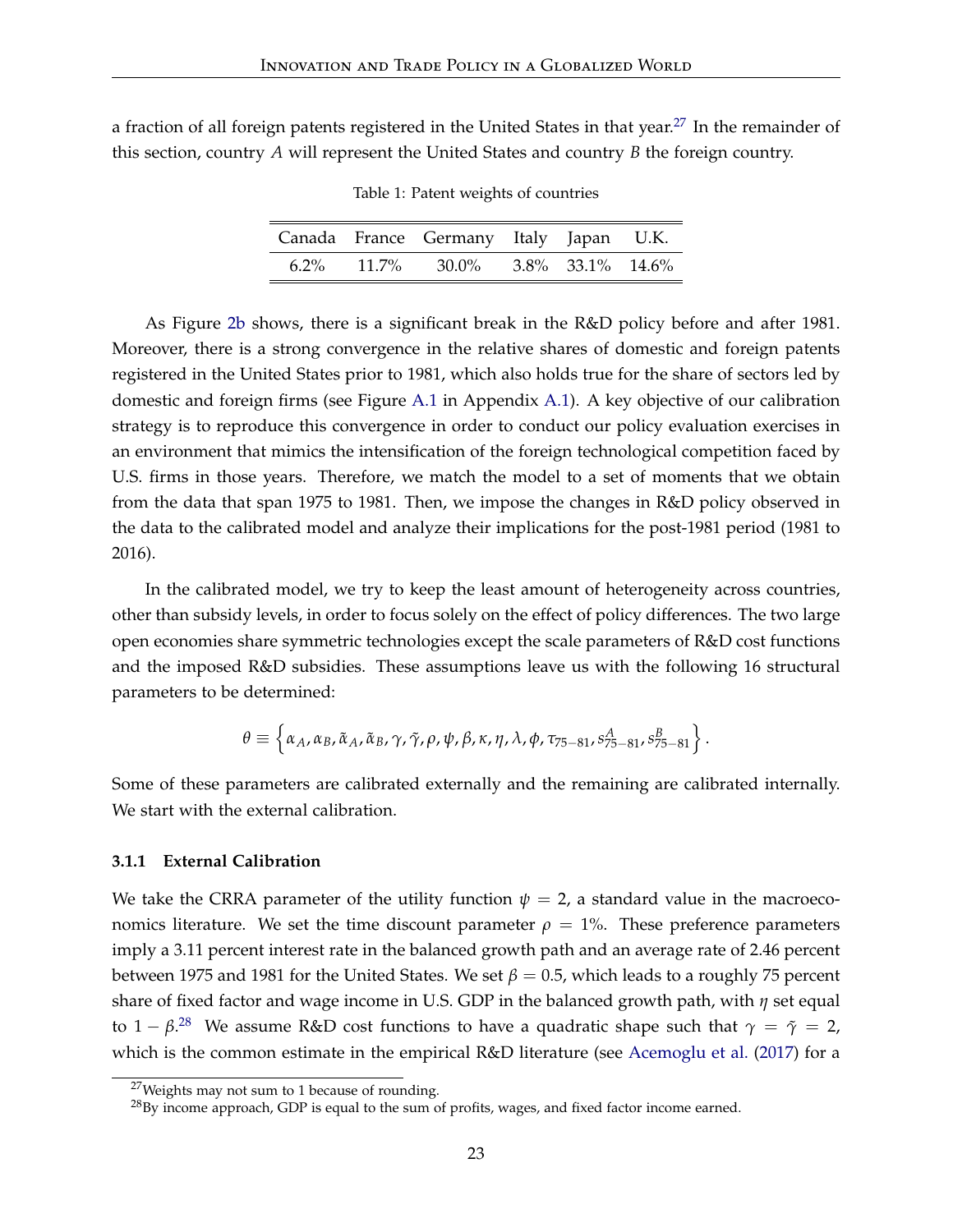thorough discussion). We set the tariff rate, which we take to be common for both countries, to 5.5 percent, a value that is consistent with [U.S. International Trade Commission](#page-48-6) [\(2009\)](#page-48-6). The left panel of Table [2](#page-24-0) lists these values.

A crucial set of parameters is the R&D subsidy rates. The numbers we use are those cal-culated in [Impullitti](#page-47-2) [\(2010\)](#page-47-2), which lack only Canada.<sup>[29](#page-24-1)</sup> These data go back to 1979. Given that the rates in the sample countries do not markedly fluctuate before the mid-1980s, we assume the values before 1979 to be the same as in 1979. For the calibration part, the subsidy rates for both countries are 1975-1981 averages, which are again weighted for the foreign countries. When we simulate the model for the post-1981 period, we will recalculate the subsidy rates to match the averages across 1982 to 1995.<sup>[30](#page-24-2)</sup> We also recalculate the weights of foreign countries the same way, but use 1981 patent counts.

<span id="page-24-0"></span>

| Panel A: Externally calibrated |               | Panel B: Internally calibrated |                    |          |                          |
|--------------------------------|---------------|--------------------------------|--------------------|----------|--------------------------|
| Parameter                      | Value         | Description                    | Parameter          | Value    | Description              |
| ψ                              | 2             | Elasticity of substitution     | $\alpha_A$         | 1.97     | R&D scale, incumbents US |
| $\gamma, \tilde{\gamma}$       | 2             | R&D cost curvature             | $\alpha_B$         | 3.16     | R&D scale, incumbents FN |
| $\varrho$                      | $1\%$         | Rate of time preference        | $\tilde{\alpha}_A$ | 56.9     | R&D scale, entrants US   |
| ß                              | $0.5^{\circ}$ | Factor income share            | $\tilde{\alpha}_B$ | 18.4     | R&D scale, entrants FN   |
| $s_{75-81}^A$                  | $5.3\%$       | R&D subsidy US, 75-81          | Φ                  | 1.21     | Curvature of $F(n)$      |
| $s_{75-81}^B$                  | $3.8\%$       | R&D subsidy FN, 75-81          | $\lambda$          | $1.60\%$ | Innovation step size     |
| $\tau_{75-81}$                 | $5.50\%$      | Tariff rate                    | к                  | $6.19\%$ | Iceberg trade cost       |

Table 2: List of parameter values

#### <span id="page-24-3"></span>**3.1.2 Internal Calibration and Identification**

We have seven remaining parameters:  $\{\alpha_A, \alpha_B, \tilde{\alpha}_A, \tilde{\alpha}_B, \lambda, \phi, \kappa\}$ . One of these,  $\phi$ , determines the shape of the generic step-size distribution. In order to calibrate them, we use six data points and the distribution of firms across technology gaps that we derive using USPTO patent data. We start with the discussion of the six moments, summarized in Table [3,](#page-27-0) that are not directly related to the gap distribution. Again, moments pertaining to the foreign country are weighted averages of the values for individual countries.

The first two moments are the average growth rates of total factor productivity (TFP) in both countries, calculated using TFP series in [Coe et al.](#page-46-11) [\(2009\)](#page-46-11). The next two moments are aggregate non-defense R&D expenditure as a percentage of GDP, which we obtain from the Main Science

<span id="page-24-2"></span><span id="page-24-1"></span> $29$ We address this issue by recalculating the patent weights after dropping Canada.

 $30$ We focus our calibration on the period before 1995 for several reasons. First, we want to avoid the run-up to the U.S. dot-com bubble and the crisis that followed in the early 2000s. Second, we isolate our period from heightened competition exerted by China. Although valuable in itself, this would introduce a second period of exogenous variation to our analysis, making it more complicated for no apparent benefit. Finally, our theoretical assumption of home bias is better suited for this relatively earlier period of financial globalization.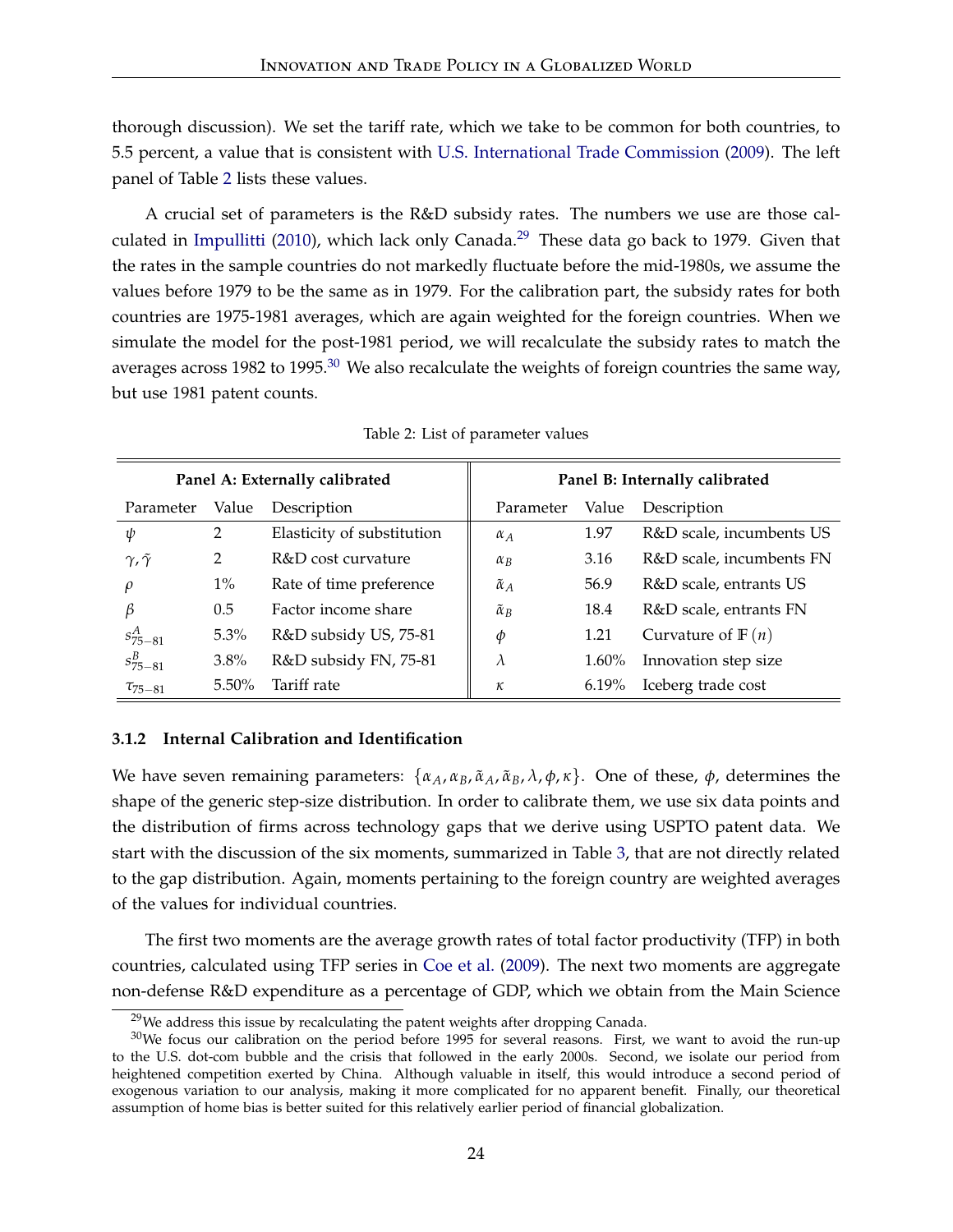and Technology Indicators (MSTI) database of the OECD. $31$  As a fifth target, we include the birth rate of new establishments for the United States, computed using the BDS database. $32$ The sixth moment is the ratio of U.S. manufacturing exports to GDP, which we derive using World Bank data. These moments allow us to determine six parameters as follows. Aggregate R&D shares discipline the scale parameters of the incumbent R&D cost functions {*αA*, *αB*} . The scale parameter of the entrant R&D cost function for country  $A(\tilde{a}_A)$  is determined by the U.S. establishment birth rate. Then, TFP growth rates pin down the basic step size  $\lambda$  and the entrant R&D cost for country *B* (*α*˜ *<sup>B</sup>*). The U.S. export-to-GDP ratio determines the iceberg cost *κ*, as *κ* drives *mX*, the minimum gap a firm needs to open up in order to export, given *τ* and *λ*.

The last parameter to be internally calibrated is *ϕ*, which controls the curvature of the generic probability function over technology gaps, **F** (*n*). As manifested by equations [\(A.2\)](#page-57-1), this function, by forming the basis of position-specific  $\mathbb{F}_m(n)$ , becomes an integral determinant of the model dynamics that govern the evolution of firms' measure across technology gaps (*µcm*'s). We make use of this relationship to discipline the shape of  $\mathbb{F}(n)$ . To this end, we first derive the empirical distribution of sectors across technology gaps using the information on patents provided by the USPTO data. This procedure, illustrated in Figure [4,](#page-25-2) provides us with the data counterpart of firms' measure across technology gaps (gap distribution) in the model.

<span id="page-25-2"></span>

Figure 4: Mapping USPTO patent data to the model

*Notes:* The figure illustrates how patent classes in the USPTO data are assigned to equally sized bins on a unit measure according to the share of patents owned by U.S. residents, obtaining an empirical distribution of technology gaps.

<span id="page-25-0"></span><sup>31</sup>Non-defense R&D spending data do not include Japan. However, Science and Engineering Indicators reports of the National Science Foundation, based on MSTI data, provide estimates for Japan, which we use to amend our calculations with the OECD data. Also, MSTI data start in 1981, which is why we use the initial values of this variable.

<span id="page-25-1"></span> $32$ We prefer entry by establishments instead of firms because while in the data firms enter at different sizes, in our model every firm operates in one product line.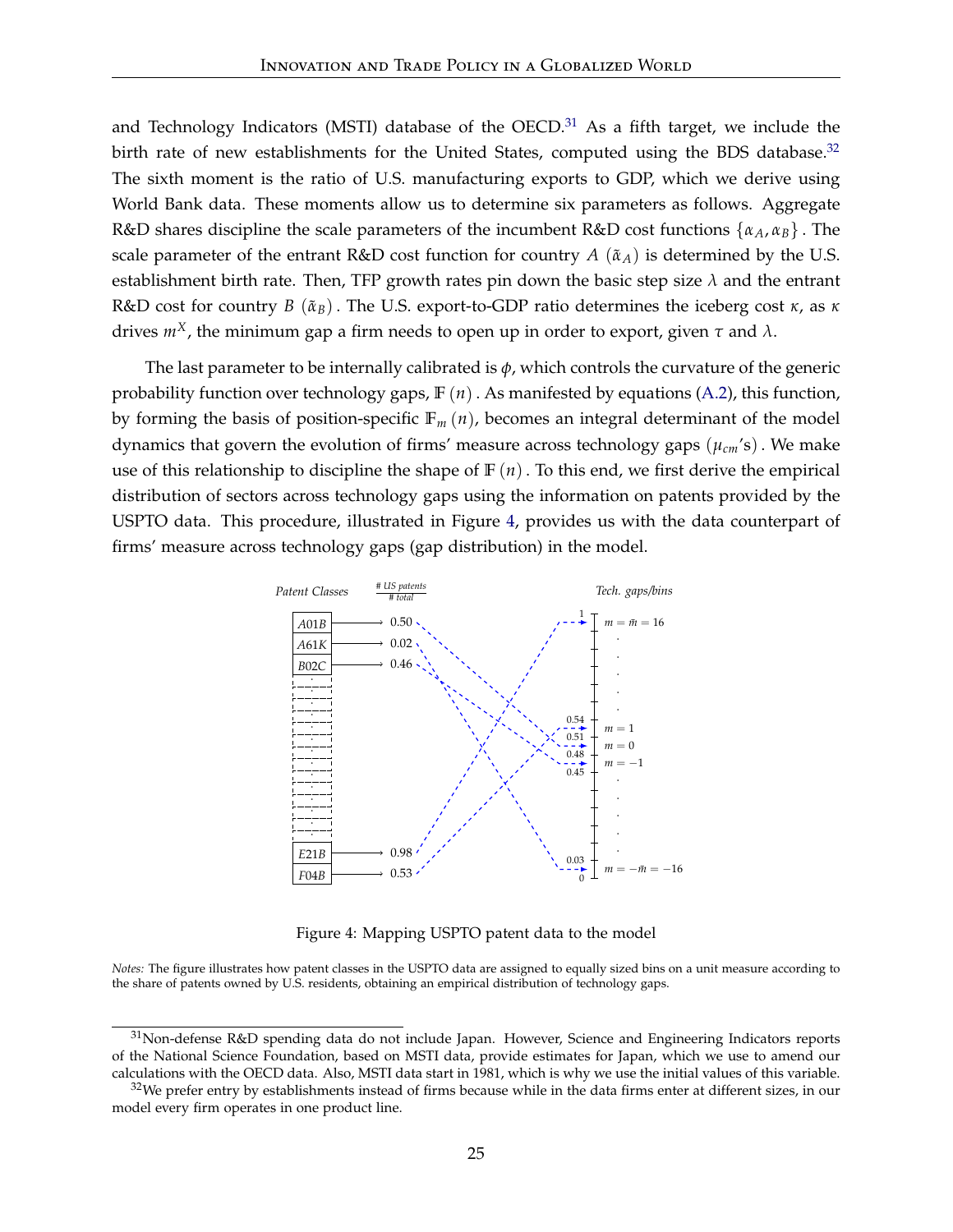We start with sorting sectors in a given year according to the fraction of patents in each sector that are registered by U.S.-based entities in that year. $33$  Then, we divide this unit interval into 33 equally spaced bins, each of which corresponding to a range of approximately 3 percent. For instance, sectors with a fraction of U.S. patents between 0 and 3 percent would fall into *m* = −16, sectors with a fraction between 4 and 6 percent would fall into *m* = −15, and so on. Sectors in the data correspond to product lines in our model, and thus, the measure of sectors across bins (normalized to sum to 1) corresponds in our model to  $\mu_m$ 's for country *A* across 33 gap levels from  $-\bar{m} = -16$  to  $\bar{m} = 16.34$  $\bar{m} = 16.34$  Figure [5a](#page-26-2) shows the distribution in the data for years 1975 (circled black line) and 1981 (solid blue line).<sup>[35](#page-26-3)</sup> It reveals that, initially, a substantial mass of U.S. firms are technological leaders, with a mean gap close to seven; however, subsequently, their distribution has shifted leftward, with the mean gap falling to around four in 1981. This shift translates into a larger mass of U.S. firms in relatively smaller gap sizes and, therefore, signifies a strong foreign technological catch-up. The calibration of  $\phi$  aims to match the dynamics of this catch-up process that occurred between 1975 and 1981, as described later.

<span id="page-26-5"></span>

<span id="page-26-2"></span>a) Technological gap distribution: data and calibration

<span id="page-26-4"></span>



*Notes:* Panel A depicts three technology gap distributions and demonstrates the model's performance (positive values on the horizontal axis denote U.S. technological leadership). The dotted solid line is the empirical distribution in 1975, which also defines the initial distribution for the model simulation in the calibration. The solid blue line is the empirical distribution in 1981 and defines the target distribution of the simulation. The dashed red line is the model-generated distribution in 1981, simulated at the calibrated parameters. Panel B illustrates the effect of *ϕ* (the curvature parameter of the step-size distribution function) on the simulated gap distribution, the variation in which enables the identification of *ϕ*. It exhibits various model-generated distributions in 1981 that result from simulations with varying levels of *ϕ* as other parameters being held at their calibrated values.

<span id="page-26-0"></span><sup>&</sup>lt;sup>33</sup>The total mass of patents in a given year consists of patents by registrants from the United States and the other six foreign countries that we used throughout the paper. For the robustness of our results to a method where sectoral country shares are calculated based on cumulative patent counts over a number of years, see Section [H.4.](#page-74-0)

<span id="page-26-1"></span> $34$ We chose the maximum gap to allow for a realistic catch-up process for laggard firms while having enough observations in each bin of the empirical distribution.

<span id="page-26-3"></span> $35$ Distributions are smoothed using a kernel density function with a bandwidth of 1.8.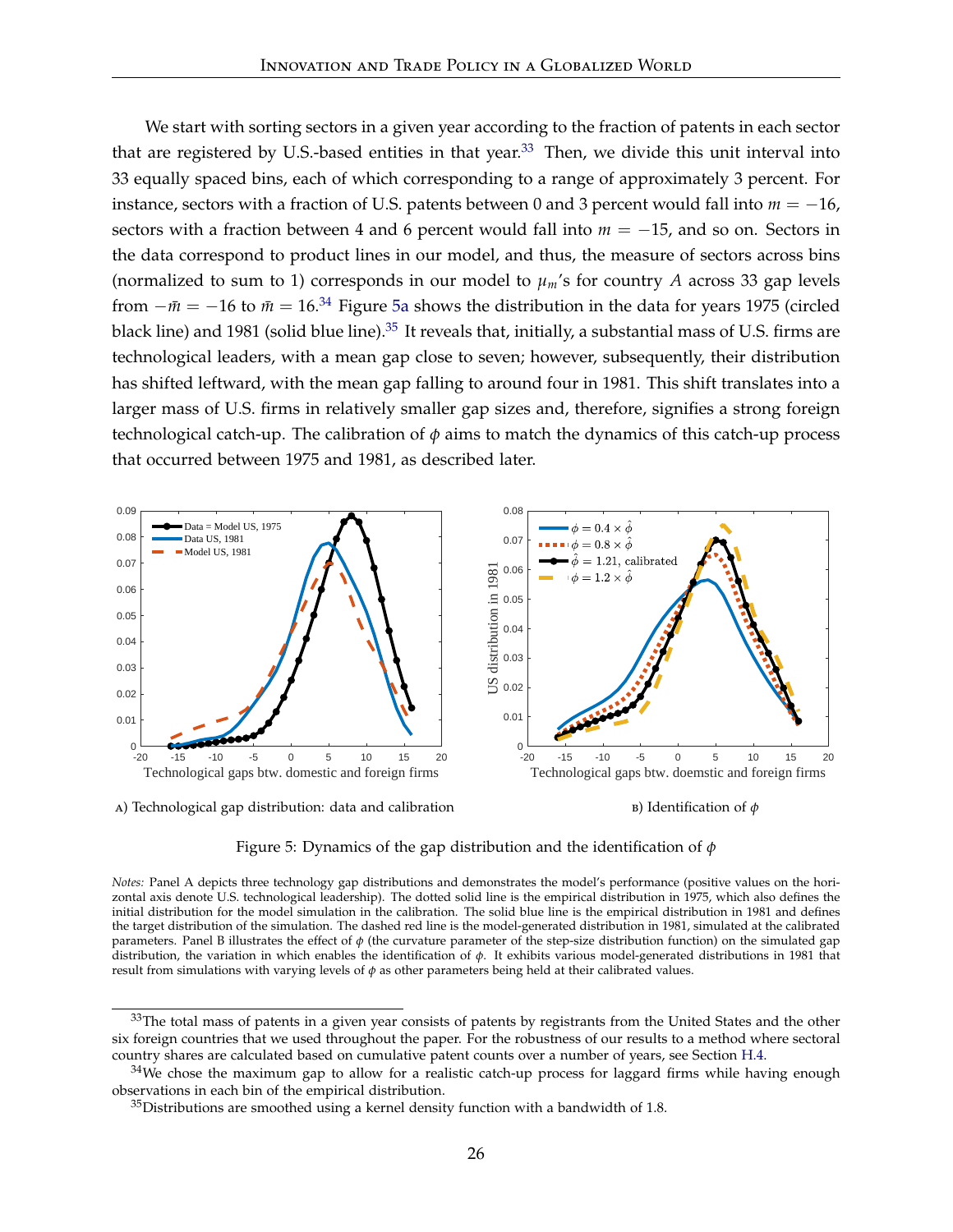In order to obtain the model counterparts of our data targets, we simulate the two economies between 1975 and 1981, initializing the model at the empirical gap distribution in 1975. Initially, we normalize the quality of U.S. intermediate goods to one—i.e.,  $q_{Aj1975} = 1 \forall j$ .<sup>[36](#page-27-1)</sup> We solve the transition path of the model over 1975 to 1981 as described below. We derive the model counterparts of the seven moments presented in Table [3](#page-27-0) by taking averages of the simulated series over the relevant period. We also compute the evolution of the gap distribution in the model using equations [\(A.2\)](#page-57-1) defined in Appendix [B.7](#page-56-0) and try to hit the empirical gap distribution in 1981 as the terminal point of the economy in transition.

**Solution Algorithm and Model Fit.** In order to solve the model, we first discretize it. The solution algorithm assumes that the economy starts in 1975 and transitions to the balanced growth path in *T* periods, where each period is divided into  $(\Delta t)^{-1} = 2^5$  sub-periods. The algorithm is an iterative backward solution method. The main procedure of the algorithm consists of solving for the balanced growth path and then deriving the values over the transition period going backward from the balanced growth path. A detailed explanation of the solution steps is presented in Appendix [D.](#page-63-0)<sup>[37](#page-27-2)</sup>

<span id="page-27-0"></span>The targeted moments and the model performance in matching these moments are summarized in Table [3](#page-27-0) and Figure [5a.](#page-26-2)

| Moment               | Estimate | Target   | Source                    |
|----------------------|----------|----------|---------------------------|
| TFP Growth U.S.      | $0.47\%$ | $0.55\%$ | Coe et al. (2009) 1975-81 |
| <b>TFP Growth FN</b> | 1.98%    | 1.73%    | Coe et al. (2009) 1975-81 |
| R&D/GDP U.S.         | $1.65\%$ | 1.75%    | <b>OECD 1981</b>          |
| R&D/GDP FN           | 1.90%    | 1.96%    | <b>OECD 1981</b>          |
| Entry Rate U.S.      | 9.98%    | $10.0\%$ | <b>BDS</b> 1977-81        |
| Export Share U.S.    | $7.06\%$ | $7.00\%$ | WB 1975-81                |

Table 3: Model fit

Along the transition, the catching-up country exhibits higher R&D-to-GDP ratios growing faster than the leading country. The model captures these differences between the two economies observed in the data quite successfully. The entry rate and the export shares are also well fitted. Finally, the position of the dashed red line relative to the solid blue one in Figure [5a](#page-26-2) indicates the

<span id="page-27-1"></span><sup>36</sup>The quality levels of firms from *B* are initialized accordingly with respect to their position in technological competition. Mathematically, this normalization implies that if in product line *j* the firm from *A* is at position *m*, then  $q_{Bj1975} = \lambda^{-m}$ ,  $m \in \{-\bar{m}, \dots, \bar{m}\}.$ 

<span id="page-27-2"></span> $37$ To avoid any numerical instability, we introduce a small extension to the relationship between the gap structure and the trade of goods in the computations. We assume that the quality of the foreign good is observed with an iid error around its true value—i.e., the final–good producers observe the foreign good's quality imperfectly. Appendix [D](#page-63-0) provides a detailed account. Effectively, the additional structure comes into play only around the cutoffs and, thus, affects only a small mass of firms. Therefore, it is inconsequential for the aggregates but is still useful in ensuring a smooth numerical solution.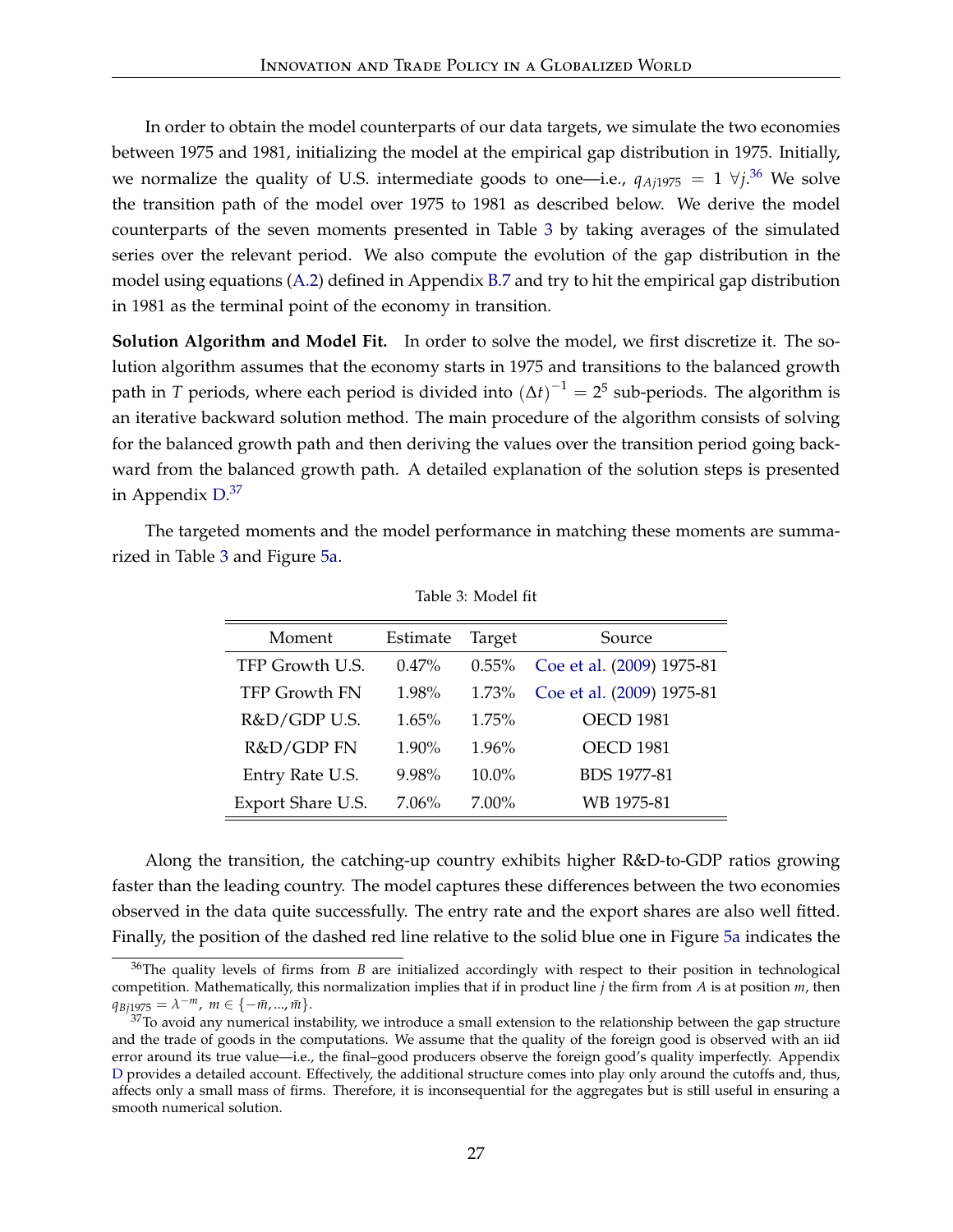strong performance of the model in matching the 1981 distribution of technology gaps.

In the model, the forces of cross-country convergence that enable the reproduction of the catch-up observed in the data are chiefly governed by the curvature of the step-size distribution *ϕ*. Figure [5b](#page-26-4) illustrates how different values of *ϕ* lead to various shapes of technology gap distribution. Each line in the figure represents a distribution that emerges in 1981 once the model is simulated between 1975 and 1981 at the calibrated parameter values except *ϕ*, which takes a different value in each iteration. Lower values of *ϕ* mean a flatter probability distribution  $F(n)$  over step sizes (or, equivalently, positions ahead), allowing technologically laggard firms to catch up more quickly. Therefore, a low value of  $\phi$  would imply a larger leftward shift in the initial gap distribution of U.S. firms. The position of the solid blue line in Figure [5b](#page-26-4) relative to the circled black line, which represents the calibration result, illustrates this case. The converse happens for larger values of *ϕ*, as demonstrated by the relative position of the yellow dashed line, which is generated by a value that is 20 percent higher than the calibrated one.

The distribution across new positions, **F** (*n*), facilitates technological convergence, helped by the international knowledge spillovers, which keep laggard firms from the foreign country in the global innovation race, preventing them from falling too far behind. $38$  Importantly, an innovation can generate an improvement of multiple steps for laggard firms, whereas the number of potential steps to improve becomes smaller as a firm opens up the technological gap with its follower. In the words of [Gerschenkron](#page-46-10) [\(1962\)](#page-46-10), this structure creates an "advantage of backwardness" for followers—i.e., laggard firms have an advantage in the number of steps they can improve with each innovation, while far-ahead leaders cannot open further their lead quickly. Thus, foreign firms catch up with domestic firms along the transition, generating a cross-country technological convergence. This convergence in our economy echoes that in the Solow model with a key difference. In Solow convergence is driven by decreasing returns in capital accumulation; in our economy endogenous innovation together with an "advantage of backwardness" drives the convergence.

The internal calibration results are listed in the right panel of Table [2.](#page-24-0) They imply that in the BGP,  $m_A^X = 8$  and  $|m_A^M| = 6$ —i.e., a firm from *A* (*B*) needs to lead by at least 8 (6) technological gaps to export.[39](#page-28-1) The level of *ϕ* generates a considerable chance of improving multiple steps with a single innovation for laggard firms. For instance, the probability that an innovation by the most laggard firm brings a multi-step improvement is  $67$  percent.<sup>[40](#page-28-2)</sup>

<span id="page-28-0"></span> $38$ In addition, Ricardian comparative advantage helps firms from a technologically laggard country remain competitive in product markets. The adjustment in relative wages preclude the case in which no firm from a particular country generates profits.

<span id="page-28-1"></span> $39$ Notice that the introduction of imperfect observability of the foreign good quality in the numerical solution implies that some firms at these cutoffs may fail to export with a certain probability.

<span id="page-28-2"></span> $^{40}$ Conversely, the probability that the most laggard firm receives a single-step innovation is 33 (= 100 – 67) percent.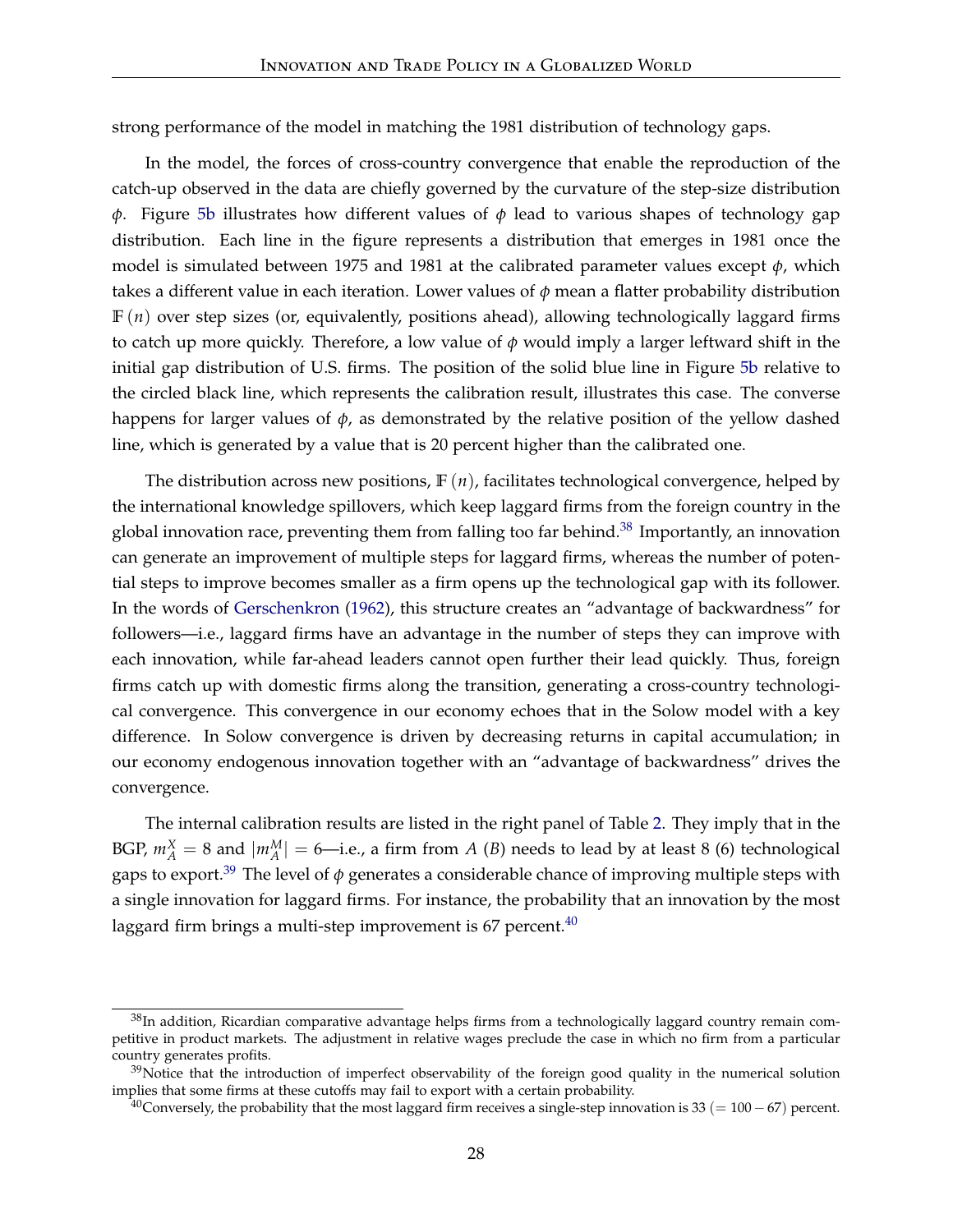#### <span id="page-29-0"></span>**3.2 Validation of the Model**

Before discussing the properties and the policy implications of the calibrated model, we present four out-of-sample tests to assess the quantitative plausibility of the integral mechanism of our model, in light of empirical relationships not used in the calibration process.

#### **Validation Exercise I: Incumbent Innovation vs. Leadership**

Figure [6](#page-30-1) compares the relationship between innovation efforts of incumbent firms and their technological position relative to their competitors in the model and in the data. Figure [6a](#page-30-0) displays incumbents' innovation intensity as a function of the technology gap. Figure [6b](#page-30-2) shows average patenting intensity of U.S. firms in the USPTO data, measured by patent applications per firm, across sectors ranked according to their share of patents registered by U.S. residents, as described in Section [3.1.2.](#page-24-3) [41](#page-29-1) In Figure [6a,](#page-30-0) we observe two spikes at <sup>−</sup>*m<sup>M</sup>* <sup>=</sup> <sup>−</sup>6 and *<sup>m</sup><sup>X</sup>* <sup>=</sup> <sup>8</sup> that are related to cutoffs defined in equations [\(13\)](#page-17-0) and  $(14).<sup>42</sup>$  $(14).<sup>42</sup>$  $(14).<sup>42</sup>$  $(14).<sup>42</sup>$  The left one emerges because of the *defensive R&D* effort, as the firm increases its innovation to improve its position and capture domestic production. Similarly, the right peak emerges because of the *expansionary R&D* effort of firms that sell domestically. They increase their innovation efforts massively when closer to the export cutoff, as a new innovation right before that threshold enables the domestic firm to expand into the export market. Interestingly, we observe a similar shape with two peaks also in the data, as illustrated in Figure [6b.](#page-30-2) Again, the peaks emerge in sectors where U.S. firms hold a strong technological advantage, or disadvantage, as measured by the sectoral share of total patents registered by U.S. residents. The remarkable performance of the model in capturing the innovation intensity observed in the data provides further evidence for our model's ability to mimic firms' innovation behavior.

The jump in innovation in the proximity of the export cutoff is consistent with a large body of evidence showing that firms innovate in order to enter the export market. Using Chilean plantlevel data, [López](#page-47-12) [\(2009\)](#page-47-12) finds that productivity and investment increase before plants begin to export. Estimating a dynamic structural model with Taiwanese plant-level data, [Aw et al.](#page-45-14) [\(2011\)](#page-45-14) show that the decisions of firms to innovate and to enter the export market are highly correlated—i.e., firms entering the export market are more likely to speed up their investment in

<span id="page-29-1"></span> $41$ We create the empirical measure of average innovation intensity across technology gaps as follows. First, we calculate the total number of domestic patent applications and unique domestic owners of those patents for each pair of technology class and year. Next, we rank these class-year pairs according to the share of domestic applications in total applications and assign them to technology bins as in Figure [4.](#page-25-2) Then, in each bin, we sum the total domestic patents and unique domestic assignees across class-year pairs. The ratio of those is the average patenting intensity per assignee in a given bin, which proxies for innovation intensity in our model. The exercise considers applications between 1975 and 1995, a long span of time, as the comparison is to the balance growth path in the model. To generate the figure, we also drop patents assigned to the assignee id "0", as most of the other assignee values have more than six digits. Figure [A.9](#page-68-0) in Appendix [F](#page-67-0) shows that including those patents leads to sharper spikes in the data.

<span id="page-29-2"></span> $42$ Owing to the random term associated with the observed foreign good quality, some domestic firms retain profits from the domestic market, event though the true comparison of cost-adjusted qualities would not allow it. Therefore, while the peak innovation effort happens at the aforementioned cutoffs, the innovation rate is also noticeably high at the adjacent gap.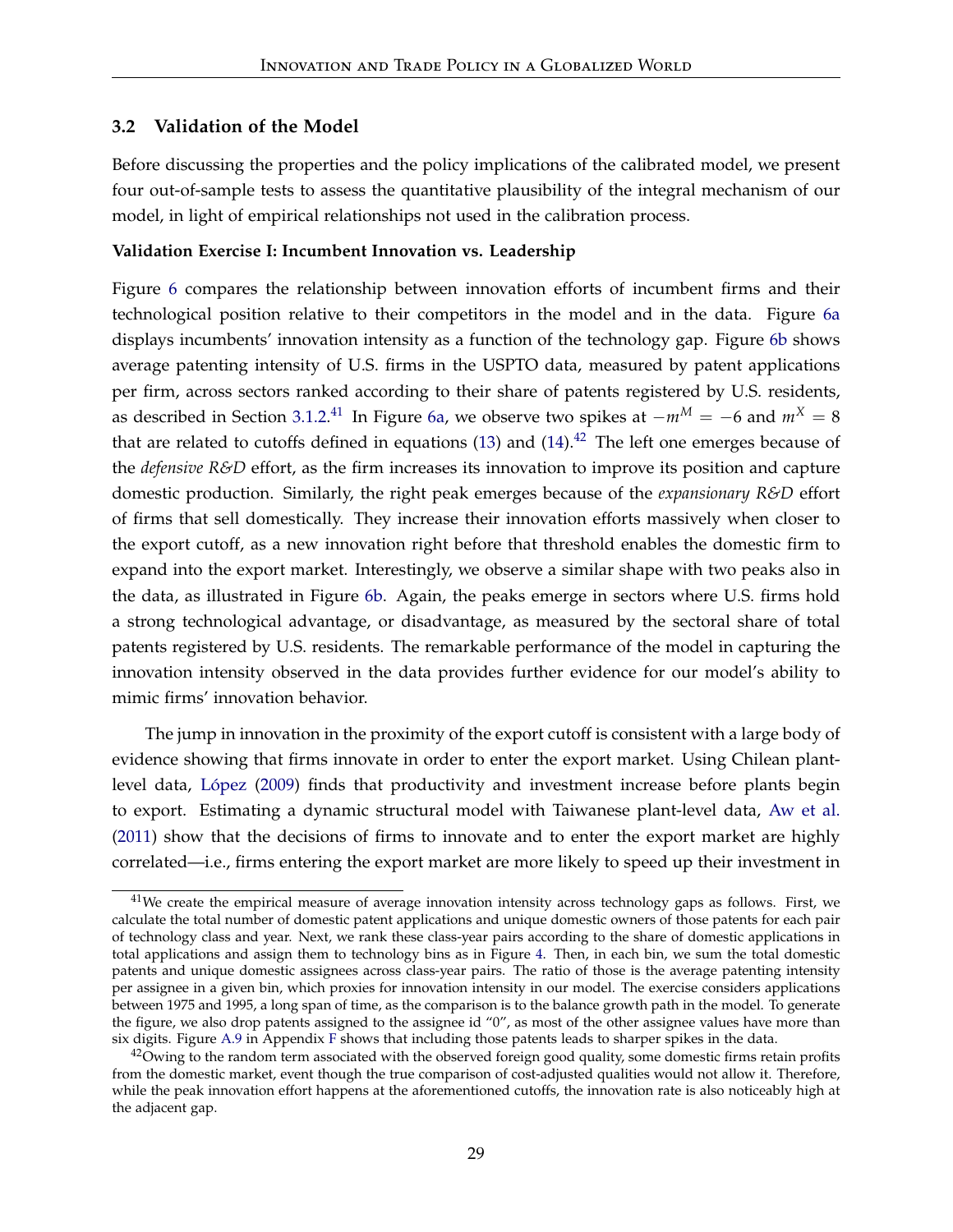<span id="page-30-1"></span>

<span id="page-30-0"></span>a) Model: Incumbent innovation intensity

<span id="page-30-2"></span>b) Data: Patenting intensity of U.S. incumbents

Figure 6: Incumbent innovation effort and leadership

*Notes:* Panel A shows the innovation intensity of U.S. incumbent firms in the balance growth path of the calibrated economy. Panel B shows the average number of patents applied for by the U.S. firms in the USPTO data across technology gaps (the creation of the technology gaps is illustrated in Figure [4\)](#page-25-2). The hollow markers designate actual data points, and the line is fit by smoothing splines.

R&D. [Lileeva and Trefler](#page-47-13) [\(2010\)](#page-47-13) find that Canadian plants that were induced by the U.S. tariff cuts to start exporting (i) increased their labor productivity, (ii) engaged in more product innovation, and (ii) had higher adoption rates for advanced manufacturing technologies.

#### **Validation Exercise II: Tariff Reduction and Shift in Innovation Intensity**

As another test, we present a case study on the link between trade barriers and firms' innovation efforts. Our model implies that because of intensified competition around trade thresholds, which are determined by trade costs, firms increase their innovation efforts in these regions. One way to detect this relationship in the data is to focus on firms' innovation behavior in a specific sector and its evolution over time with respect to changes in trade barriers in that sector. To perform such an analysis, we map USPTO patent data to Standard International Trade Classification (SITC) industries (revision 2) and concentrate on the manufacturing sector, which makes up about half of patenting activity, over a period with substantial reductions in tariff rates.<sup>[43](#page-30-3)</sup> Data on tariffs are available from the World Integrated Trade Solution (WITS) database of the World Bank. Studying tariff reductions in a specific sector instead of a cross-industry comparison allows us to proceed without resorting to using a reliable estimate of industryspecific trade costs—known to be notoriously difficult to obtain [\[Anderson and van Wincoop](#page-45-15) [\(2004\)](#page-45-15), [Hummels and Lugovskyy](#page-47-14) [\(2006\)](#page-47-14)]—as long as non-tariff barriers are not rising over time.

Figure [7a](#page-31-0) shows the decline in the tariff rates to which U.S. manufacturing imports and

<span id="page-30-3"></span><sup>&</sup>lt;sup>43</sup>We obtain crosswalks for mapping USPTO data to SITC industry level from [Lybbert and Zolas](#page-47-15) [\(2014\)](#page-47-15).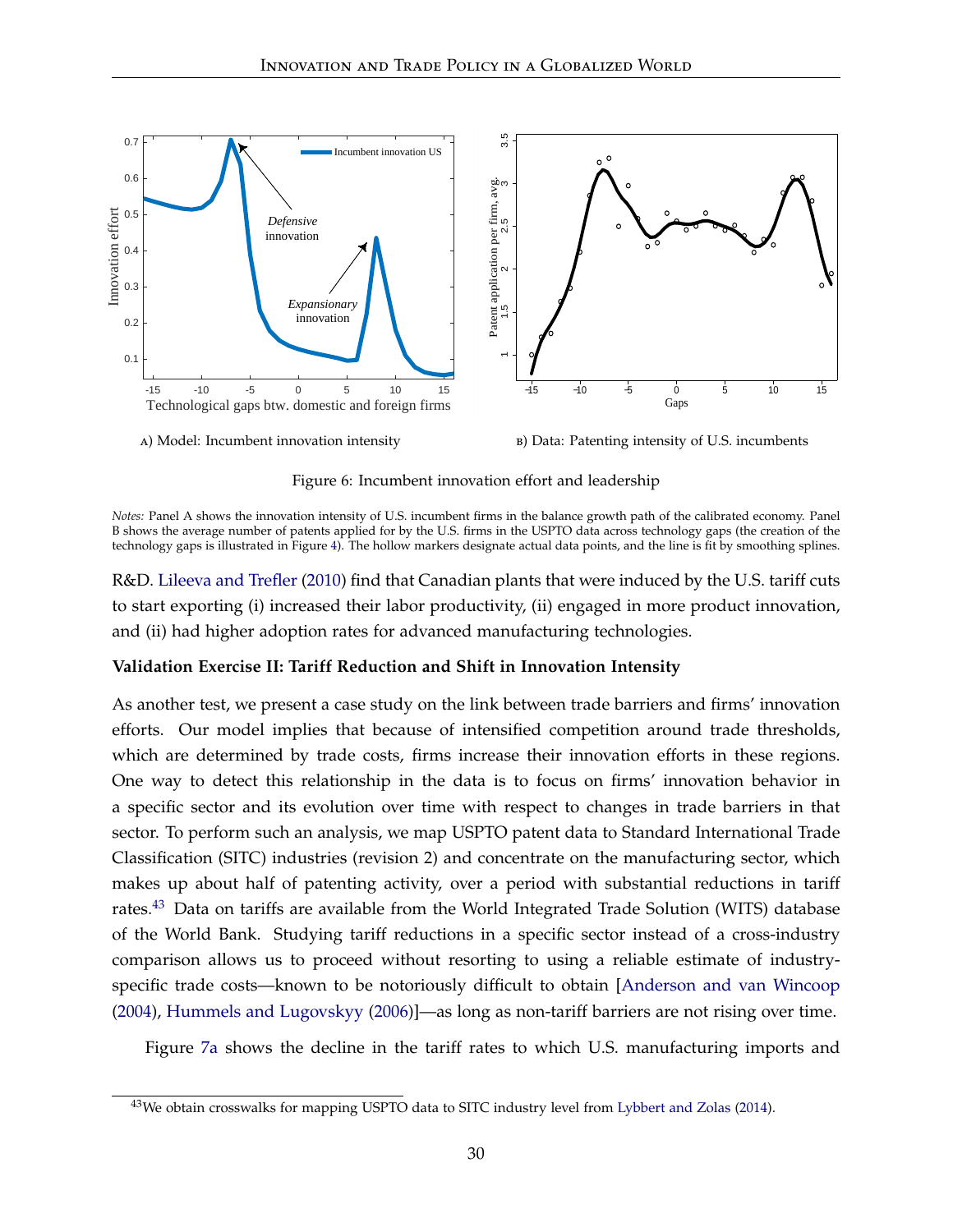

<span id="page-31-2"></span><span id="page-31-0"></span>Figure 7: Tariffs and incumbents' innovation intensity across technology gaps in manufacturing

exports were subject over the 1990s.<sup>[44](#page-31-1)</sup> On average, both barriers were 2 percent lower between 1997 and 2004 than between 1989 and 1993, in part as a result of the Uruguay round of the General Agreement on Tariffs and Trade completed in 1994 and other bilateral trade agreements. In parallel, Figure [7b](#page-31-2) depicts the innovation intensity of incumbent patentees in the U.S. manufacturing sector with respect to their technological position relative to foreign competitors, again before and after the mid-1990s. $45$  Noticeably, incumbent-innovation intensity in the manufacturing sector exhibits a double-peaked profile in line with our findings for the complete set of patents in the USPTO data. Moreover, we observe that the period of tariff reductions coincides with an inward shift of peaks in incumbents' innovation intensity profile across technology gaps. This observation mirrors the predictions of our model: Lower bilateral trade barriers imply that firms with a lesser technology advantage over their competitors start exporting, making the competition for markets stiffer at smaller technology gaps and thereby resulting in peaks closer to (purely technological) neck-and-neck position (which occurs at zero).

*Notes:* Panel A shows the reduction in the average effective tariff rates applied to U.S. imports and exports of manufactured goods following the Uruguay round of the GATT. Tariff rates applied by or to goods of individual countries are obtained from WITS and are weighted by the patenting intensity of the trade partners in the USPTO data. Panel B shows the change in the innovation intensity of incumbent U.S. patentees in the manufacturing sector across technology gaps. The hollow markers designate actual data points (circles for the earlier period and triangles for the later), and the lines are fit using smoothing splines.

<span id="page-31-1"></span><sup>&</sup>lt;sup>44</sup>The tariff data on WITS go back to 1989. The United States is one of the few countries that reports tariffs on imports reliably across time and trade partners. We use the same sample of trade partners as in the original analysis (Canada, Germany, France, Italy, Japan, and the U.K.) and weight the average effective tariff to manufacturing imports from each of them by their patent share in the USPTO data in 1988. Similar reductions in tariffs are observed when accounting for larger groups of countries as well. Tariffs on U.S. manufacturing exports are more limited, reported only by Canada and Japan. We use the Japanese series, as Japan constitutes about half of foreign patents registered in the United States by the late 1980s. Finally, we use the broad sector grouping for manufacturing in WITS data, which comprises chapters 6 (manufactured products) and 8 (miscellaneous manufactured articles) of the SITC classification (excluding non-ferrous metals with the code 68).

<span id="page-31-3"></span> $45$ We constructed the innovation intensity of incumbents in the manufacturing sector over technology gaps following similar steps to those described in Section [3.1.2,](#page-24-3) except that we used SITC subindustries instead of patent classes as the unit of analysis. To be in line with the WITS data, we used the same specification of the manufacturing sector, which consists of SITC chapters 6 and 8.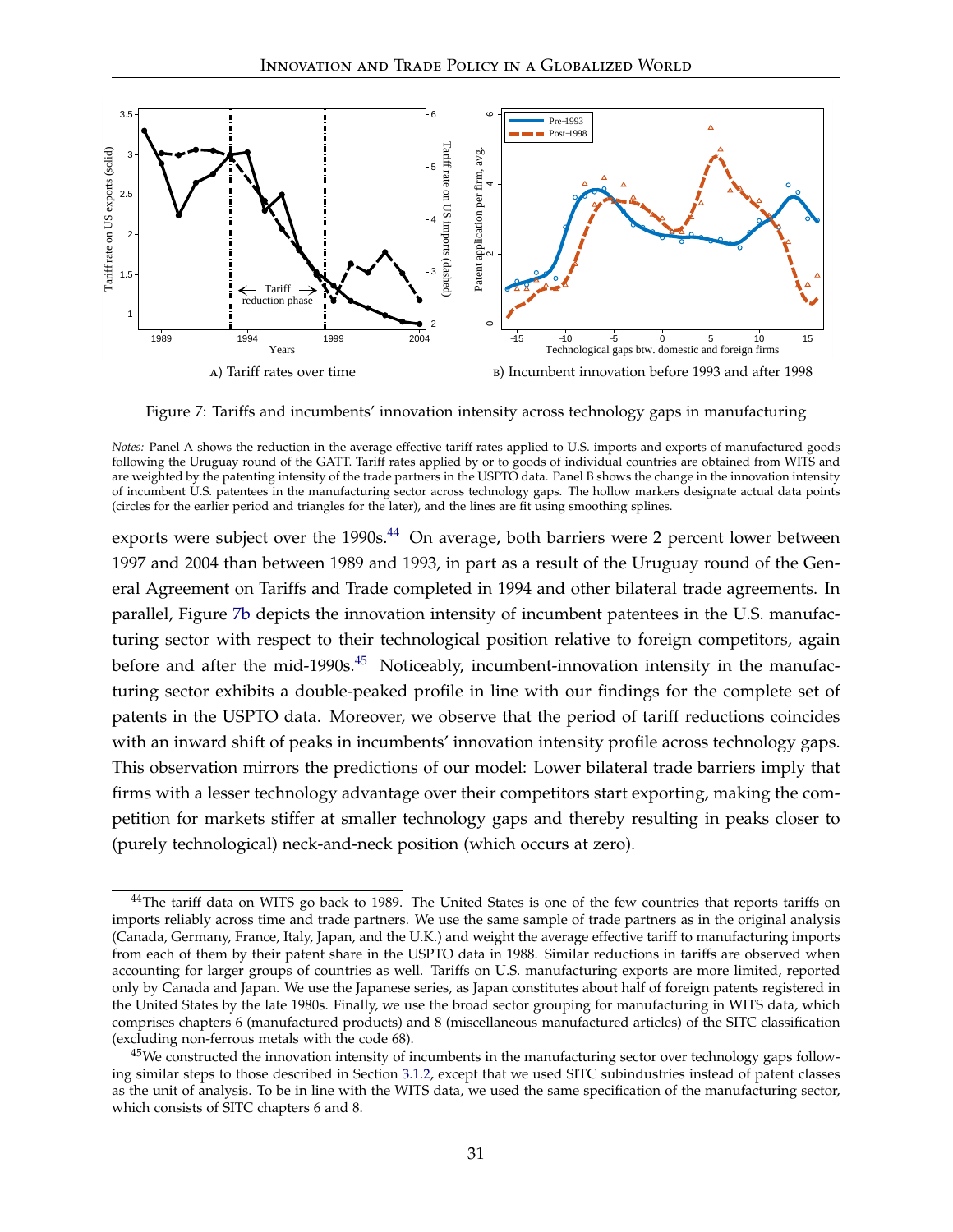Appendix [E](#page-65-0) discusses two more exercises, which compare the model's implications for entrants' innovation intensity and the elasticity of firm innovation to policy changes to empirical counterparts. Having provided empirical support for the model's key implication, we now turn to policy analysis.

# <span id="page-32-0"></span>**4 Policy Evaluation**

In this section, we first demonstrate the foreign catch-up process that the United States would experience in the absence of policies. Then we perform a quantitative investigation of various policy alternatives and assess their welfare implications. We also discuss the design of optimal policies considering different horizons for policy and accounting for the transition period.

#### **4.1 Technological Convergence and Foreign Catching-Up**

Foreign technological catch-up is a key implication of the model. Improvements in a country's trade partners' technology is a mode of globalization that has received less attention in the literature than the reduction of trade and offshoring barriers. To explore this relationship in our model, we focus on how foreign technological catch-up manifests itself in the technological advantage of the leading country, which again represents the United States. In particular, Figure [8](#page-32-1) shows the evolution of the average technological lead that U.S. firms would have over their foreign competitors in the absence of any policy intervention. In line with the leftward shift of the gap distribution displayed in Figure [5,](#page-26-5) Figure [8](#page-32-1) suggests that the average technological lead that U.S. firms would have would continue to decline drastically.

<span id="page-32-1"></span>This dramatic decline implies a strong international business-stealing effect, whereby foreign



Figure 8: Average technology lead of the U.S. firms, no policy intervention

*Notes:* The figure exhibits the evolution of the average technology lead that the U.S. firms have over their foreign competitors across years along the transition of the calibrated economy.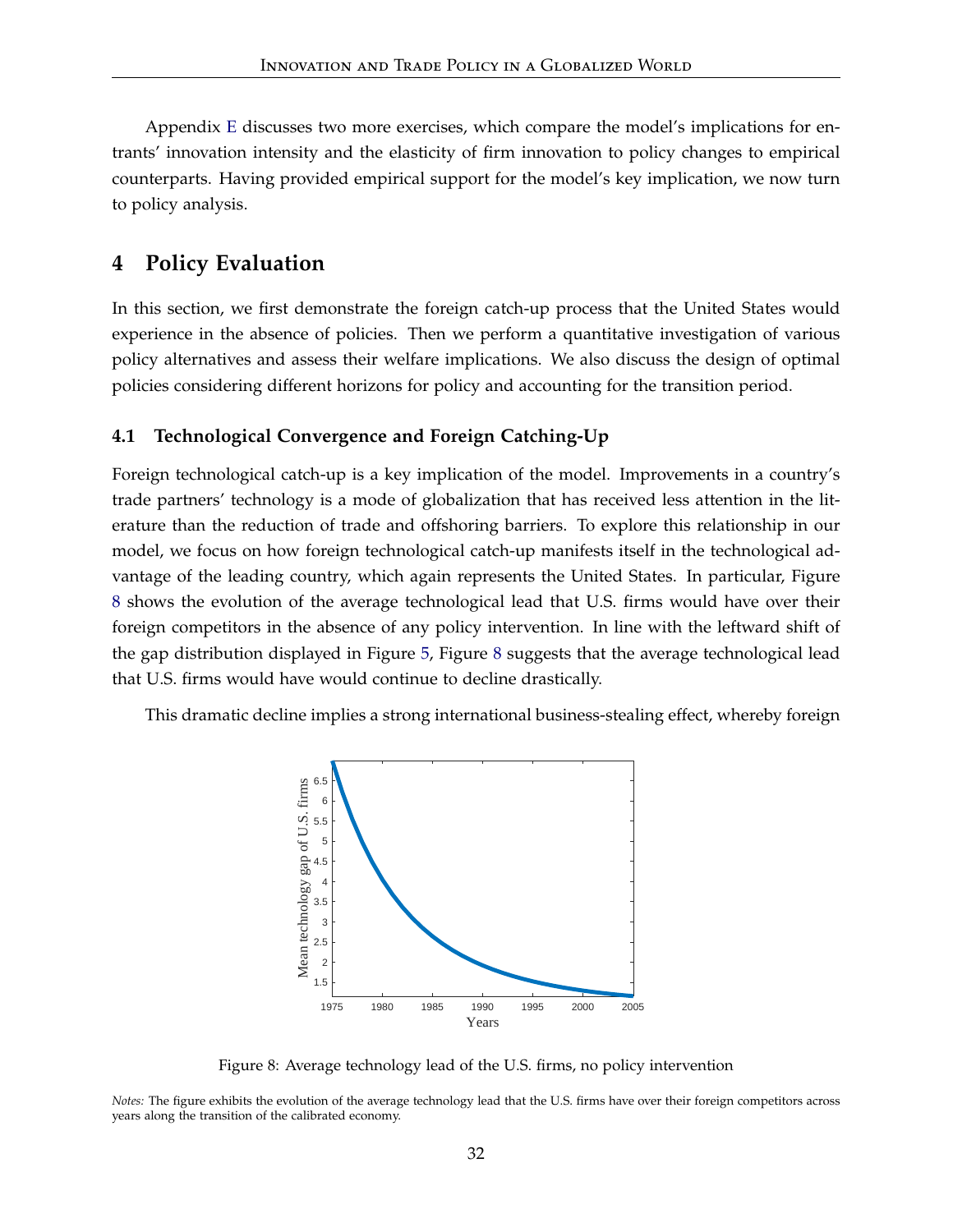firms progressively capture leadership in more and more markets, and profits collected previously by the U.S. firms are now going into the pockets of foreign firms. Notice that, while losing a domestic market to foreign exporters brings about a productivity gain from better-quality imports, the same is not true when the U.S. exporters lose their technological leadership, and thus, profits from abroad, but continue to serve the domestic market—the case for a large set of U.S. firms. As such, international business stealing suggests that foreign technological convergence indeed hurt the U.S. economy. In addition, our model implies that this convergence has dynamic effects. With the technological advantage of the U.S. firms shrinking as a result of the foreign catch-up, as time passes, they find themselves further away from the export cutoff and decrease their innovation effort in response (as would be implied by Figure  $6a$ ).<sup>[46](#page-33-0)</sup> As we discuss below, this dynamic change in innovation incentives and its effect through intertemporal spillovers are key margins that shape the policy implications of our analysis. Now we turn to the analysis of industrial policies that could potentially help the economy tackle foreign technological catch-up.

### **4.2 The Research and Experimentation Tax Credit**

Policy intervention in the early 1980s to improve the competitiveness of U.S. companies pushed up the level of R&D subsidies from an average of 5.1 percent in the pre-1981 period to an average of 19.2 percent in the subsequent period. The subsidy level in the foreign country remained fairly constant, with 3.8 percent and 4.1 percent in the respective periods. Figure [9](#page-34-0) shows the effect of the subsidy to incumbents' R&D spending on the post-1981 distribution of technology gaps.

In the left panel, the model gap distribution in 1981 is the solid blue line, which is closely calibrated to data in 1981 (not shown). In the benchmark economy with no policy intervention, the transition after 1981 results in a large leftward shift, leading to the red dashed line distribution by 1995 on both panels. By contrast, in the alternative economy, where subsidies were introduced in 1981, the resulting distribution in 1995 becomes the solid blue line in the right panel. The effect of higher subsidies is a small shift to the right relative to the no-intervention benchmark case represented by dashed lines. This positive shift would have been drastic had the optimal level of R&D subsidy been introduced in 1981 (circled solid line). We will discuss optimal subsidies in Section [4.4.](#page-37-0)

Now we examine the welfare properties of the R&D subsidy intervention. We compute the welfare difference for a 35-year horizon from 1981 until 2016. The result is reported in the first row of Table [4.](#page-34-1) We find that the U.S. subsidy increase generates a 0.4 percent consumption gain every year over a span of 35 years. Decomposing the overall welfare change into variations in individual sources of income (not shown), we find that these gains are driven by an increase in

<span id="page-33-0"></span><sup>&</sup>lt;sup>46</sup>In theory, foreign technological convergence can potentially support domestic innovation temporarily if, as a consequence, a large set of domestic exporters, who were comfortably above the export cutoff are now closer to that cutoff, are induced to increase their innovation effort in the face stiffer foreign competition. However, in the baseline model, the dominant effect stems from domestic firms falling further below cutoff, a force that strengthens over time. We discuss these dynamic effects in more detail below.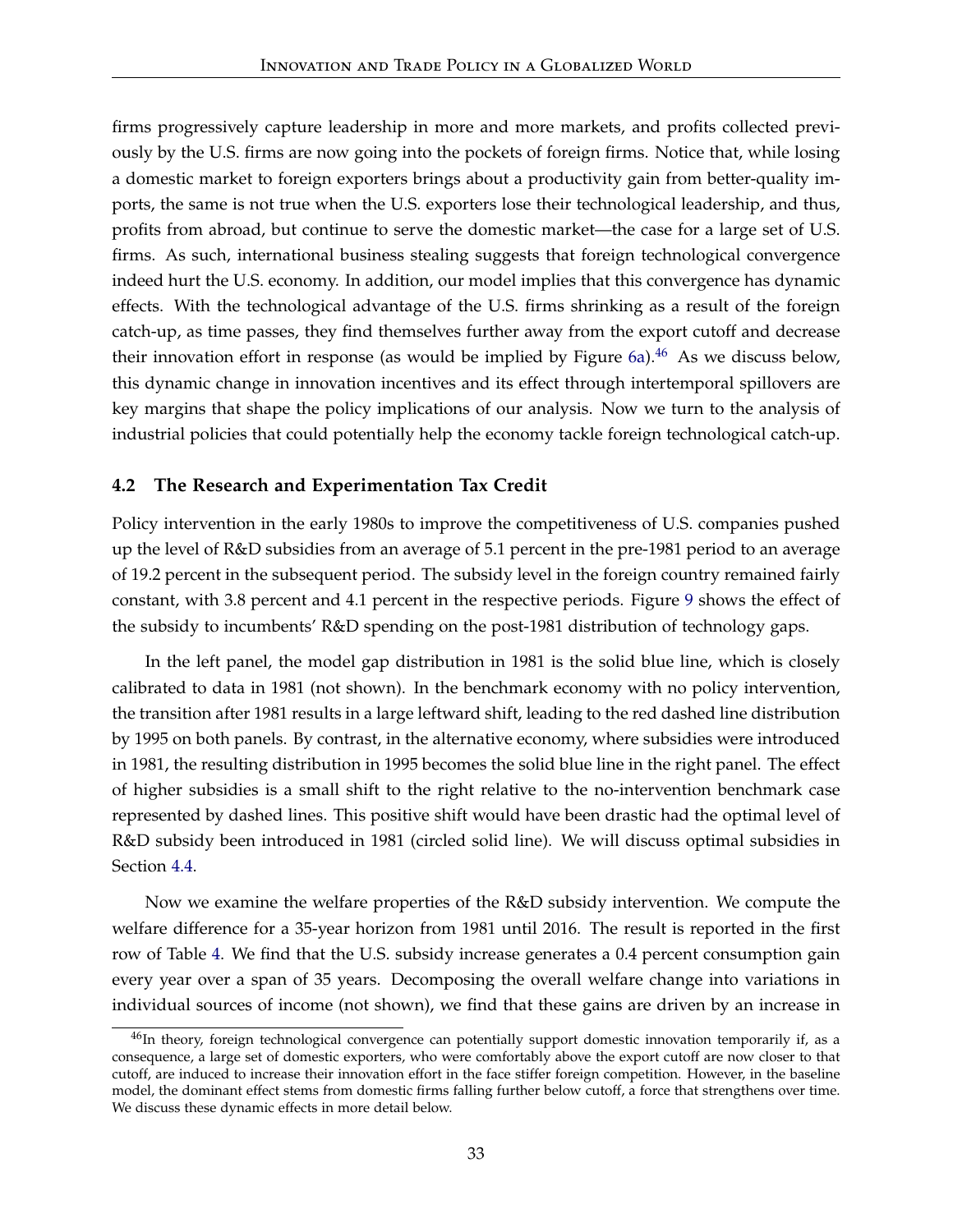<span id="page-34-0"></span>

Figure 9: Gap distribution after policy changes

*Notes:* Panel A exhibits the technology gap distributions in the calibrated model at three points in time: initially in 1975 (dotted solid line, the same as in the data), in 1981 (solid blue line), and in 1995 (dashed red line) assuming there was no policy change. Positive values on the horizontal axis denote U.S. technological leadership. Panel B exhibits the resulting gap distributions in 1995 under three different scenarios: under no policy change (dashed red line, the same as in Panel A), under the actual R&D policies after 1981 (solid blue line), and under the model-implied optimal R&D policy rate for the horizon between 1981 and 1995 (dotted solid line).

innovation by U.S. firms, which in turn leads to faster growth in both U.S. factor productivity and profit income. As illustrated in Figure [10a,](#page-35-0) the underlying economic mechanism is straightforward: By reducing the cost of R&D, subsidies stimulate innovation in U.S. incumbent firms, thereby accelerating productivity growth and allowing U.S. firms to obtain market leadership, and the related profits, in a large share of sectors in the economy. The gains from these channels more than offset the resources devoted to the higher aggregate R&D spending.<sup>[47](#page-34-2)</sup>

<span id="page-34-1"></span>

|                      |          | Subsidy rate Welfare gains (1981-2016) |
|----------------------|----------|----------------------------------------|
| Observed R&D Subsidy | $19.2\%$ | $0.38\%$                               |
| Optimal R&D Subsidy  | $54\%$   | $1.17\%$                               |

Table 4: Observed R&D Subsidy: 1981-2016

In Figure [10b,](#page-35-1) we show the evolution of welfare gains over time generated by the increase in U.S. subsidies. The figure shows that in the shorter run—when a horizon of up to approximately 17 years is considered—the subsidy change leads to a welfare loss, which turns to gains as years go by. This early loss means that the consumption path in the economy with higher subsidies is below the baseline path for some time following the policy change. This loss reflects two factors. First, an increase in subsidies shifts resources from consumption to innovation. Second, a

<span id="page-34-2"></span> $47$ Figure [A.8b](#page-68-1) demonstrates the positive effect of higher subsidies on the time path of average technology lead of the U.S. firms, resulting in a significantly higher path than the one in the "no-intervention" case in Figure [8.](#page-32-1)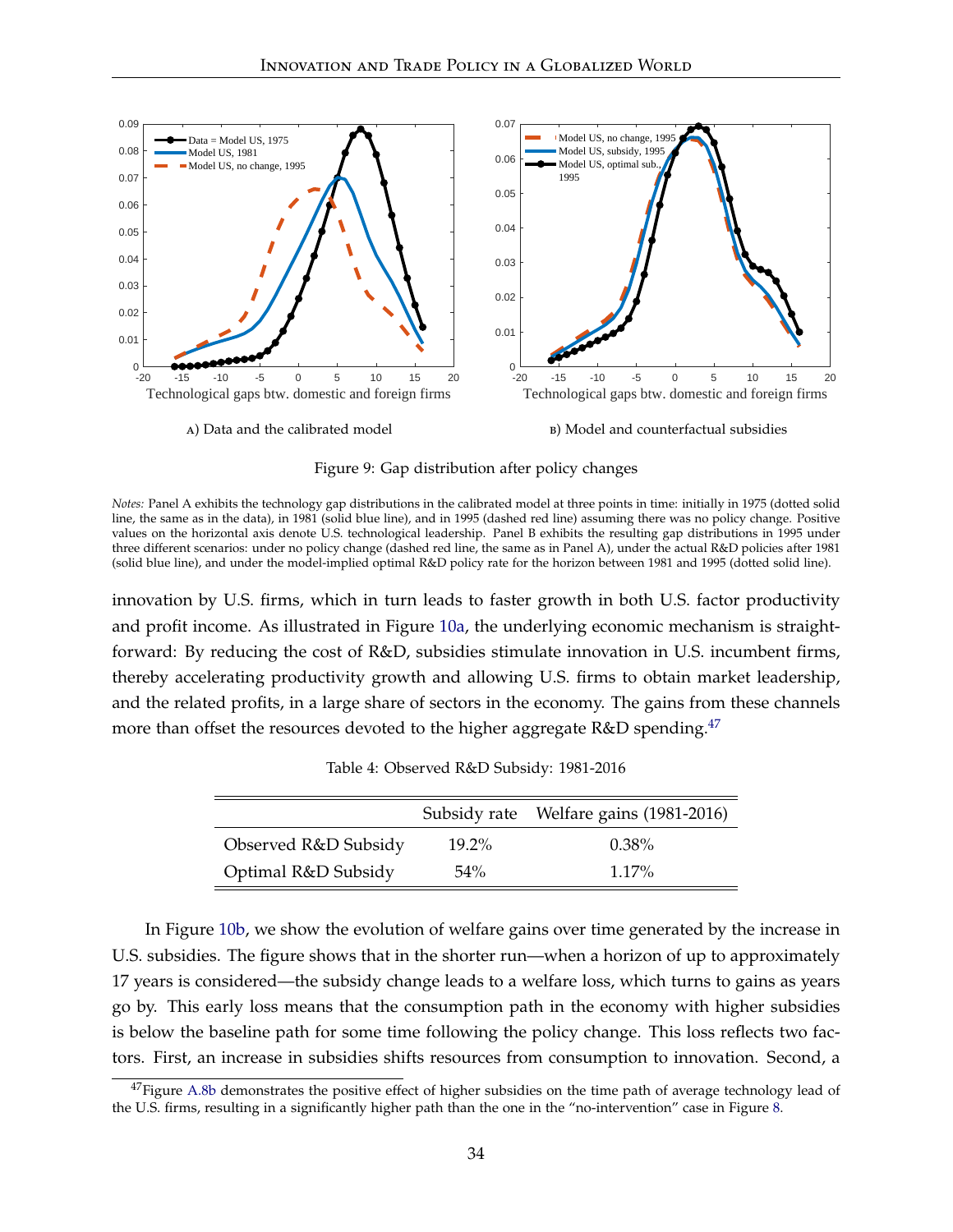

<span id="page-35-1"></span>

Figure 10: Consumption equivalent welfare

<span id="page-35-0"></span>*Notes:* The figure illustrates the effects of a unilateral R&D-subsidy increase in the United States (replicating actual policy changes). Panel A shows the shift in the innovation-effort profile of U.S. incumbent firms over technology gaps (averages over the first 15 years after the policy change). Panel B shows the welfare change in consumption equivalent terms over different time horizons.

relatively faster growth in qualities as a result of higher innovation effort pushes up the wages in home country relative to the wages in the foreign country, hurting the home country's competitiveness and dampening the profit-shifting channel. Over time, the profit shifting and, even more importantly, the increase in labor productivity generated by higher domestic innovation, offset the losses, leading to sizable gains.

#### **4.3 A Unilateral Increase in Import Tariffs**

In this subsection, we explore the implications of a unilateral increase in tariffs as an alternative policy response. Figure [11a](#page-36-0) shows the consumption-equivalent welfare gains/losses for the representative household generated by a 100 percent rise in tariffs *τ US* in 1981 (equivalent to a 5.5-percentage-point change). Compared to the path in a counterfactual economy that does not experience any policy intervention, protectionism hurts consumers in both the short and the long run, despite gains from an increase in home profits. The loss in welfare grows over time.

Digging deeper, unilaterally higher trade barriers initially generate a small increase in profit income by protecting some sectors from import penetration and shifting profits toward home firms. Recall, though, that the measure of relatively most laggard firms that can benefit from trade protection is relatively small for the United States, as indicated by the left tail of the dashed line in Figure [5a.](#page-26-2) Therefore, the initial gain from laggard firms recapturing production in the domestic market is limited. Moreover, the replacement of foreign exporters by the laggard home firms means that the high-quality foreign products are foregone and replaced by inferior domestic alternatives. This foregone intermediate-good quality leads to substantial welfare losses. The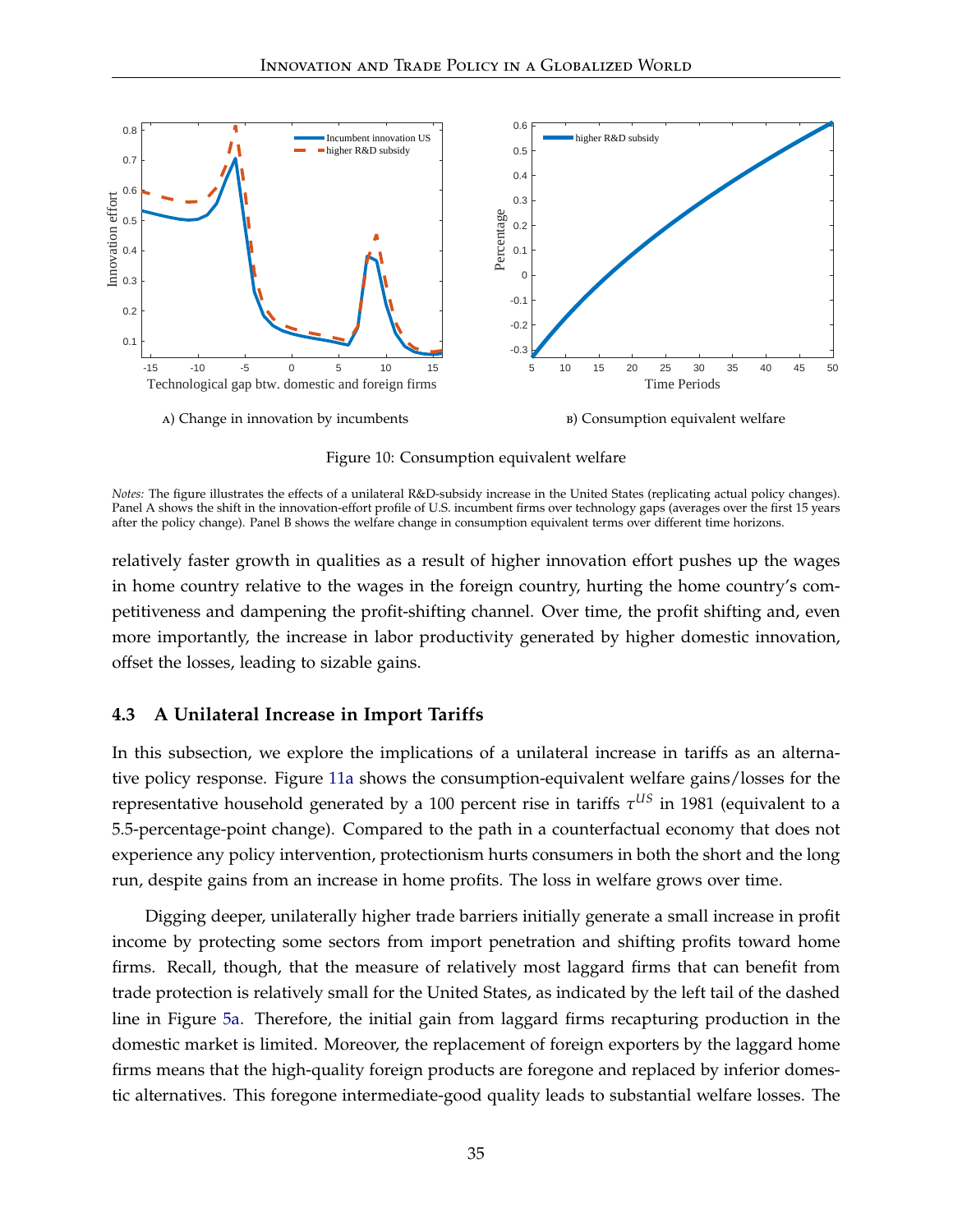

<span id="page-36-0"></span>Figure 11: Welfare effects of protectionism: unilateral 100 percent (5.5 ppts) increase in tariffs

*Notes:* The figure illustrates the effects of a unilateral 100 percent increase in U.S. tariffs (without retaliatory response). Panel A shows the welfare change in consumption equivalent terms over different time horizons. Panel B shows the shift in the innovation-effort profile of U.S. incumbent firms over technology gaps (averages over the first 15 years after the policy change).

combined effect is negative regardless of the horizon over which the welfare is computed, and the magnitude grows over time.

As time goes by, the factor that governs variations in welfare is the decline in competitive pressures on domestic firms, which leads to a drop in their innovative activity. Figure [11b](#page-36-0) shows that innovation efforts by most of the laggard U.S. firms decrease substantially. Because the protectionist policy shifts the threshold for losing the domestic market to a foreign competitor further to the left, more firms move further from such an immediate threat. This weakens the defensive innovation motive and leads to lower innovation efforts by these firms, making it harder to compensate for the loss of imported frontier technology. Moreover, most U.S. firms, being either exporters or solid domestic producers that are technologically close to or ahead of their competitors, do not benefit from higher domestic tariffs.<sup>[48](#page-36-1)</sup> As shown in Figure [11b,](#page-36-0) innovation decisions of this large group of firms barely change, implying that they do not contribute any additional boost to profit income or factor productivity in response to the policy move.<sup>[49](#page-36-2)</sup> All in all, the short-run gains from profit shifting are subdued by the loss of foreign technology, which grows over time as weaker defensive innovation incentives lead to less domestic innovation, and thus, to a slower growth of productivity and profit income.

<span id="page-36-1"></span> $48$ In fact, the unilateral tariff increase has a small negative effect on these firms, as the export cutoff shifts slightly to the right, as depicted in Figure [11b.](#page-36-0) This shift reflects the effect on wages of protecting import-competing firms. Protected domestic firms start production and increase their labor demand, and the ensuing increase in wages reduces the competitiveness of U.S. exporters, which requires them to have a slightly larger technological lead over their competitors before being able to export.

<span id="page-36-2"></span> $^{49}$ Evidently, the time path of the average technology lead of the U.S. firms is lower than the one in the "nointervention" case in Figure [8,](#page-32-0) implying a faster loss in average U.S. leadership (see Figure [A.8a](#page-68-0) in Appendix [F\)](#page-67-0).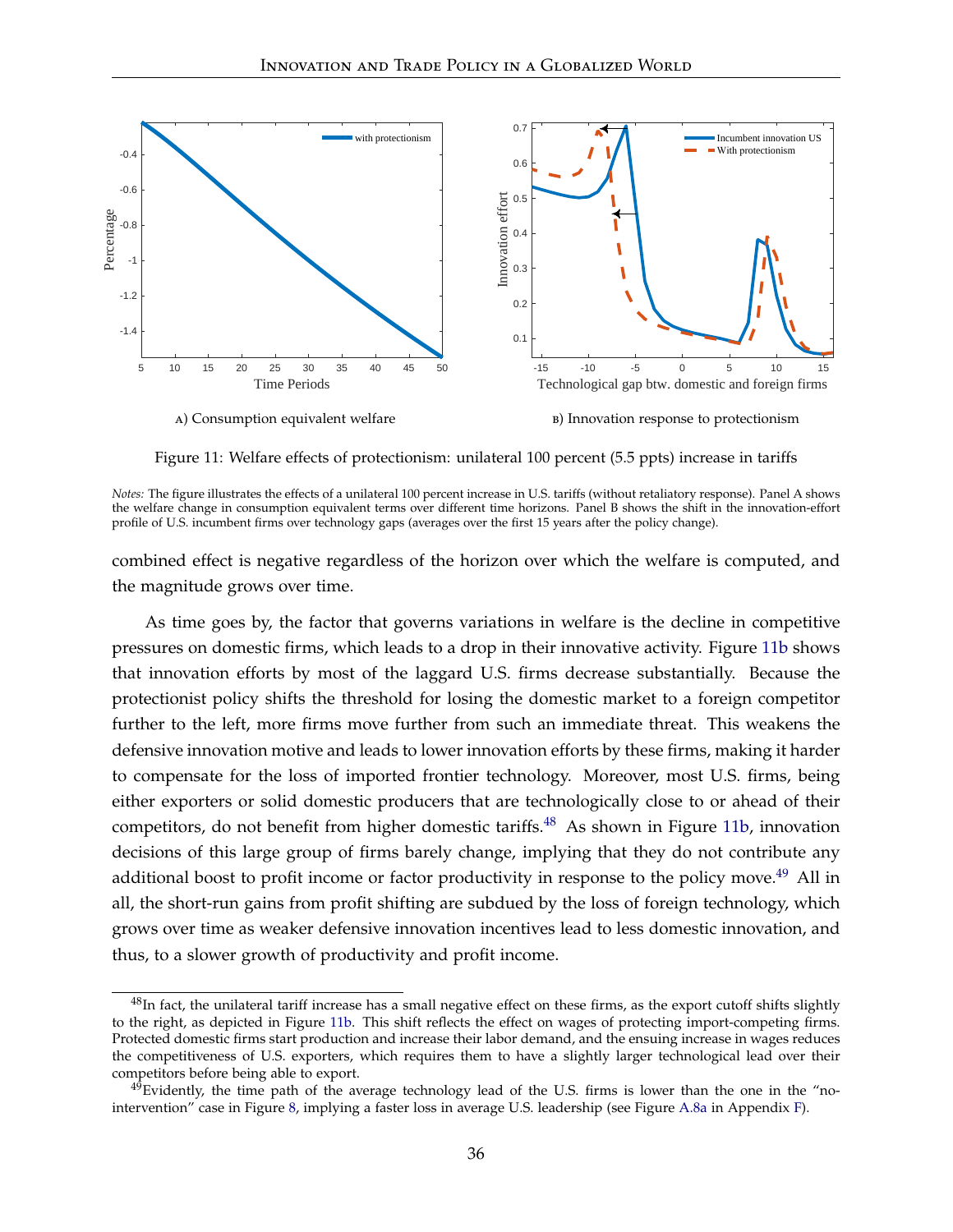### **4.4 Optimal Policies**

Next we discuss the implications for optimal policy starting with R&D subsidies.

#### **4.4.1 Optimal R&D Subsidies**

We compute the optimal  $R&D$  subsidies for the home country and compare them with the U.S. subsidy observed in the data in the post-1981 period (reported in Table [4\)](#page-34-0). Precisely, we compute the subsidy rate that maximizes the present discounted value of welfare in a 35-year horizon from 1981 to 2016 and calculate the welfare gains from the optimal subsidy with respect to the benchmark scenario, where the U.S. subsidy does not change in 1981. We also compare these welfare gains under optimal subsidy with those obtained under the observed post-1981 subsidy. The second row in Table [4](#page-34-0) reports the results for the optimal policy.

The comparison of the two rows in Table [4](#page-34-0) indicates that although U.S. policymakers went in the right direction by increasing the subsidy rate in response to accelerating foreign catchingup in the 1980s, they did not go far enough. According to our model, the subsidy rate should have increased to 54 percent, about three times the observed one. This high subsidy would have pushed up welfare by a notable 1.17 percent every year in the 35-year period considered. In fact, the observed post-1981 subsidy is only optimal for a time horizon of about 15 years.

In our model, the optimal subsidy is determined by a rich set of externalities typical of Schumpeterian growth models, albeit with some novel twists.<sup>[50](#page-37-0)</sup> To start, future innovations build on the stock of current innovations, but current innovators do not take into account that their activity will benefit future innovators. This *intertemporal spillover effect* leads to underinvestment in R&D and provides a reason to subsidize R&D. Second, entrant innovation destroys domestic incumbents' business, exerting a negative externality on domestic incumbent innovation. This *business-stealing effect* leads to overinvestment in R&D and rationalizes a tax on R&D. In addition, the international aspect of our model generates a third externality that misses in standard closedeconomy models of Schumpeterian creative destruction. Through catching up or leapfrogging, a laggard domestic firm can steal the foreign leader's business (or part of it). This effect, which we label as the *international business-stealing effect*, can encourage or discourage innovation, depending on the technology gap between the competing firms. By increasing innovation, R&D subsidies help domestic firms compete in the global market, thereby shifting profits from foreign firms to national ones and increasing national income. $51$ 

Figure [12a](#page-38-0) shows optimal subsidy levels for different horizons. The optimal subsidy increases with the length of the policy horizon, because a longer horizon allows larger gains from

<span id="page-37-0"></span><sup>&</sup>lt;sup>50</sup>Closed-form expressions defining these externalities in standard versions of the quality-ladder model can be found in [Grossman and Helpman](#page-46-0) [\(1991b\)](#page-46-0), [Segerstrom](#page-48-0) [\(1998\)](#page-48-0) and [Jones and Williams](#page-47-0) [\(2000\)](#page-47-0).

<span id="page-37-1"></span><sup>&</sup>lt;sup>51</sup>This strategic role of subsidies was first analyzed with static partial equilibrium models in the strategic trade and industrial policy literature (e.g., [Eaton and Grossman,](#page-46-1) [1986;](#page-46-1) [Spencer and Brander,](#page-48-1) [1983\)](#page-48-1).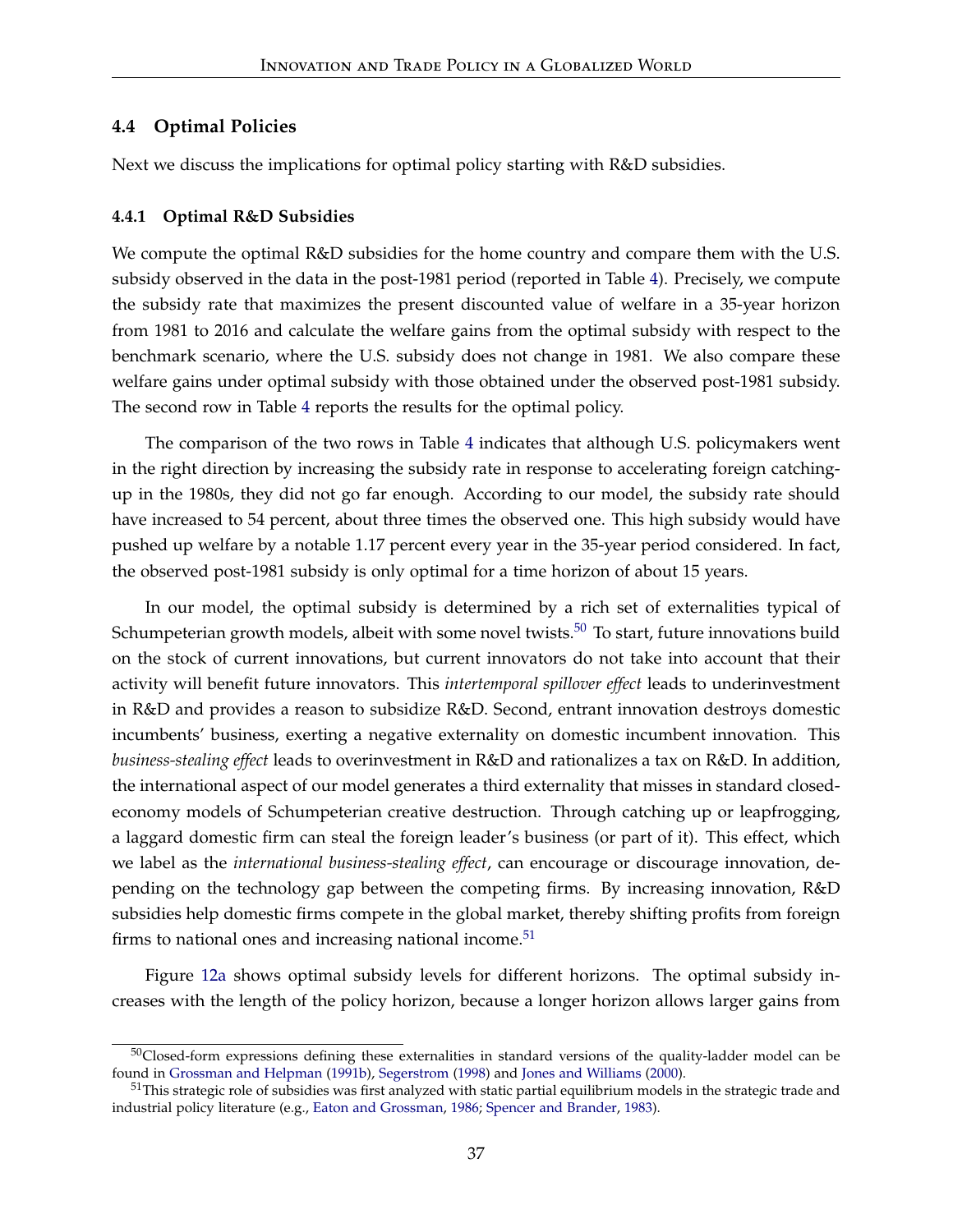

<span id="page-38-1"></span>Figure 12: Optimal U.S. R&D subsidy, over different horizons and levels of openness

<span id="page-38-0"></span>*Notes:* Panel A exhibits the profile of the optimal R&D policy for the United States over various policy horizons. Panel B exhibits optimal R&D policy rate for the United States over a fixed horizon of 35 years subject to varying degrees of globalization. Zero means the calibrated level of tariffs for both countries, and negative numbers mean a more global world.

policy-induced innovation and growth to materialize. The intertemporal knowledge spillovers motive for subsidies plays a key role here, as it springs from the failure of current innovators to internalize the benefit of their success for future innovators. A long-sighted policy maker wants to subsidize innovation more as she recognizes that this market failure is stronger when future innovation and growth is taken into account.

Another interesting result is shown in Figure [12b,](#page-38-1) where we plot the level of optimal subsidy for a fixed 35-year horizon in economies with varying degrees of openness, measured by the level of import tariff. In a more open world with smaller trade costs, the level of optimal R&D subsidy is lower, implying that a less aggressive policy is appropriate. In other words, the underinvestment in R&D in the home country is lower in a more open world, and the policy maker can correct it with a smaller subsidy.

This result is again driven by the innovation-boosting effect of foreign competition. As we discussed above, around the import and export cutoffs, the private incentive to innovate is stronger, because competition is stiffer. In between these cutoffs lies a region where competition is weak and innovation is scarce. Each domestic firm produces comfortably only for its domestic market, and being far from the cutoffs, it has neither a big risk of losing its market nor a big drive to gain new ones. As a result, the incentives to innovate are low. Trade liberalization decreases the distance between these cutoffs, shrinking the set of non-traded goods (goods sold only do-mestically), where competition and innovation are at their lowest.<sup>[52](#page-38-2)</sup> If the mass of firms that are

<span id="page-38-2"></span> $52$ Figure [11b](#page-36-0) shows that a tariff hike shifts the import cutoff left. Conversely, a reduction in tariffs would shift the import cutoff to the right. When the tariff reduction is bilateral, it pulls the two cutoffs toward each other.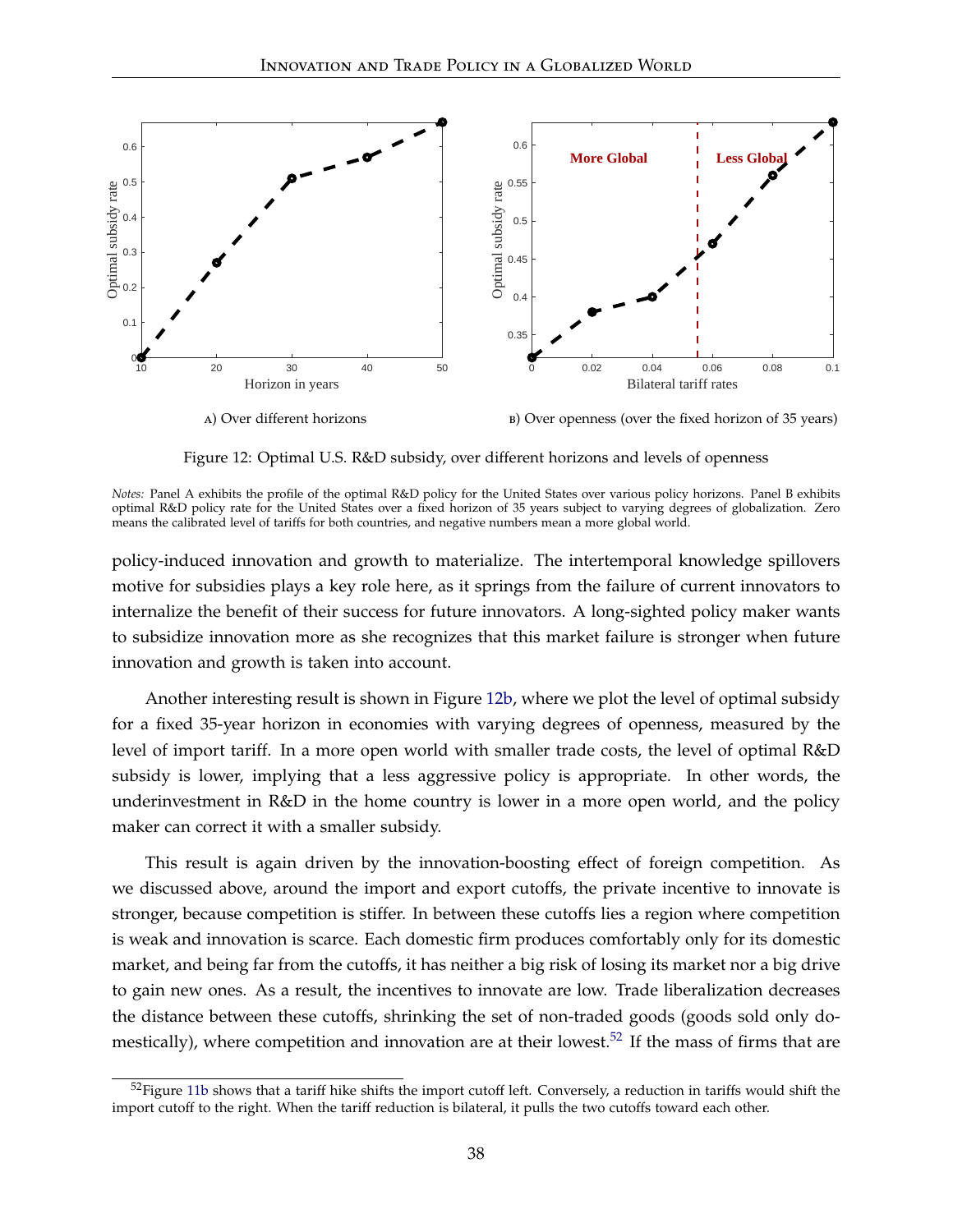exposed to higher competition as a result of the inward shift in cutoffs is large enough, trade liberalization has a strong positive effect on aggregate innovation incentivizing those firms to increase their effort. As such, trade liberalization helps to align private and public incentives for R&D. This is indeed the case in our benchmark economy, allowing the policy maker to pursue a less aggressive R&D policy in a more global world with lower bilateral tariffs.<sup>[53](#page-39-0)</sup> This complementarity is a novel implication of our analysis, underscoring the relevance of investigating R&D policy in an open-economy setting that captures the essence of foreign competition.

An interesting observation is that this finding speaks closely to a recent policy event. After the Brexit vote, which will likely raise trade barriers between the UK and the European partners, the U.K. government introduced a new "industrial strategy" to boost productivity via investment in innovation and skilled workforce [UK-Government](#page-48-2) [\(2017\)](#page-48-2). Our finding on the interaction between optimal R&D subsidies and the level of trade openness provides an economic rationale for this policy decision—that is to compensate for the increased trade barriers with industrial policy that supports innovation.

#### **4.4.2 Optimal Unilateral Tariffs**

The negative relationship between the aggregate innovation effort and protection also plays an important role for the design of optimal tariff policy. As shown in Figure [13a,](#page-39-1) the optimal tariff policy, where the United States unilaterally sets the tariffs on goods imported to the United States, is to have zero tariffs for any horizon over which the policymaker calculates the welfare.



<span id="page-39-1"></span>a) Optimal tariff policy over time horizons

<span id="page-39-2"></span>b) Average innovation over openness

Figure 13: Optimal tariff policy and innovation over openness

*Notes:* Panel A shows the optimal unilateral tariff policy for the United States over various policy horizons. Horizontal dashed line denotes the calibrated tariff level. Panel B shows the negative effect of unilaterally higher U.S. tariff rates on average innovation intensity of U.S. firms.

<span id="page-39-0"></span> $53$ Figure [A.10](#page-69-0) (Appendix [F\)](#page-67-0) shows the increase in aggregate domestic innovation with lower bilateral trade barriers.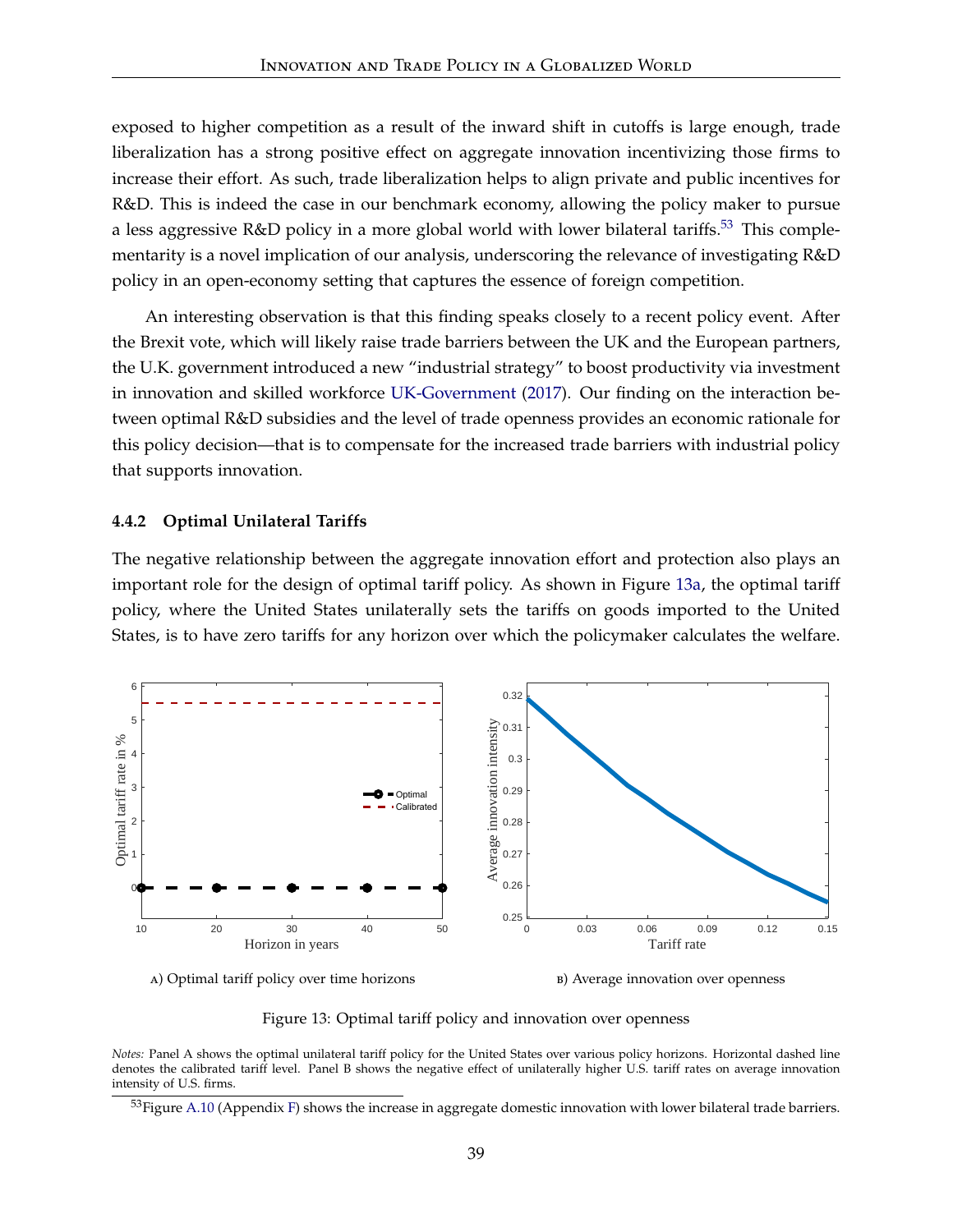As Figure [13b](#page-39-2) demonstrates, the reason is the damping effect of tariffs on domestic aggregate innovation. This negative dynamic effect dominates static gains from tariffs including profitshifting, which are typically found in standard static models, as elaborated below. As such, the policy maker optimally chooses to reduce tariffs to zero at any horizon under consideration.

To be sure, several motives for positive tariffs typical of standard static trade models are also at play in our framework. As is typical in intra-industry trade models (e.g., [Ossa,](#page-47-1) [2011\)](#page-47-1), countries can use tariffs to increase the mass of good produced at home, as shown in Figure [11b.](#page-36-0) This benefits home consumers as the related saving in trade costs lower their average price. If these benefits are larger than the losses produced by the effect of tariffs on the price of imported goods, countries have incentives to set positive import tariffs. The incentives are even stronger in frameworks with positive equilibrium profits, like ours, as the above "relocation" effect also carries a profit-shifting effect, which adds to the motivation for tariffs (e.g. [Ossa,](#page-47-2) [2012\)](#page-47-2). Finally, there is the terms of trade motive, typical of neoclassical trade models. An import tariff increases the profits of domestic firms, which in turn, raises the labor demand, domestic wages, and therefore, domestic prices. As a result, the country's terms of trade, defined as the ratio of exfactory prices of export and import, improve. The fact that, in our model, the optimal tariff level is zero despite these motives for positive levels, emphasizes the significance of accounting for dynamic implications of tariffs. This new channel plays the key role in shaping the welfare effect of a tariff, driving the policy maker to optimally choose free trade at any policy horizon.

A caveat is in order. In a version of this model without Ricardian comparative advantage, the optimal tariff policy turns out to be positive in the short to medium run [\(Akcigit et al.,](#page-45-0) [2018\)](#page-45-0). There, the gains from profit–shifting are large enough to more than offset other losses generated by protectionist policies when relatively shorter horizons are considered. By contrast, a key margin in this model is the adjustment of the relative wage. As higher protection improves the home country's terms of trade, the induced increase in domestic production pushes up labor demand. This higher demand raises the cost of production in the home country relative to the foreign, generating a counteracting force to the competitiveness of domestic firms (see Figure [A.12](#page-70-0) in Appendix [F\)](#page-67-0). That force, in turn, limits the effective outward shift of the import cutoff in response to higher tariffs, and thus, the actual mass of firms that are protected. Consequently, the gains in aggregate profit income from higher tariffs are attenuated, falling short of offsetting the negative productivity effects of higher tariffs discussed above even in the short run.

#### **4.4.3 Joint Policy Analysis: Optimal Innovation and Trade Policy**

Having analyzed the implications of individual policy options, we now focus on the optimal joint policy in which the United States could use both R&D subsidy and one-sided tariff policy in tandem. Figure [14](#page-41-0) plots the optimal R&D subsidy under this scenario over different horizons with a solid blue line, and the optimal tariff rate with a dashed blue line. The figure reveals that the optimal tariff level is again zero across all horizons as in the single policy experiment.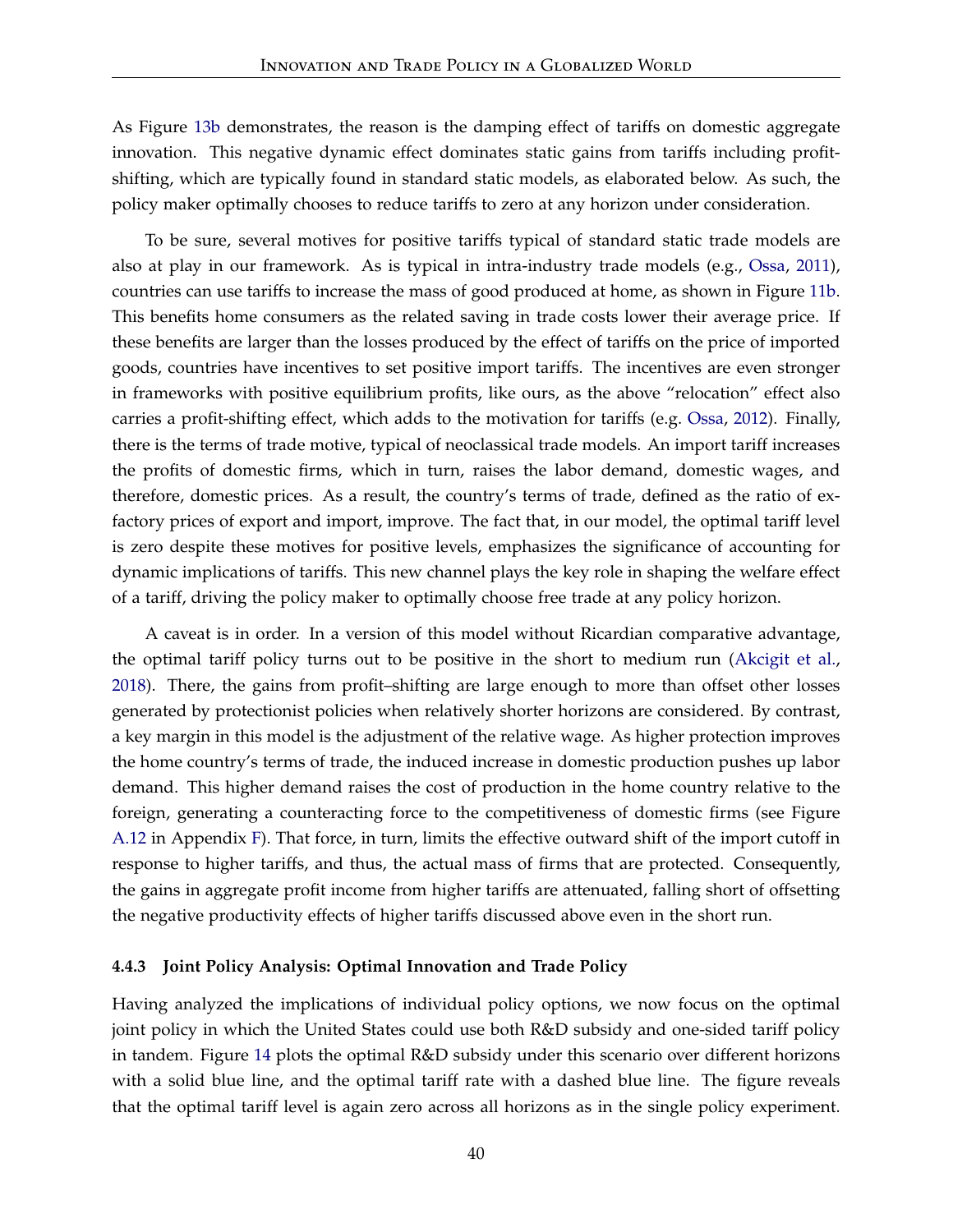Similarly, the optimal R&D-policy profile is also rising with the length of the policy horizon under consideration, mimicking earlier results. However, an important difference is that the level of the optimal R&D subsidies is lower than the path obtained in the single policy experiment. The reason is that the concurrent large reduction in tariffs changes the incentives of a significant share of U.S. firms, with the attendant intensification of foreign competition inducing these firms to increase their innovation effort. This increase in overall innovation effort, in turn, reduces the need for aggressive R&D subsidies, underlining again the complementarity between the two policy tools. Yet, it is worth noting that when considering optimal policies, we assumed away any reaction from the foreign country and focused only on one-sided tariff policies. Appendix [G](#page-70-1) discusses the implications of such foreign response.

<span id="page-41-0"></span>

Figure 14: Optimal joint policy with unilateral tariff changes

*Notes:* The figure compares horizon-dependent optimal joint policy under the assumption of no foreign retaliation.

#### **4.4.4 Sensitivity and Robustness**

We provide various robustness checks for our main results, which we discuss in detail in Appendix  $\mathrm{H.^{54}}$  $\mathrm{H.^{54}}$  $\mathrm{H.^{54}}$  $\mathrm{H.^{54}}$  $\mathrm{H.^{54}}$  In each experiment, we recalibrate the model to accommodate a different assumption and compute the optimal policies implied by the re-calibrated models in each experiment along with the welfare implications. A common observation across different experiments is that for reasons discussed in Section [4.3,](#page-35-0) the optimal unilateral trade policy is the same as in the baseline calibration, which is zero tariffs regardless of the policy horizon. The optimal R&D subsidy rate is again increasing across longer policy horizons as in the baseline result, but with some quantitative differences depending on the experiment. All told, our main results remain robust to the alternative assumptions considered in this analysis.

<span id="page-41-1"></span> $54$ We consider the following six experiments: (i) lower maximum technology gap ( $\bar{m}$ ), (ii) revisiting the calibration excluding the U.K. from the sample, (iii) revisiting the calibration using the distribution of quality-adjusted patents, (iv) revisiting the calibration using the distribution of cumulative patent counts, (v) a higher discount rate (*ρ*), and (vi) a higher price elasticity (lower *β*).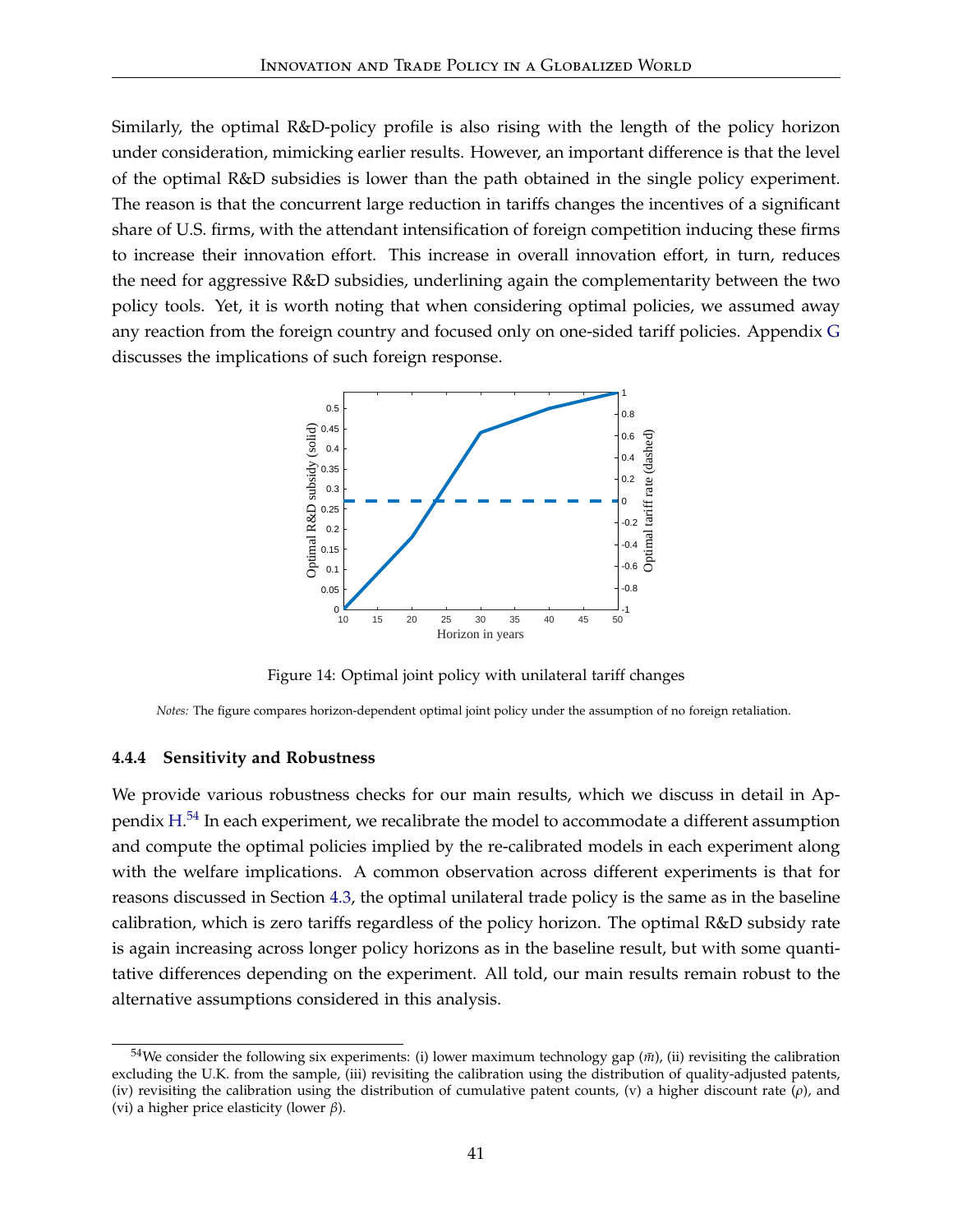# **5 Foreign Competition and Domestic Innovation**

A recent strand of papers in the empirical trade and firm dynamics literature has drawn notable attention thanks to their important, and seemingly contradictory, contributions to a heated topic: the effect of foreign competition on domestic firms and industries and, in particular, their innovative activity. [Bloom et al.](#page-45-1) [\(2016\)](#page-45-1) argue that Chinese import competition induced innovative activity in exposed domestic sectors in Europe [see also [Coelli et al.](#page-46-2) [\(2016\)](#page-46-2), [Gorodnichenko et al.](#page-46-3) [\(2010\)](#page-46-3), and [Iacovone](#page-47-3) [\(2012\)](#page-47-3)], whereas [Autor et al.](#page-45-2) [\(2020\)](#page-45-2) argue the opposite, using data on U.S. firms and sectors [see also [Hashmi](#page-46-4) [\(2013\)](#page-46-4) and [Hombert and Matray](#page-46-5) [\(2015\)](#page-46-5)], and yet a third set of papers including [Aghion et al.](#page-44-0) [\(2017\)](#page-44-0) find ambiguous results.

In this section, we show that our framework can help reconcile these seemingly contradictory observations in the literature. In particular, we present an exercise on rising import competition and illustrate that its effect on aggregate innovation crucially depends on the sectoral composition of domestic firms in terms of their technological competence relative to the foreign competitors. As a result, import competition has a non-monotonic impact on aggregate innovation, given the innovation profile in Figure [6a.](#page-30-0)

Our exercise considers three economies that differ in their technology position relative to the foreign competitor. One economy is in a relatively laggard initial condition—i.e., in most sectors, their firms are distant followers—another one is in a relatively frontier position, and the third one is an intermediate case. To generate intensifying import competition in our model, we consider a 50 percent decline in tariffs. As is evident from the earlier discussion of unilateral protectionist policies, this change shifts the defensive-R&D cutoff inwards, creating heterogeneous effects on firm innovation: Firms that fall further behind the defensive-R&D cutoff decrease their innovation effort, while firms that become closer to the cutoff intensify theirs. The overall effect at the aggregate level depends on the distribution of sectors across relative technological positions in foreign competition. Figure [15](#page-43-0) illustrates this point. The values in the figure show the percentage change in the industry-level innovation rate in response to lower tariffs one year after the tariff change. In the economy with the largest mass of the relatively most laggard sectors, the effect is negative, while it becomes positive as the technological gap distribution shifts to the right. The reason is that the economy with less negatively skewed distribution includes relatively more firms that happen to be around the new defensive-R&D cutoff, feeling the more intense threat of losing markets and therefore exerting more innovative effort.

The comparison of the intermediate and the frontier economy, however, reveals that more advanced economies are not necessarily poised to benefit from intensifying foreign competition. The result hinges again on the share of firms in each economy that increase their innovative activity the most with intensifying competition. Even though the economy on the right is the most advanced one—its average technological lead over its trade partner is highly positive—a relatively large mass of laggard firms is responsible for an overall decline in aggregate innovation.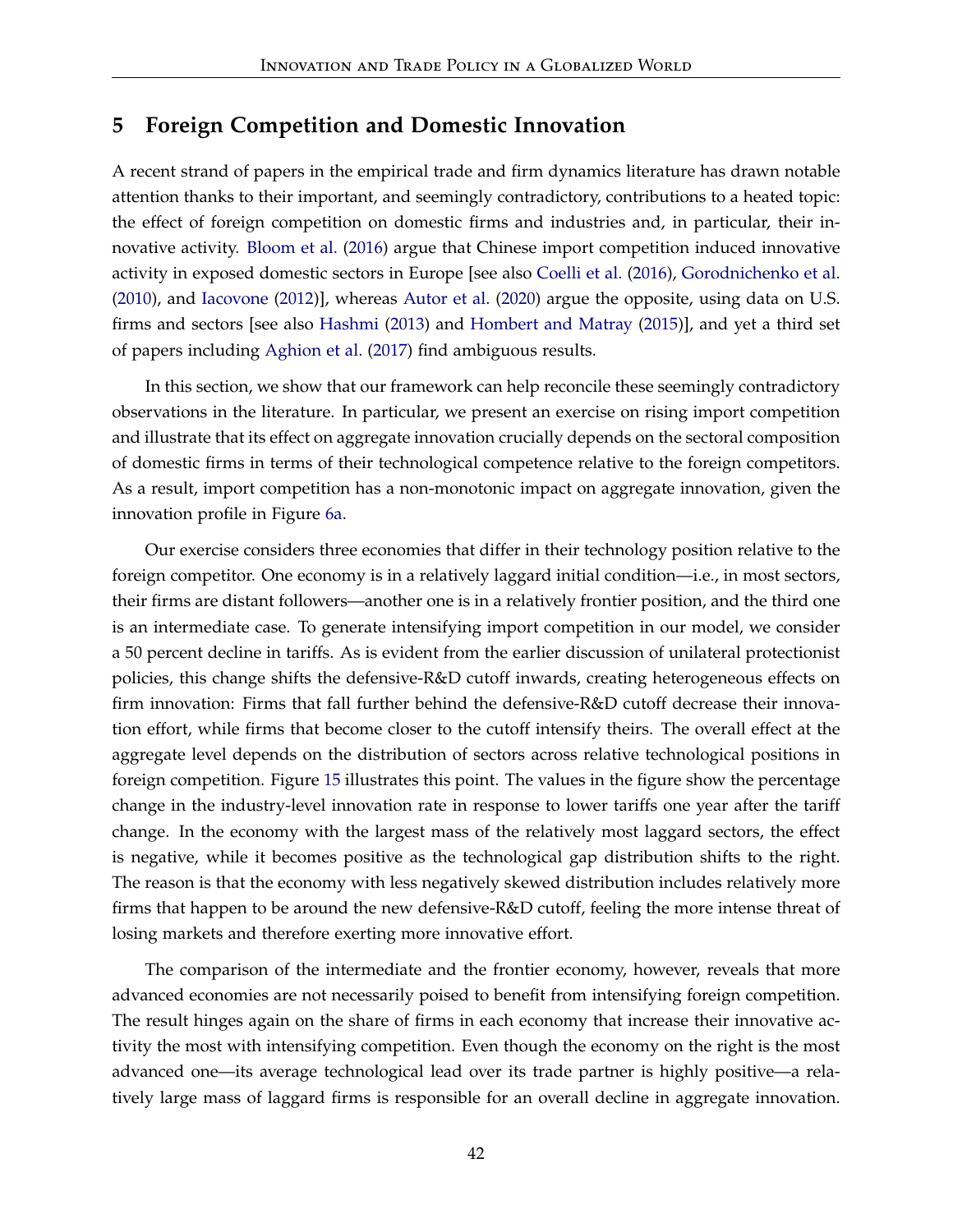<span id="page-43-0"></span>

Figure 15: Effect of trade liberalization on aggregate innovation

*Notes:* The figure contrasts the change in aggregate innovation caused by trade liberalization in various sectors defined by different initial technological gap distributions. Specified values show percentage change in aggregate innovation in each sector.

These firms, now with their chances of capturing a market being diminished, become discouraged and decrease their innovation efforts in response to the intensified foreign competition, and in this case, this decline becomes the dominant force.

In sum, our analysis indicates that the impact of trade liberalization might have a positive or negative impact on the liberalizing economy's aggregate innovation level depending on the initial relative technology gap between the competing countries. Moreover, even a relatively very advanced economy might experience a reduction in aggregate innovation, if it has an enough number of sectors that are getting discouraged by foreign competition.

## **6 Conclusion**

Motivated by a set of novel facts on advanced foreign countries catching up with the United States during the 1970s and 1980s, we build a general equilibrium framework of endogenous growth and trade to evaluate the effectiveness of innovation and trade policies in open economy. While realistically mimicking an extensive set of empirical relationships, our machinery is still tractable enough to allow for the analysis of transitional dynamics, which proves to be crucial for policy evaluation.

Our quantitative analysis shows that foreign technological catching-up hurts U.S. welfare by stealing away business and profits of U.S. firms. We find that the introduction of R&D subsidies in the U.S. in the early 1980s was an effective response to restore the technological competitiveness of U.S. firms, with a notable welfare contribution in the medium term. Moreover, the optimal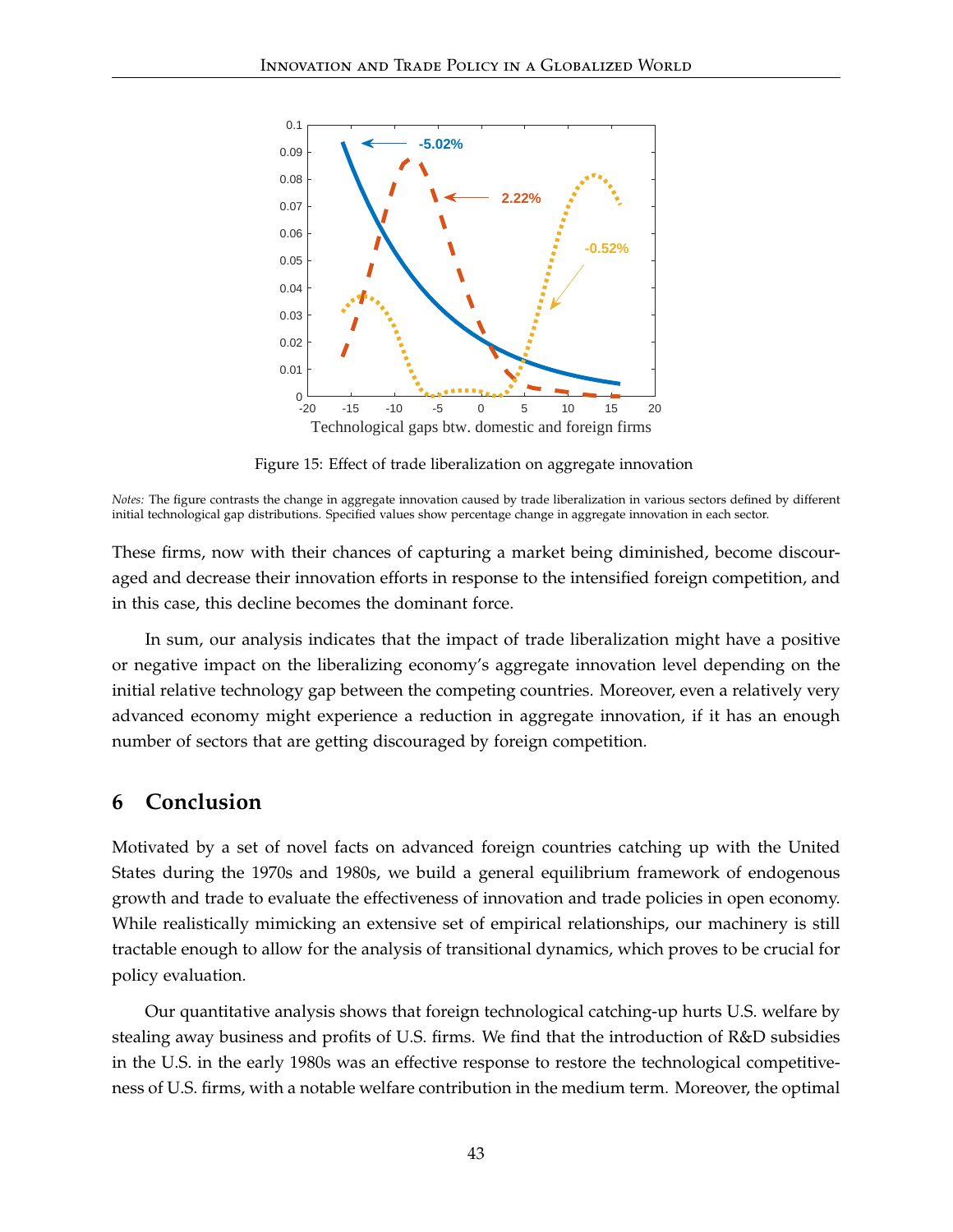subsidy is increasing over time horizons and decreasing in openness. The latter is an intriguing result, which owes again to the dynamic innovation-stimulating effect of foreign competition on domestic firms. In our model economy, future ideas leading to productivity improvements build on the stock of existing ideas, but companies do not account as to whether and to what extent their idea will benefit future innovators. The fact that current firms do not internalize these potential benefits generate underinvestment in R&D and provide a motive for R&D subsidies. Lower trade barriers—generating more competition in the domestic market and facilitating access to foreign markets—increase private companies' incentives to innovate and thereby diminish the necessity for government intervention. Finally, we consider a counterfactual protectionist response to foreign catching-up. We find that, increasing trade barriers for imports unilaterally is always detrimental fro welfare. The driving force of this result is again the link between trade and innovation. Despite helping national firms retain their market shares and profits in the short run, protectionism purges their incentives to innovate, thereby making consumers worse off over any horizon in consideration, and increasingly so over longer term.

Our new dynamic model, with its rich competition structure, provides a useful framework for future research on the effect of trade openness on firm dynamics. First, an intriguing question in this agenda is the impact of foreign direct investment on innovation incentives in the receiving country. Second, in regards to innovation policy, our framework can be used to analyze quantitatively the optimal policy design on intellectual property rights in open economies. Finally, the framework can shed new light on the design of optimal corporate tax policies in open economies, accounting for their broader dynamic implications on firms' innovation decisions. These are some exciting avenues for future research.

# **References**

- <span id="page-44-1"></span>**Acemoglu, Daron and Ufuk Akcigit**, "Intellectual Property Rights Policy, Competition and Innovation," *Journal of the European Economic Association*, 2012, *10* (1), 1–42.
- **, , Harun Alp, Nicholas Bloom, and William Kerr**, "Innovation, Reallocation, and Growth," *American Economic Review*, 2018, *108* (11), 3450–91.
- **, , , , and William R. Kerr**, "Innovation, Reallocation and Growth," 2017. National Bureau of Economic Research Working Paper 18993.

<span id="page-44-2"></span>**Aghion, Philippe and Peter Howitt**, *The Economics of Growth*, MIT Press, 2009.

- <span id="page-44-0"></span>**, Antonin Bergeaud, Mathieu Lequien, and Marc Melitz**, "The Impact of Exports on Innovation: Theory and Evidence," 2017. Manuscript.
- **, Christopher Harris, Peter Howitt, and John Vickers**, "Competition, Imitation and Growth with Step-by-step Innovation," *Review of Economic Studies*, 2001, *68* (3), 467–492.
- **, Nicholas Bloom, Richard Blundell, Rachel Griffith, and Peter Howitt**, "Competition and Innovation: An Inverted-U Relationship," *Quarterly Journal of Economics*, 2005, *120* (2), 701–728.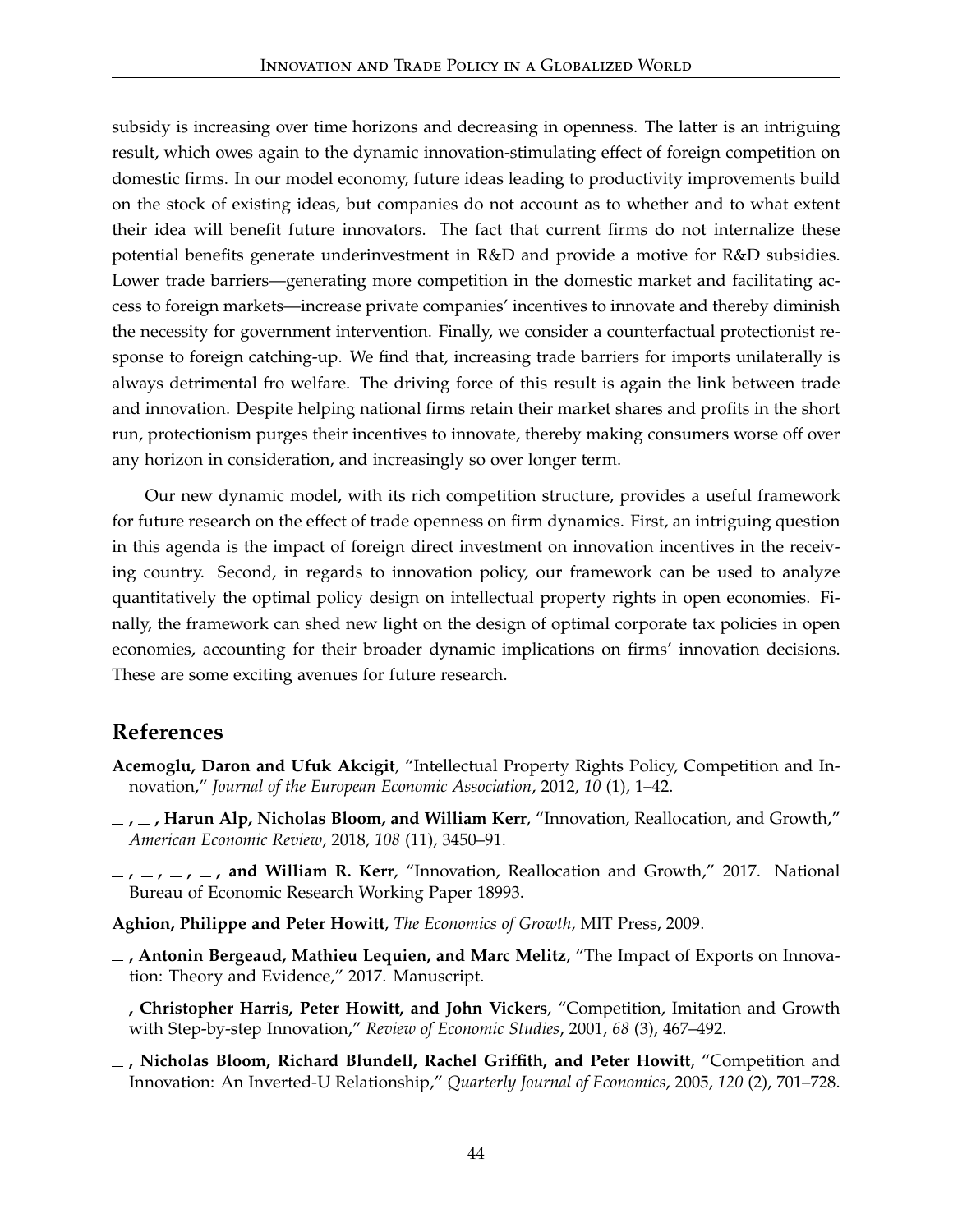- **, Richard Blundell, Rachel Griffith, Peter Howitt, and Susanne Prantl**, "The Effect of Entry on Incumbent Innovation and Productivity," *Review of Economics and Statistics*, 2009, *91* (1), 20–32.
- **Akcigit, Ufuk and Sina T. Ates**, "What Happened to U.S. Business Dynamism?," 2019. National Bureau of Economic Research Working Paper 25756.
- **, Douglas Hanley, and Nicolas Serrano-Velarde**, "Back to Basics: Basic Research Spillovers, Innovation Policy and Growth," 2016. Centre for Economic Policy Research Discussion Paper 11707.
- **, , and Stefanie Stantcheva**, "Optimal Taxation and R&D Policies," 2016. National Bureau of Economic Research Working Paper 22908.
- <span id="page-45-0"></span>**, Sina T. Ates, and Giammario Impullitti**, "Innovation and Trade Policy in a Globalized World," 2018. National Bureau of Economic Research Working Paper 24543.
- **Anderson, James E. and Eric van Wincoop**, "Trade Costs," *Journal of Economic Literature*, 2004, *42* (3), 691–751.
- **Askenazy, Philippe, Cahn Christophe, and Irac Delphine**, "Competition, R&D, and the cost of innovation: evidence for France," *Oxford Economic Papers*, 2013, *65* (3), 293–311.
- **Atkeson, Andrew and Ariel Burstein**, "Aggregate Implications of Innovation Policy," *Journal of Political Economy*, 2019, *127* (6), 2625–2683.
- <span id="page-45-2"></span>**Autor, David, David Dorn, Gordon H. Hanson, Gary Pisano, and Pian Shu**, "Foreign Competition and Domestic Innovation: Evidence from US Patents," *American Economic Review: Insights*, 2020, *2* (3), 357–74.
- **Aw, Bee Yan, Mark J. Roberts, and Daniel Yi Xu**, "R&D Investment, Exporting, and Productivity Dynamics," *American Economic Review*, 2011, *101* (4), 1312–1344.
- **Baldwin, Richard and Paul Krugman**, "Agglomeration, Integration and Tax Harmonisation," *European Economic Review*, 2004, *43*, 1–23.
- **Beneito, Pilar, Paz Coscollá-Girona, María, Rochina-Barrachina Engracia, and Sanchis Amparo**, "Competitive Pressure and Innovation at the Firm Level," *Journal of Industrial Economics*, 2015, *63* (3), 422–457.
- **Bloom, Nicholas, John van Reenen, and Heidi Williams**, "A Toolkit of Policies to Promote Innovation," *Journal of Economic Perspectives*, 2019, *33* (3), 163–184.
- **, Mark Schankerman, and John van Reenen**, "Identifying Technology Spillovers and Product Market Rivalry," *Econometrica*, 2013, *81* (4), 1347–1393.
- <span id="page-45-1"></span>**, Mirko Draca, and John Van Reenen**, "Trade Induced Technical Change? The Impact of Chinese Imports on Innovation, IT and Productivity," *Review of Economic Studies*, 2016, *83* (1), 87–117.
- <span id="page-45-3"></span>**, Rachel Griffith, and John Van Reenen**, "Do R&D Tax Credits Work? Evidence from A Panel of Countries 1979–1997," *Journal of Public Economics*, 2002, *85* (1), 1–31.
- **Buera, Francisco and Ezra Oberfield**, "The Global Diffusion of Idea," *Econometrics*, 2020, *88* (1), 84–114.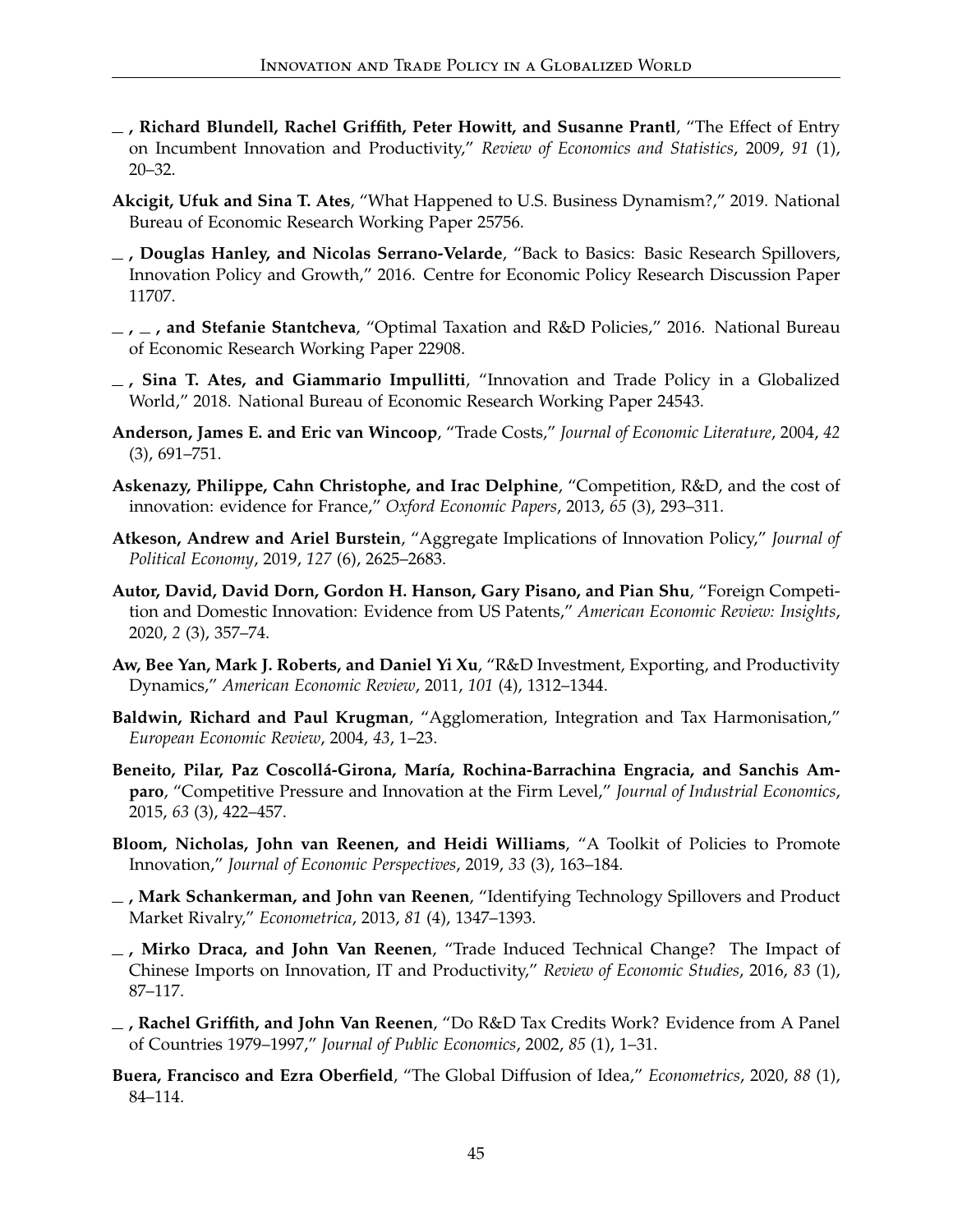- **Cai, Jie, Nan Li, and Ana Maria Santacreu**, "Knowledge Diffusion, Trade, and Innovation across Countries and Sectors," *American Economic Journal: Macroeconomics*, 2022, *14* (1), 104–45.
- **Capdevielle, Patricia and Donato Alvarez**, "International Comparisons of Trends in Productivity and Labor Costs," *Monthly Lab. Rev.*, 1981, *104*, 14–20.
- **Coe, David T., Elhanan Helpman, and Alexander W. Hoffmaister**, "International R&D Spillovers and Institutions," *European Economic Review*, 2009, *53* (7), 723–741.
- <span id="page-46-2"></span>**Coelli, Federica, Andreas Moxnes, and Karen Helene Ulltveit-Moe**, "Better, Faster, Stronger: Global Innovation and Trade Liberalization," 2016. National Bureau of Economic Research 22647.
- **Coeurdacier, Nicolas and Helene Rey**, "Home Bias in Open Economy Financial Macroeconomics," *Journal of Economic Literature*, 2013, *51* (1), 63–115.
- <span id="page-46-1"></span>**Eaton, Jonathan and Gene M. Grossman**, "Optimal Trade and Industrial Policy under Oligopoly," *Quarterly Journal of Economics*, 1986, *101* (2), 383–406.
- **and Samuel Kortum**, "International Technology Diffusion: Theory and Measurement," *International Economic Review*, 1999, *5* (3), 537–570.
- **and** , "Technology, Trade, & Growth: A Unified Framework," *European Economic Review: Papers and Proceedings*, 2001, *45* (4-6), 742–755.
- **and** , "Technology, Geography, and Trade," *Econometrica*, 2002, *70* (5), 1741–1779.
- <span id="page-46-7"></span>**Gerschenkron, Alexander**, *Economic Backwards in Historical Perspective: A Book of Essays*, Belknap Press of Harvard University Press, 1962.
- <span id="page-46-3"></span>**Gorodnichenko, Yuriy, Jan Svejnar, and Katherine Terrell**, "Globalization and Innovation in Emerging Markets," *American Economic Journal: Macroeconomics*, April 2010, *2* (2), 194–226.
- **Gross, Daniel**, "A Note on the Optimal Tariff, Retaliation and the Welfare Loss from Tariff Wars in a Framework with Intra-industry Trade," *Journal of International Economics*, 1987, *23* (3-4), 357–367.
- **Grossman, Gene M. and Elhanan Helpman**, "Comparative Advantage and Long-run Growth," *American Economic Review*, 1990, *80* (4), 796–815.
- $\Delta$  **and**  $\Delta$ , "Growth and Welfare in a Small Open Economy," in E. Helpman and A. Razin, eds., *International Trade and Trade Policy*, Cambridge, Mass.: MIT Press, 1991, chapter 8, pp. 141–163.
- <span id="page-46-0"></span>**and** , "Quality Ladders in the Theory of Growth," *Review of Economic Studies*, 1991, *58* (1), 43–61.
- <span id="page-46-6"></span>**Hall, Bronwyn H., Adam B. Jaffe, and Manuel Trajtenberg**, "The NBER Patent Citation Data File: Lessons, Insights and Methodological Tools," 2001. National Bureau of Economic Research 8498.
- <span id="page-46-4"></span>**Hashmi, Aamir Rafique**, "Competition and Innovation: The Inverted-U Relationship Revisited," *Review of Economics and Statistics*, 2013, *95* (5), 1653–1668.
- <span id="page-46-5"></span>**Hombert, Johan and Adrien Matray**, "Can Innovation Help US Manufacturing Firms Escape Import Competition from China?," 2015. CEPR Discussion Papers 10666.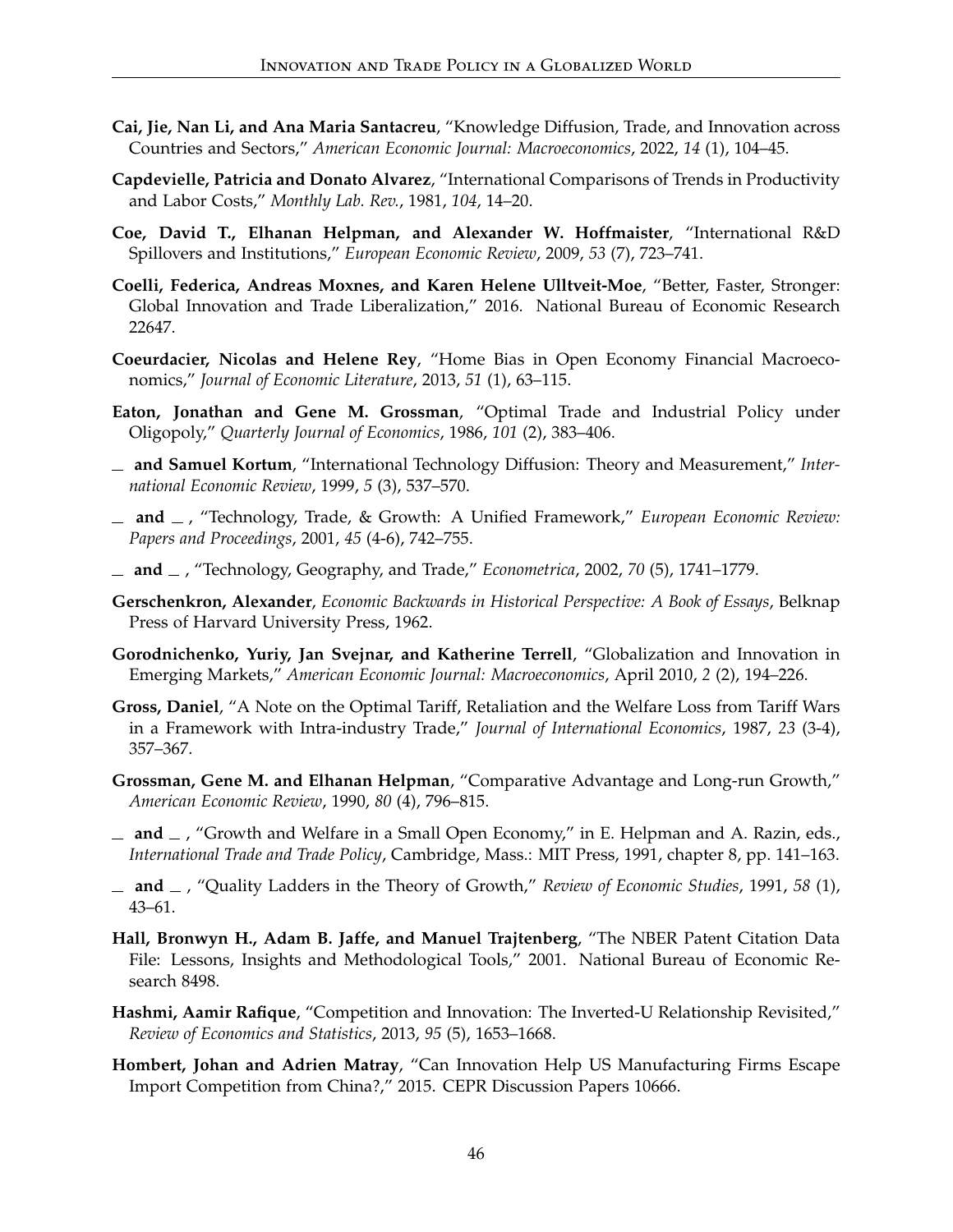- **Hummels, David and Volodymyr Lugovskyy**, "Are Matched Partner Trade Statistics a Usable Measure of Transportation Costs?," *Review of International Economics*, 2006, *14* (1), 69–86.
- <span id="page-47-3"></span>**Iacovone, Leonardo**, "The Better You Are the Stronger It Makes You: Evidence on the Asymmetric Impact of Liberalization," *Journal of Development Economics*, 2012, *99* (2), 474–485.
- **Impullitti, Giammario**, "International Competition and US R&D Subsidies: A Quantitative Welfare Analysis," *International Economic Review*, 2010, *51* (4), 1127–1158.
- **and Omar Licandro**, "Trade, Firm Selection, and Innovation: The Competition Channel," *Economic Journal*, 2018, (608), 189–229.
- **Irwin, Douglas**, *Clashing over Commerce: A History of U.S. Trade Policy*, Chicago University Press, 2017.
- **Jones, Charles**, "Growth and Ideas," in Philippe Aghion and Assaf Razin, eds., *Handbook of Ecnomic Growth*, Vol. 1.B, Cambridge, Mass.: Elsevier, 2005, pp. 1063–1111.
- <span id="page-47-0"></span>**and John Williams**, "Too Much of a Good Thing? The Economics of Investment in R&D.," *Journal of Economic Growth*, 2000, (5), 65–85.
- <span id="page-47-4"></span>**Keller, Wolfgang**, "International Technology Diffusion," *Journal of Economic Literature*, 2004, *42* (3), 752–782.
- **Klette, Tor Jakob and Samuel Kortum**, "Innovating Firms and Aggregate Innovation," *Journal of Political Economy*, 2004, *112* (5), 986–1018.
- **Kortum, Samuel**, "Innovating Firms and Aggregate Innovation," *Econometrica*, 1997, *65* (6), 1389– 1419.
- **Lileeva, Alla and Daniel Trefler**, "Improved Access to Foreign Markets Raises Plant-level Productivity for Some Plants," *Quarterly Journal of Economics*, 2010, *125* (3), 1051–1099.
- **López, Ricardo A.**, "Do Firms Increase Productivity in Order to Become Exporters?," *Oxford Bulletin of Economics and Statistics*, 2009, *71* (5), 621–642.
- **Lybbert, Travis and Nikolas Zolas**, "Getting Patents and Economic Data to Speak to Each Other: An "Algorithmic Links with Probabilities" Approach for Joint Analyses of Patenting and Economic Activity," *Research Policy*, 2014, *43* (3), 530–542.
- **Mowery, David and Nathan Rosenberg**, "The U.S. National Innovation System," in Richard Nelson, ed., *National Innovation Systems: a Comparative Analysis*, Oxford University Press, 1993, pp. 29–75.
- **Nelson, Richard**, "U.S. Industrial Competitiveness: where did it come from and where did it go?," *Research Policy*, 1990, *19*, 117–132. February.
- <span id="page-47-1"></span>**Ossa, Ralph**, "A "New Trade" Theory of GATT/WTO Negotiations," *Journal of Political Economy*, 2011, *119* (1), 122–152.
- <span id="page-47-2"></span>, "Profits in the "New Trade" Approach to Trade Negotiations," *American Economic Review: Papers and Proceedings*, 2012, *102* (12), 466–469.
- **Perla, Jesse, Christopher Tonetti, and Michael E. Waugh**, "Equilibrium Technology Diffusion, Trade, and Growth," *American Economic Review*, 2021, *111* (1), 73–128.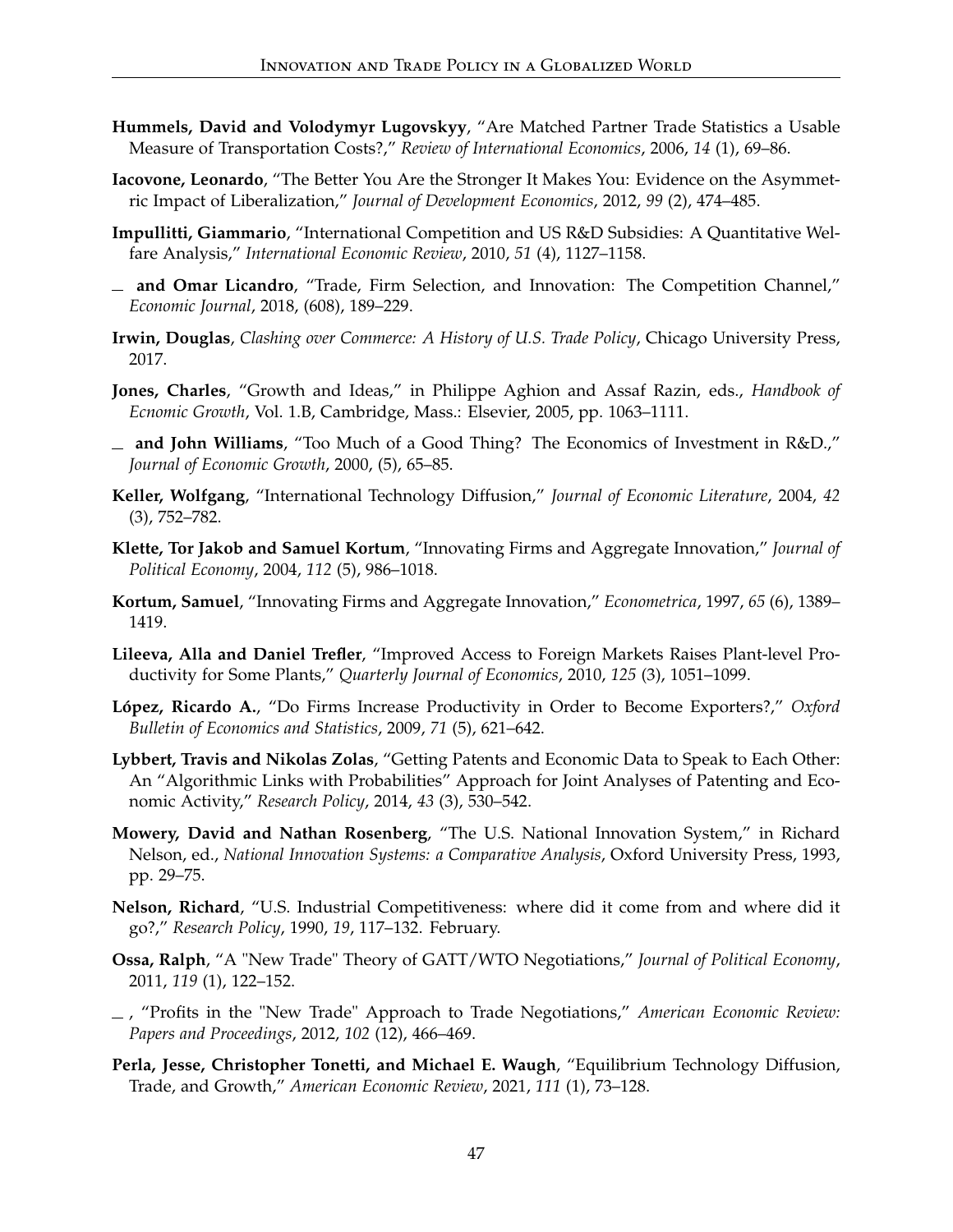- **Romer, Paul M.**, "Endogenous Technological Change," *Journal of Political Economy*, 1990, *98*, S71– S102.
- **Sampson, Thomas**, "Dynamic Selection: An Idea Flows Theory of Entry, Trade, and Growth," *Quarterly Journal of Economics*, 2016, *131* (1), 315–380.
- , "Technology Gaps, Trade and Income," *mimeo, London School of Economics*, 2020.
- <span id="page-48-0"></span>**Segerstrom, Paul S.**, "Endogenous Growth without Scale Effects," *American Economic Review*, 1998, *88*, 1290–1310.
- **Somale, Mariano**, "Comparative Advantage in Innovation and Production," *American Economic Journal: Macroeconomics*, 2021, *13* (3), 357–96.
- <span id="page-48-1"></span>**Spencer, Barbara J. and James A. Brander**, "International R&D Rivalry and Industrial Strategy," *Review of Economic Studies*, 1983, *50* (4), 707–722.
- <span id="page-48-2"></span>**UK-Government**, "Industrial Strategy: Building a Britain Fit for the Future," *Industrial Strategy White Paper*, 2017.
- **U.S. International Trade Commission**, *The Economic Effects of Significant U.S. Import Restraints: Sixth Update 2009*, USITC Publication 4094. Washington, D.C.: USITC, 2009.
- <span id="page-48-3"></span>**Wilson, Daniel J.**, "Beggar Thy Neighbor? The In-state, Out-of-state, and Aggregate Effects of R&D Tax Credits," *Review of Economics and Statistics*, 2009, *91* (2), 431–436.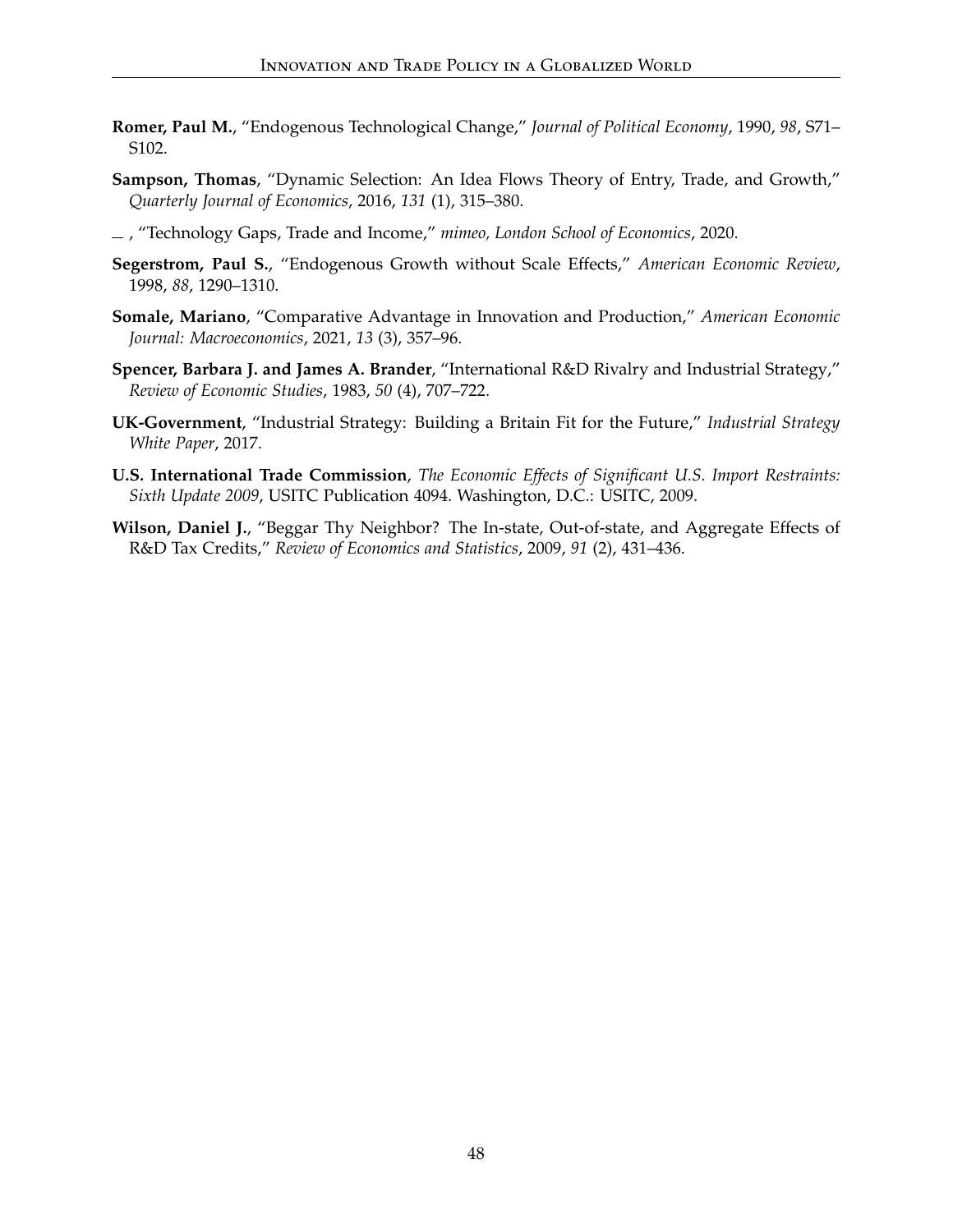# **For Online Publication: Appendices**

# **A Additional Empirical Material**

# **A.1 Empirical Facts**

This section presents empirical regularities in global technological competition and describes the technological convergence between the United States and other major economies. An account of federal- and state-level R&D tax credit policies follows. The section concludes with suggestive evidence on the positive effect of R&D tax credits on firm-level performance.

# **Fact 1: Technological Convergence**

<span id="page-49-0"></span>There is a striking change in the relative position of foreign countries relative to the United States in the worldwide technological competition over the course of 1970s until the mid-1980s. At both aggregate and sectoral levels, we observe a clear pattern of catching-up, which we measure using patent and citation counts.



Figure A.1: Share of foreign patents: 1965-1995

Using USPTO data on patent counts, Figure [A.1](#page-49-0) shows the yearly change in the proportion of patents registered in the United States by foreign entities (solid line).<sup>[55](#page-49-1)</sup> It also depicts the same ratio for the citations received by those patents (dashed line). Both lines display an obvious, increasing trend, which means that the growth in the number of foreign-based patents is higher than the growth in U.S.-based ones. Interestingly, the convergence process comes to a halt around the mid-1980s, and we observe a reversal of the trend.

<span id="page-49-1"></span><sup>&</sup>lt;sup>55</sup>The distinction between domestic and foreign patents is by geographic location of registry. For more detail, see [Hall et al.](#page-46-6) [\(2001\)](#page-46-6).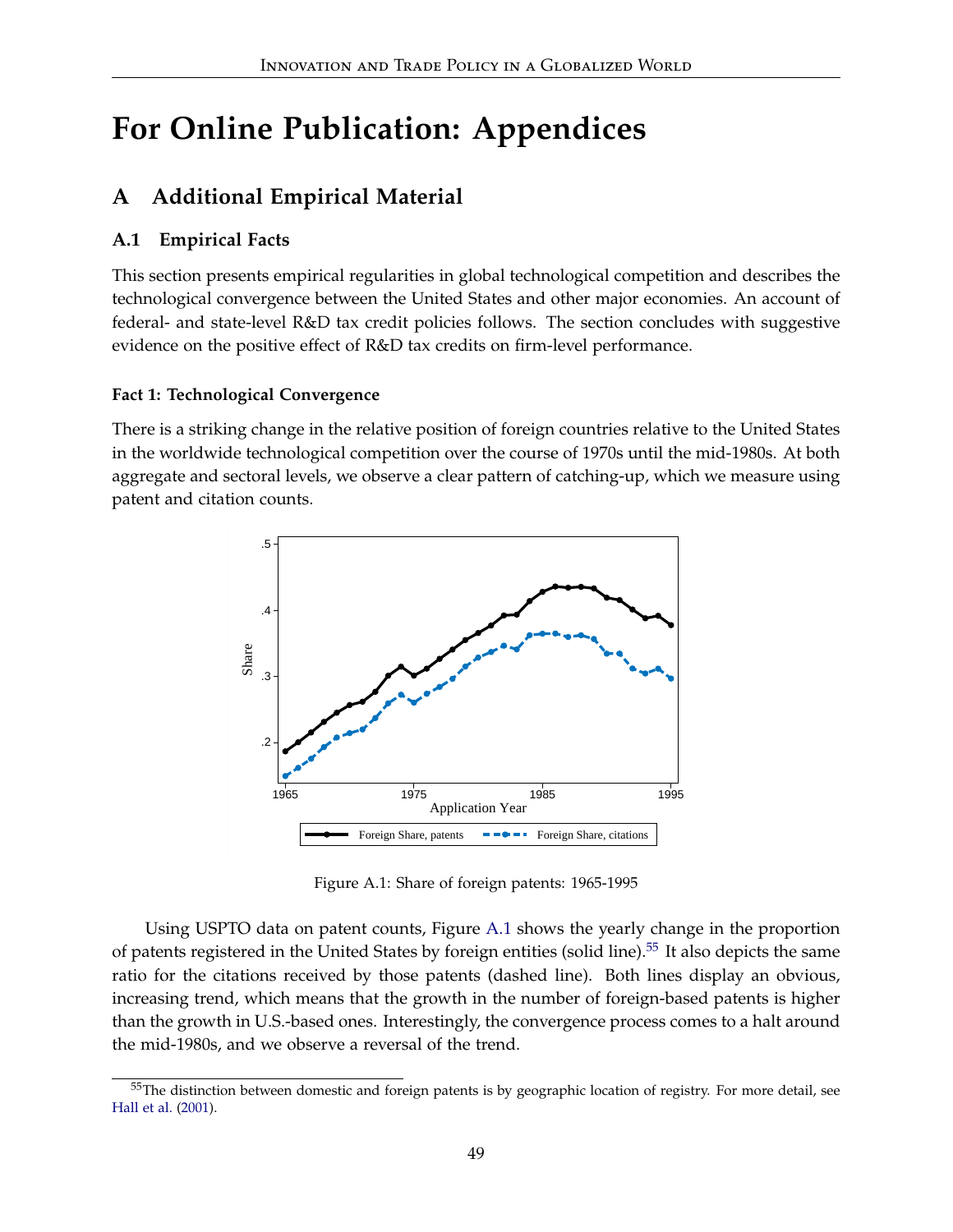

Figure A.2: Patent Counts

#### **Fact 2: R&D Tax Incentives**

Concerns about the strength of the U.S. industries and their ability to compete in a fast-moving global economy increased dramatically in the late 1970s. The key discussions focused on whether the new technologies arising from federally funded R&D were being fully and effectively exploited for the benefit of the national economy, whether there were barriers slowing down private firms in creating and commercializing innovations and new technologies, and whether publicprivate collaboration in research and innovation could help the U.S. economy in facing these new challenges. Several new policy measures were introduced in those years, with particular attention to avoiding unduly substitution of government for private firms in activities that the latter can naturally perform better. These actions included several programs to facilitate the transfer of the outcome of the federal R&D to private businesses (e.g., the National Cooperative Research Act of 1984, and the Technology Transfer Act of 1986), policies to strengthen intellectual property rights such as the Bayh-Dole Act (1980), and in particular, tax incentives to innovation that started with the Research and Experimentation Tax Credit (R&E) in 1981.

The R&E Tax Credit introduced a 25 percent tax deduction on the increase in R&D spending over the average of the past three years. In 1985, the statutory rate was reduced to 20 percent, and in 1990 the base for eligibility was defined as the average of the 1984–88 R&D to sales ratio (with a maximum of 16 percent) times current sales. The U.S. competitors in high-tech industries— Japan and the large European economies—introduced, or already had in place, tax incentives for innovation. Using corporate tax data, [Bloom et al.](#page-45-3) [\(2002\)](#page-45-3) estimate the R&D subsidy produced by tax policies in the United States, Japan, and key European countries. The data take into account the different tax and tax credit systems used in each country and measure the reduction in the cost of \$1 of R&D investment produced by the tax system. Figure [2b](#page-3-0) of the main text shows the R&D tax subsidy for the set of countries we are interested in.

The variations across countries are mainly due to the presence and effectiveness of a specific tax credit for R&D. The sudden increase in U.S. subsidies, for instance, takes place with the introduction of the R&E Tax Credit in 1981 and with the revision of the base defining incremental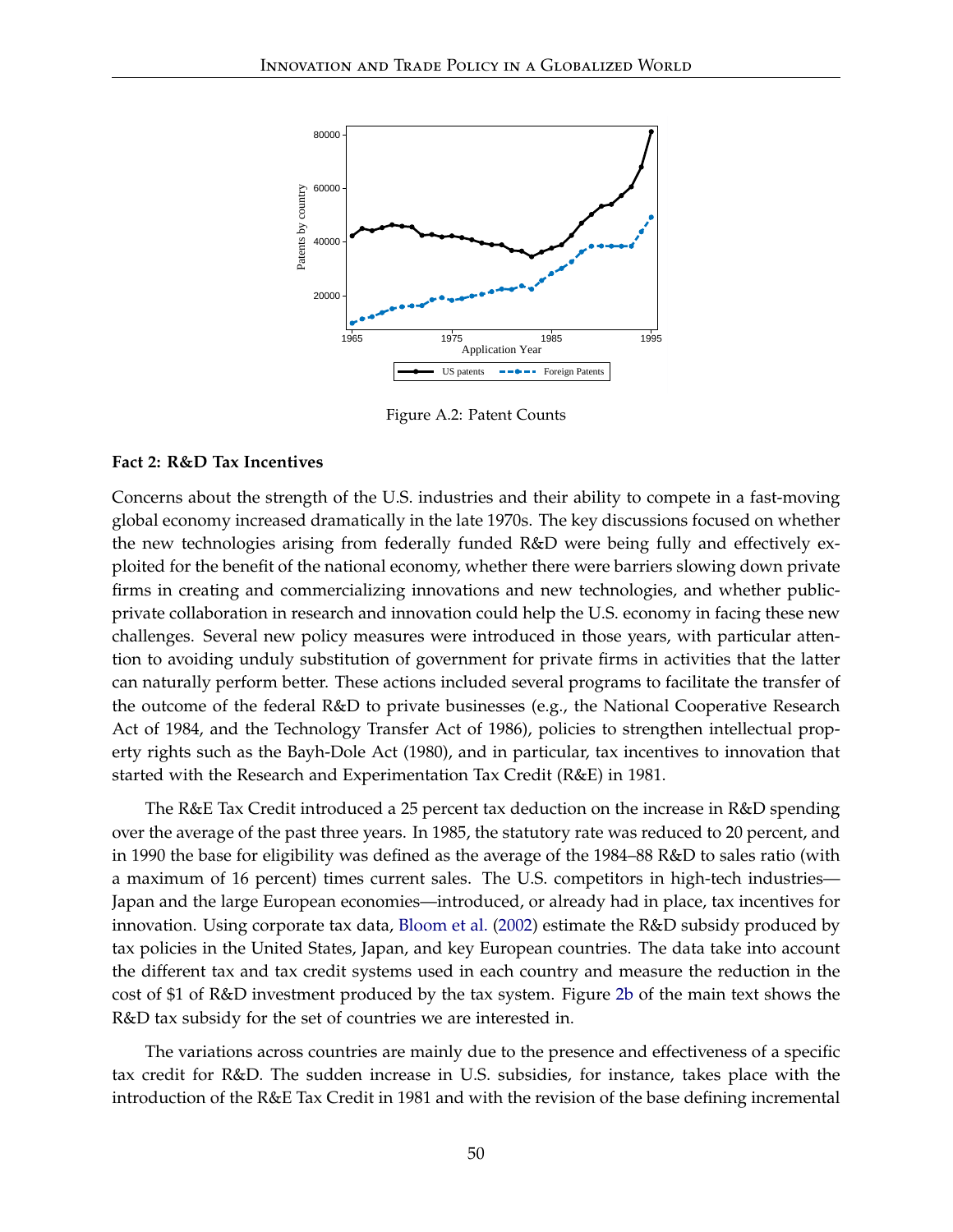R&D in 1990. We can see that in 1980 the reduction in innovation cost attributable to the tax system was about 5 percent; it jumps to about 15 percent in 1981, and further increases to more than 25 percent in 1990. In Japan, there is a fixed tax credit of limited effectiveness for the period considered. In the rest of the countries there are no special tax provisions or credits given on R&D expenditures, and the positive and fairly constant subsidy rates are produced by tax credits common to all assets.

In 1982, starting with Minnesota, U.S. states also introduced tax subsidies for R&D. In Figure [A.3](#page-51-0) we report the evolution of the average rate of U.S. state tax credits together with the number of states offering a tax credit each year, using tax credit data of [Wilson](#page-48-3) [\(2009\)](#page-48-3). The simple average of effective tax credits across states offering a credit was about 6 percent in 1995, nearly one-fourth of the federal one, and the number of states following such a policy rose to 32. Figure [A.3](#page-51-0) also shows the average R&D credit level weighted by the state-level patent production, whose evolution over time is parallel to the simple average. $56$ 

<span id="page-51-0"></span>

Figure A.3: U.S. state-level R&D tax credit

# **B Model Details and Derivations**

#### **B.1 Innovation and Firm Dynamics**

Figure [A.4](#page-52-0) demonstrates the evolution of leadership in intermediate product lines as a result of incumbent innovation, entry, and exit. In the left panel, five product lines with heterogeneous technology gaps are shown. In the first two lines, firms from country *B* (designated by a square) lead, and in the next two lines, firms from country *A* (designated by a circle) lead. In the last line, firms are in neck-and-neck position. The right panel exhibits how these positions evolve. Country *A* seizes technological leadership in the first two lines in two different ways. In line 1, an

<span id="page-51-1"></span><sup>&</sup>lt;sup>56</sup>As opposed to the simple average, the weighted average multiplies the state-level effective credit by the fraction of total U.S.-based patents registered in that state.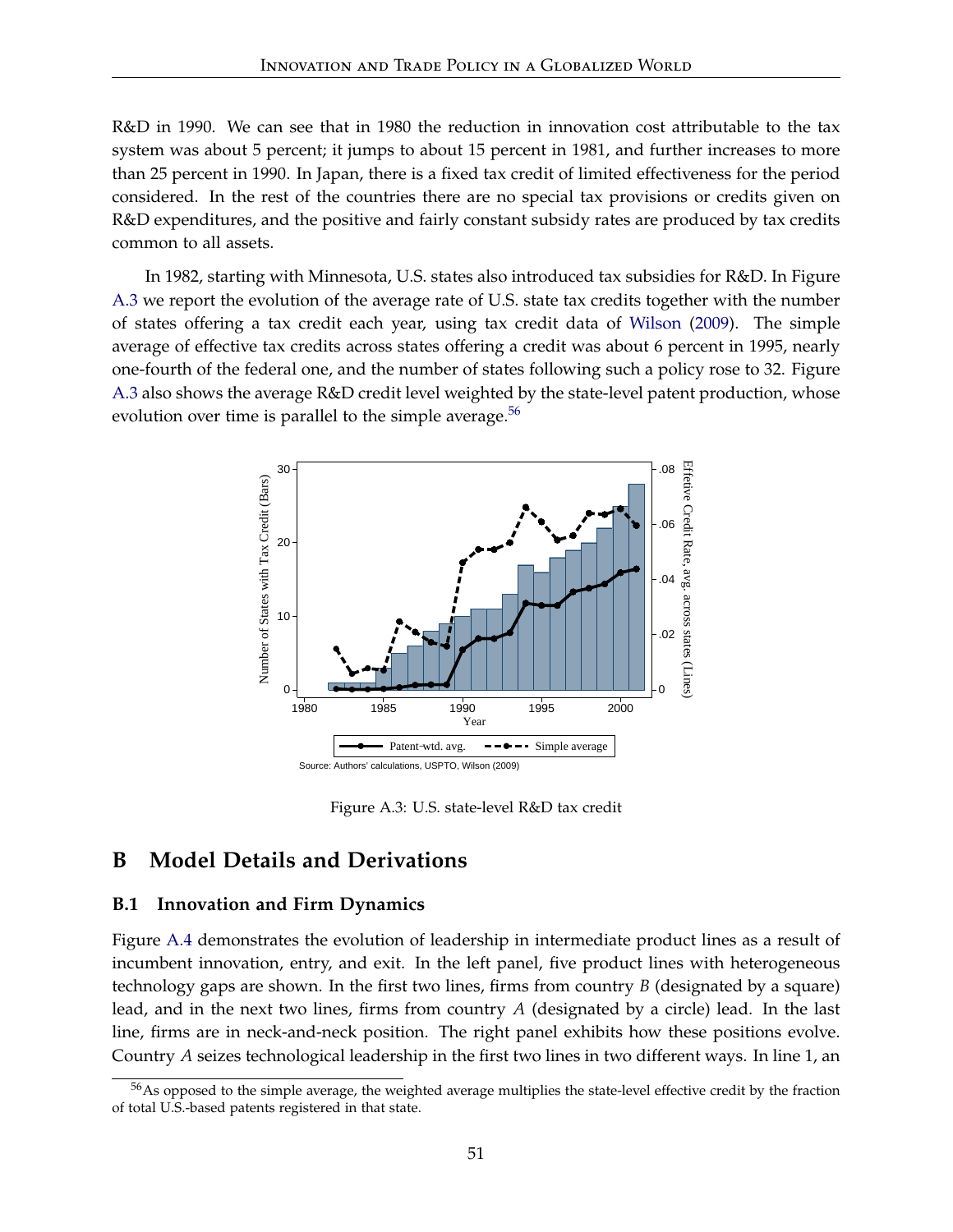<span id="page-52-0"></span>

Figure A.4: Evolution of product lines

*Notes:* Panel A exhibits the positions of competing incumbent firms with heterogeneous quality gaps in a set of product lines. Firms from country *B* (designated by blue squares) are technological leaders in the first two lines, firms from country *A* (red circle) are leaders in the next two lines, and firms are in neck-and-neck position in the last line. Panel B illustrates the effects of innovation by incumbents and entrants and the resulting dynamic of entry, exit, and technological leadership. Empty squares or circles denote the previous position of firms that innovate or exit.

entrant from *A* enters with a large enough quality improvement, moving ahead of the previous leader, who is from *B*, and also driving the previous domestic incumbent out of business. In line 2, the incumbent from *A* generates an innovation with a step size that is larger than the existing gap, which enables it to surpass the previous leader. While there is no change in line 3, firms become neck-and-neck in line 4 as a result of a successful innovation by the incumbent from *B*. In line 5, an entrant innovation from *B* breaks the neck-and-neck competition and brings the technological leadership to *B*, while also forcing the country's previous incumbent to exit.

Lastly, notice that changes in technological leadership may not result in business stealing when trade costs exist. Consider line 2, where country *B*'s final-good producers initially buy domestic inputs from the technologically superior domestic intermediate producer. Even if technological leadership changes hands in this line, country *B*'s final good producers may still prefer buying domestic intermediate inputs instead of importing the better-quality foreign input if trade costs make it unprofitable despite the quality advantage of country *A*'s firm.

## **B.2 Discussion of the Distribution F**(·)

In closed-economy step-by-step models, each innovation improves the existing quality of the follower either by a single step or by making the follower catch up with the leader no matter how big the initial gap is. The former is dubbed "slow catch-up regime," while the latter is dubbed "quick catch-up regime" in [Acemoglu and Akcigit](#page-44-1) [\(2012\)](#page-44-1). A slow catch-up regime would imply a slow process of convergence in leadership shares in contrast to what is observed in the data, and yet the quick catch-up regime would have the opposite effect. Therefore, by incorporating **F** (*n*), we generalize the modeling of firms' catching up and equip the model with enough flexibility to replicate the convergence process observed in the data. Note that this specification converges to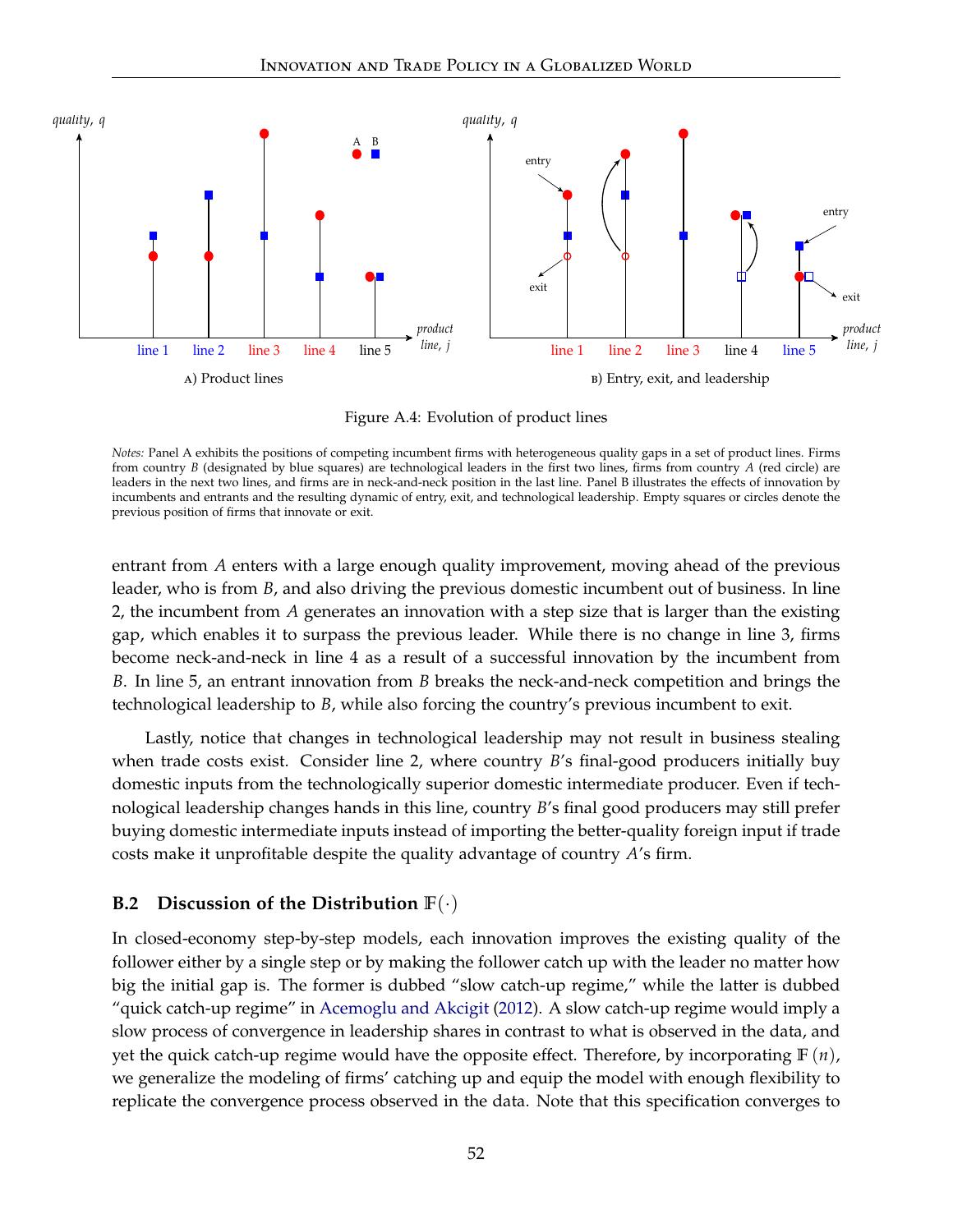the standard step-by-step model as  $\phi \rightarrow \infty$ .

The treatment of  $A(m)$  in the derivation of position-specific distributions serves the same purpose. An alternative could assume equal distribution of the truncated probability mass A (*m*) across potential positions  $\{m+1,...,\bar{m}\}$ . This alternative would imply a relatively fatter right tail in  $\mathbb{F}_m(n)$  and, thus, a higher chance of climbing up the position ladder. However, this structure would favor the United States, most of whose firms are technological leaders in their products, as opposed to the foreign countries, whose firms are lagging in most product lines. Even though a laggard firm can close the gap by multiple steps, a leading firm in this alternative setup could easily open up the gap again. It happens because for a leading firm, equal allocation of  $A(m)$ across the few better positions the firm may reach entails a higher chance of reaching better positions quickly again (as compared to the current specification where the probability of onestep improvements is disproportionately higher at larger leads). Because of this advantage of the leading firms, the model, once initiated at the empirical distribution, would have a strong force working against the shift in the leadership distribution toward smaller gaps, as the empirical distribution strongly favors the United States in the early years of the sample period. This feature would contrast with the convergence process in the data. By contrast, our current structure with innovations of heterogeneous step sizes helps the model generate the correct speed of convergence as in the data, while the distributional assumptions capture the idea of "advantage of backwardness" as in [Gerschenkron](#page-46-7) [\(1962\)](#page-46-7), as relatively more laggard firms are in a more advantageous position to receive multiple-step innovations.

## **B.3 Illustration of Trade Costs and the Technology Frontiers**

Without loss of generality and abstracting from wage differentials, Figure [A.5](#page-54-0) illustrates a special case where the quality frontiers of the two economies align perfectly in a descending order of qualities across sectors. The solid lines define the quality frontier of the domestic intermediate producers, where *A* and *B* denote the home and the foreign country, respectively. The dashed lines show the level of these qualities when adjusted by trade and relative input costs. Firms of the home country can export a product as long as the cost-adjusted quality, denoted by the dashed line A', is higher than the domestic quality of that product available in the foreign country, denoted by the solid *B* line. When the reverse occurs, the home country imports the higher-quality product. Otherwise, firms serve only their domestic markets. Two intersections of dashed and solid lines determine two cutoffs that define three regions of product lines according to their position in trade.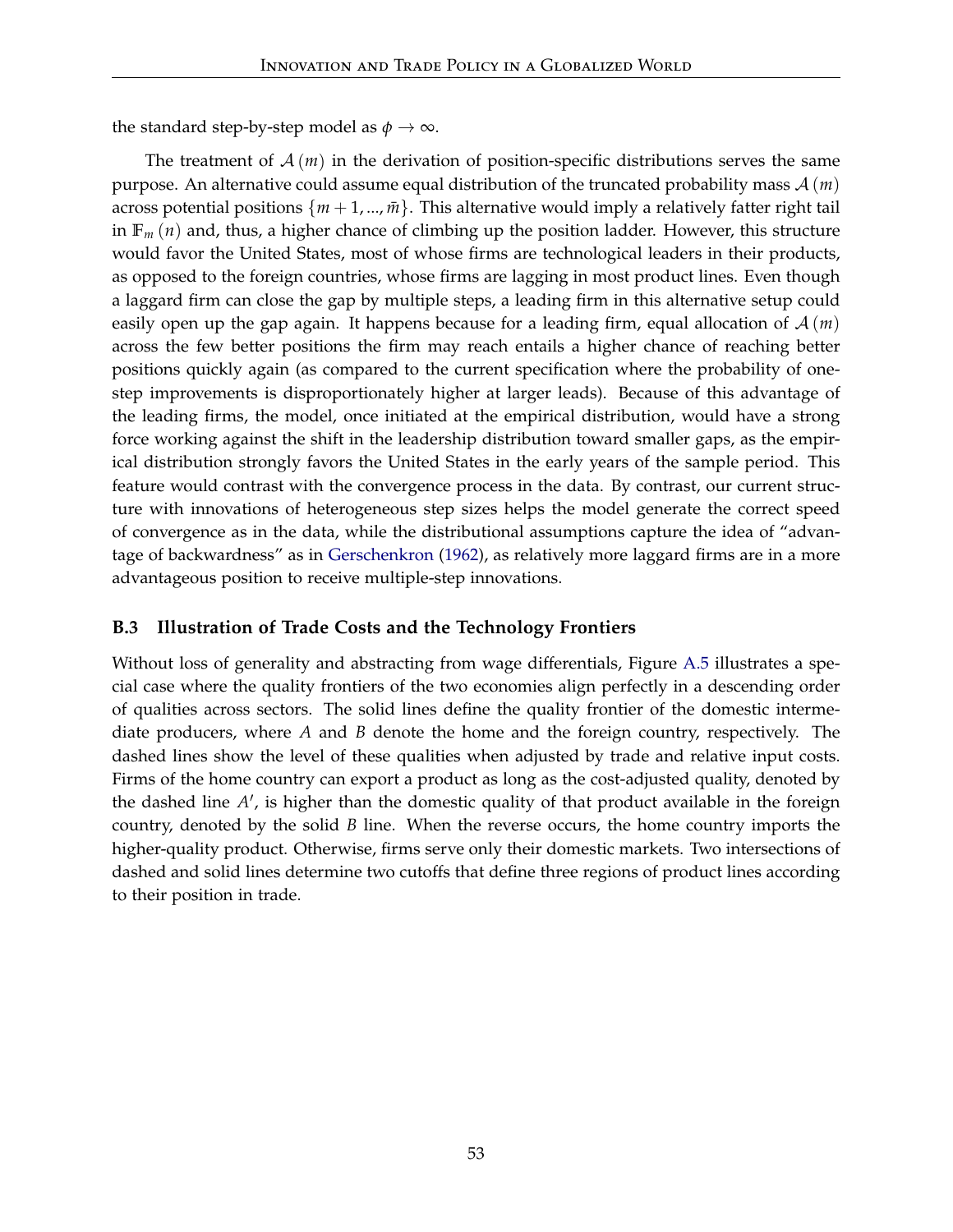<span id="page-54-0"></span>

Figure A.5: Effect of trade costs on quality and trade flows

*Notes:* The figure exhibits the technology frontiers, defined as the product qualities of incumbent firms over all product lines, of two countries in an example economy (shown by the solid lines). When exporting, the effective technology frontiers (given by the dashed lines) are lower than the actual ones because the exporters need to incur trade costs.

#### **B.4 Proofs**

**Lemma [1](#page-19-0)** We confirm this lemma by guess-and-verify method. Conjecture the following form:  $V_{cmt} = qv_{mt}$ . Substituting this expression into equation [\(18\)](#page-18-0), we get:

$$
r_{At}v_{Amt}q - \dot{v}_{Amt}q = \max_{x_{Amt}} \Pi(m) q - \left(1 - s^A\right) \alpha_A \frac{(x_{Amt})^{\gamma_A}}{\gamma_A} q
$$
  
+  $x_{Amt} \left[ \sum_{n_t=m+1}^{\bar{m}} \mathbb{F}_m(n_t) v_{Ant} \lambda^{(n_t - m)} q - v_{Amt}q \right]$   
+  $\tilde{x}_{Amt} \left[0 - v_{Amt}q\right]$   
+  $\left(x_{B(-m)t} + \tilde{x}_{B(-m)t}\right) \sum_{n_t=-m+1}^{\bar{m}} \mathbb{F}_{-m}(n_t) \left[v_{A(-nt)}q - v_{Amt}q\right].$ 

Dividing all sides by *q*, we obtain the desired result:

$$
r_{At}v_{Amt} - \dot{v}_{Amt} = \max_{x_{Amt}} \left\{ \begin{array}{c} \Pi_t (m; \tau^A, \tau^B) \ \bar{w}_{ct}^{\frac{\beta-1}{\beta}} - (1-s^A) \alpha_A \frac{(x_{Amt})^{\gamma_A}}{\gamma_A} \\ + x_{Amt} \sum_{n_t=m+1}^{\bar{m}} \mathbb{F}_m (n_t) \left[ \lambda^{(n_t-m)} v_{Ant} - v_{Amt} \right] + \tilde{x}_{Amt} \left[ 0 - v_{Amt} \right] \\ + \left( x_{B(-m)t} + \tilde{x}_{B(-m)t} \right) \sum_{n_t=-m+1}^{\bar{m}} \mathbb{F}_{-m} (n_t) \left[ v_{A(-nt)} - v_{Amt} \right] \end{array} \right\}.
$$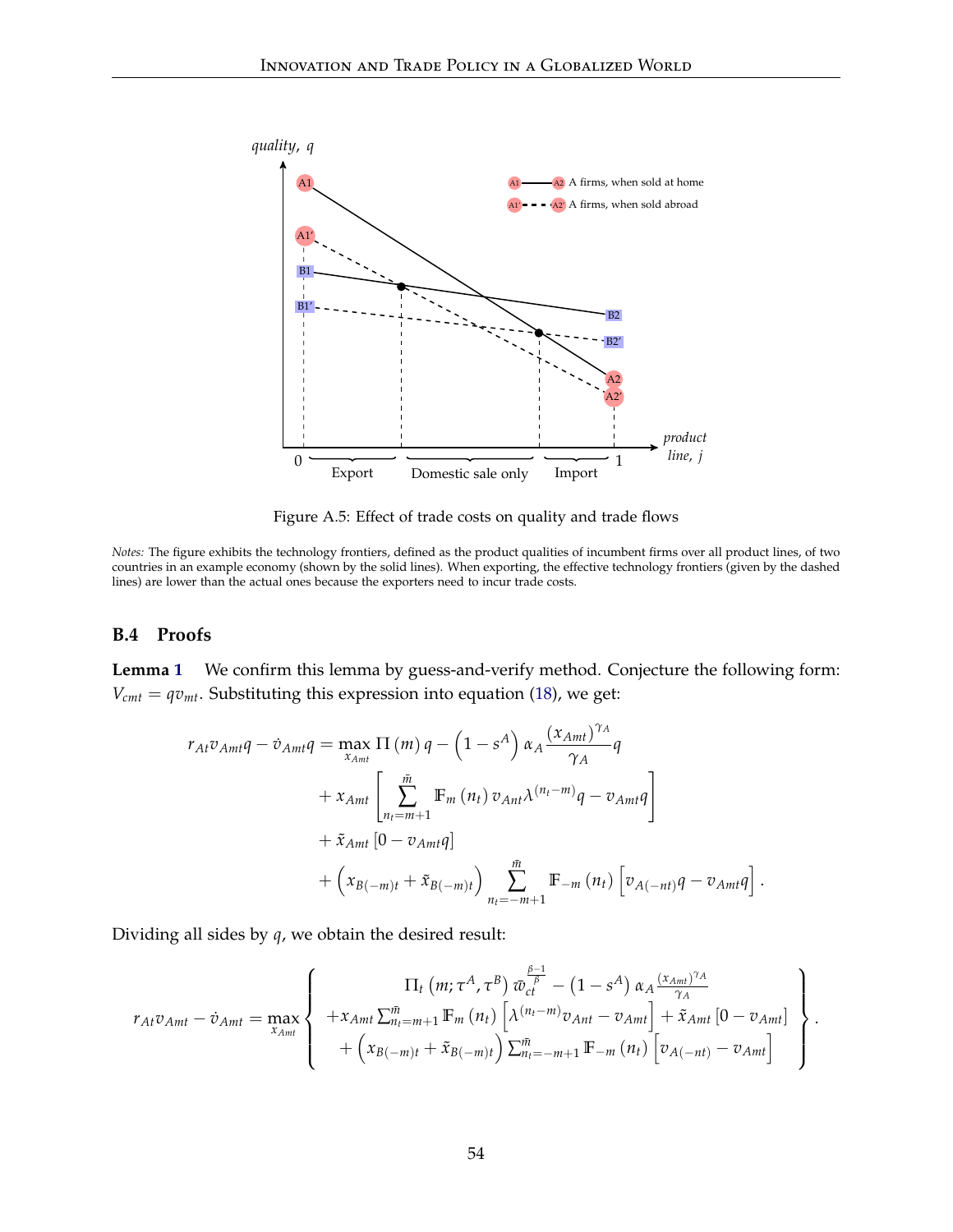#### **B.5 Value Functions for Boundary Gaps**

To complete the exposition of incumbents' problem we present the two boundary cases where the incumbent is  $\bar{m}$ -steps ahead (behind):<sup>[57](#page-55-0)</sup>

$$
r_{At}V_{A\bar{m}t}(q) - \dot{V}_{A\bar{m}t}(q) = \max_{x_{A\bar{m}t}} \left\{ (\pi L_A + \pi^* L_B) q - \left(1 - s^A\right) \alpha_A \frac{(x_{A\bar{m}t})^{\gamma_A}}{\gamma_A} q + x_{A\bar{m}t} \left[V_{A\bar{m}t}(\lambda q) - V_{A\bar{m}t}(q)\right] + \tilde{x}_{A\bar{m}t} \left[0 - V_{A\bar{m}t}(q)\right] + \left(x_{B(-\bar{m})t} + \tilde{x}_{B(-\bar{m})t}\right) \sum_{n_t = -\bar{m}+1}^{\bar{m}} \mathbb{F}_{-\bar{m}}(n_t) \left[V_{A(-n)t}(q) - V_{A\bar{m}t}(q)\right] \right\},
$$

and

$$
r_{At}V_{A(-\bar{m})t}(q) - \dot{V}_{A(-\bar{m})t}(q) = \max_{X_{A(-\bar{m})t}} \left\{ -\left(1 - s^{A}\right) \alpha_{A} \frac{\left(x_{A(-\bar{m})t}\right)^{\gamma_{A}}}{\gamma_{A}} q + x_{A(-\bar{m})t} \sum_{n_{t}=-\bar{m}+1}^{\bar{m}} \mathbb{F}_{-\bar{m}}(n_{t}) \left[V_{Ant}\left(\lambda^{(n_{t}+\bar{m})}q\right) - V_{A(-\bar{m})t}(q)\right] + \tilde{x}_{A(-\bar{m})t}\left[0 - V_{A(-\bar{m})t}(q)\right] + (x_{B\bar{m}t} + \tilde{x}_{B\bar{m}t}) \left[V_{A(-\bar{m})t}(\lambda q) - V_{A(-\bar{m})t}(q)\right] \right\}.
$$

The last term in the value function of  $\bar{m}$ -step-behind incumbent captures the knowledge spillovers. When a leader at the maximum gap  $\bar{m}$  innovates, the follower in this sector automatically sees its technology jump by a measure *λ*, reflecting a form of international knowledge spillovers. In each period this spillover keeps laggard firms in the innovation race, preventing them from falling too far behind. Because the innovation technology is the same for all firms, laggards always have a chance to catch up.

#### **B.6 Entrant Firm Value**

Recall that entry is directed at individual product lines and a successful entrant improves on the active domestic incumbent's technology. The problem of an entrant that aims at a product line where the domestic incumbent is  $m > 0$  ( $m < 0$ ) steps ahead (behind) is as follows:

$$
\tilde{V}_{cmt}\left(q_{t}\right)=\max_{\tilde{x}_{cmt}}\left\{-\frac{\tilde{\alpha}_{c}}{\tilde{\gamma}_{c}}\left(\tilde{x}_{cmt}\right)^{\tilde{\gamma}_{c}}q_{t}+\tilde{x}_{cmt}\sum_{n_{t}=m+1}^{\bar{m}}\mathbb{F}_{m}\left(n_{t}\right)V_{cnt}\left(\lambda^{(n_{t}-m)}q_{t}\right)\right\}.
$$
\n(A.1)

Again,  $\mathbb{F}_m(\cdot)$  denotes the probability distribution of potential step sizes, from which a random step will realize conditional on having an innovation. An entrant who fails to innovate exits the

<span id="page-55-0"></span> $57$ These value functions assume that  $m$ -step ahead leader captures both the domestic and the foreign market—i.e., the quality advantage at the largest gap is enough to cover the trade costs.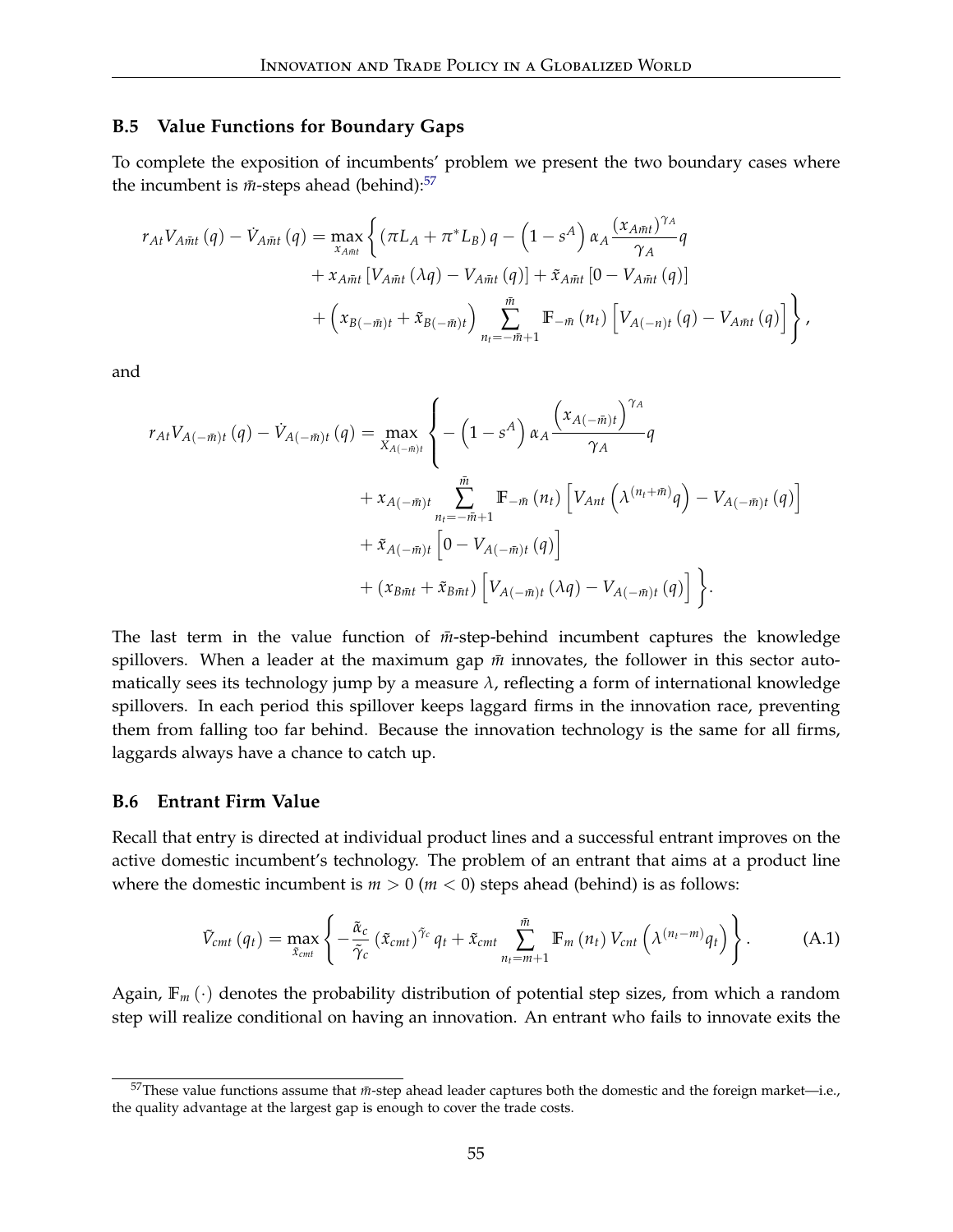economy. Solving this problem leads to the following equilibrium value of the entrant firm:

$$
\tilde{V}_{cmt}\left(q_{t}\right) = \left(1 - \frac{1}{\tilde{\gamma}_{c}}\right) \tilde{\alpha}_{c} \left(\tilde{x}_{cmt}\right)^{\tilde{\gamma}_{c}} q_{t} > 0,
$$

which is independent of the production line's index *j* and is determined by the current gap size.

#### **B.7 Aggregation and the Distribution of Leadership**

The growth rate of this economy is determined by the changes in aggregate quality across intermediate goods, *Qcmt*. In order to analyze the evolution of aggregate quality and breaking it down into its various sources we need to consider all possible scenarios of innovation outcomes and keep track of the resulting changes in quality levels across product lines at each gap size. Changes in  $Q_{Amt}$  are characterized by the following expressions:<sup>[58](#page-56-0)</sup>

$$
\dot{Q}_{Amt} = \sum_{s=-i\bar{n}}^{m-1} \mathbb{F}_{s}(m) \left( x_{Ast} + \tilde{x}_{Ast} \right) \lambda^{m-s} Q_{Ast} + \sum_{s=m+1}^{\bar{m}} \mathbb{F}_{-s} (-m) \left( x_{B(-s)t} + \tilde{x}_{B(-s)t} \right) Q_{Ast} \n- \left[ x_{Amt} + x_{B(-m)t} + \tilde{x}_{Amt} + \tilde{x}_{B(-m)t} \right] Q_{Amt}
$$

$$
\dot{Q}_{A\bar{m}t} = \left[ \left( x_{A\bar{m}t} + \tilde{x}_{A\bar{m}t} \right) \left( \lambda - 1 \right) - x_{B(-\bar{m})t} - \tilde{x}_{B(-\bar{m})t} \right] Q_{A\bar{m}t} + \sum_{s=-\bar{m}}^{\bar{m}-1} \mathbb{F}_{s} \left( \bar{m} \right) \left( x_{Ast} + \tilde{x}_{Ast} \right) \lambda^{\bar{m}-s} Q_{Ast}
$$

$$
\dot{Q}_{A(-\bar{m})t} = \left[ \left( x_{B\bar{m}t} + \tilde{x}_{B\bar{m}t} \right) (\lambda - 1) - x_{A(-\bar{m})t} - \tilde{x}_{A(-\bar{m})t} \right] Q_{A(-\bar{m})t} + \sum_{s=-\bar{m}}^{\bar{m}-1} \mathbb{F}_{s} \left( \bar{m} \right) \left( x_{Bst} + \tilde{x}_{Bst} \right) Q_{A(-s)t}.
$$

The first equation is the generic expression that describes the change in the aggregate quality of intermediate goods produced by firms from country *c* at position *m*. The first sum captures the addition of new incumbents improving to gap *m*. An innovation with step size *λ <sup>m</sup>*−*<sup>s</sup>* by a domestic incumbent or entrant at position  $s < m$  happens with probability  $\mathbb{F}_s(m)$ , and it implies that the domestic incumbent in that product line will reach gap *m*. The second sum captures the addition of product lines, where the position of the domestic incumbent worsens to *m* from a better one. An improvement by foreign incumbents or entrants from position −*s* < −*m* to −*m*, which occurs with probability **F**−*<sup>s</sup>* (−*m*), hits the domestic incumbent in that product line enjoying the position *s* > *m* and brings it down to gap *m*. The third component in the equation captures the fact that any innovation in a product line where the domestic incumbent is at position *m* causes a change in its position and, thus, a negative change in the aggregate quality index across product lines of position *m*. The other two equations describe the boundary cases. In case of  $\bar{m}$ , notice that innovation by the domestic incumbent or entrants does not change the gap between the domestic incumbent and the foreign follower due to spillover effects, but raises the average quality by the step size. Reciprocally, any innovation by the foreign incumbent or entrant improves the quality of the good that the most laggard domestic incumbents produce

<span id="page-56-0"></span><sup>58</sup>The evolution of the variables for country *B* is given reciprocally.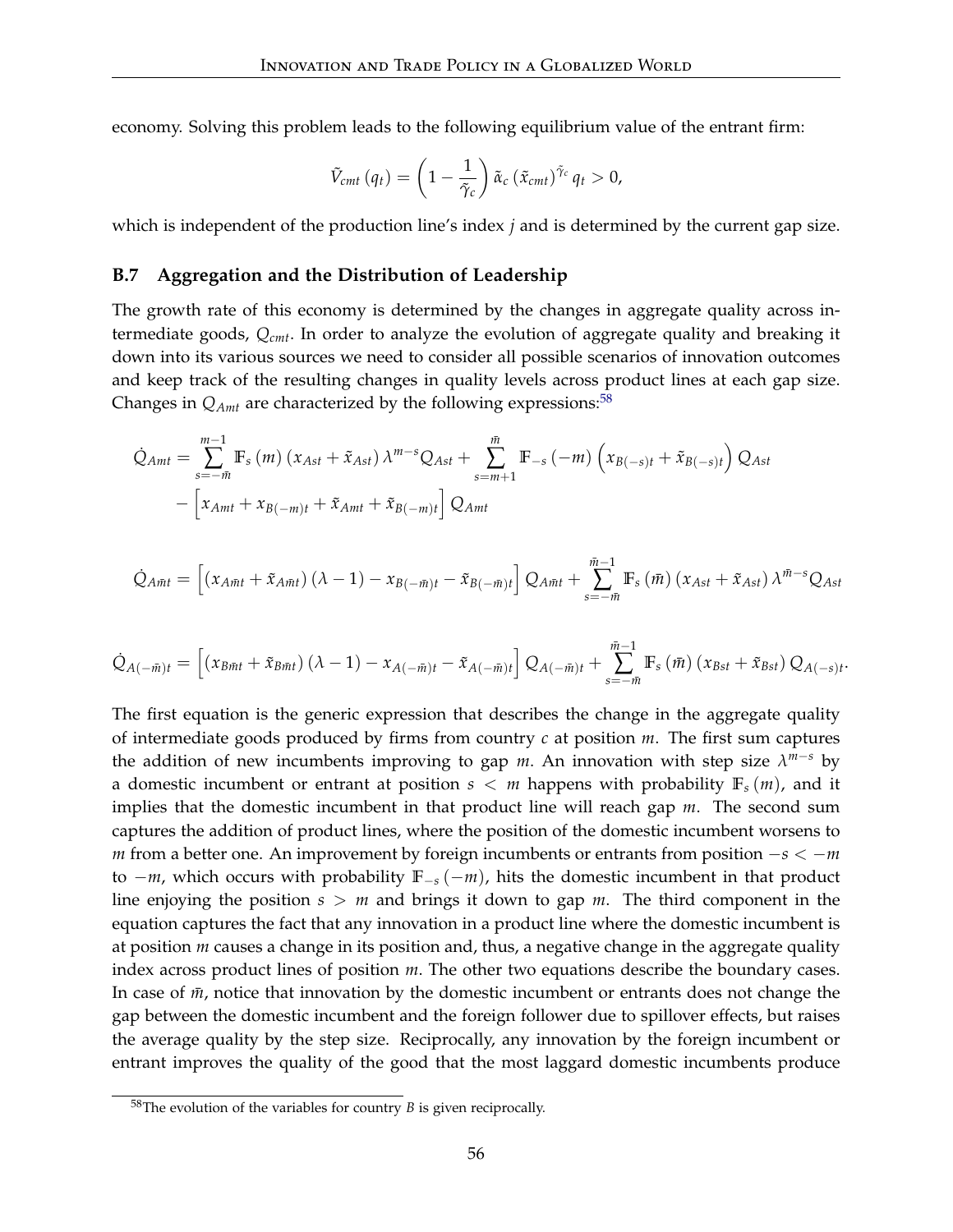because of spillover effects.

The laws of motion that determine the measure of product lines where the incumbent from country *c* is at position *m* are described by

$$
\dot{\mu}_{A\bar{m}t} = \dot{\mu}_{B(-\bar{m})t} = \sum_{s=-\bar{m}}^{\bar{m}-1} \mathbb{F}_{s}(\bar{m}) (x_{Ast} + \tilde{x}_{Ast}) \mu_{Ast} - \mu_{A\bar{m}t} (x_{B(-\bar{m})t} + \tilde{x}_{B(-\bar{m})t})
$$
\n
$$
\sum_{s=-m+1}^{\bar{m}} \mathbb{F}_{-s}(-m) (x_{B(-s)t} + \tilde{x}_{B(-s)t}) \mu_{Ast}
$$
\n
$$
\dot{\mu}_{Amt} = \dot{\mu}_{B(-m)t} = + \sum_{s=-\bar{m}}^{m-1} \mathbb{F}_{s}(m) (x_{Ast} + \tilde{x}_{Ast}) \mu_{Ast}
$$
\n
$$
- [x_{Amt} + x_{B(-m)t} + \tilde{x}_{Amt} + \tilde{x}_{B(-m)t}] \mu_{Amt}
$$
\n
$$
\dot{\mu}_{A(-\bar{m})t} = \dot{\mu}_{B\bar{m}t} = \sum_{s=-\bar{m}}^{\bar{m}-1} \mathbb{F}_{s}(\bar{m}) (x_{Bst} + \tilde{x}_{Bst}) \mu_{A(-s)t} - \mu_{A(-\bar{m})t} (x_{A(-\bar{m})t} + \tilde{x}_{A(-\bar{m})t}).
$$
\n(A.2)

The drivers of the dynamics are the same as in the case of aggregate quality indices, except that step sizes are not relevant in determining the changes in  $\mu$ . Notice that the change in the measure of position-*m* product lines in a country corresponds to the change in the measure of position-(−*m*) product lines in the other country. Moreover, because there is a unit measure of intermediate product lines we have  $\sum_m \mu_{cm} = 1$ . Therefore, information on  $2m - 1$  measures is enough to describe the distribution of product lines according to the technological gap size between the two active incumbents from each country.

#### **B.8 Definition of the Equilibrium**

**Definition 1 (Equilibrium)** Let the world economy consist of two countries  $c \in \{A, B\}$ . A Markov *Perfect Equilibrium is an allocation*

$$
\{r_{ct}, w_{ct}, f_{ct}, p_j, k_{jt}, k_{jt}^*, x_{cjt}, \tilde{x}_{cjt}, Y_{ct}, C_{ct}, R_{ct}, G_{ct}, L_c, \{\mu_{cmt}, Q_{cmt}\}_{m \in \{-\bar{m}, \ldots, \bar{m}\}}\}_{c \in \{A, B\}, j \in [0, 1]}
$$

*such that (i) the sequence of prices and quantities p<sup>j</sup>* , *kjt*, *k* ∗ *jt satisfy equations [\(11\)](#page-15-0)-[\(12\)](#page-16-0) and maximize the operating profits of the incumbent firm in the intermediate-good product line j; (ii) the R&D decisions*  $\{x_{cjt}, \tilde{x}_{cjt}\}$  are defined in equations [\(19\)](#page-20-0) and [\(20\)](#page-20-1), and  $R_{ct}$  is given in equation [\(21\)](#page-20-2); (iii) supply of fixed *factor L<sup>c</sup> is equal to the profit-maximizing demand by the final-good producers defined by equation* [\(8\)](#page-15-1)*; (iv) Yct is as given in equation [\(16\)](#page-17-0); (v) Cct is as derived from equation [\(2\)](#page-10-0); (vi) fixed factor compensations fct clears the markets for the fixed factor at every t; (vii) wages wct clear the labor markets at every t; (viii) interest rates rct satisfies the households' Euler equation; (ix) government has a balanced budget at* all times in line with equation [\(22\)](#page-20-3); (x) and  $\{\mu_{cmt},Q_{cmt}\}_{m\in\{-\bar{m},..., \bar{m}\}}$  are consistent with optimal R&D *decisions.*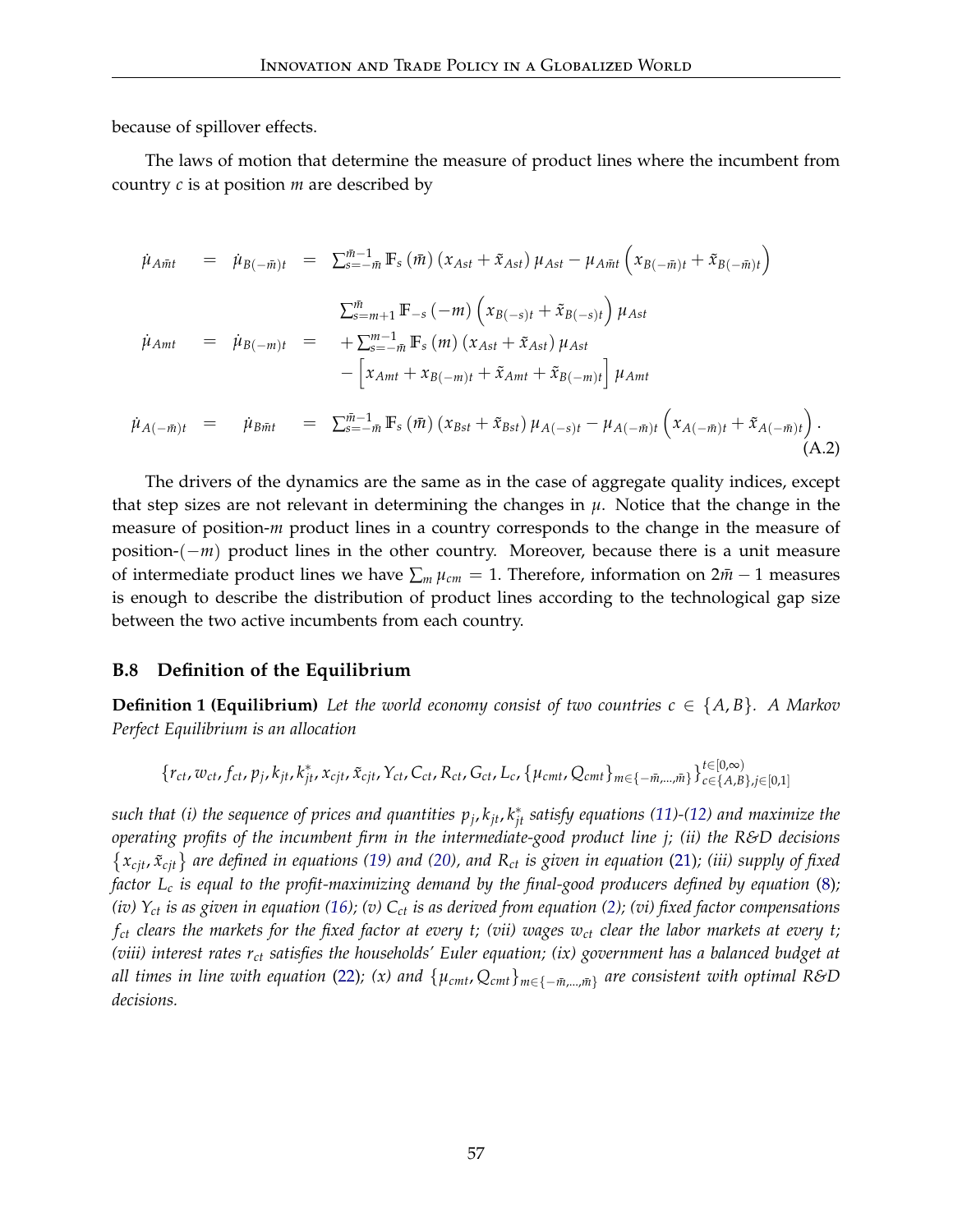# **C Analytical Results in a Simplified Model**

In this appendix, we discuss some of the key economic forces of our model in more detail providing analytical characterizations. We split the discussion into two parts: static and dynamic. Even though it is not possible to express the equilibrium objects in a fully analytical form in transition, we make significant progress in that direction by focusing on a simplified version here. One departure from the full–fledged model that we will maintain in the theoretical exposition for the sake of clarity is that the intermediate goods are produced using the final good at a constant marginal cost *η*. [59](#page-58-0) We start with the discussion of static forces.

## **C.1 Static Effects of Openness**

In this subsection, we will abstract from iceberg costs and we will consider two extreme economies: open economy (i.e., no tariffs) versus autarky (i.e, prohibitive tariffs). We can solve for the static equilibrium for these two alternative economies and show that income of the fixed factor is always bigger in an open economy—i.e.,  $f^{autarky} < f^{open}$ . This result is intuitive. In a world with open economies, more productive intermediate-good producers sell to the final-good producers in both countries. This selection channel facilitates the transfer of better-quality intermediate goods across countries, increasing the productivity of the fixed factor utilized in the production of domestic final output. Therefore, this channel, labeled as *direct transfer of technology* in [Keller](#page-47-4) [\(2004\)](#page-47-4), leads to a higher fixed factor income in both countries.

However, the impact of openness on profits is not obvious. In contrast to the state of autarky, the open economy allows relatively more productive firms to sell to a larger market by providing the opportunity to export. Yet, at the firm level the selection channel implies that less productive domestic firms lose their profits to foreign competitors, which they would earn otherwise in autarky, causing a decline in aggregate profit income. As a result, the net effect of openness on total profits remains ambiguous. Proposition [1](#page-58-1) summarizes these findings.

<span id="page-58-1"></span>**Proposition 1** *In the environment without iceberg trade costs described above:*

- *A) Opening the economy to international trade increases the income of the fixed factor, i.e., f autarky* < *f open. However, the total change in profits of the domestic business owners is ambiguous and* depends on the initial composition of the technology gaps between two countries, i.e.,  $\int_0^1\Pi_j^{autarky}$ <sup>autarky</sup>dį́ ≶  $\sum_{m=-\bar{m}}^{\bar{m}} \mu_m \prod_{m}^{\text{open}}$ .
- *B) The static effect of unilateral trade policy liberalization (reduction in tariffs) on aggregate income is shaped by the loss of profits to foreign exporters and the gain in fixed factor income and, therefore, has an ambiguous direction.*

Before presenting the proof of the proposition, let us describe the static effects of opening up to trade in more detail. At the aggregate level, the static effects of openness on the income

<span id="page-58-0"></span> $59$ For the description of the version without labor input in intermediate good production, see [Akcigit et al.](#page-45-0) [\(2018\)](#page-45-0). This assumption simplifies the analytical exposition by eliminating the general equilibrium adjustment through wages. In the quantitative analysis, we discuss how this channel affects the results.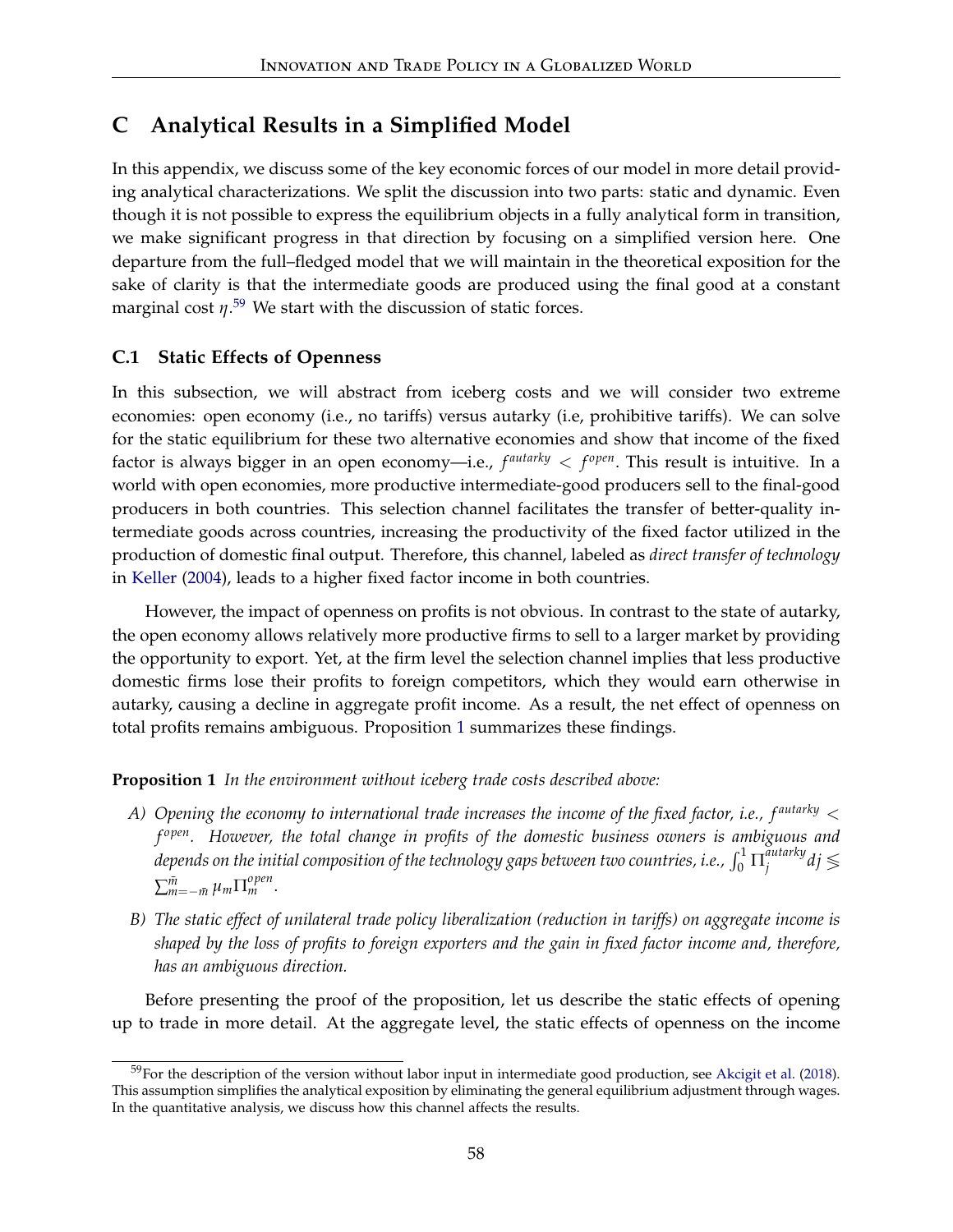and welfare of consumers stem from three main channels, with two of them having a positive direction and one having a negative direction. To show this, we consider a closed economy and analyze the effects of it opening up. In autarky, the total output in country  $c$  is

$$
Y_c^C = \left[\frac{1-\beta}{\eta}\right]^{\frac{1-\beta}{\beta}} (1-\beta)^{-1} \int_0^1 q_{cj} dj \equiv \varphi \int_0^1 q_{cj} dj,
$$

which is produced using only domestic intermediates. Likewise, the fixed factor and profit incomes are

$$
w_c^C = \beta Y_c^C
$$
 and  $\Pi_c^C = \pi \int_0^1 q_{cj} dj = \beta (1 - \beta) Y_c$ .

The gross national income, sum of profits and fixed factor income, is given by

$$
NI_c^C = \beta (1 - \beta) Y_c^C + \beta Y_c^C = (2 - \beta) \beta \varphi \int_0^1 q_{cj} dj.
$$

When this economy opens to trade (subject only to tariffs) the same expressions become

$$
\begin{split} Y_c^O &= \left[\frac{1-\beta}{\eta}\right]^{\frac{1-\beta}{\beta}} (1-\beta)^{-1} \left[\int_0^1 \mathbb{I}_{q_{cj} > \hat{q}_{c'j}} q_{cj} dj + \int_0^1 \mathbb{I}_{q_{cj} < \hat{q}_{c'j}} \hat{q}_{c'j} dj\right] \\ &= Y_c^C + \varphi \int_0^1 \mathbb{I}_{q_{cj} < \hat{q}_{c'j}} \left[ (1+\tau)^{-\frac{1-\beta}{\beta}} q_{c'j} - q_{cj} \right] dj, \end{split}
$$

where we define  $\hat{q} \equiv q/(1+\tau)^{\frac{1-\beta}{\beta}}$ , abstracting from iceberg costs for now. Similarly,

$$
w_c^O = \beta Y_c^O
$$
 and  $\Pi_c^O = \pi \int_0^1 \mathbb{I}_{q_{cj} > \hat{q}_{c'j}} q_{cj} dj + \pi^* \int_0^1 \mathbb{I}_{\hat{q}_{cj} > q_{c'j}} q_{cj} dj,$ 

with gross income given by

<span id="page-59-0"></span>
$$
NI_c^O = \pi \int_0^1 \mathbb{I}_{q_{cj} > \hat{q}_{c'j}} q_{cj} dj + \pi^* \int_0^1 \mathbb{I}_{\hat{q}_{cj} > q_{c'j}} q_{cj} + \beta Y_c^O.
$$
 (A.3)

Thus, the comparison between incomes in autarky and the open economy boils down to the comparison of

$$
\int_0^1 q_{cj} dj \text{ and } \int_0^1 \mathbb{I}_{q_{cj} > \hat{q}_{c'j}} q_{cj} dj + (1+\tau)^{-\frac{1-\beta}{\beta}} \int_0^1 \mathbb{I}_{\hat{q}_{cj} > q_{c'j}} q_{cj} dj,
$$

determining the profit component, and to the comparison of

$$
\int_0^1 q_{cj} dj \text{ and } \int_0^1 \mathbb{I}_{q_{cj} > \hat{q}_{c'j}} q_{cj} dj + (1+\tau)^{-\frac{1-\beta}{\beta}} \int_0^1 \mathbb{I}_{q_{cj} < \hat{q}_{c'j}} q_{c'j} dj,
$$

determining fixed factor income. Figure [A.6](#page-60-0) illustrates these comparisons. As in Figure [A.5,](#page-54-0) solid lines determine the domestic technology frontier, whereas dashed lines show the iceberg cost-adjusted levels of these frontiers that emerge when engaging in trade. The left panel shows the product lines and the associated qualities that determine aggregate profit income for the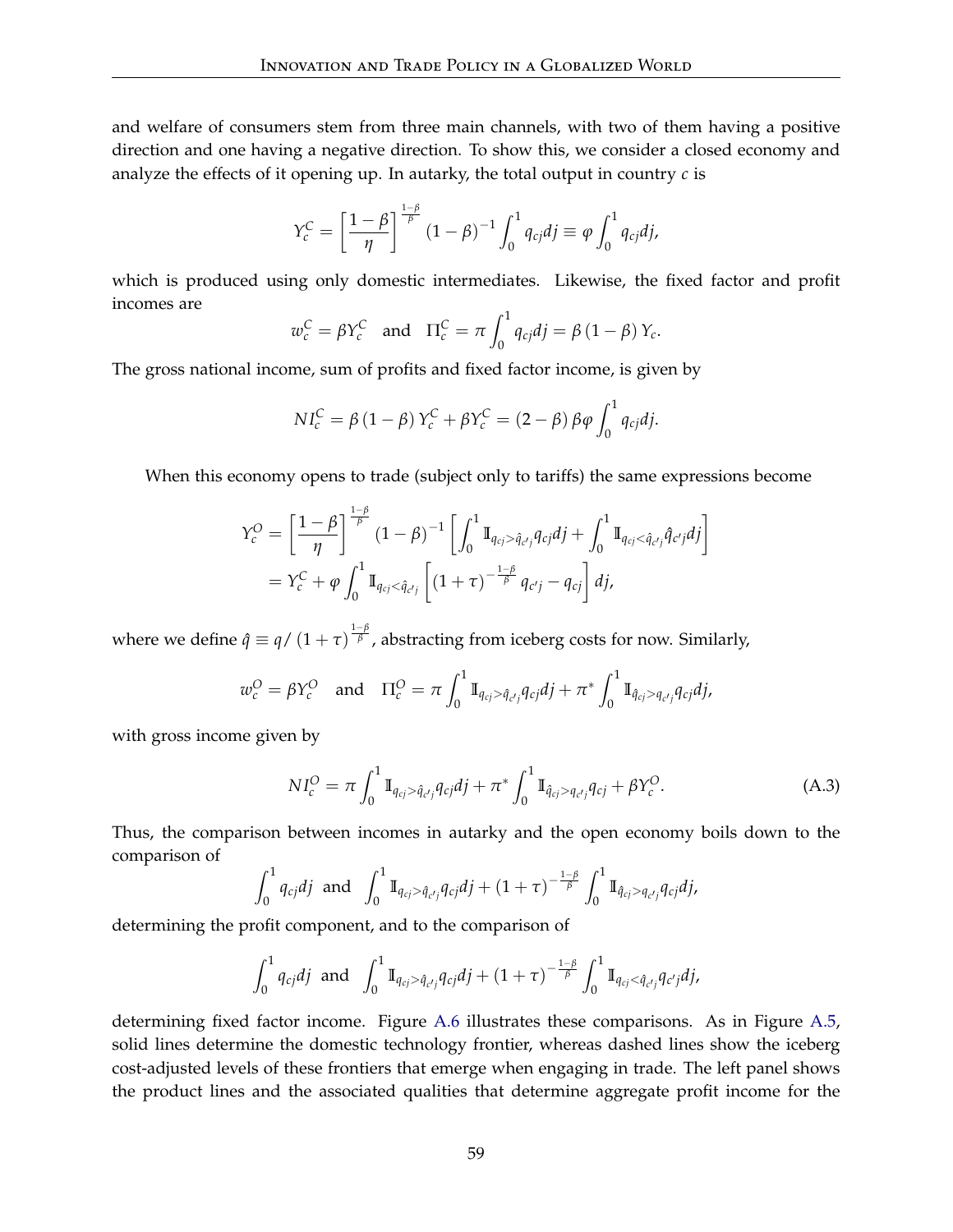<span id="page-60-0"></span>

<span id="page-60-2"></span>Figure A.6: Static effects of openness

<span id="page-60-1"></span>*Notes:* Panel A illustrates the profits generated by the U.S. incumbents in an example economy. In autarky, profits are given by the solid line US1-US1', whereas in an open economy, profits are given by the thick red line starting at (US1+US1'). When the economy is open, exporters earn the sum of profits from selling both domestically, based on their actual product quality (solid line US1-US2), and abroad, based on their trade-cost-adjusted quality (dashed line US1'-US2'). Firms that cannot export and sell only domestically generate profits based on their actual product quality. Incumbents in sectors where the U.S. imports the specific good have zero profits. Panel B illustrates the relevant quality frontier that determines the labor productivity and, thus, the domestic fixed factor income paid in the final-good sector. In autarky, the relevant frontier is given by the product qualities of all domestic firms (US1-US1'). In an open economy, the relevant quality frontier (thick red line US1-FN2) is the upper envelope of product qualities available in both countries, taking into account the quality of imported intermediate goods.

home country in an open world. The right panel shows the technology frontier that determines the productivity of the domestic fixed factor.

First, compared to the state of autarky, the open economy allows relatively more productive firms to sell to a larger market by providing the opportunity to export. This positive effect of *market size* on aggregate income is evident from the first component in equation [\(A.3\)](#page-59-0), as profits of leading firms increase proportionally by  $\pi^*$ . This increase corresponds to the upward expansion of the red line in Figure [A.6a,](#page-60-1) determined by the additional income from exporting. Note that the effective quality when exporting is reduced by trade costs. The second static effect of openness works through the *selection* of more productive intermediate-good producers due to increased competition exerted by foreign competitors. This selection channel facilitates the transfer of better-quality intermediate goods across countries, increasing the productivity of the fixed factor utilized in the production of domestic final output. Figure [A.6b](#page-60-2) illustrates this selection mechanism, which indicates that the fixed factor productivity is a function of the upper envelope of product qualities available in the international market. Therefore, this channel, labeled as *di-*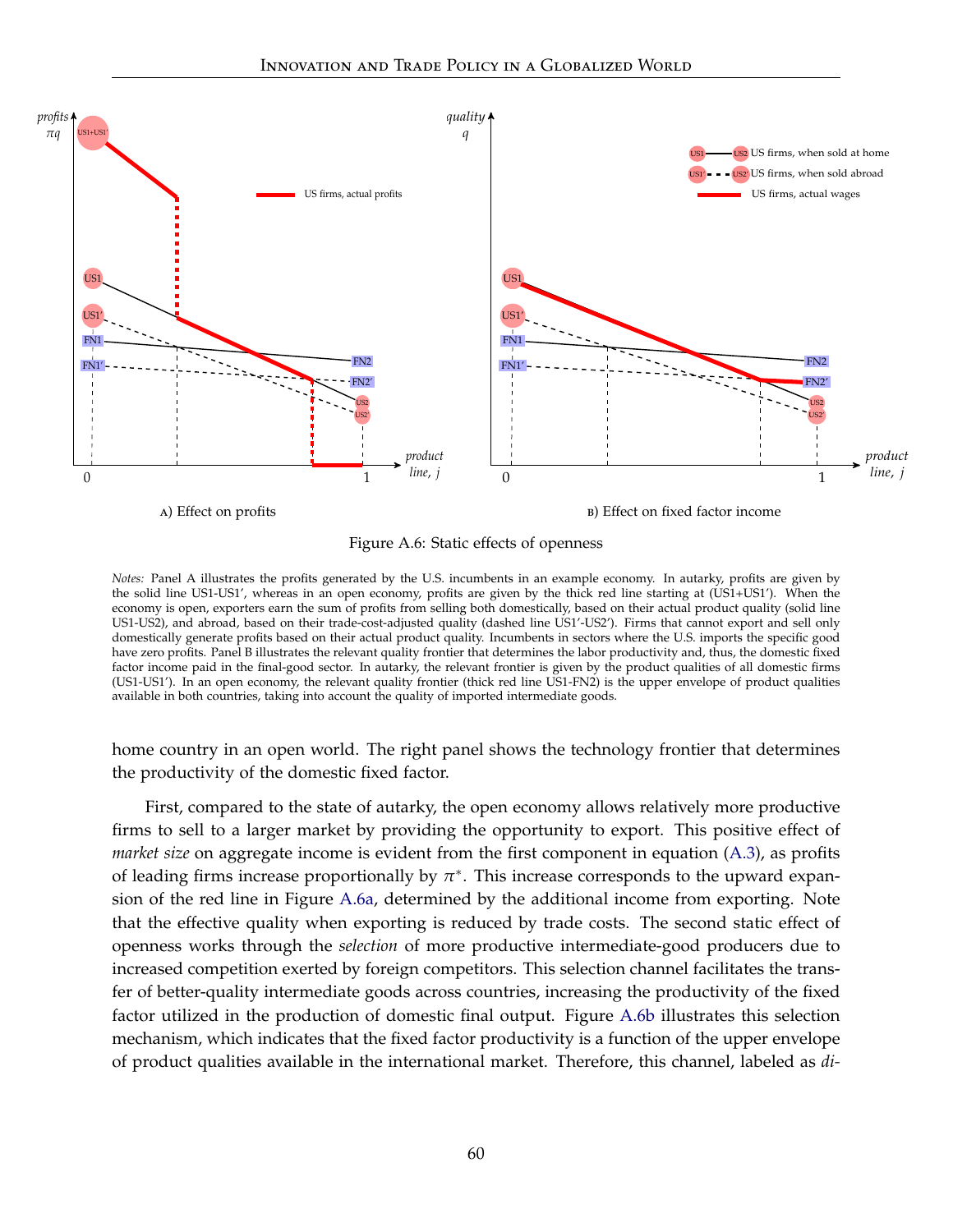*rect transfer of technology* in [Keller](#page-47-4) [\(2004\)](#page-47-4), leads to a higher fixed factor income in both countries.<sup>[60](#page-61-0)</sup> However, the selection channel implies at the firm level that less productive domestic firms lose the profits to foreign competitors, which they would earn otherwise in autarky, resulting in a decline of aggregate profit income. As illustrated in Figure [A.6a,](#page-60-1) some product lines fail to generate profits, as they are substituted by imports.

Next we present the proof of Proposition [1.](#page-58-1)<sup>[61](#page-61-1)</sup>

**Proof of Proposition [1](#page-58-1)** The effect of opening up on fixed factor income is given by  $\Delta f = \beta \phi \Delta_f$ , where  $\Delta_f$  is defined as the following difference:

$$
\Delta_w \equiv \int_0^1 \mathbb{I}_{q_{cj} > \hat{q}_{c'j}} q_{cj} dj + (1 + \tau)^{-\frac{1-\beta}{\beta}} \int_0^1 \left[ 1 - \mathbb{I}_{q_{cj} > \hat{q}_{c'j}} \right] q_{c'j} dj - \int_0^1 q_{cj} dj
$$
  
= 
$$
\int_0^1 \mathbb{I}_{q_{cj} < \hat{q}_{c'j}} (\hat{q}_{c'j} - q_{cj}) dj
$$
  
> 0.

The transfer of better technology affects this component positively. The total effect on profits given by  $\Delta \Pi = \pi \Delta \Pi$ , where  $\Delta \Pi$  is defined as the following difference:

$$
\Delta_{\Pi} \equiv \int_0^1 \mathbb{I}_{q_{cj} > \hat{q}_{c'j}} q_{cj} dj + (1 + \tau)^{-\frac{1-\beta}{\beta}} \int_0^1 \mathbb{I}_{\hat{q}_{cj} > q_{c'j}} q_{cj} dj - \int_0^1 q_{cj} dj
$$
  
= 
$$
\int_0^1 \mathbb{I}_{\hat{q}_{cj} > q_{c'j}} \hat{q}_{cj} dj - \int_0^1 \mathbb{I}_{q_{cj} < \hat{q}_{c'j}} q_{cj} dj
$$
  
\$\leq 0.

The first component is the gain from exports, and the second component is the loss of profits from firms that are laggard in international competition. The direction of the difference depends on the measure of leading firms in country *c* as well as on the difference between the average quality of country *c*'s leading and laggard firms.

Therefore, the combined effect on national income, which reads as

$$
\Delta f + \Delta \Pi = \beta \varphi \Delta_f + \pi \Delta_{\Pi},
$$

is ambiguous.

In the case of unilateral tariff reduction, domestic exporters are not affected, as the unilateral tariff reduction only affects the cutoff for imports. Therefore, its effect is determined by the loss of domestic profits and the gains from technology transfer driven by the higher import volume. Conversely, in an extreme case where a country is lagging in all sectors by a very small margin, opening to trade from autarky may decrease national income initially, as the small productivity gain from transferring slightly better technology may not compensate for the loss of profits in all

<span id="page-61-1"></span><span id="page-61-0"></span> $60$ Notice that iceberg costs prevent the trade of some better-quality foreign goods available in the market.

 $<sup>61</sup>$ Additionally, scale effects arise in a setting where competing countries are of different sizes. For a discussion,</sup> see Chapter 15 in [Aghion and Howitt](#page-44-2) [\(2009\)](#page-44-2).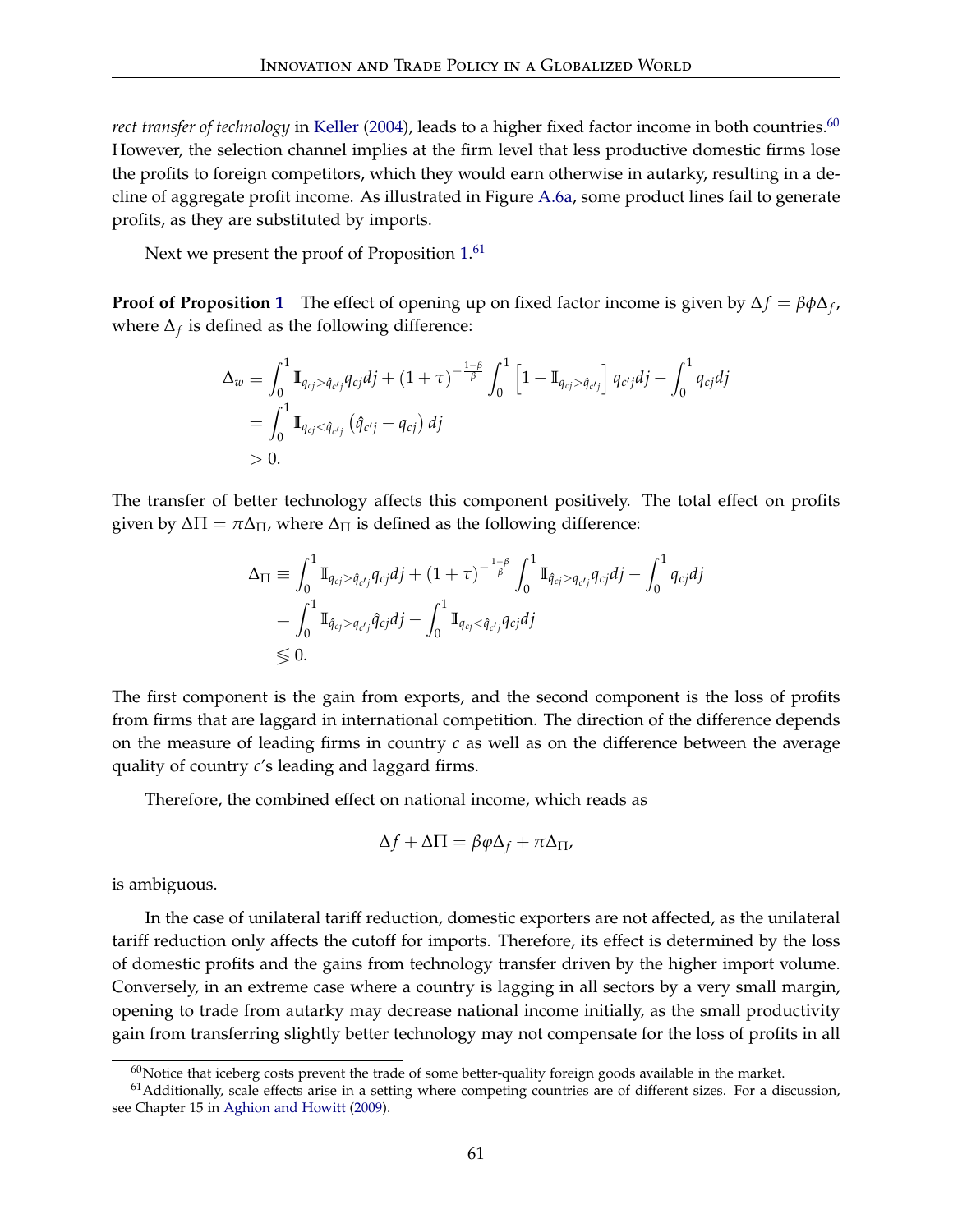sectors.

#### **C.2 Dynamic Effects of Openness and Escape Competition**

In order to emphasize the dynamic strategic interaction between intermediate producers introduced by foreign competition, we focus on a special case of our model. In particular, we consider a standard step-by-step open-economy setting with two symmetric countries that abstracts from firm entry, features quick catch-up by followers, and minimizes the incentives for quality improvements. First, we take  $\tilde{\alpha}_c \rightarrow \infty$  implying zero entry in both countries. Second, innovations improve a leader's position by a single step—i.e.  $\mathbb{F}_m$  ( $n = m + 1$ ) = 1,  $\forall m \ge 0$ . Third, we set  $\mathbb{F}_m(n=0) = 1$ ,  $\forall m < 0$ , to allow any innovating follower to reach neck-and-neck position. Fourth, we assume that  $\lambda = 1 + \varepsilon$  where  $\varepsilon$  is arbitrarily close to zero, implying that quality improvements from innovations are minuscule.<sup>[62](#page-62-0)</sup> The following proposition argues that, in this environment, firms in neck-and-neck position have the highest innovation intensity.

#### <span id="page-62-2"></span>**Proposition 2** *The above assumptions imply that*

- *1. the innovation intensity becomes the highest at neck-and-neck position;*
- *2. the followers innovate at the same intensity and strictly less than the neck-and-neck firms;*
- *3. the leaders do not innovate.*

*Formally,*  $x_0 > x_{-m} = x_{-\bar{m}} > x_{\bar{m}} = x_m = 0$  *for*  $m > 0$ .

**Proof.** In this environment firm values can be written as

$$
rv_{-\bar{m}} = -\frac{x_{-\bar{m}}^2}{2} + x_{-\bar{m}} [v_0 - v_{-\bar{m}}]
$$
  
\n
$$
rv_{-m} = -\frac{x_{-m}^2}{2} + x_{-m} [v_0 - v_{-m}] + x_m [v_{-m-1} - v_{-m}]
$$
  
\n
$$
rv_0 = -\frac{x_0^2}{2} + x_0 [v_1 - v_0] + x_0 [v_{-1} - v_0]
$$
  
\n
$$
rv_m = 2\pi - \frac{x_m^2}{2} + x_m [v_{m+1} - v_m] + x_{-m} [v_0 - v_m]
$$
  
\n
$$
rv_{\bar{m}} = 2\pi - \frac{x_{\bar{m}}^2}{2} + x_{\bar{m}} [v_{\bar{m}} - v_{\bar{m}}] + x_{-\bar{m}} [v_0 - v_{\bar{m}}]
$$

with  $m \in \{1, ..., m-1\}$  .<sup>[63](#page-62-1)</sup> Note that  $v_{-m} = v_{-\bar{m}}$  and  $v_m = v_{\bar{m}}$  satisfy the set of equation for  $m > 0$ . This implies that we have three distinct firm values and innovation rates, and that  $x_{\bar{m}} = x_m = 0$ .

Now we show  $x_0 > 0$ ,  $x_{-\bar{m}} > 0$  and  $x_0 > x_{-m} = x_{-\bar{m}}$ .

1.  $v_{\bar{m}} > v_0$ : Assume not such that  $v_0 \ge v_{\bar{m}} = v_1$ . Then  $[v_1 - v_0] \le 0$ , and  $x_0 = 0$ . This implies  $v_0 = 0 \ge v_{\bar{m}} = v_1$ . But  $v_0 = 0$  would mean  $rv_{\bar{m}} = 2\pi - x_{-\bar{m}}v_{\bar{m}}$  and thus  $v_{\bar{m}} > 0$ , a contradiction. Therefore  $x_0 > 0$ .

<span id="page-62-1"></span><span id="page-62-0"></span> $62$ Therefore, innovation incentives are driven by business-stealing and escape-competition effects.

 $63$ Lemma [1](#page-19-0) applies also in this environment. For the sake of the argument, we assume that neck-and-neck firms have zero profits. We also drop country identifiers thanks to symmetry.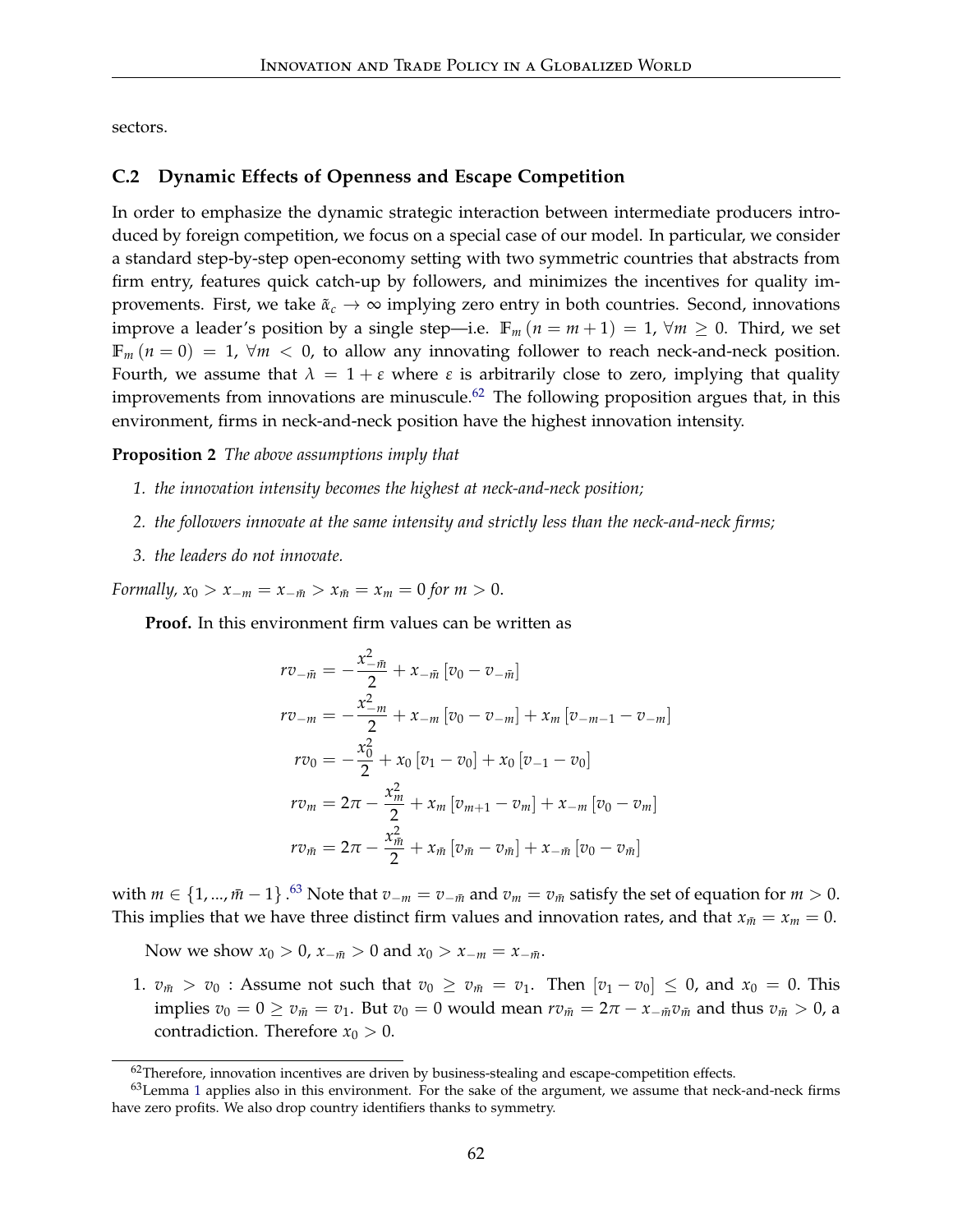- 2. *v*<sub>0</sub> > *v*<sub>− $\bar{m}$ : Assume not such that *v*<sub>− $\bar{m}$ </sub> ≥ *v*<sub>0</sub>. Then *x*<sub>− $\bar{m}$ </sub> = 0 implying that *v*<sub>− $\bar{m}$  = 0 ≥ *v*<sub>0</sub>.</sub></sub> This is possible only if  $x_0 = 0$ . But since  $v_{\bar{m}} > v_0$  as shown above,  $x_0 > 0$ , a contradiction. Therefore  $x_{-\bar{m}} > 0$ .
- 3.  $[v_{\bar{m}} v_0] > [v_0 v_{-\bar{m}}]$ : Assume not such that  $[v_0 v_{-\bar{m}}] \ge [v_{\bar{m}} v_0]$ . This means  $v_0 < 0$ unless  $x_0 = 0$ . If  $v_0 < 0$ , it is a contradiction by step 2. If  $x_0 = 0$  meaning that  $v_0 = 0$  it is a contradiction by step 1. Therefore  $[v_{\bar{m}} - v_0] > [v_0 - v_{-\bar{m}}]$  and  $x_0 > x_{-m} = x_{-\bar{m}} > x_{\bar{m}} =$  $x_m = 0$ .

П

Proposition [2](#page-62-2) formalizes the fact that the positive effect of foreign competitive pressures on innovation incentives becomes the strongest when firms compete against rivals producing goods of similar quality. This effect is analogous to the one in closed-economy step-by-step models namely, the "escape-competition" effect—but it gains an international aspect in the context of a small open economy. Moreover, notice that in our general model, the international structure modifies the escape-competition effect in more subtle ways than merely shifting the origin of the competitive pressure from domestic to foreign. In fact, the intensification of innovation as a result of international competition arises at two points in our generalized model instead of one because of trade costs. Firms have an incentive to escape competition for two similar yet distinct reasons: to capture domestic profits (defensive R&D); and to capture export markets (expansionary R&D). These important dynamic effects, reflecting again market size and selection channels, are completely absent in a static comparison.

# **D Solution Algorithm**

- 1. Let M be the set of data moments and  $M^m$  be the model counterpart. Define  $\mathbf{R} (M M^m)$ as the function that calculates a weighted sum of the difference between data and model moments.
- 2. Guess a set of values for the internally calibrated parameters *θguess*.
- 3. Calculate the balanced growth path (BGP), where time derivatives are zero by definition. Start iteration  $h = 0$  with the guess  $\left\{r_T^A, r_T^B, \omega_T\right\}^{h=0}$ .
	- (a) At iteration *h*, take  $\{r_T^A, r_T^B, \omega_T\}^h$  given and solve incumbent firm values jointly for both countries by backward iteration.
		- i. Given  $\omega_T$ , compute the implied import and export cutoffs  $\{m_{AT}^M, m_{AT}^X\}^h$ .
		- ii. Guess  $\{v_{AmT+\Delta t}, v_{BmT+\Delta t}\}_{m \in \{-\bar{m}, \ldots, \bar{m}\}}$ . Assuming these to be the true BGP values compute innovation rates  $\{x_{AmT}, \tilde{x}_{BmT}, x_{BmT}, \tilde{x}_{BmT}\}_{m \in \{-\bar{m}, \ldots, \bar{m}\}}$ . Notice that these are innovation rates at one period before, as innovation is a forward looking decision and thus depends on the next period value in discrete time.
		- iii. Compute  $\{v_{AmT}, v_{BmT}\}_m$  using the value function equations. By the definition of BGP, values at  $T + \Delta t$  and *T* should be the same.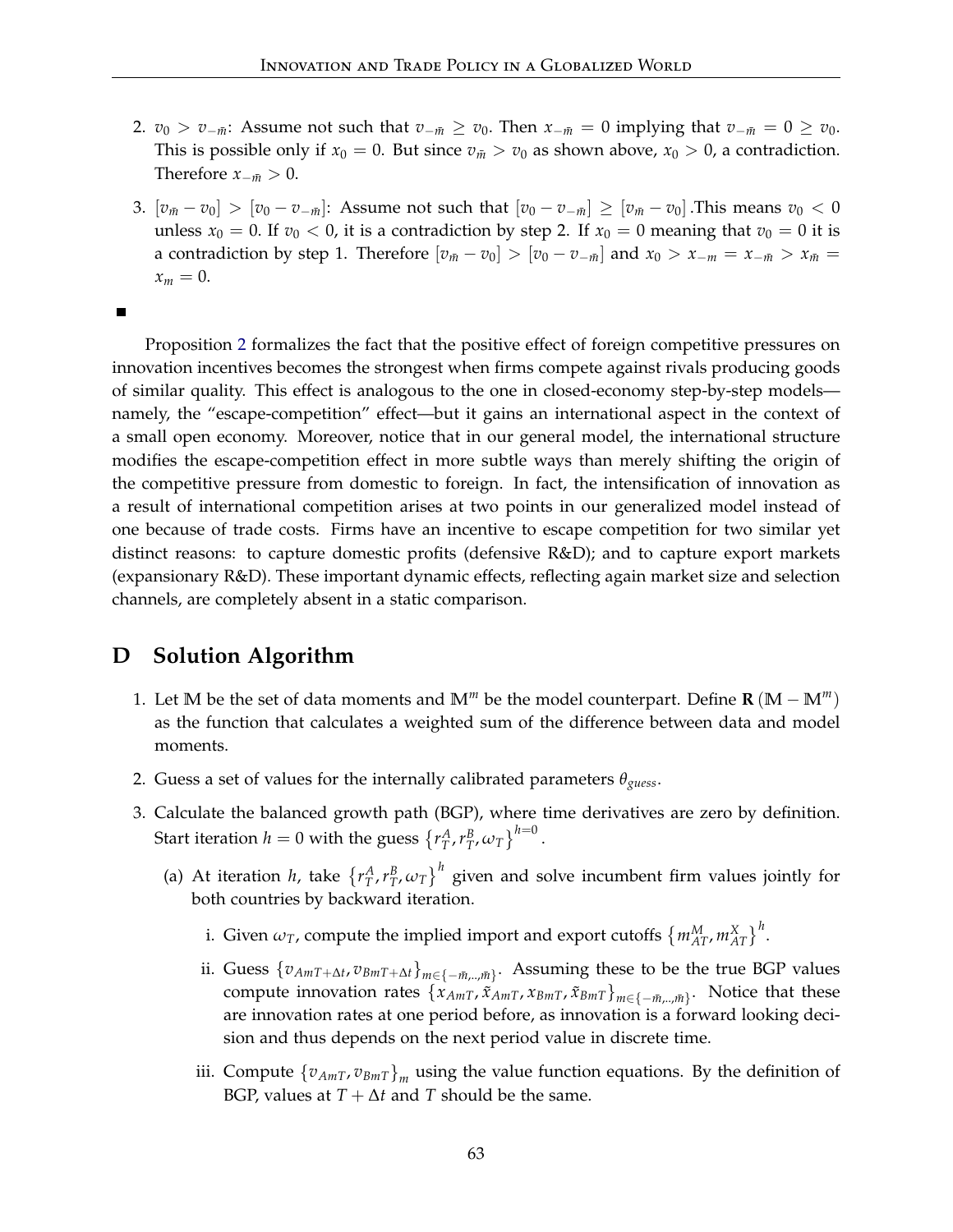iv. Check if

$$
\max_{m,c} \|v_{cmT+\Delta t}-v_{cmT}\| < \varepsilon.
$$

If not met, set  $\{v_{cmT+\Delta t}\}_m = \{v_{cmT}\}_m$  and repeat.

- (b) Take the BGP innovation rates and set  $Q_{Am0} = 1 \forall m$ . Iterate forward on aggregate quality indices *Qcmt* using the transition equations until growth rates of the implied income processes for both countries and the relative wage stabilize. Call these  $\left\{ g_T^A, g_T^B, \omega_T' \right\}^h$ .
- (c) Check if (i)  $\{r_T^A, r_T^B\}^h$  and  $\{g_T^A, g_T^B\}^h$  meet the Euler equation; and (ii)  $\omega_T^h$  and  $\omega_T^{'h}$ converge. If not, set  $\{r_T^A, r_T^B\}^{h+1}$  to interest rates implied by the Euler equation with  $\{g_T^A, g_T^B\}^h$  and  $\omega_T^h$  to  $\omega_T^{'h}$ . Repeat until convergence.
- 4. Next calculate the equilibrium over the transition. Start iteration  $h = 0$  by guessing a time path for interest rates  $\{r_t^A, r_t^B, \omega_t\}_{t=\{1975,\dots,1975+T\}}^{\text{h}=0}$ . The terminal values are set to the BGP at every iteration.
	- (a) At iteration *h*, given the guess for relative wages  $\omega_{t=\{1975,\dots,1975+T\}}^h$ , compute the implied import and export cutoffs  $\left\{ m_{At}^M, m_{At}^X \right\}_{t=\{1975,\dots,1975+T\}}^h$ .
	- (b) Given the terminal (BGP) values  $\{v_{AmT}, v_{BmT}\}_n^h$  $\frac{m}{m}$  compute the implied innovation rates  $\{x_{AmT-∆t}, \tilde{x}_{AmT-∆t}, x_{BmT-∆t}, \tilde{x}_{BmT-∆t}\}$ <sup>*h*</sup>  $\int_{m}^{h}$ . Then, given terminal interest rates  $\left\{r_{T}^{A}, r_{T}^{B}\right\}^{h}$ ,  $\{\overline{v}_{AmT-\Delta t}, \overline{v}_{BmT-\Delta t}\}_{n=0}^{h}$ *h n*. Iterate backwards using the  $\{r_t^A, r_t^B\}_{t=\{1975,\dots,1975+T\}}^h$ until  $t_0 = 1975$  to obtain the implied series  $\{x_{Amt}, \tilde{x}_{Amt}, x_{Bmt}, \tilde{x}_{Bmt}\}_{n=1}^{h}$ *mt*={1975,...,1975+*T*} .
	- (c) Set  $Q_{Am0} = 1 \forall m$ . Using the implied innovation rates, compute the endogenous evolution of  $Q_{cmt}$  and  $\mu_{cmt}$  for  $t = \{1975,...,1975 + T\}$  by forward iteration and back up the implied income processes.
	- (d) Compute the implied income growth rates and the relative wages  $\{g_t^A, g_t^B, \omega_t'\}_t^h$ . Using period-by-period Euler equations, check if

$$
\max_{c,t} \left\{ \left\| \left\{ g_t^c \right\}^h - \frac{\left\{ r_t^c \right\}^h - \rho}{\psi} \right\| + \left\| \left\{ \omega_t^{\prime} \right\}^h - \left\{ \omega_t \right\}^h \right\| \right\} < \varepsilon.
$$

for  $\{1975,..., 1975 + T - 1\}$ . If not, set  $\{r_t^A, r_t^B\}_{t=\{1975,...,1975+T-1\}}^{h+1}$  to interest rates implied by the Euler equation with  $\{g_t^A, g_t^B\}_{t=\{1975,\dots,1975+T-1\}}^h$  and  $\{\omega_t\}_{t=\{0,100\}}^{h+1}$ *t*={1975,...,1975+*T*−1} to  $\{\omega'_t\}_{t}^h$ *t*={1975,...,1975+*T*−1} . Repeat until convergence.

- 5. Once step 4 converges, use the final interest rates and relative wages  ${r_t^A, r_t^B, \omega_t}_{t=\{1975,\dots,1975+T\}}$  to compute equilibrium firm decisions, the aggregate variables and the model counterparts of the data moments.
- 6. Minimize **R**  $(M M^m(\theta_{guess}))$  using an optimization routine.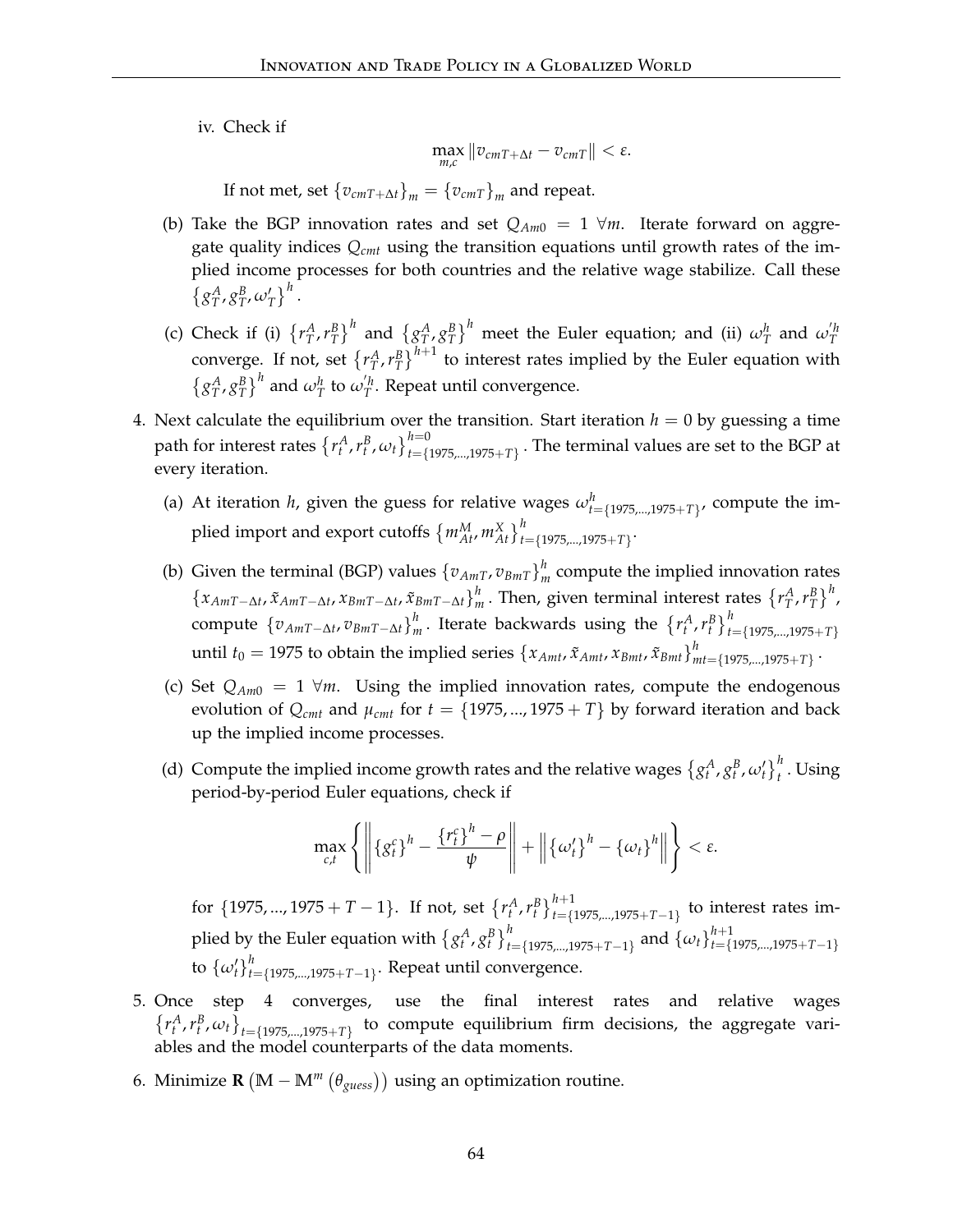As discussed in footnote [37,](#page-27-0) the final–good producer observes the quality of the foreign good only imperfectly. Therefore, she may choose to produce using one variety (domestic or foreign) even if the true effective quality gap implies the other one is the better option. This assumption ensures a smooth transition path. Let us provide an example to show how this assumption works.

Recall that the export cutoff was defined by the following relationship:

$$
m \log \lambda \ge (1 - \beta) \left[ \frac{1}{\beta} \log \left( 1 + \kappa \right) - \log \left( \frac{\bar{Q}_{Bt}}{\bar{Q}_{At}} \frac{Q_{At}}{Q_{Bt}} \right) \right].
$$

The smallest integer  $m^X \in \mathbb{N}$  that satisfies this relationship is the export cutoff. First, notice that the *iid* error has a bearing on the optimal variety decision of the final–good producer only around the export/import cutoffs. Suppose that the true effective technology gap between two firms is *m*. If  $m^X \notin [m-1/2, m+1/2]$ , the imperfectly observed quality of the foreign variety would not alter the decision of the final good producer. Now let us consider the other case. Suppose that  $m^* = 13.7$  makes the expression above hold with equality. Then, a firm would need to open the gap at least 14 steps to be able to export, if the true quality was observed by the foreign buyer with certainty. But in the setting with imperfect observability, even if a foreign firm is 14 steps ahead, the observed technology gap may fall anywhere in [13.5,14.5] with equal probability. Consequently, there is a 20 percent chance that the quality of the foreign good was observed at a value that makes the observed gap below 13.7. In that event, importing would become seemingly unprofitable for the final-good producer, and the foreign firm would not be able to export its good.

This adjustment ensures a smooth numerical transition, removing any discontinuity in the solution—especially, in the implied equilibrium wage rates—that may arise when the export/import cutoffs change endogenously from one integer to another.

## **E Additional Validation Exercises**

#### **Validation Exercise III: Entrant Innovation vs. Leadership**

Entry is another source of business stealing in the model. However, in contrast to incumbents, potential entrants are not subject to immediate competitive pressures from the other country's firms. Therefore, the shape of entrants' R&D effort profile, demonstrated in Figure [A.7a,](#page-66-0) reflects mainly the market size effect around the two cutoffs and not a direct effect of foreign competition.

Because entry to the highest gaps implies access to export markets, it is more profitable, leading to a higher entry effort aimed at these positions. Figure [A.7b](#page-66-1) shows that this is indeed the case in the USPTO patent data, where we again classified sectors into bins according to the technological lead, as in Figure [6b.](#page-30-1) The solid black line in the figure depicts the flow of new patents (normalized by the number all U.S. patents in that sector-year observation to eliminate sectoral differences in patenting intensity) registered by U.S. residents that appear for the first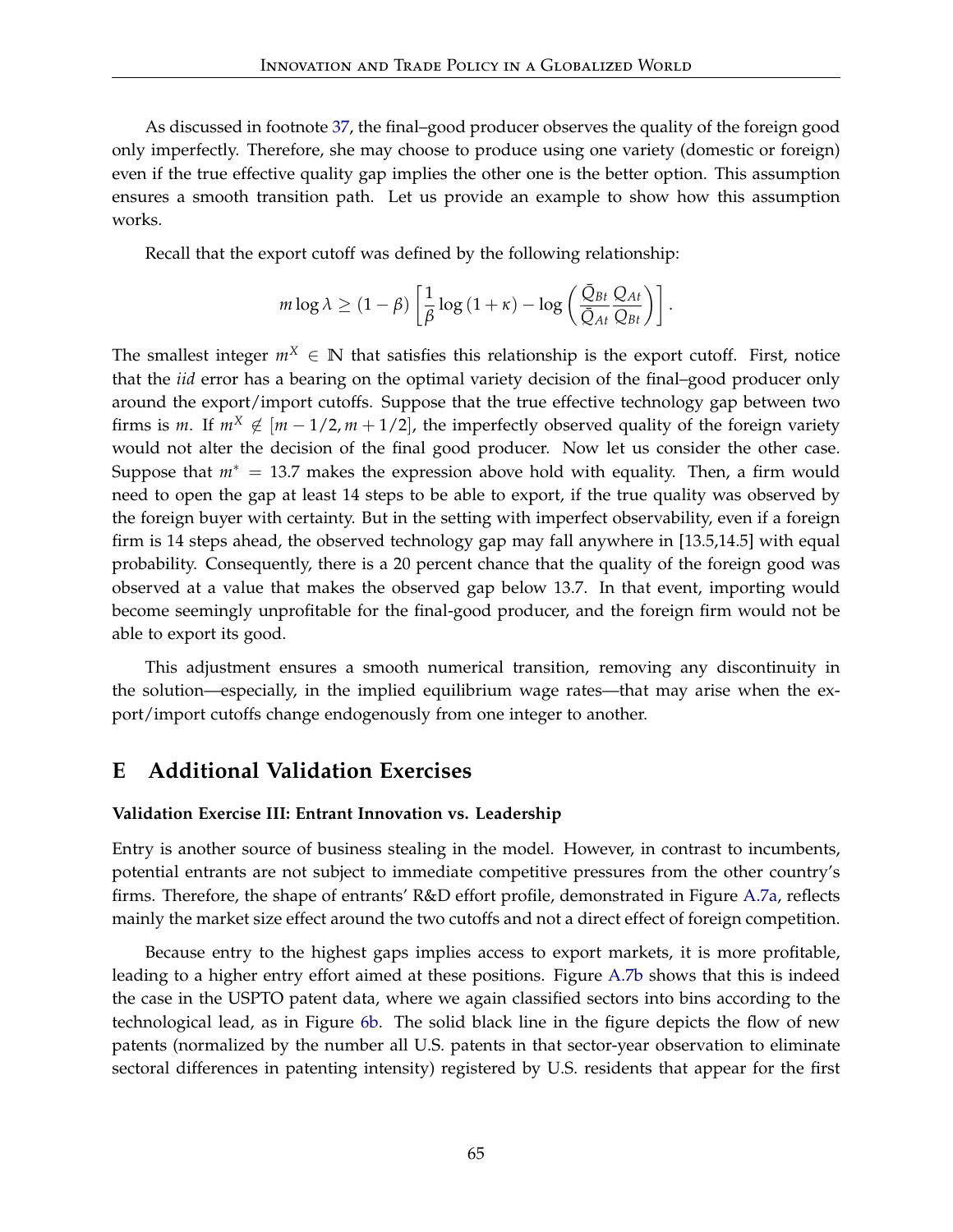

<span id="page-66-1"></span>Figure A.7: Entrant innovation effort and leadership

<span id="page-66-0"></span>*Notes:* Panel A shows the innovation intensity of U.S. entrant firms in the balance growth path of calibrated economy. Panel B shows the average entry rate of patents applied for by the U.S. firms that appear in a sector in the USPTO data for the first time across technology gaps (for the creation of the technology gaps, see Figure [4\)](#page-25-0). Number of patents by new patentees is weighted by the number of all patents registered by U.S. residents. The fitted line shows predicted values from a weighted linear regression of average entry rate on bins weighted by the number of sector-year observations in each bin.

time in a sector, averaged out across sector-year observations between 1975 and 1995 in each bin.<sup>[64](#page-66-2)</sup> The dashed line shows the density-weighted regression line for 33 technology gaps. We observe that the entry intensity is higher for sectors where existing U.S. firms have larger technological leads over their foreign competitors.

## **Validation Exercise IV: Credit Elasticity of R&D**

The ultimate source of growth in our model is innovation. Therefore, when analyzing the effect of policies on aggregate outcomes, a correct measurement of the responsiveness of innovative activity to policy changes is of utmost importance. In order to evaluate our estimated model's implications in that regard, we now investigate the empirical elasticity of innovative activity to R&D credits and compare it with its model counterpart.

In order to measure the credit-elasticity of innovation, we exploit the state-level variation in the dates when credit policies came into action and conduct a simple firm level regression analysis using the Compustat database. The regression specification is as follows:

$$
\ln Y_{jst} = \beta_0 + \beta_1 \ln SC_{st} + \beta_2 \ln Y_{jst-1} + \psi_j + \psi_t + u_t , \qquad (A.4)
$$

where  $\psi_j$  and  $\psi_t$  represent firm and year dummies, respectively, and  $u_t$  is the error term.  $SC_{st}$  is the tax credit level in state *s* where firm *j* operates. For the dependent variable *Y* we use both *R*&*D* and patent counts. We utilize two different specifications for this regression that differ in

<span id="page-66-2"></span><sup>64</sup>Observations of the same sector over different years are treated as separate entries in Figure [A.7b.](#page-66-1)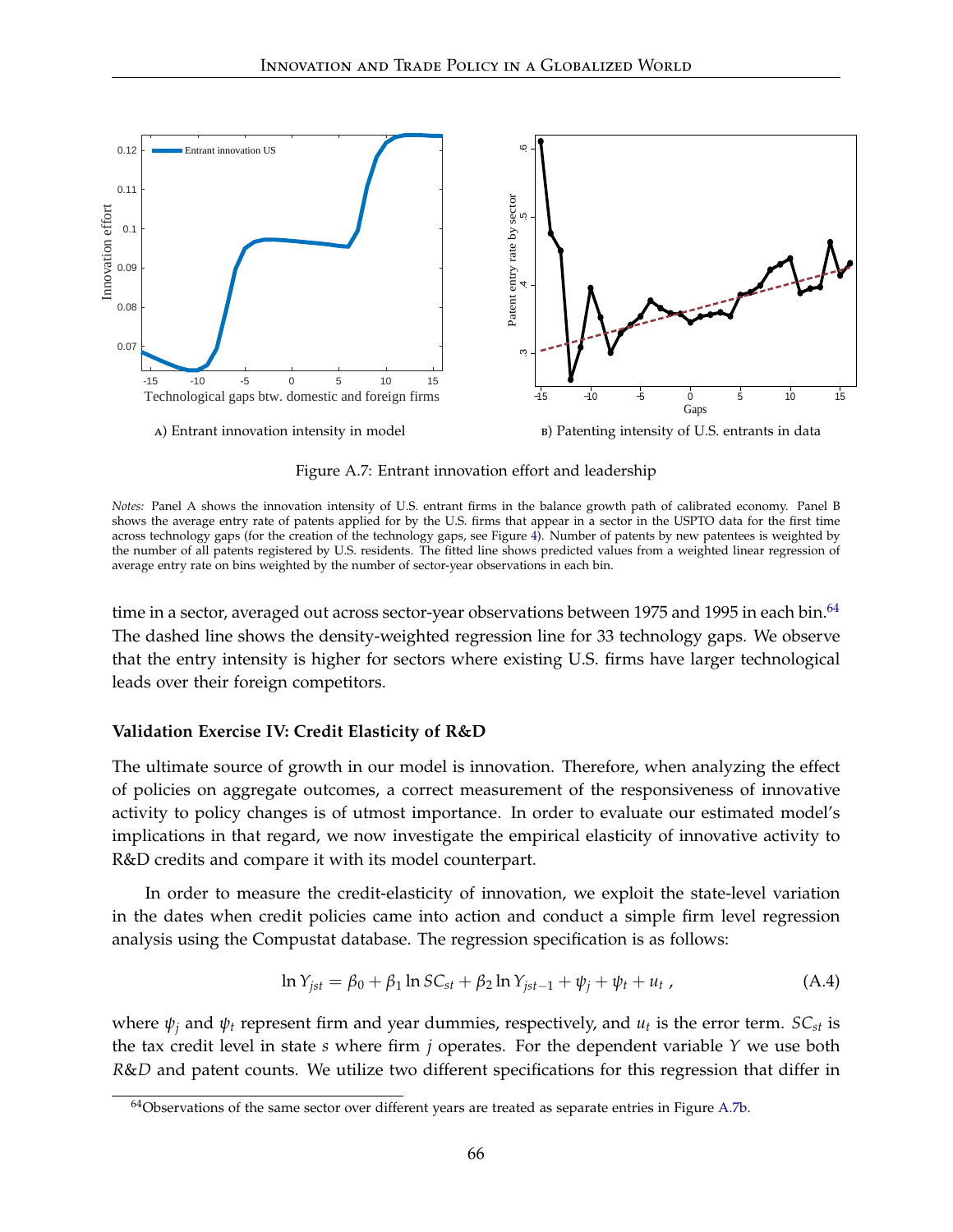the inclusion of the lagged value of the dependent variable. The results are summarized in Table [A.1.](#page-67-1) All versions (represented by columns of the table) reveal the positive effect of state level R&D tax credits on the firms' innovative activities. This effect is also robust to the existence of lagged values of the dependent variable in the regression.

<span id="page-67-1"></span>

| Dep. Var.:             | $ln(R&D_t)$<br>(1)     | $ln(R&D_t)$<br>(2)      | $ln(Patents_t)$<br>(3) | $ln(Patents_t)$<br>(4) |
|------------------------|------------------------|-------------------------|------------------------|------------------------|
| $ln(State\; credit_t)$ | 3.153<br>$(10.92)$ *** | 0.524<br>$(2.12)$ **    | 2.948<br>$(10.93)$ *** | 1.203<br>$(4.28)$ ***  |
| $ln(R&D_{t-1})$        |                        | 0.631<br>$(106.67)$ *** |                        |                        |
| $ln(Patent_{t-1})$     |                        | -                       | -                      | 0.499<br>$(72.83)$ *** |
| Year Dummy             | Yes                    | Yes                     | Yes                    | Yes                    |
| Firm Dummy             | Yes                    | Yes                     | Yes                    | Yes                    |

Table A.1: The effect of R&D tax credit on innovation (excl. federal credits)

*Notes:* The table lists the results obtained from different OLS specifications that illustrate the effect of (U.S. state-level) tax credits on U.S. firms' innovation. t-statistics are provided in parentheses. \*\*\*, \*\*, and \* denote significance at 1 percent, 5 percent, and 10 percent, respectively.

The first column of Table [A.1](#page-67-1) shows that, on average, the elasticity of R&D spending with respect to changes in R&D credit is 3.15. To ensure the quantitative validity of firms' response to policy changes in our model, we derive the model counterpart of the same statistic. We first compute the log-difference in R&D expenditure for incumbent firms of country *A* in each position *m* right before and after the subsidy change from  $s_{75-81}^A$  to  $s_{81-95}^A$ . Following the same steps used to create empirical variables, the average elasticity of R&D spending to subsidy is given by

$$
\int_0^1 \frac{d \log \left( \alpha_A x_{Aj1981}^{\gamma_c} q_{j1981} \right)}{d \log \left( 1 + s_{1981}^A \right)} dj = \sum_m \frac{d \log \left( \alpha_A x_{Am1981}^{\gamma_c} Q_{Am1981} \right)}{\log \left( 1 + s_{81-95}^A \right) - \log \left( 1 + s_{75-81}^A \right)}.
$$

This model statistic has a value of 2.29 in contrast to 3.15 in the data. It implies that in the model, an increase in R&D subsidy induces a solid response of R&D expenditure, in line with its empirical counterpart, although its strength is somewhat weaker than in the data. Note that the empirical economy-wide elasticity is likely to be lower than state-level elasticity due to reallocation of resources across states; therefore, it is also reassuring to see that our simulated macro elasticity is below the state-level empirical estimate.

## <span id="page-67-0"></span>**F Additional Figures**

Figure [A.8](#page-68-1) demonstrates the effect of tariff and R&D policies on the model-implied time path of average technological lead of U.S. firms over their competitors. Increasing unilateral protection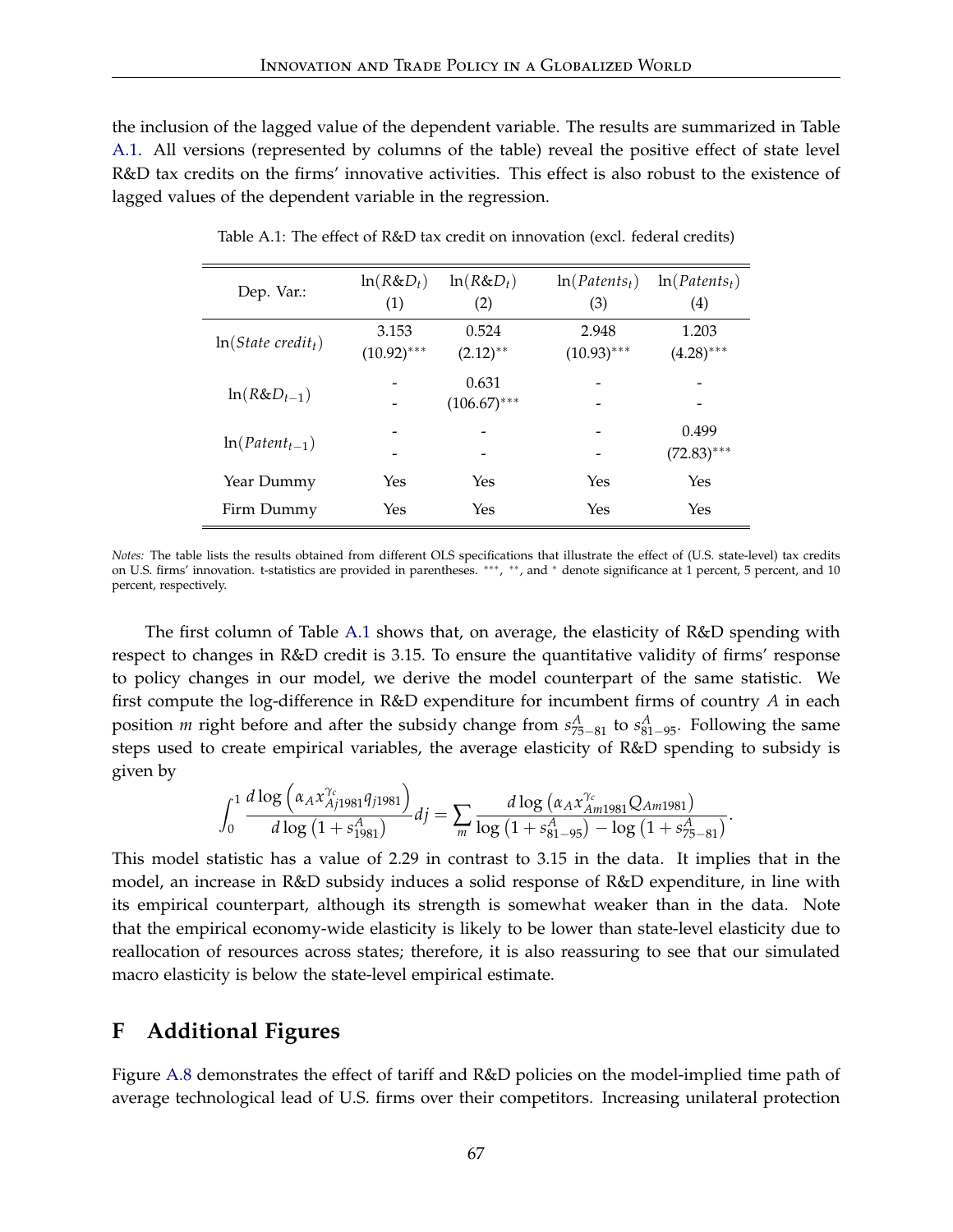leads to a relatively lower path, while higher subsidies result in a uniformly higher path relative to the one in the case of no policy intervention.

<span id="page-68-1"></span>

<span id="page-68-0"></span>

**в**) Actual R&D policy

Figure A.8: Average technology lead of the U.S. firms, after policy intervention

<span id="page-68-2"></span>Figure [A.9](#page-68-2) replicates [6b](#page-30-1) incorporating patents with assignee id "0" in the analysis. The inclusion of these patents lead to sharper peaks.



Figure A.9: Patenting intensity in USPTO data, including assignee id "0"

Figure [A.10](#page-69-0) demonstrates the negative effect of bilateral tariffs on aggregate U.S. innovation. Notice that the slope (in absolute terms) is higher when tariffs are raised bilaterally, implying a stronger effect on innovation than that of unilateral tariff increases (see Figure [13b\)](#page-39-2).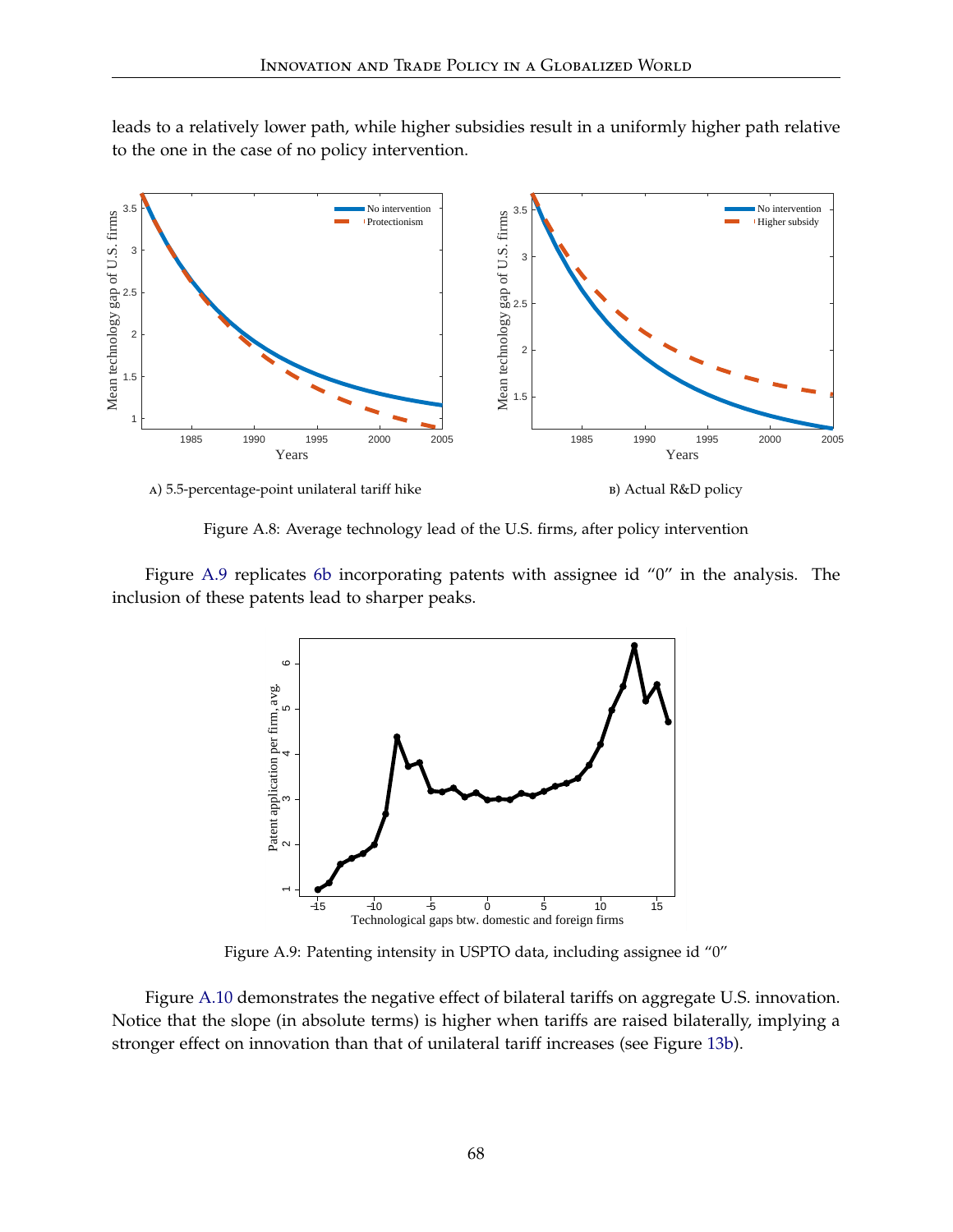<span id="page-69-0"></span>

Figure A.10: Aggregate U.S. innovation over bilateral tariff levels

*Notes:* The figure shows the weakening effect of bilateral tariffs on domestic aggregate innovation in the US.

<span id="page-69-1"></span>Figure [A.11](#page-69-1) shows the welfare loss in response to a bilateral 5.5-percent increase in tariffs. Retaliatory tariff measures lead to a substantial welfare loss in the United States, which is rising over time (about 2.9% over a 50-year horizon).



Figure A.11: Welfare under protectionism with foreign retaliation

*Notes:* The figure illustrates the consumption–equivalent change in welfare over different time horizons in response to a bilateral 5.5-percentage-point tariff increase.

Figure [A.12](#page-70-0) compares the time path of the relative wages ( $\omega_{At} \equiv \bar{w}_{At}/\bar{w}_{Bt}$ ) in the baseline environment (the solid line) and in the alternative economy with higher unilateral tariffs in country *A* after 1981 (the dashed line). The unilateral tariff increase clearly pushes up  $\omega_{At}$ , decreasing the competitiveness of the domestic firms (see equations [13](#page-17-1) and [14\)](#page-17-2).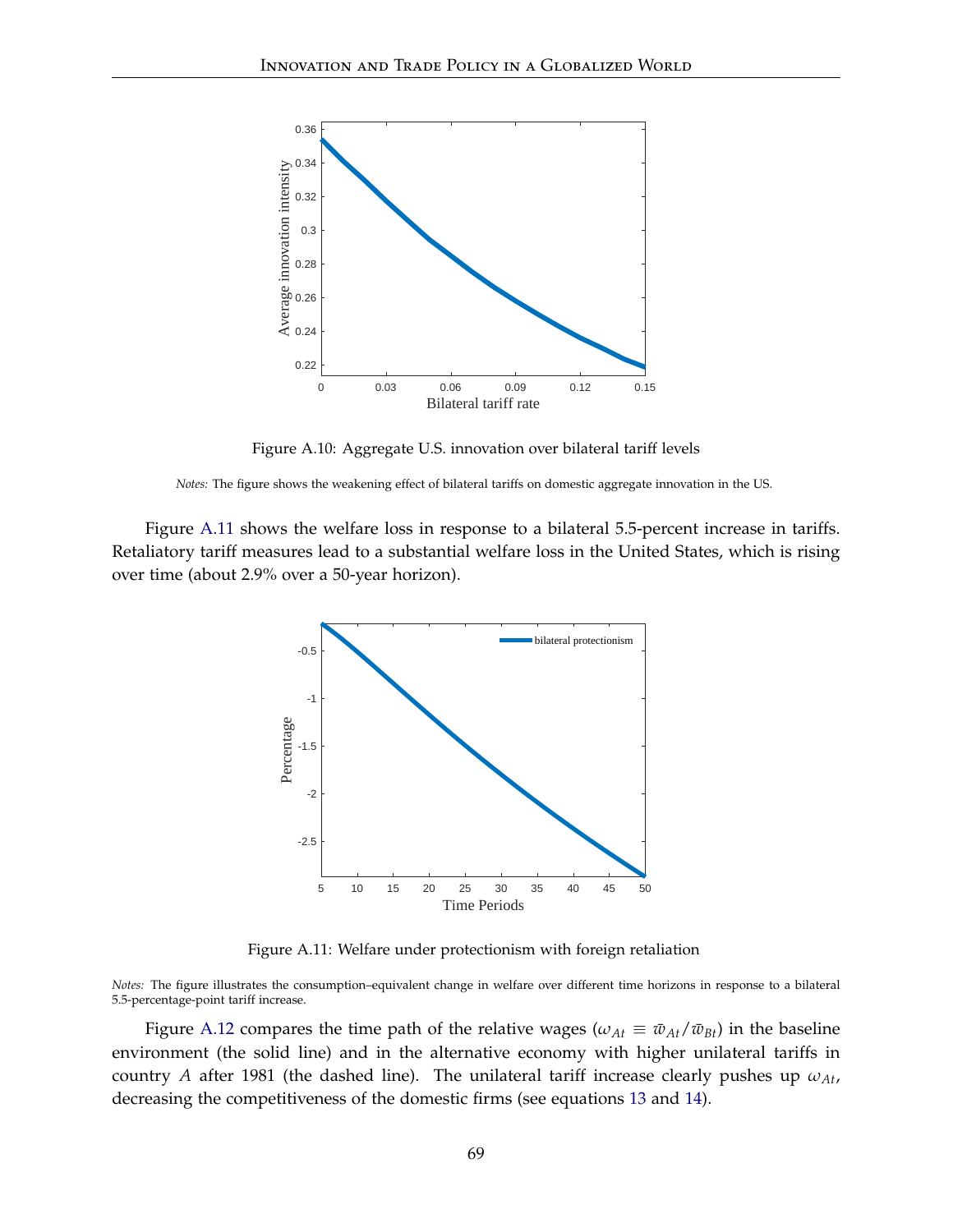<span id="page-70-0"></span>

Figure A.12: Relative wages

*Notes:* Figure [A.12](#page-70-0) compares the time path of the relative wages ( $\omega_{At} \equiv \bar{w}_{At}/\bar{w}_{Bt}$ ) in the baseline environment (the solid line) and in the alternative economy with higher unilateral tariffs in country *A* after 1981 (the dashed line).

# <span id="page-70-1"></span>**G Effect of Foreign Retaliation and Optimal Joint Policy Revisited**

In order to understand the effect of foreign retaliation on the design of trade policy, we analyze our policy alternatives under the assumption that any change in tariffs imposed by the home country is perfectly matched by the foreign one.<sup>[65](#page-70-2)</sup> Figure [A.13](#page-71-0) shows the optimal joint policy in this modified setting with bilateral tariff changes (circled black lines), in juxtaposition with the results obtained in the benchmark setting (blue lines).

Again, the optimal policy liberalizes the economy's trade regime as much as possible, removing tariffs irrespective of the length of the policy horizon under consideration. This finding would be expected, as there are stronger incentives for this choice when the foreign country retaliates. In this setting, protectionist policies limit not only the market for imports to the home country, but also exports from the home country, because the tariff changes are replicated by the foreign trade partner. The effects of retaliatory tariff increases on the U.S. incumbents are demonstrated in Figure [A.14.](#page-71-1) As opposed to Figure [11b,](#page-36-0) the cutoff for exports increases, making them accessible to only a small group of firms. With the export cutoff rising as a result of higher trade barriers, a reduction in innovative activity—driven by similar reasons explained in the analysis of unilateral policies—occurs now for a wider range of firms.<sup>[66](#page-70-3)</sup> Conversely, liberal policies expand the export market of the home country and stimulate innovation for a large set

<span id="page-70-2"></span><sup>&</sup>lt;sup>65</sup>The introduction of the Smoot-Hawley Tariff Act in the United States during the early stages of the Great Depression provides an example of how the unilateral introduction of trade policies could trigger retaliatory responses from trade partners, potentially harming the domestic economy.

<span id="page-70-3"></span><sup>66</sup>Figure [A.11](#page-69-1) in Appendix [F](#page-67-0) illustrates the associated welfare losses when trade policy is analyzed alone but subject to the threat of foreign retaliation. Retaliatory tariff measures lead to a substantial welfare loss in the United States, which is rising over time (about 2.9% over a 50-year horizon for a 5.5 percent bilateral tariff increase). Similarly, bilateral tariffs also hurt foreign households, leading to a 2.6% decline in welfare in consumption-equivalent terms over a 50-year horizon.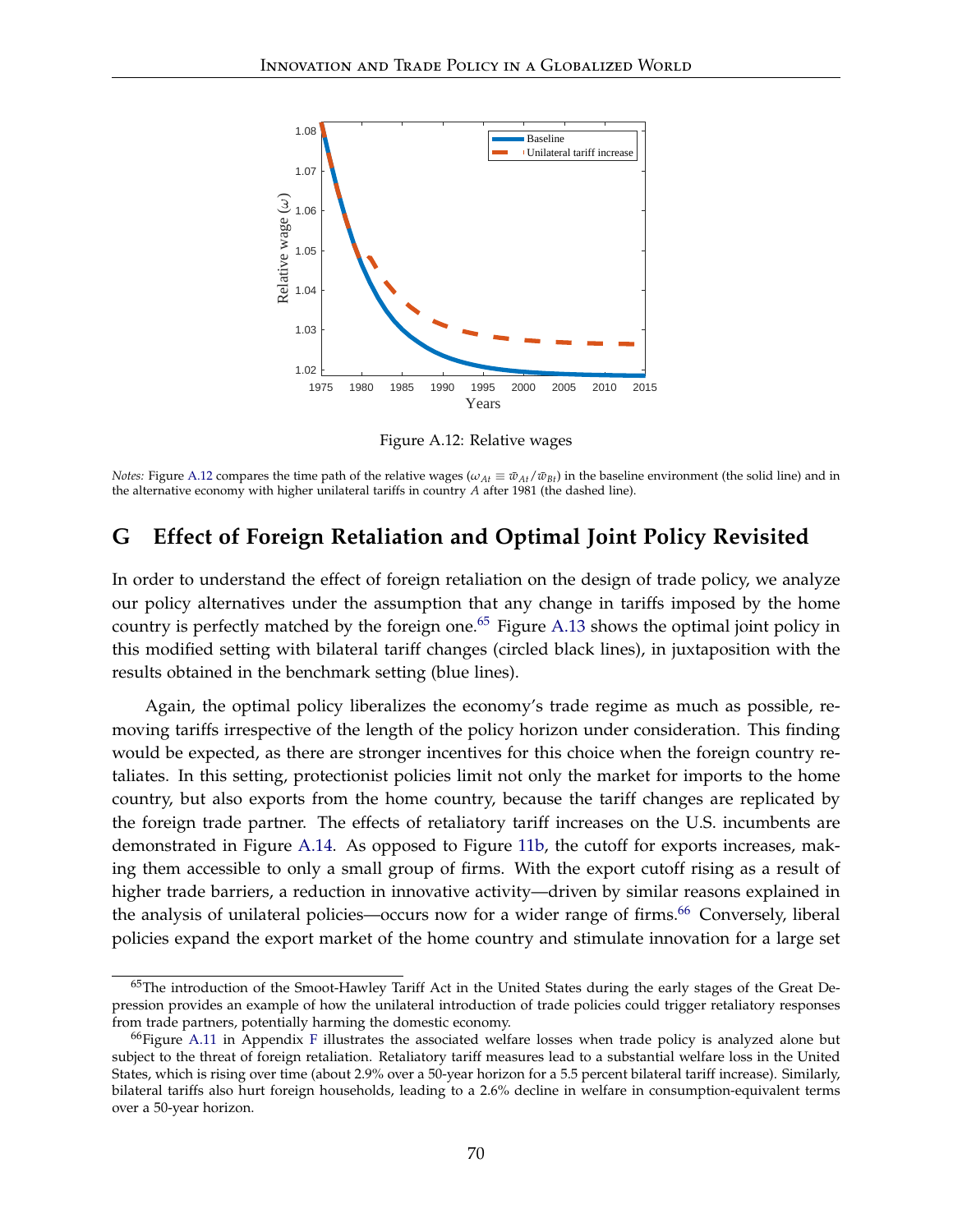<span id="page-71-0"></span>

Figure A.13: Optimal joint policy in unilateral and bilateral tariff changes

*Notes:* The figure compares horizon-dependent optimal joint policy in case of (trade-policy) retaliation to that in the baseline.

<span id="page-71-1"></span>of firms via a more intense expansionary R&D motive. Given that most U.S. incumbents are in technologically leading positions, the optimal trade policy under the assumption of retaliation favors these firms by opening up their markets to export, at the expense of a few more laggard firms losing their markets to foreign importers.



Figure A.14: Innovation response to protectionism with foreign retaliation

*Notes:* The figure illustrates the effect of a bilateral increase in tariffs on the the innovation-effort profile of U.S. incumbent firms over technology gaps in BGP.

While there are no significant qualitative differences in the schedule of optimal R&D subsidy levels, quantitatively, the optimal levels are lower than in the previous experiment (no retaliation of trade policy). The rationale behind this finding is again the innovation–boosting effect of more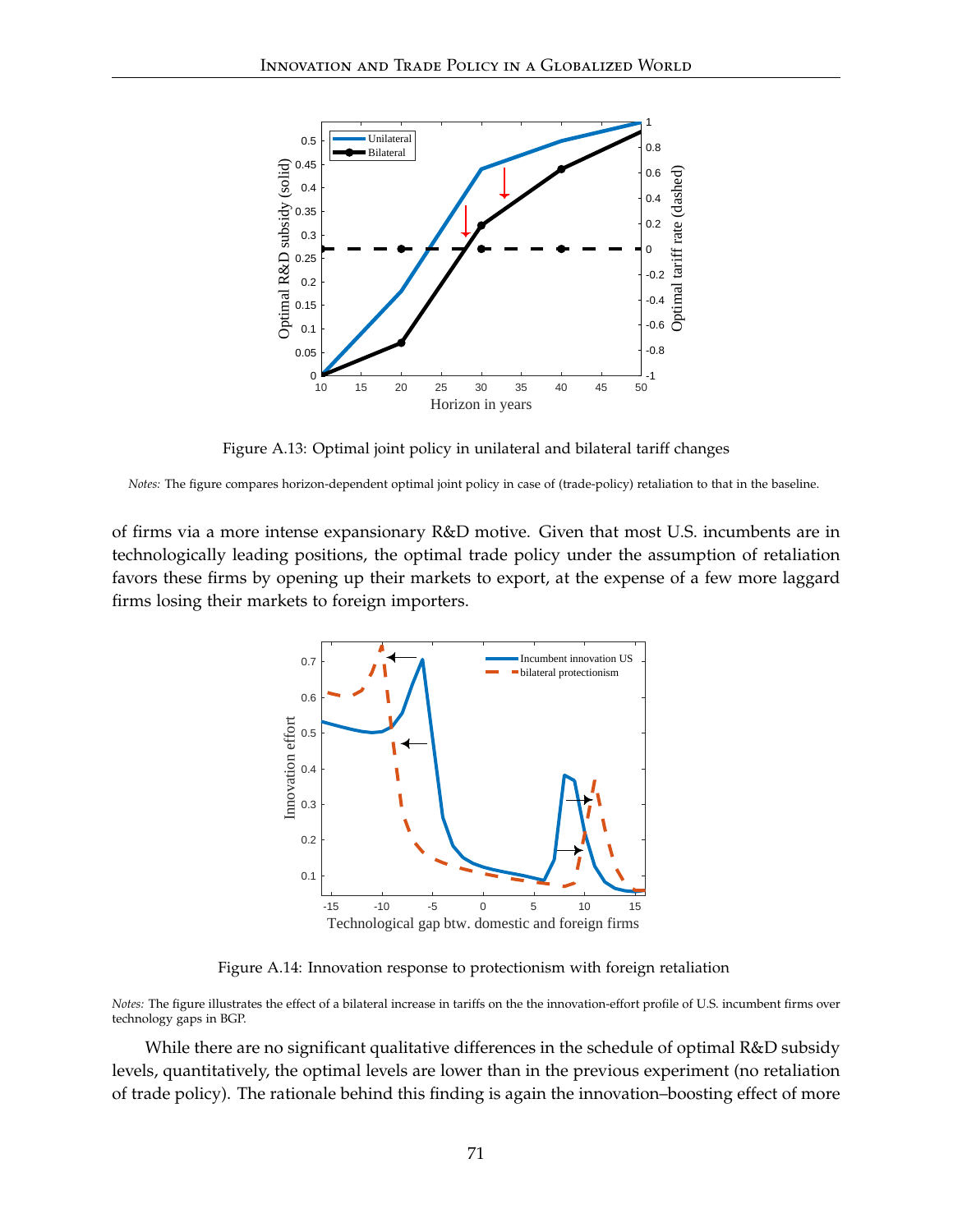open economies, which we discussed in relation to our findings illustrated in Figure [12b.](#page-38-0) When both countries reduce tariff levels, competition intensifies for a large chunk of firms, incentivizing them to innovate, which, in turn, reduces the magnitude of underinvestment in R&D and the need for aggressive R&D subsidies.

# **H Sensitivity and Robustness**

We provide various robustness checks for our main results, and Table [A.2](#page-72-0) summarizes the optimal policies implied by the re-calibrated models in each experiment. The resulting optimal unilateral trade policies are the same as in the baseline calibration, which is zero tariffs regardless of the policy horizon (Panel B of Table [A.2\)](#page-72-0). Therefore, in the remainder, we will focus on the sensitivity of optimal R&D subsidies to alternative calibrations, which are summarized in Panel A of Table [A.2.](#page-72-0) The welfare implications of optimal policies are shown in Table [A.3.](#page-74-0)

<span id="page-72-0"></span>

| Panel A                 | Optimal subsidy levels           |       |       |        |       |  |  |
|-------------------------|----------------------------------|-------|-------|--------|-------|--|--|
| Horizon in years        | 10                               | 20    | 30    | 40     | 50    |  |  |
| <b>Baseline</b>         | $0\%$                            | 27%   | 51%   | 57%    | 67%   |  |  |
| Lower m                 | $0\%$                            | 27%   | 49%   | 60%    | 65%   |  |  |
| Cumulative patents      | 19%                              | 55%   | 65%   | 72%    | 72%   |  |  |
| Higher discount         | $0\%$                            | 23%   | 47%   | 52%    | 63%   |  |  |
| Higher price elasticity | $0\%$                            | 35%   | 56%   | $64\%$ | 70%   |  |  |
| Panel B                 | Optimal unilateral tariff levels |       |       |        |       |  |  |
| Horizon in years        | 10                               | 20    | 30    | 40     | 50    |  |  |
| <b>Baseline</b>         | $0\%$                            | $0\%$ | $0\%$ | $0\%$  | $0\%$ |  |  |
| Alternative scenarios   | $0\%$                            | $0\%$ | $0\%$ | $0\%$  | $0\%$ |  |  |

Table A.2: Policy experiments in alternative scenarios

## **H.1** Lower Maximum Technology Gap  $\bar{m}$

Our first exercise considers the robustness of the baseline results to the value of the maximum technology gap that can separate two incumbent firms. In our baseline, this value is set to  $m = 16$ . As a robustness check, we calculate the empirical gap distribution by setting  $m = 10$ and recalibrate our model accordingly. The second row in Panel A of Table [A.2](#page-72-0) presents the profile of optimal unilateral R&D policy over different horizons. A comparison to the first row, which replicates the baseline results, shows that the results are very similar to those found in the baseline calibration. Hence, we conclude that our original findings are robust to the values of  $\bar{m}$ .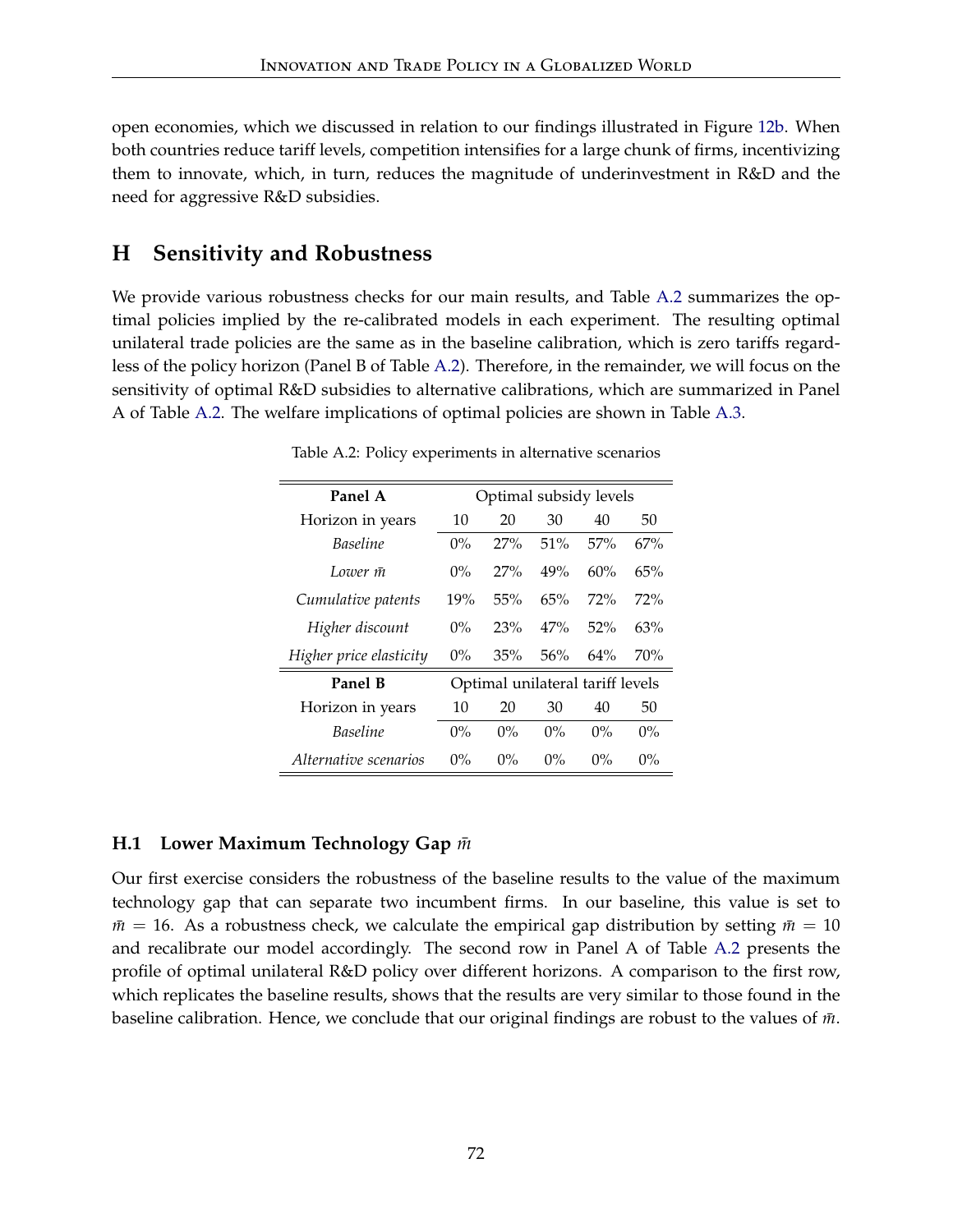#### **H.2 Dropping the U.K.**

As illustrated in Figure [1,](#page-2-0) the U.K. has a similar productivity and innovation performance to the United States in the late 1970s, in stark contrast with the other advanced competitors of the United States. Conjecturing that idiosyncratic factors may have negatively separated the performance of the U.K. from its peers, we recalibrate our model using data that exclude the U.K. For this exercise, we re-weight our targets using data on the remaining five foreign countries and re-compute the empirical gap distribution. Figure [A.15a](#page-73-0) shows that the shift in the initial distribution caused by dropping the U.K. is minuscule, which is also the case with the other targets. Consequently, the parameter values obtained by this alternative calibration, as well as the quantitative results, barely differ from the baseline; hence, we do not repeat them here.



<span id="page-73-1"></span>Figure A.15: Alternative initial technological gap distribution

<span id="page-73-0"></span>*Notes:* The figure contrasts alternative initial technological gap distributions (red dashed lines) with the baseline (solid blue lines). Panel A depicts the version omitting the U.K., while panel B shows the version based on citation-weighted patents.

## **H.3 Quality-adjusted Patents**

In this exercise, we test the robustness of our analysis to the use of citation-weighted patent counts when forming moments from the data, as well as the empirical technology gap distribution. Using citation-weighted patents implies about a 4-percent higher share for Japan among all countries in 1975 at the expense of Germany, the share of which declines by the same amount. As illustrated in Figure [A.15b,](#page-73-1) this reshuffling leads to only minimal changes in the empirical technology gap distribution, which also holds true for other moments. As a result, the calibration output is very similar to baseline, as one would expect, when using the alternative measure. Therefore, we skip the rest of the results generated by this alternative calibration.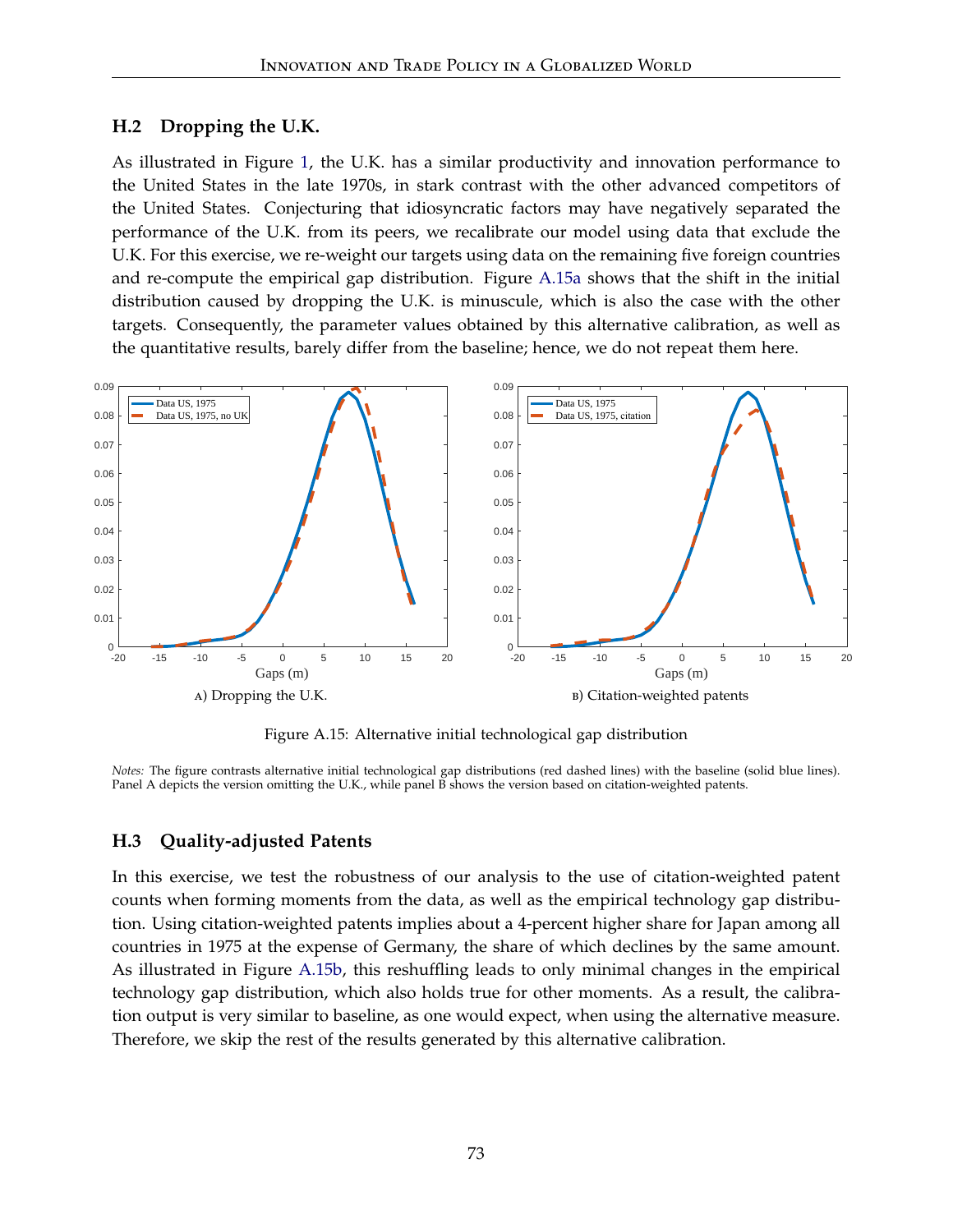<span id="page-74-0"></span>

|                         | Welfare change with  |         |         |         |                     |         |         |         |         |         |
|-------------------------|----------------------|---------|---------|---------|---------------------|---------|---------|---------|---------|---------|
|                         | optimal subsidy rate |         |         |         | optimal tariff rate |         |         |         |         |         |
| Horizon in years        | 10                   | 20      | 30      | 40      | 50                  | 10      | 20      | 30      | 40      | 50      |
| <b>Baseline</b>         | $0.0\%$              | $0.1\%$ | $0.7\%$ | $1.7\%$ | $2.8\%$             | $0.3\%$ | $0.7\%$ | $1.1\%$ | $1.4\%$ | 1.8%    |
| Lower m                 | $0.0\%$              | $0.1\%$ | $0.7\%$ | $1.8\%$ | $2.9\%$             | $0.3\%$ | $0.6\%$ | $0.9\%$ | $1.2\%$ | $1.4\%$ |
| Cumulative patents      | 0.%                  | $1.0\%$ | $3.0\%$ | $5.5\%$ | $8.0\%$             | $0.2\%$ | $0.4\%$ | $0.5\%$ | $0.6\%$ | $0.7\%$ |
| Higher discount         | $0.0\%$              | $0.1\%$ | $0.6\%$ | $1.2\%$ | $1.8\%$             | $0.3\%$ | $0.7\%$ | $1.1\%$ | $1.4\%$ | $1.6\%$ |
| Higher price elasticity | $0.0\%$              | $0.2\%$ | $1.1\%$ | $2.4\%$ | $3.8\%$             | $0.5\%$ | $1.3\%$ | $2.0\%$ | $2.7\%$ | $3.3\%$ |

Table A.3: Welfare implications of optimal policies in alternative scenarios

*Notes:* The table presents the consumption-equivalent change in welfare in alternative scenarios for different horizons. For the optimal policy levels, see Table [A.2.](#page-72-0)

#### **H.4 Gap Distribution Based on Cumulative Patent Count**

In our baseline calibration, we match the shift in the empirical gap distribution from 1975 to 1981, where we generate the distributions using patent counts in individual years.<sup>[67](#page-74-1)</sup> In this exercise, we test the robustness of our results to computing the empirical gap distributions based on the cumulative patent counts starting from 1965. Doing so, we measure the evolution of technological leadership based on the cumulative patent stock. In particular, when we compute the U.S. patent share in a sector in a certain year, as in Figure [4,](#page-25-0) we use the patents registered in that sector between 1965 and the particular year of interest. For example, to generate the empirical gap distribution in 1975, we rank sectors using information from patents registered between 1965 and 1975 instead of 1975 alone. As can be expected, the shift in the empirical gap distribution is less pronounced in this method, because the country shares of patent stocks vary more slowly. Therefore, in Figure [A.16a](#page-75-0) in Appendix [F,](#page-67-0) the distribution in 1981 is to the right of the baseline one. This slower shift in the gap distribution leads to some changes in the values of calibrated parameters. Notably, the calibration yields a higher *ϕ*—implying a relatively smaller chance of large–step innovations—and a higher *λ*. Consequently, the implied optimal R&D subsidy profile (row 3 in Panel A) is noticeably higher than that in the baseline calibration. The reason for this result is that with a higher step size  $\lambda$ , the magnitude of underinvestment is larger in this economy, calling for higher R&D subsidies. $^{68}$  $^{68}$  $^{68}$  Consequently, the implied change in welfare is also considerably larger than in the baseline economy. All told, while this experiment suggests higher optimal subsidy, our main results are robust to the use of the alternative empirical gap distribution.

<span id="page-74-1"></span> $67$ One reason for starting in 1975 is that in the raw USPTO data, the number of patents that are assigned to a technology class is much smaller before the mid-1970s compared to subsequent years.

<span id="page-74-2"></span><sup>&</sup>lt;sup>68</sup>As is the case with Schumpeterian creative destruction models, the existence of intertemporal spillovers—the fact that an innovation raises the quality level permanently—creates a wedge between the social and private discount rates, as the private firm internalizes these benefits only partially (to the extent of the rents it can capture over the course of its life). Intertemporal spillovers imply that the social planner cares more about the future than the owner of the private firm, and the wedge between the discount rates increases in the step size *λ*—the parameter that determines the proportional quality gain from innovation.